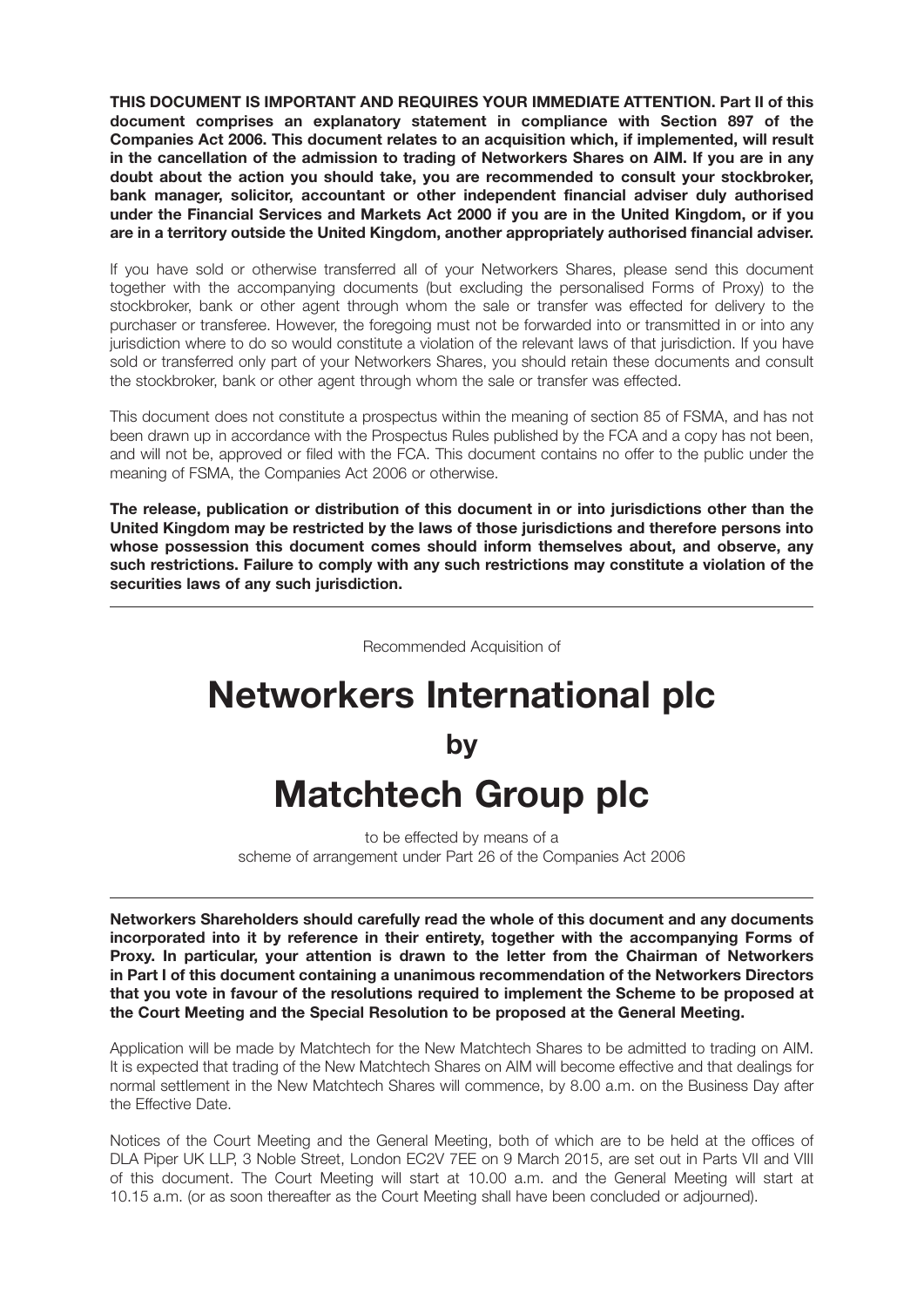**The action to be taken in respect of the Shareholder Meetings is set out on pages 11 and 12 and also in paragraph 14 of Part II of this document. Networkers Shareholders will find enclosed with this document a white Form of Proxy for use in connection with the Court Meeting and a blue Form of Proxy for use in connection with the General Meeting. Whether or not you intend to attend both or either of these Shareholder Meetings in person, please complete and sign the Forms of Proxy in accordance with the instructions printed on them and return them to: Capita Asset Services, PXS 1, 34 Beckenham Road, Beckenham, Kent BR3 4ZF, as soon as possible and, in any event, so as to be received by no later than 48 hours (excluding any part of a day which is not a working day) before the Court Meeting and the General Meeting, as the case may be (or, in the case of an adjournment, not later than 48 hours (excluding any part of a day which is not a working day) before the time fixed for the holding of the adjourned meeting). A reply paid envelope has been provided for this purpose for use in the United Kingdom only.**

If the white Form of Proxy for the Court Meeting is not received by 10.00 a.m. on 5 March 2015, it may be handed to the Chairman of the Court Meeting before the taking of the poll at the Court Meeting. However, if the blue Form of Proxy for the General Meeting is not received by 10.15 a.m. on 5 March 2015, it will be invalid.

Networkers Shareholders who hold their shares through CREST and who wish to appoint a proxy or proxies for the Shareholder Meetings or any adjournment(s) of them by using the CREST electronic proxy appointment service may do so by using the CREST proxy voting services in accordance with the procedures set out in the CREST Manual. CREST personal members or other CREST sponsored members, and those CREST members who have appointed a voting services provider, should refer to their CREST sponsor or voting service provider(s), who will be able to take appropriate action on their behalf. Proxies submitted electronically through CREST must be sent as soon as possible, and in any event, so as to be received by no later than 10.00 a.m. on 5 March 2015 in the case of the Court Meeting and by 10.15 a.m. on 5 March 2015 in the case of the General Meeting (or in the case of any adjournment, not later than 48 hours (excluding any part of a day which is not a working day) before the time fixed for the holding of the adjourned meeting).

Networkers Shareholders entitled to attend and vote at the Shareholder Meetings may appoint a proxy electronically by logging on to www.capitashareportal.com and following the instructions provided. For an electronic proxy to be valid, your appointment must be received by no later than 10.00 a.m. on 5 March 2015 in the case of the Court Meeting and by 10.15 a.m. on 5 March 2015 in the case of the General Meeting (or in the case of an adjournment, not later than 48 hours (excluding any part of a day which is not a working day) before the time fixed for the holding of the adjourned meeting).

**Completing and returning the Forms of Proxy, completing and transmitting a CREST Proxy Instruction or appointing a proxy electronically will not prevent you from attending and voting in person at either of the Shareholder Meetings, or any adjournment of either of the Shareholder Meetings, if you so wish and are so entitled. Further details on the action to be taken are set out in paragraph 14 of Part II of this document.**

#### **If the Scheme is approved at the Shareholder Meetings then, prior to the Scheme becoming Effective, Networkers will make an application to the London Stock Exchange to cancel the admission to trading of the Networkers Shares on AIM.**

You should read the entirety of this document and, if you are in any doubt as to the action you should take, consult an independent financial adviser. In making any investment decision, Networkers Shareholders must rely on their own examination of Matchtech and the terms of the Scheme and the Acquisition, including the merits and risks involved.

If you have any questions relating to this document, either of the Shareholder Meetings or the completion and return of the Forms of Proxy, please telephone Capita Asset Services on 0871 664 0321 from within the UK or on +44 (0)20 8639 3399 if calling from outside the UK. Calls to the 0871 664 0321 number cost 10 pence per minute (including VAT) from a BT landline. Other network providers' costs may vary. Lines are open 9.00 a.m. to 5.30 p.m. (London time) Monday to Friday. Calls to the helpline from outside the UK will be charged at the applicable international rate. Different charges may apply to calls from mobile telephones and calls may be recorded and randomly monitored for security and training purposes. The helpline cannot provide advice on the merits of the Acquisition nor give any financial, legal or tax advice.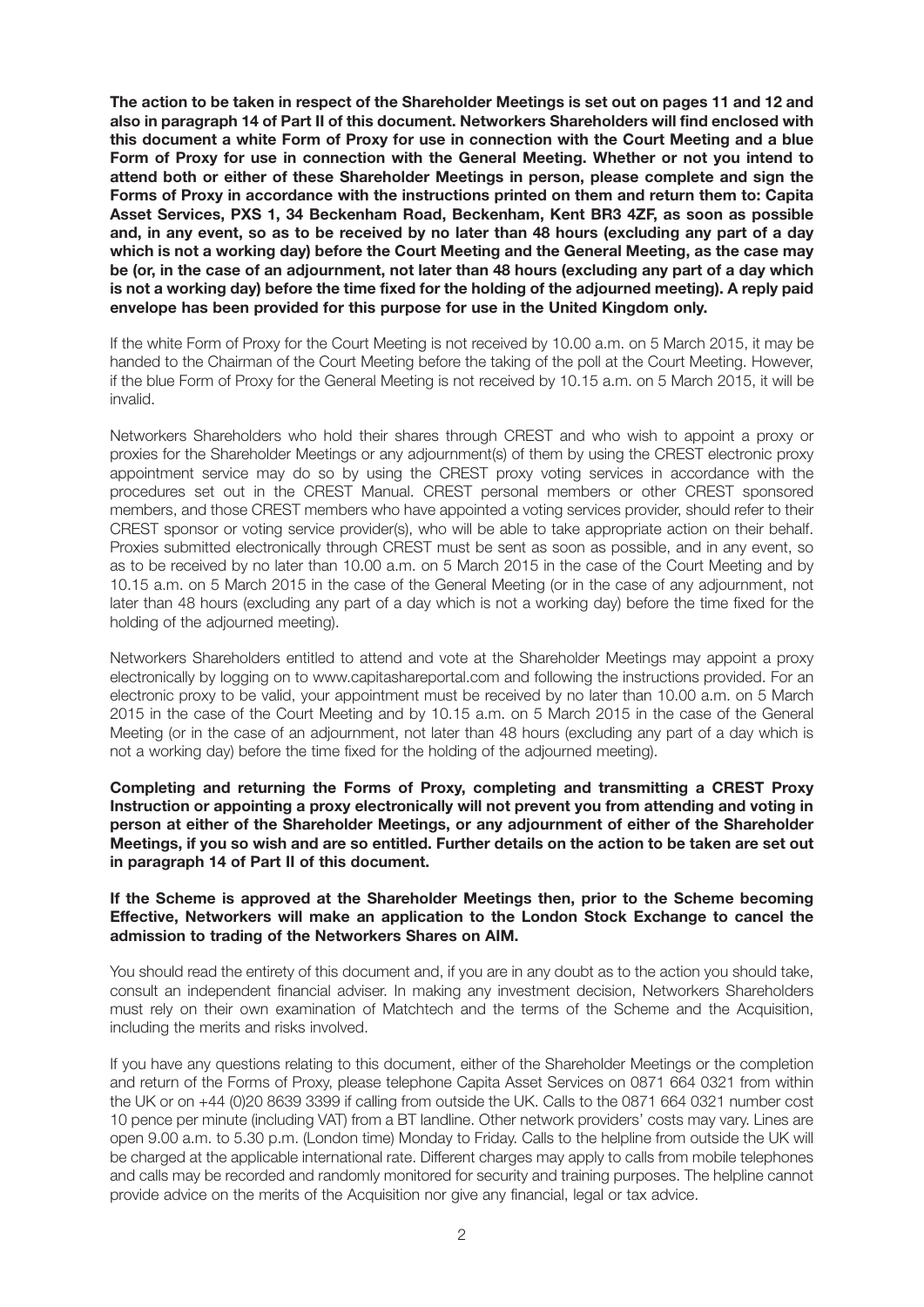Numis, which is authorised and regulated in the United Kingdom by the Financial Conduct Authority, is acting as broker to Networkers and as financial adviser and broker to Matchtech and not to anyone else in connection with the Acquisition and this document and will not be responsible to anyone other than Matchtech for providing the protections afforded to clients of Numis nor for providing advice in relation to the Acquisition or the content of, or any matter or arrangement referred to in this document.

Liberum, which is authorised and regulated in the United Kingdom by the Financial Conduct Authority, is acting exclusively for Networkers and no one else in connection with the Acquisition and this document and will not be responsible to anyone other than Networkers for providing the protections afforded to clients of Liberum nor for providing advice in relation to the Acquisition or the content of, or any matter or arrangement referred to in this document.

**You may request a hard copy of any information incorporated by reference in this document by contacting Networker's registrars, Capita Asset Services at Corporate Actions, The Registry, 34 Beckenham Road, Beckenham, Kent, BR3 4TU, or by calling 0871 664 0321 from within the UK or on +44 (0)20 8639 3399 if calling from outside the UK. Calls to the 0871 664 0321 number cost 10 pence per minute (including VAT) from a BT landline. Other network providers' costs may vary. Lines are open 9.00 a.m. to 5.30 p.m. (London time) Monday to Friday. Calls to the helpline from outside the UK will be charged at the applicable international rate. Different charges may apply to calls from mobile telephones and calls may be recorded and randomly monitored for security and training purposes. The helpline cannot provide advice on the merits of the Acquisition nor give any financial, legal or tax advice. It is important that you note that unless you make such a request, a hard copy of any information incorporated by reference in this document will not be sent to you. You may also request that all future documents, announcements and information to be sent to you in relation to the Acquisition should be in hard copy form.**

The contents of this document are not to be construed as legal, business, financial or tax advice. If you are in any doubt about the contents of this document you should consult your own legal adviser, financial adviser or tax adviser for legal, business, financial or tax advice.

The statements contained herein are made as at the date of this document, unless some other time is specified in relation to them, and service of this document shall not give rise to any implication that there has been no change in the facts set forth herein since such date. Nothing contained herein shall be deemed to be a forecast, projection or estimate of the future financial performance of any member of the Networkers Group or the Matchtech Group.

No person has been authorised to make any representations on behalf of Networkers or Matchtech concerning the Acquisition or the Scheme which are inconsistent with the statements contained in this document and any such representations, if made, may not be relied upon as having been so authorised.

The summary of the principal provisions of the Scheme contained in this document is qualified in its entirety by reference to the Scheme itself, the full text of which is set out in Part VI of this document. Each Networkers Shareholder is advised to read and consider carefully the text of the Scheme itself. This document, and in particular the letter from the Chairman of Networkers and the Explanatory Statement, has been prepared solely to assist Networkers Shareholders in respect of voting on the Scheme Resolutions.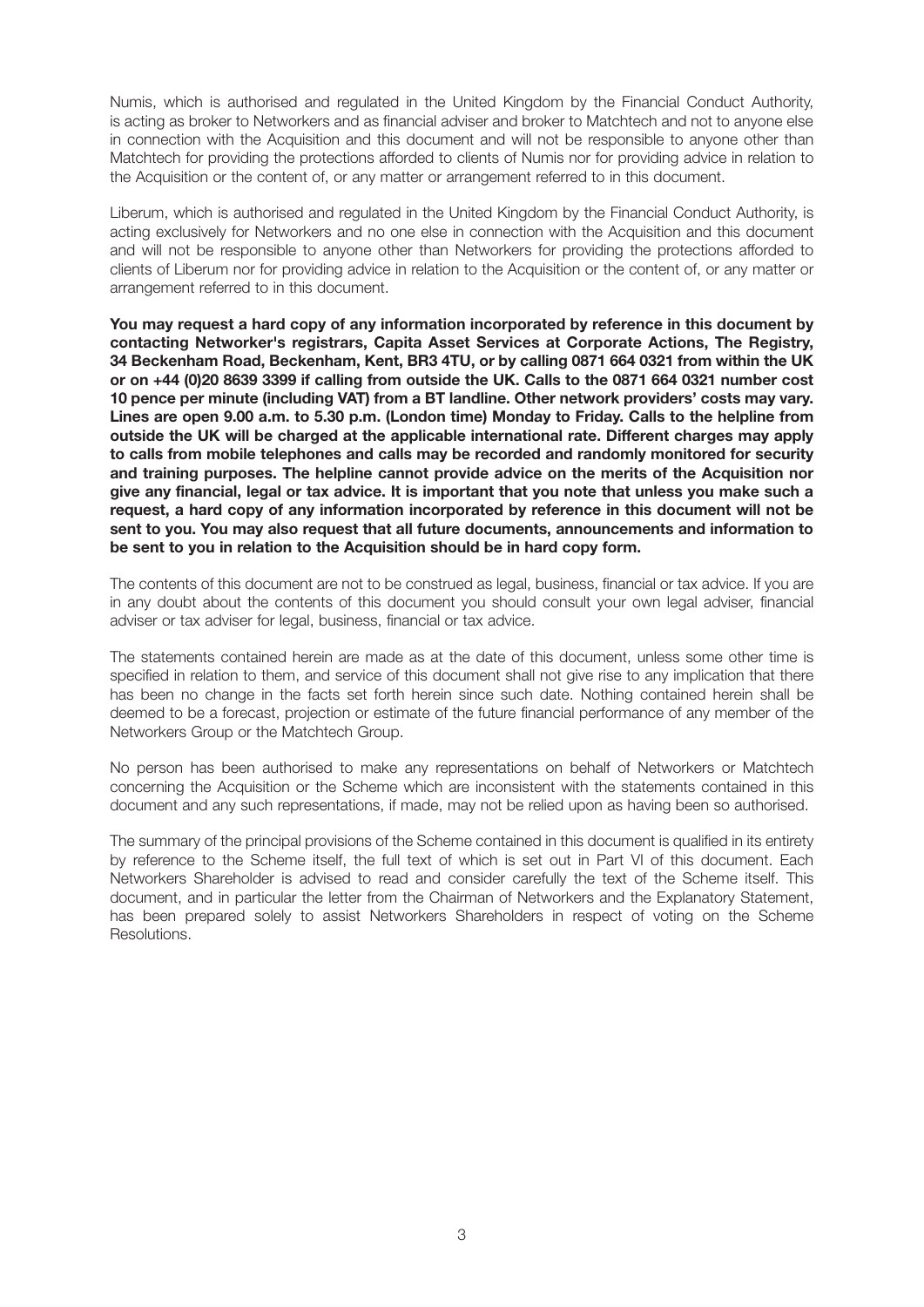# **INFORMATION FOR OVERSEAS SHAREHOLDERS**

#### **Information for US Holders**

US Holders should note that the Acquisition relates to the securities of an English company, is subject to UK disclosure requirements (which are different from those of the US) and is proposed to be implemented under a scheme of arrangement provided for under English company law. A transaction effected by means of a scheme of arrangement is not subject to the proxy solicitation or tender offer rules under the US Exchange Act. Accordingly, the Scheme will be subject to UK disclosure requirements and practices, which are different from the disclosure requirements of the US proxy solicitation or tender offer rules. The financial information included in this document has been or will have been prepared in accordance with International Financial Reporting Standards and thus may not be comparable to financial information of US companies or companies whose financial statements are prepared in accordance with generally accepted accounting principles in the US. If Matchtech exercises its right to implement the acquisition of the Networkers Shares by way of a Takeover Offer, such Takeover Offer will be made in compliance with applicable US tender offer and securities laws and regulations to the extent applicable.

The receipt of cash or shares pursuant to the Acquisition by a US Holder as consideration for the cancellation of its Scheme Shares pursuant to the Scheme may be a taxable transaction for US federal income tax purposes and under applicable US state and local, as well as foreign and other, tax laws. Each US Holder is urged to consult his independent professional adviser immediately regarding the tax consequences of the Acquisition applicable to him.

It may be difficult for US Holders to enforce their rights and claims arising out of the US federal securities laws, since Matchtech and Networkers are located in countries other than the US and some or all of their officers and directors may be residents of countries other than the US. US Holders may not be able to sue a non US company or its officers or directors in a non US court for violations of US securities laws. Further, it may be difficult to compel a non US company and its affiliates to subject themselves to a US court's judgment.

#### **NEITHER THE US SECURITIES AND EXCHANGE COMMISSION NOR ANY OTHER US FEDERAL OR STATE SECURITIES COMMISSION OR REGULATORY AUTHORITY HAS APPROVED OR DISAPPROVED THE NEW MATCHTECH SHARES OR PASSED AN OPINION UPON THE FAIRNESS OR MERITS OF SUCH SECURITIES OR UPON THE ACCURACY OR ADEQUACY OF THE DISCLOSURES CONTAINED IN THIS DOCUMENT. ANY REPRESENTATION TO THE CONTRARY IS A CRIMINAL OFFENCE IN THE UNITED STATES.**

The Matchtech Shares will not be, and are not required to be, registered with the US Securities and Exchange Commission under the US Securities Act of 1933 and may be subject to transferability restrictions within the United States.

#### **Information for Overseas Shareholders in France**

The Acquisition does not require a prospectus to be submitted to the *Autorité des marchés financiers* for approval, Overseas Shareholders in France must participate in the Acquisition on their own account and the direct or indirect offer or sale, to the public in France, of the shares can only be made in accordance with articles L.411-1, L.411-2, L.412-1 and L.621-8 to L.621-8-3 of the *Code monétaire et financier*.

#### **Information for Overseas Shareholders in the United Arab Emirates**

This document is not intended to constitute an offer, sale or delivery of shares or other securities under the laws of the United Arab Emirates ("**UAE**"). The New Matchtech Shares have not been and will not be registered under Federal Law No. 4 of 2000 Concerning the Emirates Securities and Commodities Authority and the Emirates Security and Commodity Exchange, or with the UAE Central Bank, the Dubai Financial Market, the Abu Dhabi Securities Market or with any other UAE exchange. The promotion of the New Matchtech Shares and interests therein have not been approved or licensed by the UAE Central Bank or any other relevant licensing authorities in the UAE, and does not constitute a public offer of securities in the UAE in accordance with the Commercial Companies Law, Federal Law No. 8 of 1984 (as amended) or otherwise.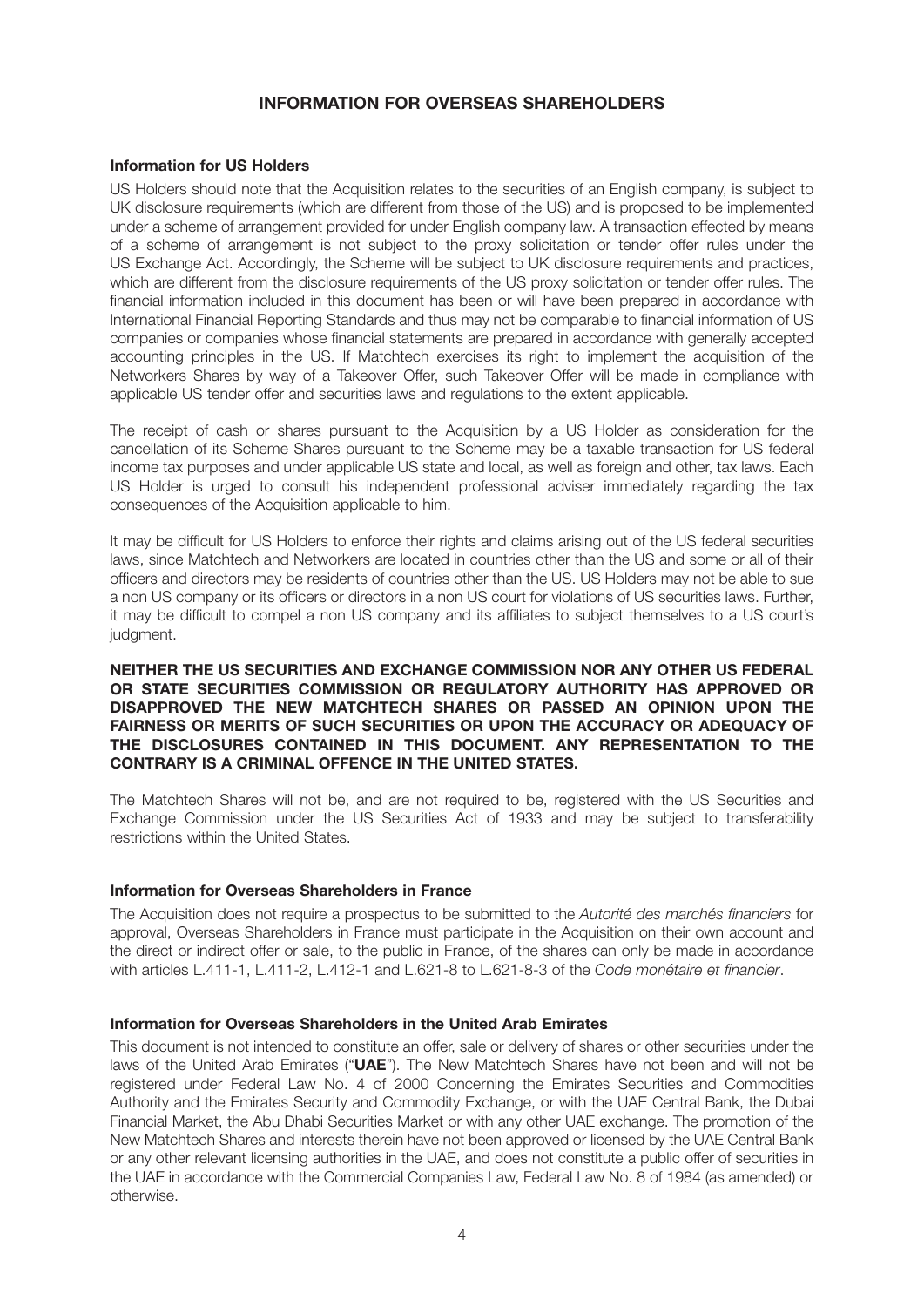In relation to its use in the UAE, this document is strictly private and confidential and is being distributed to a limited number of persons and must not be provided to any person other than the original recipient, and may not be reproduced or used for any other purpose. The New Matchtech Shares may not be offered or sold directly or indirectly to the public in the UAE.

The New Matchtech Shares are not being offered, distributed, sold or publicly promoted or advertised, directly or indirectly, to, or for the account or benefit of, any person in the Dubai International Financial Centre (**"DIFC"**). This document is not intended for distribution to any person in the DIFC. The Dubai Financial Services Authority has not approved this document nor taken steps to verify the information set out in it.

#### **Information for Overseas Shareholders in Hong Kong**

WARNING: The contents of this document have not been reviewed by any regulatory authority in Hong Kong. You are advised to exercise caution in relation to the Acquisition. If you are in any doubt about any of the contents of this document, you should obtain independent professional advice.

#### **Information for Overseas Shareholders in Israel**

This document does not constitute a prospectus under Israel's Securities Law, 5728-1968 (the "**Securities Law**"), and has not been filed with or approved by the Israel Securities Authority. Matchtech has undertaken that it will not offer securities (1) to the public in Israel within the meaning of the Securities Law and (2) to more than 35 offerees resident in Israel that are not "professional investors" of the type specified in the First Appendix to the Securities Law.

#### **Information for Overseas Shareholders in Ireland**

This document does not constitute a prospectus within the meaning of Part 5 of the Investment Funds, Companies and Miscellaneous Provisions Act 2005 of Republic of Ireland (as amended). No offer of Shares to the public is made, or will be made, that requires the publication of a prospectus pursuant to Irish prospectus law (within the meaning of Part 5 of the Investment Funds, Companies and Miscellaneous Provisions Act 2005 of Republic of Ireland (as amended)) in general, or in particular pursuant to the Prospectus (Directive 2003/71/EC) Regulations 2005 of Republic of Ireland (as amended). This document has not been approved or reviewed by or registered with the Central Bank of Republic of Ireland. This document does not constitute investment advice or the provision of investment services within the meaning of the European Communities (Markets in Financial Instruments) Regulations 2007 of Republic of Ireland (as amended) or otherwise. Matchtech is not an authorised investment firm within the meaning of the European Communities (Markets in Financial Instruments) Regulations 2007 of Republic of Ireland (as amended) and the recipients of this document should seek independent legal and financial advice in determining their actions in respect of or pursuant to this document.

#### **Information for Overseas Shareholders in Portugal**

THIS DOCUMENT IS SPECIFICALLY ADDRESSED ONLY TO YOU SPECIFICALLY, IN YOUR CAPACITY AS SHAREHOLDER OF NETWORKERS, and thus it is not intended to be transmitted, released, disclosed, divulged, used or offered in any way to, or by, any other third party.

The offer contained in this document does not constitute a Public Offer pursuant to article 109.º of the Portuguese Securities Code, and therefore this Document (and the whole of its content) has not been and will not be submitted to the "Comissão do Mercado de Valores Mobiliários (CMVM)" and, therefore, you expressly acknowledge and agree that all the provisions applicable to public offerings, including those aimed at granting protection to investors shall not apply.

As this document is addressed directly and personally to you, please note that the release, publication or distribution of this Document in Portugal, or in any other country where it would breach any applicable laws or regulations is strictly forbidden and may constitute a civil or criminal offense.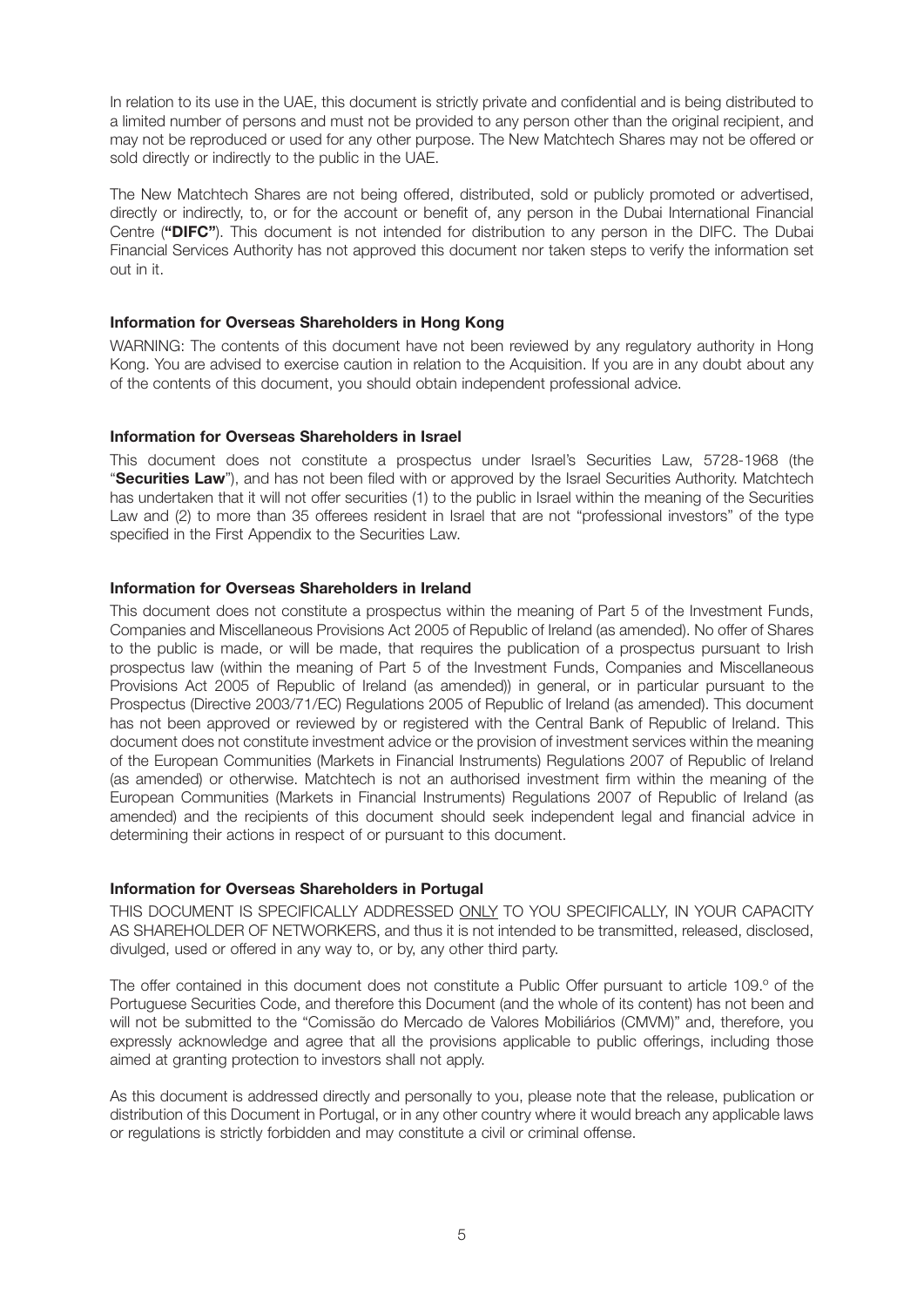#### **Information for all Overseas Shareholders**

The release, publication or distribution of this document in or into jurisdictions other than the UK may be restricted by law and therefore any persons who are subject to the laws of any jurisdiction other than the UK should inform themselves about, and observe, any applicable requirements. Any failure to comply with the applicable restrictions may constitute a violation of the securities laws of any such jurisdiction. To the fullest extent permitted by applicable law, the companies and persons involved in the Acquisition disclaim any responsibility or liability for the violation of such restrictions by any person. This document has been prepared for the purposes of complying with English law, the AIM Rules, the rules of the London Stock Exchange and the Code and the information disclosed may not be the same as that which would have been disclosed if this document and the accompanying documents have been prepared in accordance with the laws of jurisdictions outside of England.

Neither this document nor the accompanying documents are intended to, and do not, constitute or form part of any offer or invitation to purchase, otherwise acquire, subscribe for, sell or otherwise dispose of, any securities or the solicitation of any vote or approval pursuant to the Scheme or otherwise, in any jurisdiction in which such offer, invitation or solicitation is unlawful.

Unless otherwise determined by Matchtech and Networkers or required by the Code, and permitted by applicable law and regulation, the Acquisition will not be made available, directly or indirectly, in, into or from a Restricted Jurisdiction where to do so would violate the laws in that jurisdiction and no person may vote in favour of the Acquisition by any such use, means, instrumentality or form within a Restricted Jurisdiction or any other jurisdiction if to do so would constitute a violation of the laws of that jurisdiction. Accordingly, copies of this document and all other documents relating to the Acquisition are not being, and must not be, directly or indirectly, mailed or otherwise forwarded, distributed or sent in, into or from a Restricted Jurisdiction where to do so would violate the laws in that jurisdiction, and persons receiving this document and all other documents relating to the Acquisition (including custodians, nominees and trustees) must not mail or otherwise distribute or send them in, into or from such jurisdictions where to do so would violate the laws in that jurisdiction.

The availability of the Acquisition and implications of the Scheme for Overseas Shareholders may be affected by the laws of the relevant jurisdiction in which they reside. Such Overseas Shareholders should inform themselves about and observe any applicable legal or regulatory requirements of their jurisdictions. If any Overseas Shareholder remains in any doubt, he should consult an appropriate independent professional adviser in his relevant jurisdiction without delay.

It is the responsibility of each Overseas Shareholder to satisfy himself as to the full observance of the laws of the relevant jurisdiction in which they reside in connection with the Acquisition, including the obtaining of any governmental, exchange control or other consents which may be required, or the compliance with other necessary formalities which are required to be observed and the payment of any issue, transfer or other taxes due in such jurisdiction.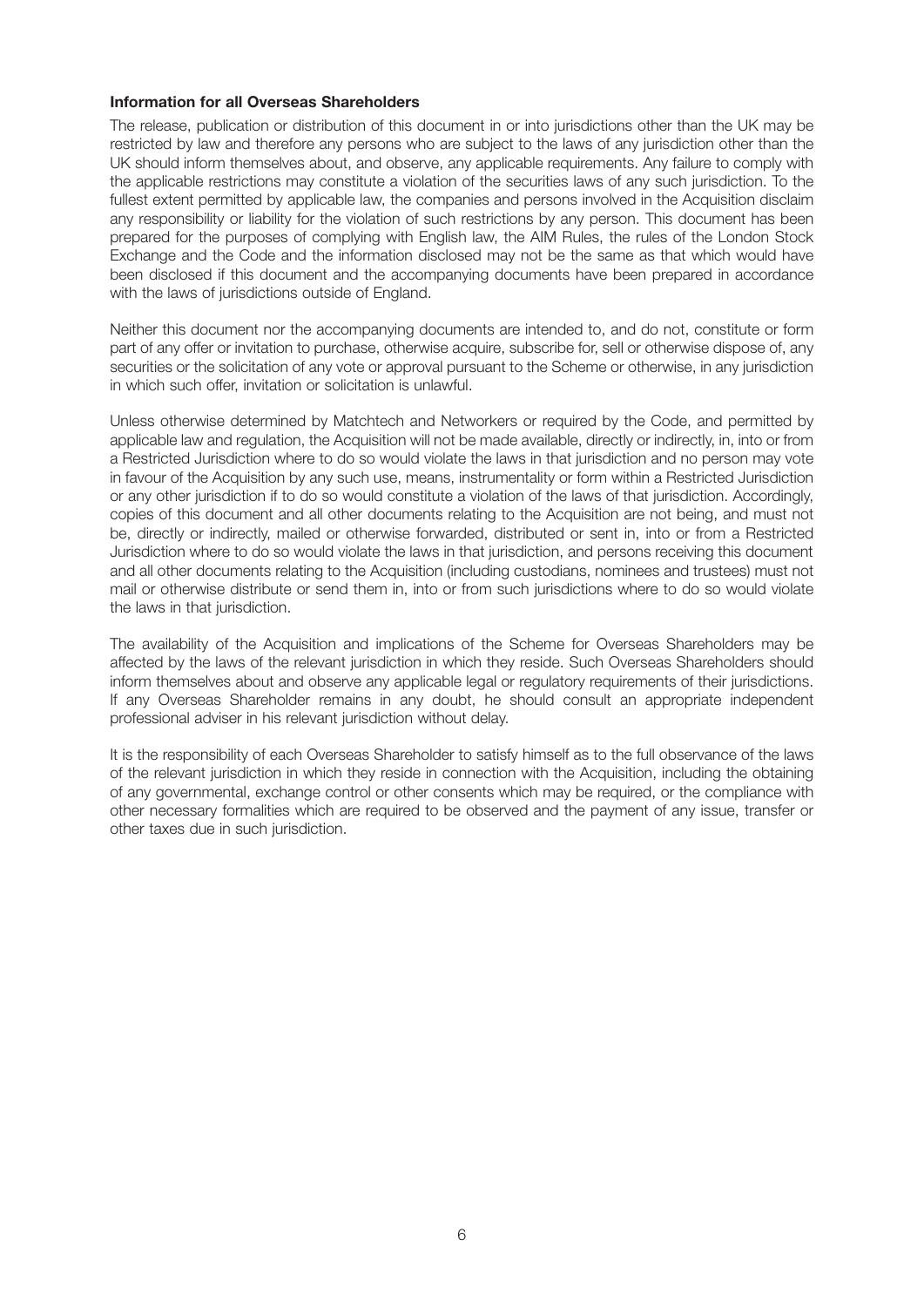# **CONTENTS**

|                                        |                                                                | Page |
|----------------------------------------|----------------------------------------------------------------|------|
|                                        | <b>ACTION TO BE TAKEN</b>                                      | 11   |
| EXPECTED TIMETABLE OF PRINCIPAL EVENTS |                                                                | 13   |
| <b>DEFINITIONS</b>                     |                                                                | 14   |
| PART I                                 | LETTER OF RECOMMENDATION FROM THE CHAIRMAN OF NETWORKERS       | 23   |
| PART II                                | <b>EXPLANATORY STATEMENT</b>                                   | 30   |
| PART III                               | CONDITIONS AND FURTHER TERMS OF THE SCHEME AND THE ACQUISITION | 47   |
| PART IV                                | FINANCIAL INFORMATION                                          | 55   |
| PART V                                 | ADDITIONAL INFORMATION                                         | 57   |
|                                        | PART VI THE SCHEME OF ARRANGEMENT                              | 74   |
|                                        | PART VII NOTICE OF COURT MEETING                               | 82   |
|                                        | PART VIII NOTICE OF GENERAL MEETING                            | 86   |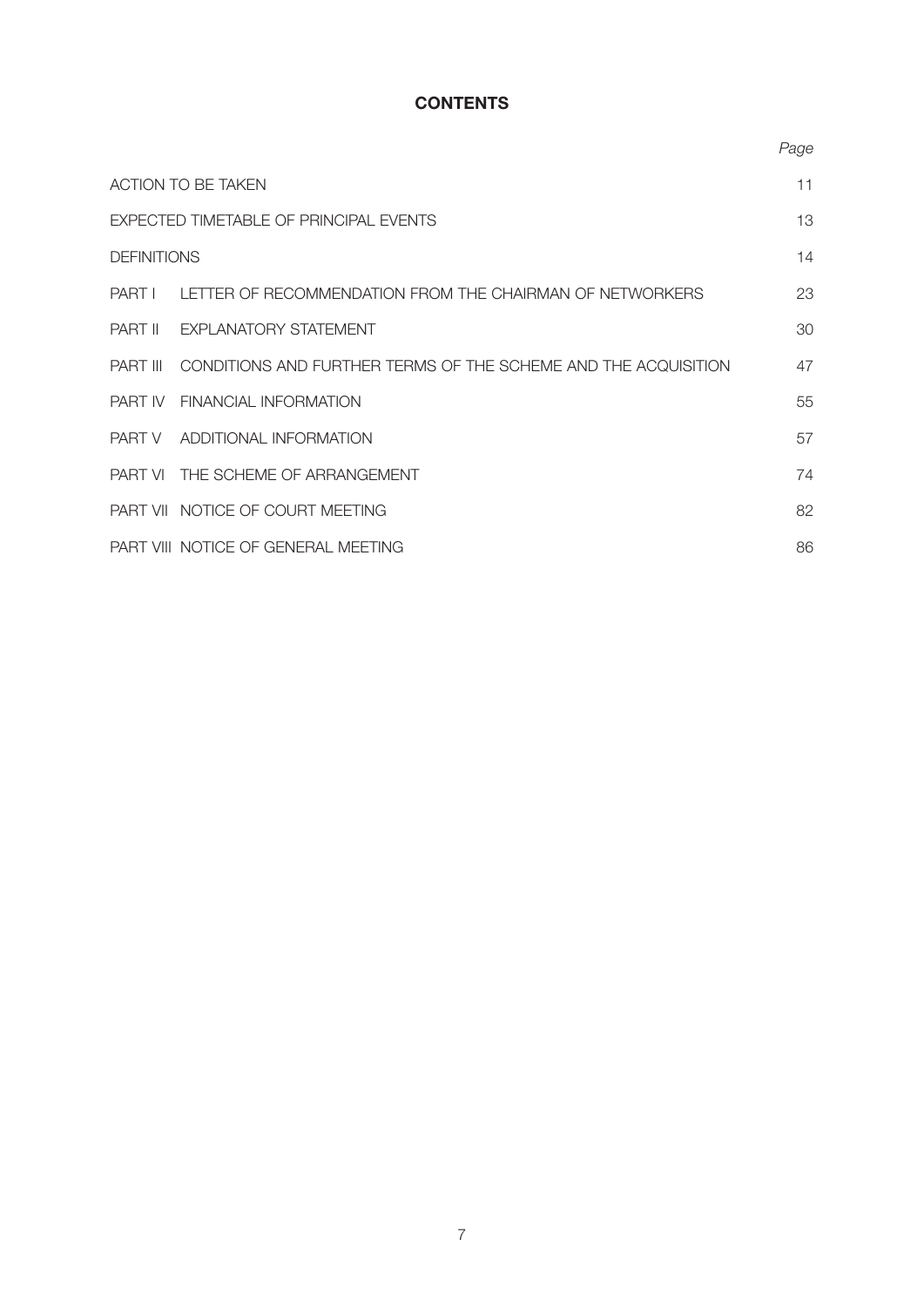# **FORWARD-LOOKING STATEMENTS**

This document (including information incorporated by reference in this document), oral statements made regarding the Acquisition and other information published by Matchtech and Networkers contain statements which are, or may be deemed to be, "forward-looking statements". These forward-looking statements can be identified by the fact that they do not relate only to historical or current facts. Forwardlooking statements often use words such as "anticipate", "target", "expect", "estimate", "intend", "plan", "goal", "believe", "aim", "will", "may", "would", "could" or "should" or other words of similar meaning or the negative thereof. Forward-looking statements include, without limitation, statements relating to the following: (i) future capital expenditures, expenses, revenues, economic performance, financial conditions, dividend policy, losses and future prospects; (ii) business and management strategies and the expansion and growth of the operations of the Matchtech Group or the Networkers Group; and (iii) the effects of government regulation on the business of the Matchtech Group or the Networkers Group.

These forward-looking statements involve known and unknown risks, uncertainties and other factors which may cause the actual results, performance or achievements of any such person, or industry results, to be materially different from any results, performance or achievements expressed or implied by such forwardlooking statements. These forward-looking statements are based on numerous assumptions regarding the present and future business strategies of such persons and the environment in which each will operate in the future. Given these risks and uncertainties, potential investors should not place any undue reliance on forward-looking statements which refer only to the position as at the date of this document. All subsequent oral or written forward-looking statements attributable to Matchtech or Networkers or any persons acting on their behalf are expressly qualified in their entirety by the cautionary statement above. None of Matchtech or Networkers undertakes any obligation to update publicly or revise forward-looking statements, whether as a result of new information, future events or otherwise, except to the extent legally required.

Although Matchtech and Networkers believe that the expectations reflected in such forward-looking statements are reasonable, Matchtech and Networkers can give no assurance that such expectations will prove to be correct. By their nature, forward-looking statements involve risk and uncertainty because they relate to events and depend on circumstances that will occur in the future. There are a number of factors that could cause actual results and developments to differ materially from those expressed or implied by such forward looking statements. These factors include the satisfaction of the Conditions, as well as additional factors, such as: local and global political and economic and general financial market conditions; significant price discounting by competitors; changes in consumer and/or client habits and preferences; foreign exchange rate fluctuations and interest rate fluctuations (including those from any potential credit rating decline); legal or regulatory developments and changes; the outcome of any litigation; the impact of any acquisitions or similar transactions; competitive product and pricing pressures; success of business and operating initiatives; changes in the level of capital investment. Other unknown or unpredictable factors could cause actual results to differ materially from those in the forward looking statements. Such forward looking statements should therefore be construed in the light of such factors. Neither Matchtech nor Networkers, nor any of their respective associates or directors, officers or advisers, provides any representation, assurance or guarantee that the occurrence of the events expressed or implied in any forward looking statements in this document will actually occur. You are cautioned not to place undue reliance on these forward looking statements, which speak only as of the date hereof.

All subsequent oral or written forward looking statements attributable to Matchtech or Networkers or any of their respective members, directors, officers or employees or any persons acting on their behalf are expressly qualified in their entirety by the cautionary statement above. Other than in accordance with their legal or regulatory obligations (including under the AIM Rules and the Disclosure and Transparency Rules of the FCA), neither Matchtech or Networkers is under any obligation, and Matchtech and Networkers expressly disclaim any intention or obligation, to update or revise any forward-looking statements, whether as a result of new information, future events or otherwise.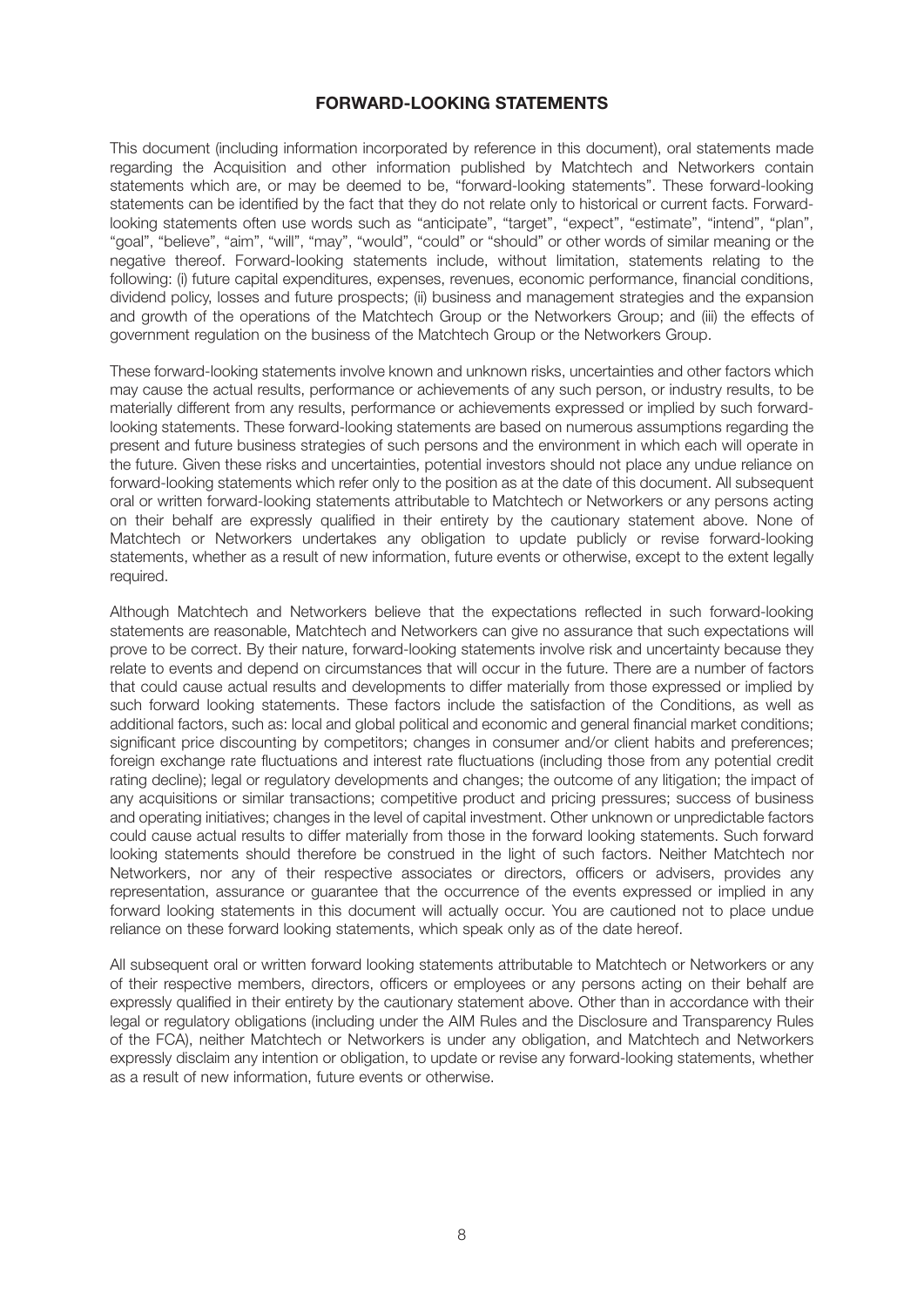# **DISCLOSURE REQUIREMENTS OF THE CODE**

Under Rule 8.3(a) of the Code, any person who is interested in 1 per cent. or more of any class of relevant securities of an offeree company or of any securities exchange offeror (being any offeror other than an offeror in respect of which it has been announced that its offer is, or is likely to be, solely in cash) must make an Opening Position Disclosure following the commencement of the offer period and, if later, following the announcement in which any securities exchange offeror is first identified.

An Opening Position Disclosure must contain details of the person's interests and short positions in, and rights to subscribe for, any relevant securities of each of (i) the offeree company and (ii) any securities exchange offeror(s). An Opening Position Disclosure by a person to whom Rule 8.3(a) applies must be made by no later than 3.30 p.m. (London time) on the 10th business day following the commencement of the offer period and, if appropriate, by no later than 3.30 p.m. (London time) on the 10th business day following the announcement in which any securities exchange offeror is first identified. Relevant persons who deal in the relevant securities of the offeree company or of a securities exchange offeror prior to the deadline for making an Opening Position Disclosure must instead make a Dealing Disclosure.

Under Rule 8.3(b) of the Code, any person who is, or becomes, interested in 1 per cent. or more of any class of relevant securities of the offeree company or of any securities exchange offeror must make a Dealing Disclosure if the person deals in any relevant securities of the offeree company or of any securities exchange offeror. A Dealing Disclosure must contain details of the dealing concerned and of the person's interests and short positions in, and rights to subscribe for, any relevant securities of each of (i) the offeree company and (ii) any securities exchange offeror(s), save to the extent that these details have previously been disclosed under Rule 8. A Dealing Disclosure by a person to whom Rule 8.3(b) applies must be made by no later than 3.30 p.m. (London time) on the business day following the date of the relevant dealing.

If two or more persons act together pursuant to an agreement or understanding, whether formal or informal, to acquire or control an interest in relevant securities of an offeree company or a securities exchange offeror, they will be deemed to be a single person for the purpose of Rule 8.3.

Opening Position Disclosures must also be made by the offeree company and by any offeror and Dealing Disclosures must also be made by the offeree company, by any offeror and by any persons acting in concert with any of them (see Rules 8.1, 8.2 and 8.4).

Details of the offeree and offeror companies in respect of whose relevant securities Opening Position Disclosures and Dealing Disclosures must be made can be found in the Disclosure Table on the Takeover Panel's website at www.thetakeoverpanel.org.uk, including details of the number of relevant securities in issue, when the offer period commenced and when any offeror was first identified. You should contact the Panel's Market Surveillance Unit on +44 (0)20 7638 0129 if you are in any doubt as to whether you are required to make an Opening Position Disclosure or a Dealing Disclosure.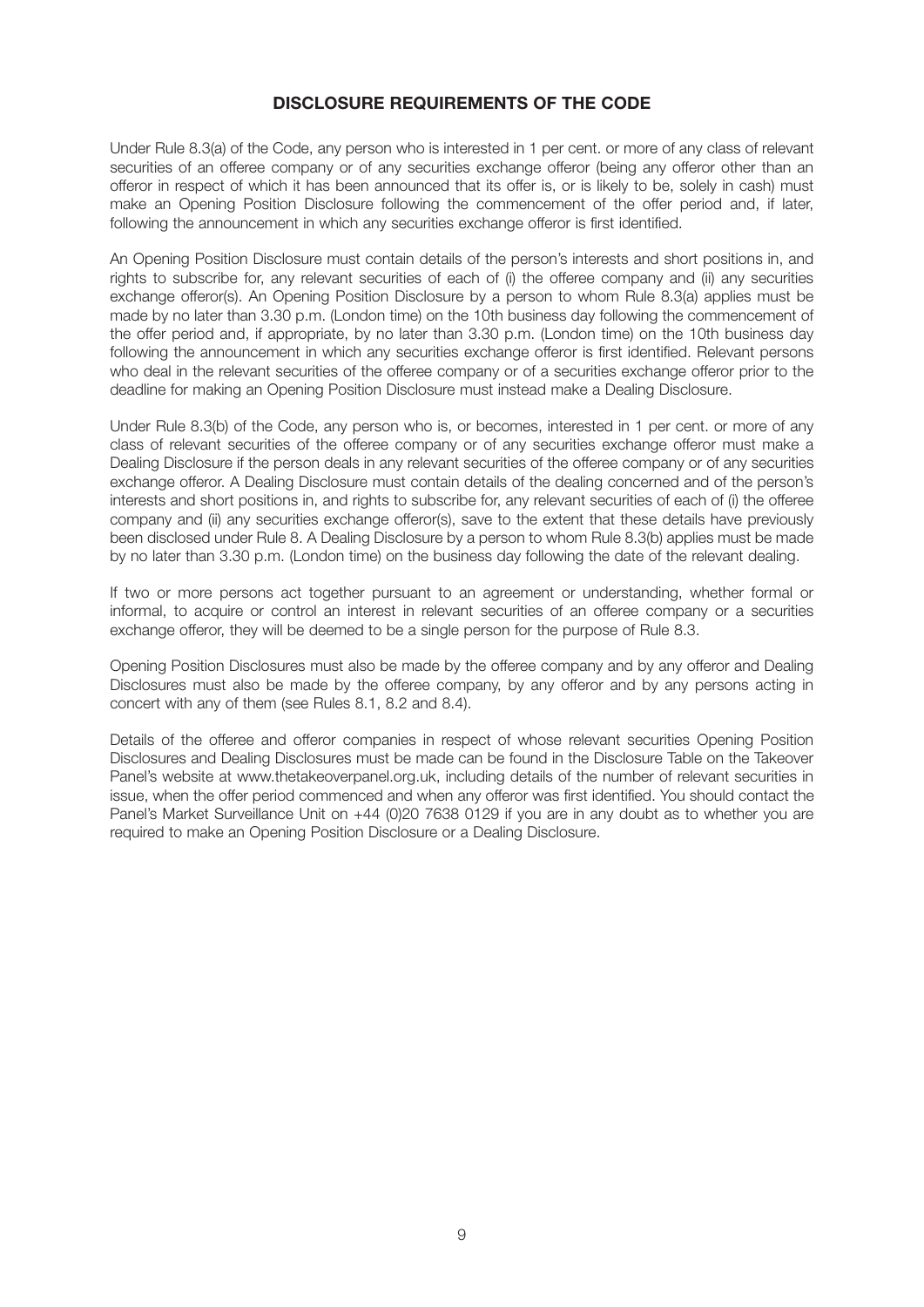# **NO PROFIT FORECAST**

No statement in this document is intended as a profit forecast or a profit estimate, and no statement in this document should be interpreted to mean that the future earnings per Networkers Share or Matchtech Share for current or future financial years will necessarily match or exceed the historical or published earnings per Networkers Share or Matchtech Share.

# **PUBLICATION ON WEBSITE**

This document, together with all information incorporated into this document by reference to another source, will be available free of charge, subject to any applicable restrictions relating to persons resident in Restricted Jurisdictions, on the following websites during the course of the Acquisition:

- www.matchtechgroupplc.com; and
- http://info.networkersplc.com

Neither the content of the Networker's website nor Matchtech's website nor the content of any website accessible from hyperlinks on any such websites is incorporated into or forms part of this document save where expressly stated herein.

# **ROUNDING**

Certain figures included in this document have been subjected to rounding adjustments. Accordingly, figures shown for the same category presented in different tables may vary slightly and figures shown as totals in certain tables may not be an arithmetic aggregation of the figures that precede them.

#### **DATE**

This document is published on 12 February 2015.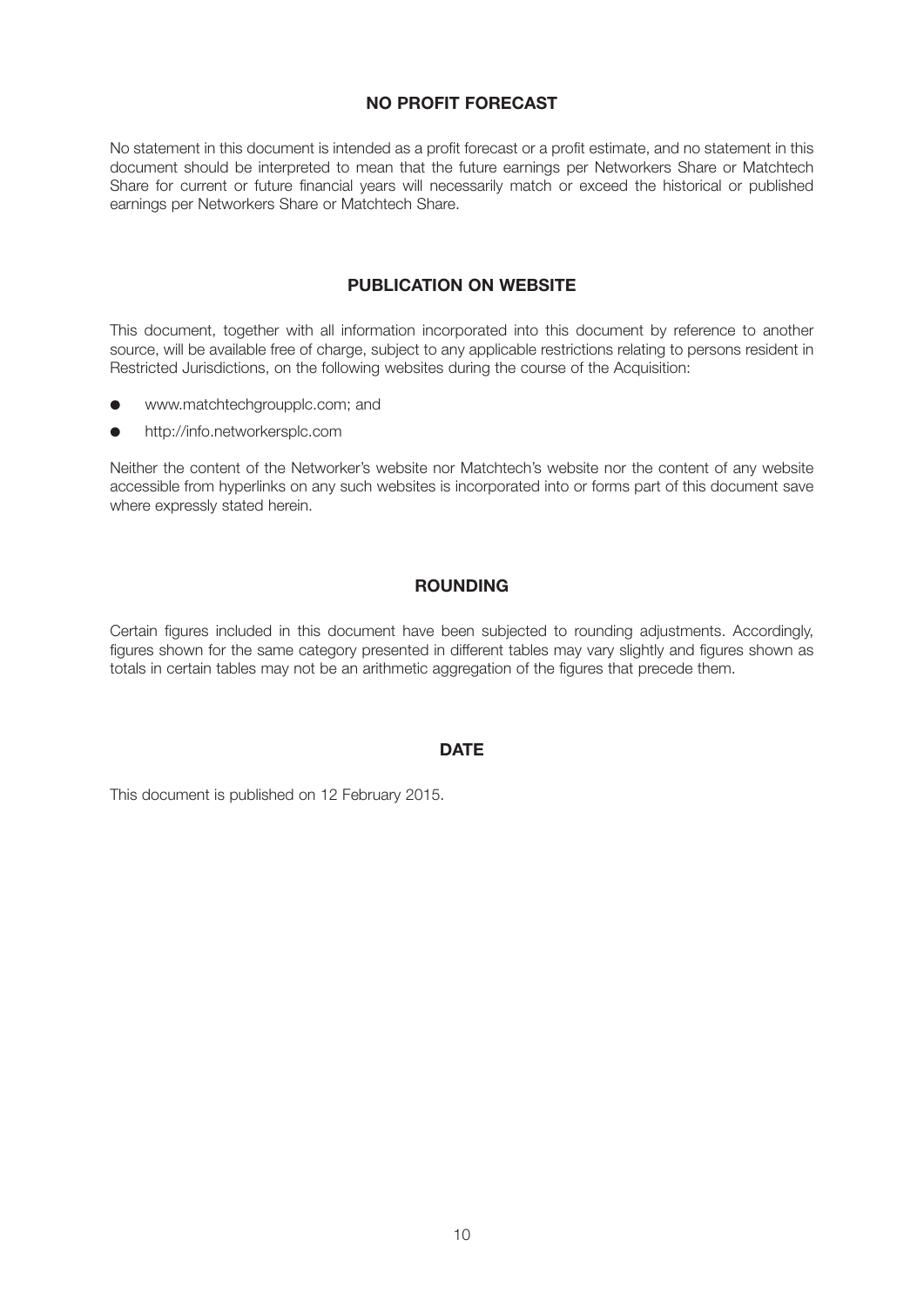# **ACTION TO BE TAKEN**

Under the terms of the Acquisition, if the Scheme becomes Effective, Scheme Shareholders will receive:

#### **for each Networkers Share**

#### **34 pence in cash and 0.063256 New Matchtech Shares**

#### **Voting at the Court Meeting and General Meeting**

The Scheme will require approval at a meeting of the Scheme Shareholders convened by order of the Court to be held at the offices of DLA Piper UK LLP, 3 Noble Street, London, EC2V 7EE at 10.00 a.m. on 9 March 2015. Implementation of the Scheme will also require the approval of Networkers Shareholders at a General Meeting to be held at the same place at 10.15 a.m. on 9 March 2015 (or as soon thereafter as the Court Meeting is concluded or adjourned). Notices of the Shareholder Meetings are set out on pages 82 to 90 of this document.

You will find enclosed with this document:

- (i) a white Form of Proxy for use at the Court Meeting;
- (ii) a blue Form of Proxy for use at the General Meeting; and
- (iii) a reply paid envelope for use in the United Kingdom.

If you have not received all of these documents, please contact Capita Asset Services on the helpline referred to below.

The action to be taken in respect of the Shareholder Meetings is set out in paragraph 14 of Part II of this document. Whether or not you plan to attend the Court Meeting and/or the General Meeting, please complete the enclosed Forms of Proxy in accordance with the instructions printed on them and return them to: Capita Asset Services, PXS 1, 34 Beckenham Road, Beckenham, Kent BR3 4ZF, as soon as possible and, in any event, so as to be received by no later than:

#### **(i) 10.00 a.m. on 5 March 2015 in the case of the white Form of Proxy for the Court Meeting; and**

**(ii) 10.15 a.m. on 5 March 2015 in the case of the blue Form of Proxy for the General Meeting,**

#### **(or in the case of any adjournment, not later than 48 hours (excluding any part of a day which is not a working day) before the time fixed for the adjourned meeting). A reply paid envelope is provided for use in the United Kingdom only. Implementation of the Scheme requires approval at both the Court Meeting and the General Meeting.**

If the white Form of Proxy for use at the Court Meeting is not received by 10.00 a.m. on 5 March 2015, it may be handed to the Chairman of the Court Meeting before the taking of the poll at the Court Meeting. However, if the blue Form of Proxy for the General Meeting is not received by 10.15 a.m. on 5 March 2015, it will be invalid.

If you hold your Networkers Shares in CREST, you may vote using the CREST voting service in accordance with the procedures set out in the CREST Manual via CREST (please also refer to the accompanying notes for the notices of the Shareholder Meetings set out in Parts VII and VIII of this document).

Proxies submitted electronically through CREST must be sent as soon as possible, and in any event, so as to be received by no later than 10.00 a.m. on 5 March 2015 in the case of the Court Meeting and by 10.15 a.m. on 5 March 2015 in the case of the General Meeting (or in the case of any adjournment, not later than 48 hours (excluding any part of a day which is not a working day) before the time fixed for the holding of the adjourned meeting).

Networkers Shareholders entitled to attend and vote at the Shareholder Meetings may appoint a proxy electronically by logging on to www.capitashareportal.com and following the instructions provided. For an electronic proxy to be valid, your appointment must be received by no later than 10.00 a.m. on 5 March 2015 in the case of the Court Meeting and by 10.15 a.m. on 5 March 2015 in the case of the General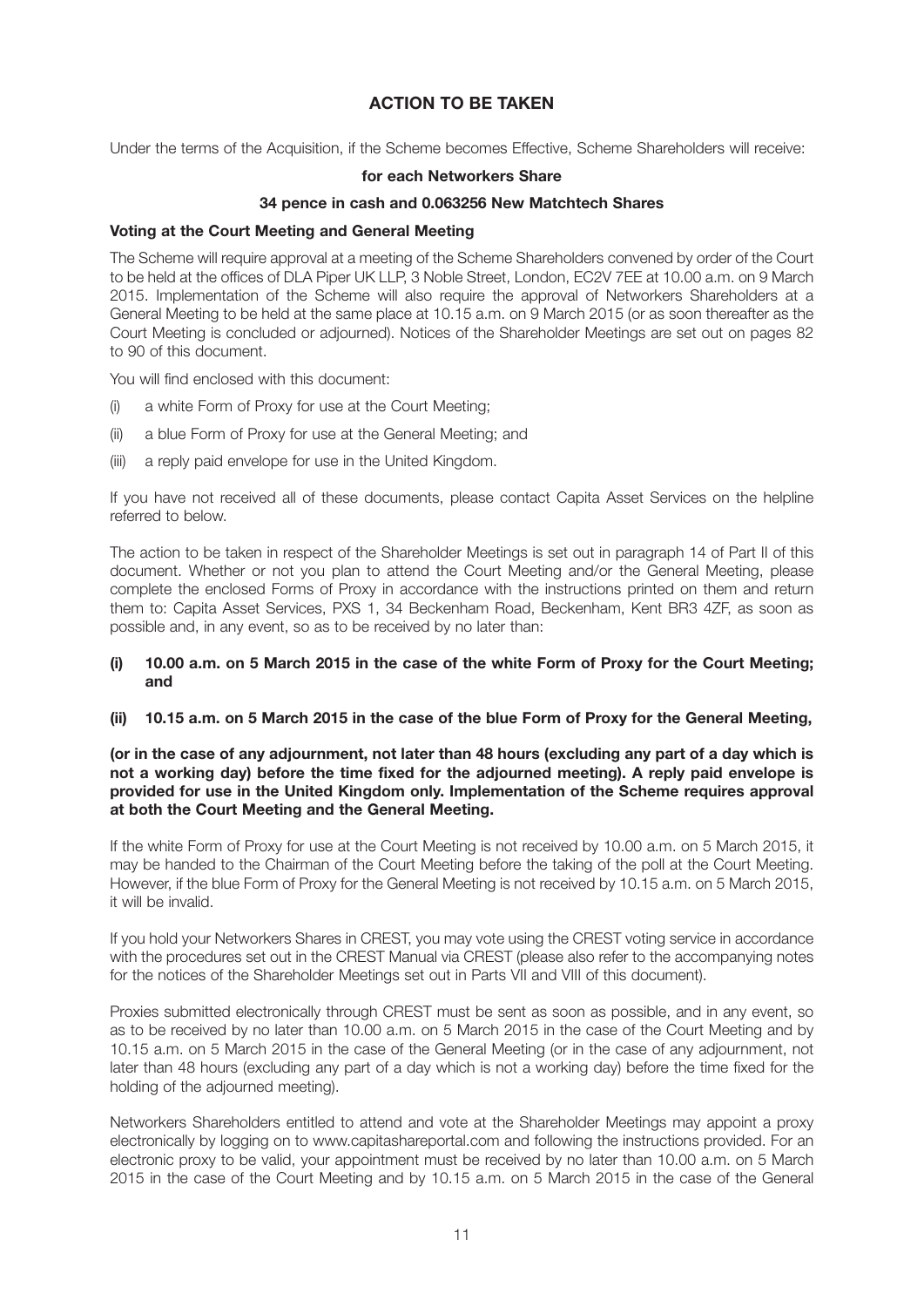Meeting (or in the case of an adjournment, not later than 48 hours (excluding any part of a day which is not a working day) before the time fixed for the holding of the adjourned meeting.

The Court Meeting and the General Meeting will be held on 9 March 2015 at the offices of DLA Piper UK LLP, 3 Noble Street, London EC2V 7EE. The Court Meeting will commence at 10.00 a.m. and the General Meeting at 10.15 a.m. (or, if later, as soon as the Court Meeting has concluded or adjourned).

#### **Completing and returning the Forms of Proxy, completing and transmitting a CREST Proxy Instruction or appointing a proxy electronically will not prevent you from attending and voting in person at either of the Shareholder Meetings, or any adjournment of either of the Shareholder Meetings, if you so wish and are so entitled.**

Networkers Shareholders are entitled to appoint a proxy in respect of some or all of their Networkers Shares. Networkers Shareholders are also entitled to appoint more than one proxy. A space has been included in the Forms of Proxy to allow Networkers Shareholders entitled to attend and vote at the relevant meeting to specify the number of Networkers Shares in respect of which that proxy is appointed. Networkers Shareholders who return a Form of Proxy duly executed but leave this space blank will be deemed to have appointed the proxy in respect of all of their Networkers Shares. Networkers Shareholders who wish to appoint more than one proxy in respect of their shareholding should contact Capita Asset Services for further Forms of Proxy or photocopy the Forms of Proxy as required. Such Networkers Shareholders should also read the sections headed "Notes" included in the notices of Shareholder Meetings set out in Parts VII and VIII of this document and the Forms of Proxy and note the principles that will be applied in relation to the appointment of multiple proxies.

The Matchtech Shares will not be, and are not required to be, registered with the US Securities and Exchange Commission under the US Securities Act of 1933 and may be subject to transferability restrictions within the United States.

**IT IS IMPORTANT THAT, FOR THE COURT MEETING, AS MANY VOTES AS POSSIBLE ARE CAST SO THAT THE COURT MAY BE SATISFIED THAT THERE IS A FAIR AND REASONABLE REPRESENTATION OF SCHEME SHAREHOLDER OPINION. YOU ARE THEREFORE STRONGLY URGED TO COMPLETE, SIGN AND RETURN YOUR FORMS OF PROXY OR TRANSMIT A PROXY INSTRUCTION (EITHER ELECTRONICALLY OR THROUGH CREST) AS SOON AS POSSIBLE.**

#### **Helpline for further information**

**If you have any questions relating to this document, either of the Shareholder Meetings or the completion and return of the Forms of Proxy, please telephone Capita Asset Services on 0871 664 0321 from within the UK or on +44 (0)20 8639 3399 if calling from outside the UK. Calls to the 0871 664 0321 number cost 10 pence per minute (including VAT) from a BT landline. Other network providers' costs may vary. Lines are open 9.00 a.m. to 5.30 p.m. (London time) Monday to Friday. Calls to the helpline from outside the UK will be charged at the applicable international rate. Different charges may apply to calls from mobile telephones and calls may be recorded and randomly monitored for security and training purposes. The helpline cannot provide advice on the merits of the Acquisition nor give any financial, legal or tax advice.**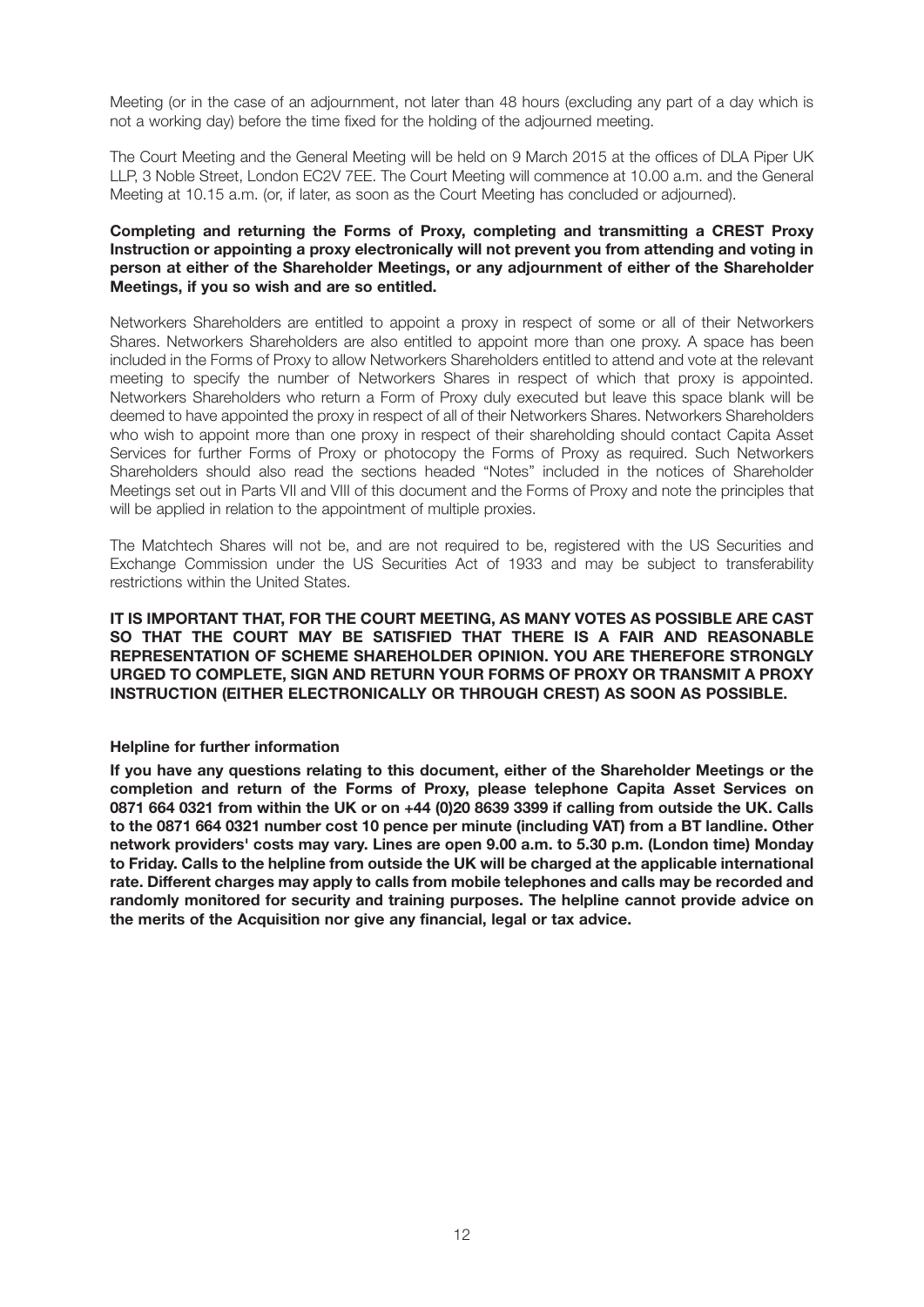# **EXPECTED TIMETABLE OF PRINCIPAL EVENTS**

The following indicative timetable sets out expected dates for the implementation of the Scheme.

| Event                                                                                                                                                | Time and date                              |
|------------------------------------------------------------------------------------------------------------------------------------------------------|--------------------------------------------|
| Latest time for lodging Forms of Proxy for the:                                                                                                      |                                            |
| Court Meeting (white Form of Proxy)                                                                                                                  | 10.00 a.m. on 5 March 2015 <sup>1</sup>    |
| General Meeting (blue Form of Proxy)                                                                                                                 | 10.15 a.m. on 5 March 2015 <sup>2</sup>    |
| Voting Record Time                                                                                                                                   | 6.00 p.m. on 5 March 2015 <sup>3</sup>     |
| <b>Court Meeting</b>                                                                                                                                 | 10.00 a.m. on 9 March 2015                 |
| <b>General Meeting</b>                                                                                                                               | 10.15 a.m. on 9 March 2015 <sup>4</sup>    |
| Certain of the following dates are subject to change (please see note (5) below):                                                                    |                                            |
| Scheme Court Hearing                                                                                                                                 | 30 March 2015 <sup>5</sup>                 |
| Last day of dealings in, and for registration 31 March 2015 <sup>5</sup><br>of transfer of, and disablement of<br><b>CREST of, Networkers Shares</b> |                                            |
| Scheme Record Time                                                                                                                                   | 6.00 p.m. on 31 March 2015 <sup>5</sup>    |
| Suspension of admission of, and<br>dealings, settlement and transfers in,<br>Networkers Shares                                                       | 7.30 a.m. on 1 April 2015 <sup>5</sup>     |
| <b>Reduction Court Hearing</b>                                                                                                                       | 1 April 2015 <sup>5</sup>                  |
| <b>Effective Date</b>                                                                                                                                | 2 April 2015 <sup>5</sup>                  |
| Date for cancellation of admission<br>to trading of Networkers Shares                                                                                | by no later than 7.00 a.m. on 7 April 2015 |
| Admission to trading of the New Matchtech<br>Shares and CREST accounts credited with<br>New Matchtech Shares                                         | 8.00 a.m. on 7 April 2015                  |
| Latest date of despatch of cheques and<br>settlement through CREST of cash<br>Consideration                                                          | within 14 days of the Effective Date       |
| Long Stop Date                                                                                                                                       | 30 June 2015                               |
|                                                                                                                                                      |                                            |

The Court Meeting and the General Meeting will each be held at the offices of DLA Piper UK LLP, 3 Noble Street, London EC2V 7EE.

<sup>1.</sup> It is requested that the white Form of Proxy for the Court Meeting be received before 10.00 a.m. on 5 March 2015, or, if the Court Meeting is adjourned, not later than 48 hours (excluding any part of the day which is not a working day) before the time fixed for the holding of the adjourned meeting. White Forms of Proxy not so received may be handed to the Chairman of the Court Meeting before the taking of the poll at the Court Meeting.

<sup>2.</sup> The blue Form of Proxy for the General Meeting must be lodged before 10.15 a.m. on 5 March 2015 in order for it to be valid, or, if the General Meeting is adjourned, not later than 48 hours (excluding any part of the day which is not a working day) before the time fixed for the holding of the adjourned meeting. The blue Form of Proxy cannot be handed to the Chairman of the General Meeting at that meeting.

<sup>3.</sup> If either the Court Meeting or the General Meeting is adjourned, the voting record time for the adjourned meeting will be 6.00 p.m. on the day which is two days (excluding non-working days) before the adjourned meeting.

<sup>4.</sup> Or as soon thereafter as the Court Meeting shall have been concluded or adjourned.

<sup>5.</sup> These times and dates are indicative only and will depend, among other things, on the date on which the Conditions are either satisfied, or (if capable of waiver) waived, and the dates upon which the Court sanctions the Scheme and confirms the associated Capital Reduction. It will also depend on whether the Court Order(s) sanctioning the Scheme and confirming the Capital Reduction and, in relation to the Capital Reduction, the Statement of Capital are delivered to the Registrar of Companies, and if required by the Court, when the Reduction Court Order is registered. Networkers will give notice of the change(s) by issuing an announcement through a Regulatory Information Service and, if required by the Panel, post notice of the change(s) to Networkers Shareholders and, for information only, to participants in the Networkers Share Schemes.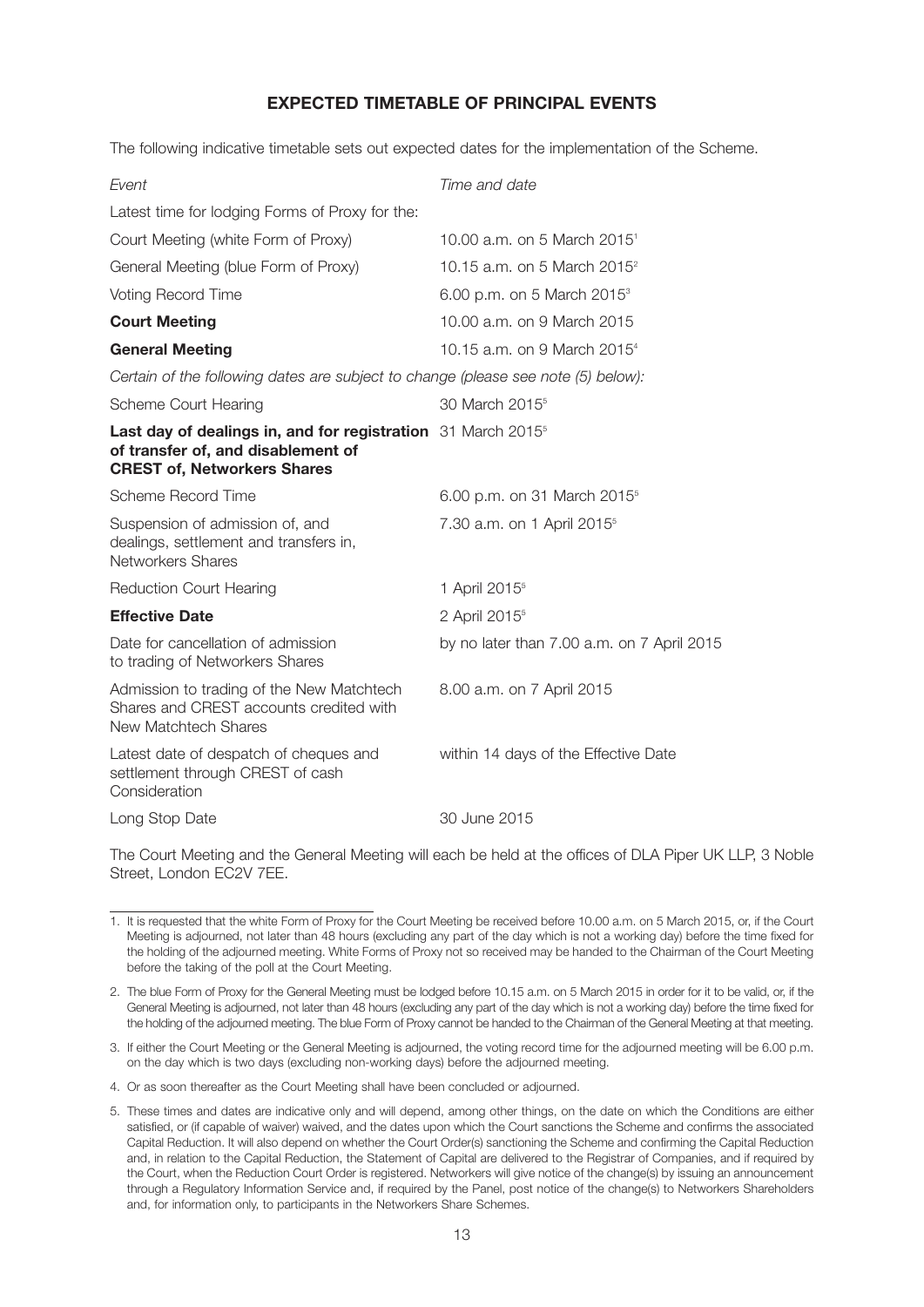# **DEFINITIONS**

The following definitions apply throughout this document, other than in Part VI of this document and the notices of the Shareholder Meetings, unless the context requires otherwise:

| "Acquisition"                              | the recommended acquisition by Matchtech of the entire<br>issued and to be issued share capital of Networkers, to<br>be implemented by the Scheme as described in this<br>document (or Offer under certain circumstances as<br>described in this document) on the terms and subject to<br>the conditions set out in this document including, where<br>the context requires, any subsequent revision, variation,<br>extension or renewal of such offer and includes any<br>election available thereunder; |
|--------------------------------------------|----------------------------------------------------------------------------------------------------------------------------------------------------------------------------------------------------------------------------------------------------------------------------------------------------------------------------------------------------------------------------------------------------------------------------------------------------------------------------------------------------------|
| "Admission"                                | the admission of the New Matchtech Shares to trading<br>on AIM;                                                                                                                                                                                                                                                                                                                                                                                                                                          |
| "AIM"                                      | the AIM Market of the London Stock Exchange;                                                                                                                                                                                                                                                                                                                                                                                                                                                             |
| "AIM Rules"                                | the AIM Rules for Companies as published by the<br>London Stock Exchange (as amended from time to<br>time);                                                                                                                                                                                                                                                                                                                                                                                              |
| "Announcement"                             | the announcement of the Acquisition made in<br>accordance with Rule 2.7 of the Code by Matchtech<br>and released on the Announcement Date, including its<br>summary and appendices;                                                                                                                                                                                                                                                                                                                      |
| "Announcement Date"                        | 28 January 2015;                                                                                                                                                                                                                                                                                                                                                                                                                                                                                         |
| "Authorisations"                           | authorisations, orders,<br>grants, recognitions,<br>determinations, confirmations, consents, licences,<br>clearances, permissions, exemptions and approvals;                                                                                                                                                                                                                                                                                                                                             |
| "Business Day"                             | a day (other than a Saturday, Sunday or a public holiday)<br>on which banks in the City of London are open for<br>business generally;                                                                                                                                                                                                                                                                                                                                                                    |
| "Capita Asset Services" or the "Registrar" | a trading name of Capita Registrars Limited, a company<br>incorporated in England and Wales with registered<br>number 2605568;                                                                                                                                                                                                                                                                                                                                                                           |
| "Capital Reduction"                        | the proposed reduction of the issued and to be issued<br>ordinary share capital of Networkers pursuant to the<br>Scheme;                                                                                                                                                                                                                                                                                                                                                                                 |
| "certificated" or "in certificated form"   | in relation to a Scheme Share, a share title to which is<br>recorded in the relevant register of Networkers as being<br>held in certificated form (that is, not in CREST);                                                                                                                                                                                                                                                                                                                               |
| "Closing Price"                            | the middle market price for a Networkers Share or<br>Matchtech Share, as the case may be, at the close of<br>business on the day to which the price relates, derived<br>from the AIM Appendix to the Daily Official List for<br>that day;                                                                                                                                                                                                                                                                |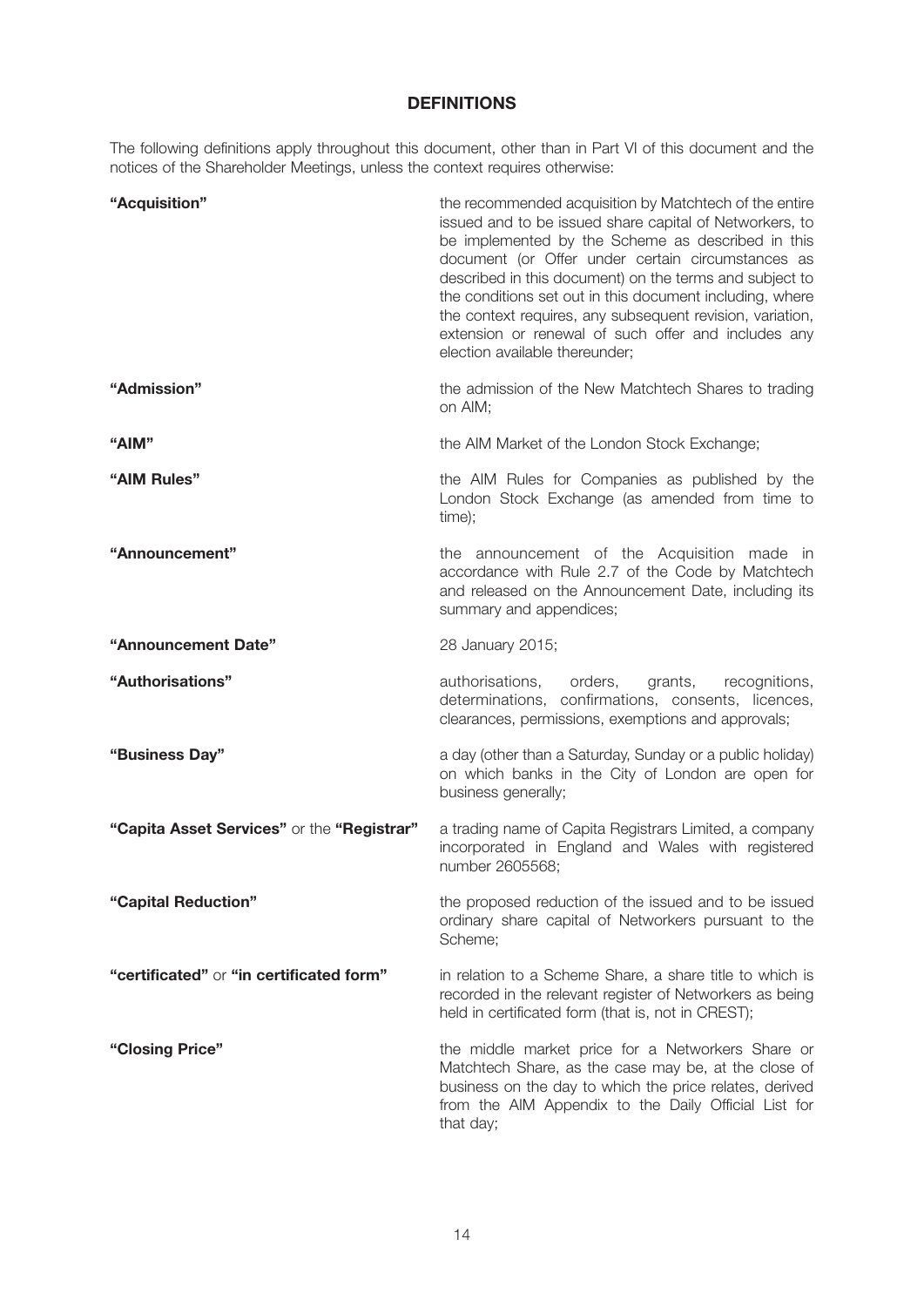| "CMA Phase 2 Reference"                      | a reference pursuant to sections 22, 33, 45 or 62 of the<br>Enterprise Act 2002 of the Acquisition to the chair of the<br>Competition and Markets Authority for the constitution of<br>a group under Schedule 4 to the Enterprise and<br>Regulatory Reform Act 2013 (as amended);                                                                                  |
|----------------------------------------------|--------------------------------------------------------------------------------------------------------------------------------------------------------------------------------------------------------------------------------------------------------------------------------------------------------------------------------------------------------------------|
| "Code" or "Takeover Code"                    | the City Code on Takeovers and Mergers;                                                                                                                                                                                                                                                                                                                            |
| "Combined Group"                             | following completion of the Acquisition, the combined<br>Matchtech Group and Networkers Group;                                                                                                                                                                                                                                                                     |
| "Community"                                  | the European Community;                                                                                                                                                                                                                                                                                                                                            |
| "Companies Act"                              | the Companies Act 2006, as amended from time to<br>time;                                                                                                                                                                                                                                                                                                           |
| "Competition and Markets Authority"          | the independent public body which conducts second<br>phase, in-depth inquiries into mergers, markets and the<br>regulation of the major regulated industries in the United<br>Kingdom (or any successor body or bodies carrying out<br>the same functions in the United Kingdom from time to<br>time);                                                             |
| "Conditions"                                 | the conditions to the Acquisition, as set out in Part III of<br>this document;                                                                                                                                                                                                                                                                                     |
| "Confidentiality Agreement"                  | has the meaning given to that term in paragraph 9 of<br>Part 1 of this document;                                                                                                                                                                                                                                                                                   |
| "connected person" or<br>"persons connected" | in relation to person A, any person whose interests in<br>shares person A is taken to be interested in pursuant to<br>Part 22 of the Companies Act and related regulations;                                                                                                                                                                                        |
| "Consideration"                              | the consideration payable under the terms of the<br>Acquisition of 34 pence in cash and 0.063256 New<br>Matchtech Shares for each Networkers Share;                                                                                                                                                                                                                |
| "Court"                                      | the High Court of Justice in England and Wales;                                                                                                                                                                                                                                                                                                                    |
| "Court Hearings"                             | the Scheme Court Hearing and the Reduction Court<br>Hearing;                                                                                                                                                                                                                                                                                                       |
| "Court Meeting"                              | the meeting or meetings of the Scheme Shareholders as<br>may be convened pursuant to an order of the Court<br>under section 896 of the Companies Act for the<br>purposes of considering and, if thought fit, approving the<br>Scheme (with or without amendment) including any<br>adjournment thereof, notice of which is set out in Part VII<br>of this document; |
| "Court Order(s)"                             | the Scheme Court Order and the Reduction Court Order,<br>or, where the context requires, either of them;                                                                                                                                                                                                                                                           |
| "CREST"                                      | the relevant system (as defined in the CREST<br>Regulations) for paperless settlement of share transfers<br>and the holding of shares in uncertificated form in<br>respect of which Euroclear is the Operator (as defined in<br>the CREST Regulations);                                                                                                            |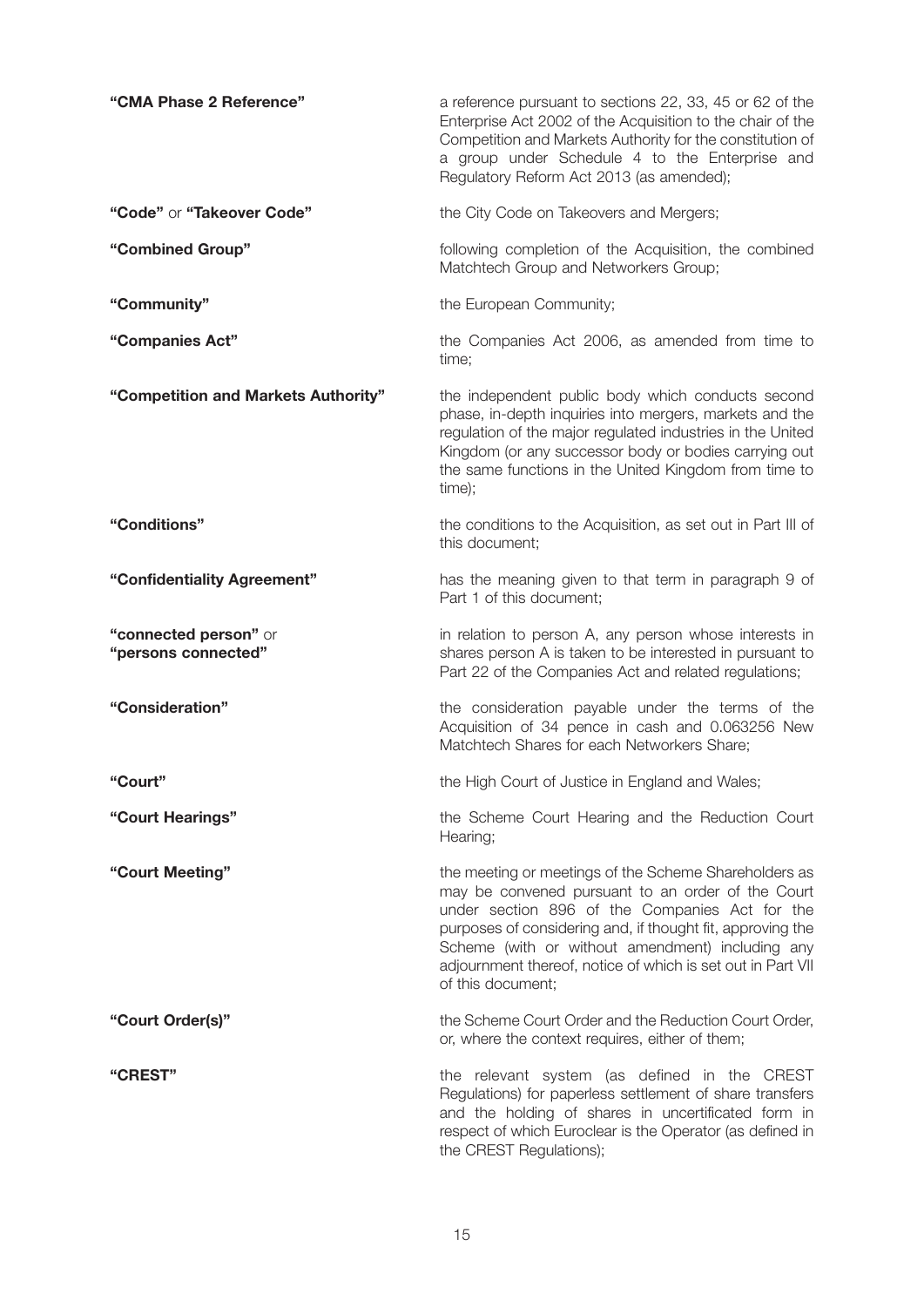| "CREST Manual"            | the rules governing the operation of CREST, consisting<br>of the CREST Reference Manual, the CREST<br>International Manual, the CREST Rules, the Registrars<br>Service Standards, the Settlement Discipline Rules, the<br>CCSS Operations Manual, the Daily Timetable, the<br>CREST Application Procedure and the CREST Glossary<br>of Terms (all as defined in the CREST Glossary of Terms<br>promulgated by Euroclear on 15 July 1996);                                                                                                                                                   |
|---------------------------|---------------------------------------------------------------------------------------------------------------------------------------------------------------------------------------------------------------------------------------------------------------------------------------------------------------------------------------------------------------------------------------------------------------------------------------------------------------------------------------------------------------------------------------------------------------------------------------------|
| "CREST Proxy Instruction" | a proxy appointment or instruction made using the<br>CREST service, by way of the appropriate CREST<br>message, which must be properly authenticated in<br>accordance with Euroclear's specifications and must<br>contain the information required for such instructions, as<br>described in the CREST Manual;                                                                                                                                                                                                                                                                              |
| "CREST Regulations"       | the Uncertificated Securities<br>Regulations<br>2001<br>(SI 2001/3755);                                                                                                                                                                                                                                                                                                                                                                                                                                                                                                                     |
| "Daily Official List"     | the daily official list published by the London Stock<br>Exchange;                                                                                                                                                                                                                                                                                                                                                                                                                                                                                                                          |
| "Dealing Disclosure"      | an announcement pursuant to Rule 8 of the Code<br>containing details of dealings in interests in relevant<br>securities of a party to an offer;                                                                                                                                                                                                                                                                                                                                                                                                                                             |
| "EBITA"                   | earnings before interest, tax and amortisation;                                                                                                                                                                                                                                                                                                                                                                                                                                                                                                                                             |
| "Effective"               | in the context of the Acquisition: (i) if the Acquisition is<br>implemented by way of a Scheme, the Scheme having<br>become fully effective in accordance with its terms, upon<br>the delivery of the Court Order and Statement of Capital<br>relating to the Capital Reduction to the Registrar of<br>Companies and, if the Court so orders, registration by<br>the Registrar of Companies; or (ii) if the Acquisition is<br>implemented by way of an Offer, the Offer having been<br>declared or become unconditional in all respects in<br>accordance with the requirements of the Code; |
| "Effective Date"          | the date upon which                                                                                                                                                                                                                                                                                                                                                                                                                                                                                                                                                                         |
|                           | the Scheme becomes Effective; or<br>(a)                                                                                                                                                                                                                                                                                                                                                                                                                                                                                                                                                     |
|                           | if Matchtech elects and the Takeover Panel<br>(b)<br>consents to implement the Acquisition by way of an<br>Offer, the Offer becomes Effective;                                                                                                                                                                                                                                                                                                                                                                                                                                              |
| "EPS"                     | earnings per share;                                                                                                                                                                                                                                                                                                                                                                                                                                                                                                                                                                         |
| "Euroclear"               | Euroclear UK & Ireland Limited, a company incorporated<br>in England and Wales with registered number 2878738;                                                                                                                                                                                                                                                                                                                                                                                                                                                                              |
| "Fairly Disclosed"        | the information which has been fairly disclosed: (i) in any<br>document delivered prior to the date of the<br>Announcement by or on behalf of Networkers to<br>Matchtech or Matchtech's financial, accounting, tax or<br>legal advisers (specifically as Matchtech's advisers in<br>relation to the Acquisition), including but not limited to<br>minutes so delivered of any disclosure meetings and any<br>information disclosed in electronic form by way of a data<br>room or otherwise; (ii) in Networkers' 2013 Annual                                                                |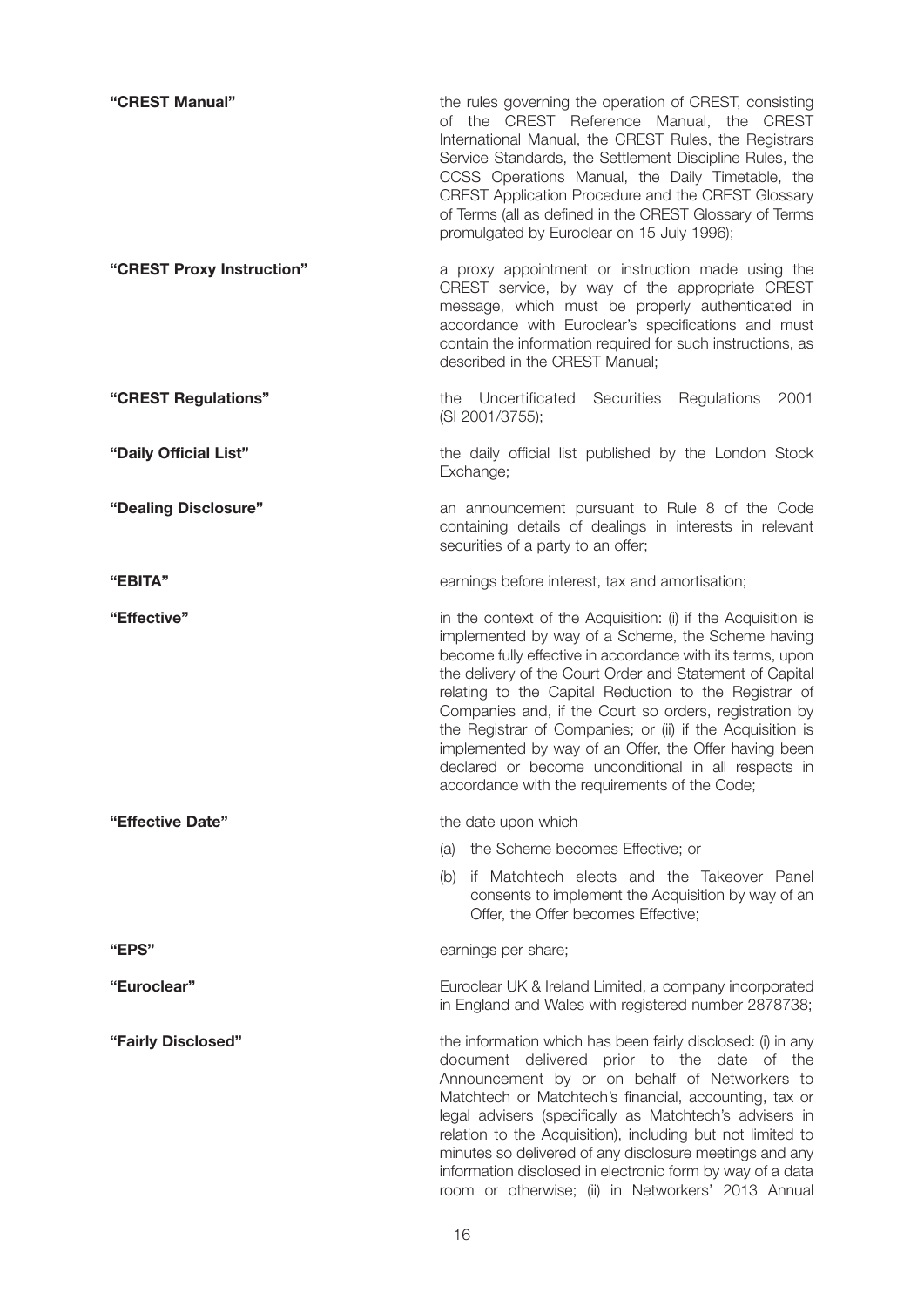|                                        | Report, Networkers' interim results for the six month<br>period ended 30 June 2014 or Networkers' trading<br>update for the year ended 31 December 2014 as<br>provided to Matchtech prior to the date of the<br>Announcement; (iii) in any public announcement by<br>Networkers published through a Regulatory Information<br>Service prior to the date of the Announcement; or (iv) in<br>the Announcement;                                          |
|----------------------------------------|-------------------------------------------------------------------------------------------------------------------------------------------------------------------------------------------------------------------------------------------------------------------------------------------------------------------------------------------------------------------------------------------------------------------------------------------------------|
| "FCA" or "Financial Conduct Authority" | the U.K. Financial Conduct Authority or its successor<br>from time to time;                                                                                                                                                                                                                                                                                                                                                                           |
| "FSMA"                                 | the Financial Services and Markets Act 2000,<br>as amended;                                                                                                                                                                                                                                                                                                                                                                                           |
| "Forms of Proxy"                       | the white form of proxy for use by Scheme Shareholders<br>in connection with the Court Meeting and the blue form<br>of proxy for use by Networkers Shareholders in<br>connection with the General Meeting, both of which<br>accompany this document;                                                                                                                                                                                                  |
| "General Meeting"                      | the general meeting (or any adjournment, postponement<br>or reconvention thereof) of Networkers to be convened in<br>connection with the Scheme and the Capital Reduction,<br>notice of which is set out in Part VIII of this document, to<br>be held at the offices of DLA Piper UK LLP, 3 Noble<br>Street, London EC2V 7EE at 10.15 a.m. on 9 March<br>2015 (or as soon thereafter as the Court Meeting shall<br>have been concluded or adjourned); |
| "HSBC"                                 | has the meaning given to that term in paragraph 10 of<br>Part II of this document;                                                                                                                                                                                                                                                                                                                                                                    |
| "HSBC Facility Agreement"              | has the meaning given to that term in paragraph 10 of<br>Part II of this document;                                                                                                                                                                                                                                                                                                                                                                    |
| "holder"                               | a registered holder and includes any person entitled by<br>transmission;                                                                                                                                                                                                                                                                                                                                                                              |
| "Irrevocable Undertakings"             | the irrevocable undertakings to vote (or procure votes) in<br>favour of the Acquisition from Networkers Shareholders<br>received by Matchtech, details of which are set out in<br>paragraph 6 of Part II and paragraph 6 of Part V of this<br>document;                                                                                                                                                                                               |
| "ISIN"                                 | International Securities Identification Number;                                                                                                                                                                                                                                                                                                                                                                                                       |
| "Last Dealing Date"                    | the last day of dealings in Networkers Shares, expected<br>to be 31 March 2015;                                                                                                                                                                                                                                                                                                                                                                       |
| "Liberum"                              | Liberum<br>Capital<br>Limited, a private<br>company<br>incorporated in England and Wales with registered<br>number 05912554;                                                                                                                                                                                                                                                                                                                          |
| "Lock-Up Agreements"                   | has the meaning given to that term in paragraph 9 of<br>Part II of this document;                                                                                                                                                                                                                                                                                                                                                                     |
| "London Stock Exchange"                | London Stock Exchange plc;                                                                                                                                                                                                                                                                                                                                                                                                                            |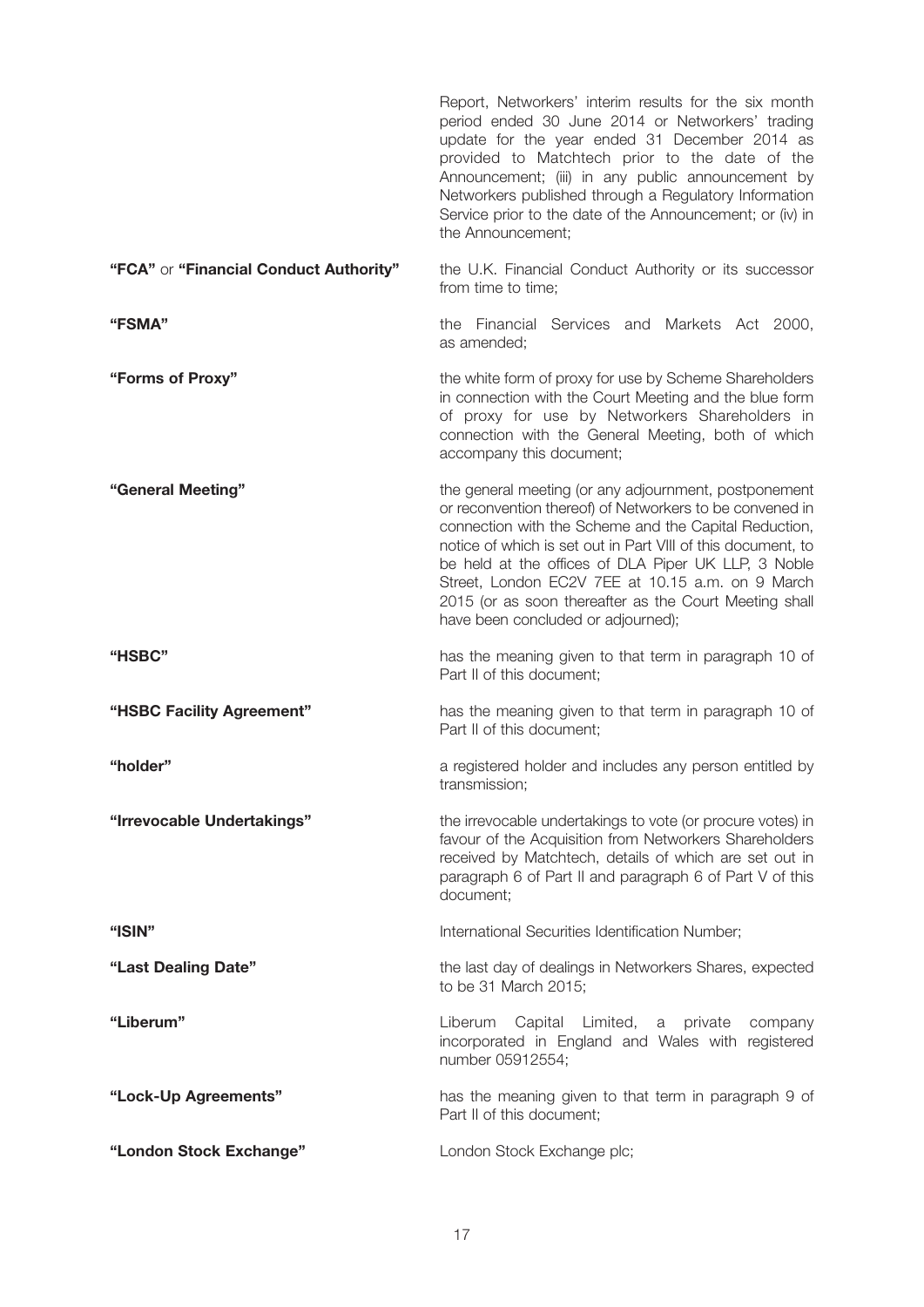| "Long Stop Date"                 | 30 June 2015, or such later date, if any, as Matchtech<br>and Networkers may, subject to the Takeover Code and<br>the consent of the Panel, agree and, if required, the<br>Court may approve;                                            |
|----------------------------------|------------------------------------------------------------------------------------------------------------------------------------------------------------------------------------------------------------------------------------------|
| "Matchtech"                      | Matchtech Group plc, a public limited company<br>incorporated in England and Wales with registered<br>number 4426322 and with its registered address at<br>1450 Parkway, Solent Business Park, Whiteley,<br>Fareham, Hampshire PO15 7AF; |
| "Matchtech Board"                | the board of directors of Matchtech;                                                                                                                                                                                                     |
| "Matchtech Directors"            | the directors of Matchtech whose names are set out in<br>paragraph 2.2 of Part V of this document and<br>"Matchtech Director" shall mean any one of them;                                                                                |
| "Matchtech Group"                | Matchtech and its subsidiary undertakings and<br>associated undertakings and, where the context<br>permits, each of them, and "member of the<br>Matchtech Group" shall be construed accordingly;                                         |
| "Matchtech Shareholders"         | holders of Matchtech Shares;                                                                                                                                                                                                             |
| "Matchtech Shares"               | the ordinary shares of £0.01 each in the capital of<br>Matchtech;                                                                                                                                                                        |
| "Matchtech Share Schemes"        | the Matchtech Group plc Deferred Annual Bonus Plan<br>2009 and the Matchtech Group plc 2006 Long-Term<br>Incentive Plan;                                                                                                                 |
| "Matchtech's 2013 Annual Report" | the Annual Report and Accounts of Matchtech for the<br>financial year ended 31 July 2013;                                                                                                                                                |
| "Matchtech's 2014 Annual Report" | the Annual Report and Accounts of Matchtech for the<br>financial year ended 31 July 2014;                                                                                                                                                |
| "Networkers" or the "Company"    | Networkers International plc, a public limited company<br>incorporated in England and Wales with registered<br>number 03950639 and with its registered office at<br>Hanover Place, 8 Ravensbourne Road, Bromley, Kent<br><b>BR1 1HP;</b> |
| "Networkers Articles"            | the articles of association of Networkers, as amended<br>from time to time;                                                                                                                                                              |
| "Networkers Board"               | the board of directors of Networkers;                                                                                                                                                                                                    |
| "Networkers Directors"           | the directors of Networkers whose names are set out in<br>paragraph 2.1 of Part V of this document and<br>" <b>Networkers Director</b> " shall mean any one of them;                                                                     |
| "Networkers Group"               | Networkers and its subsidiary undertakings and<br>associated undertakings and, where the context<br>permits, each of them, and "member of the<br>Networkers Group" shall be construed accordingly;                                       |
| "Networkers Options"             | the options granted under or pursuant to the Networkers<br>Share Schemes;                                                                                                                                                                |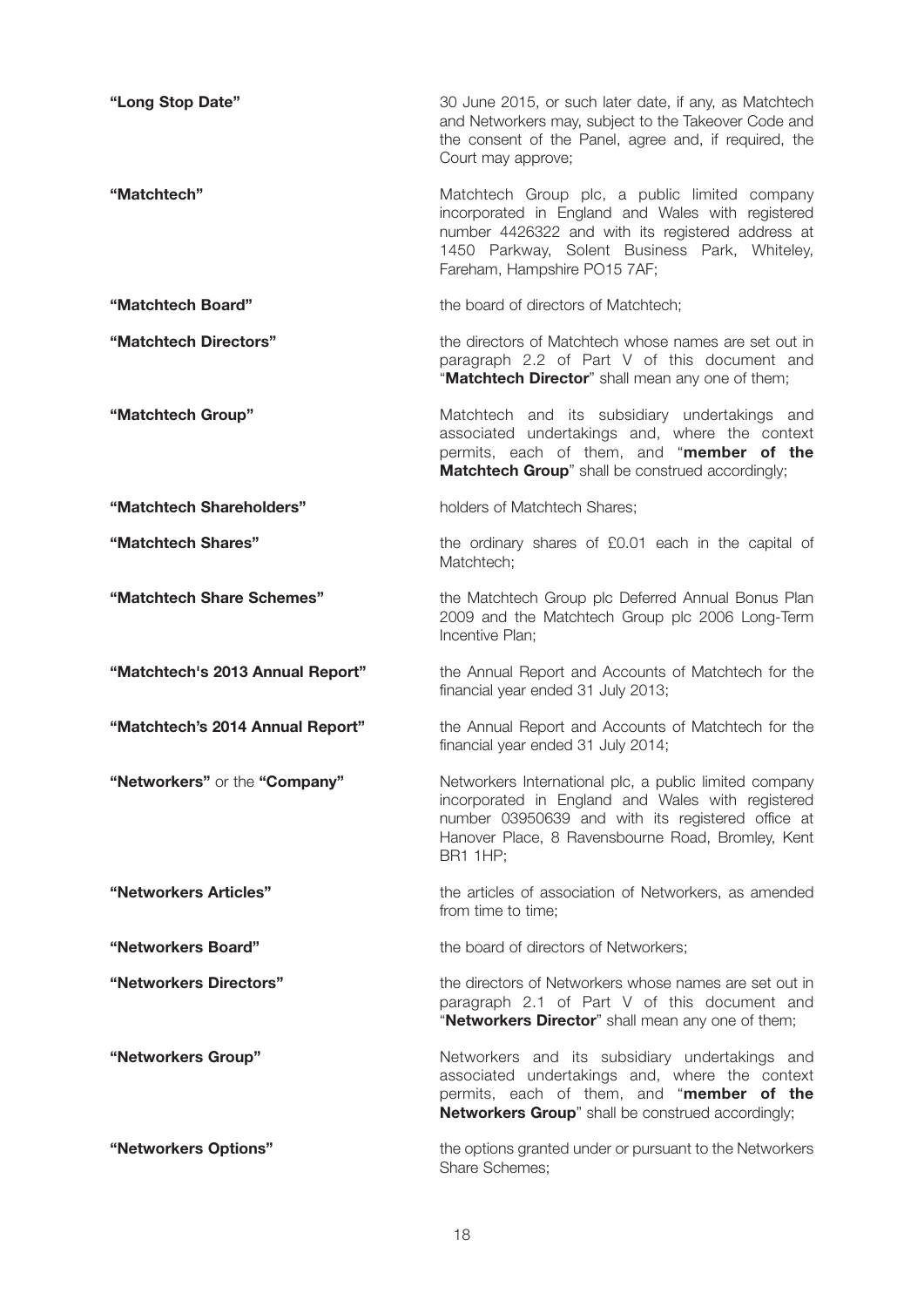| "Networkers Shareholders" or<br>"Shareholders"           | holders of Networkers Shares;                                                                                                                                                                                                                                                                                                                                                               |
|----------------------------------------------------------|---------------------------------------------------------------------------------------------------------------------------------------------------------------------------------------------------------------------------------------------------------------------------------------------------------------------------------------------------------------------------------------------|
| "Networkers Share Schemes"                               | the Networkers International plc Share Option Scheme,<br>the Networkers International plc EMI Scheme, the<br>Networkers International plc 2007 Approved Share<br>Option Scheme and the Networkers International plc<br>2014 Unapproved Share Option Plan;                                                                                                                                   |
| "Networkers Shares" or "Ordinary Shares"                 | the ordinary shares of £0.01 each in the capital of<br>Networkers;                                                                                                                                                                                                                                                                                                                          |
| "Networkers' 2012 Annual Report"                         | the Annual Report and Accounts of Networkers for the<br>year ended 31 December 2012;                                                                                                                                                                                                                                                                                                        |
| "Networkers' 2013 Annual Report"                         | the Annual Report and Accounts of Networkers for the<br>year ended 31 December 2013;                                                                                                                                                                                                                                                                                                        |
| "Networkers' 2014<br><b>Interim Financial Statement"</b> | the interim financial statements of Networkers for the<br>six month period ended 30 June 2014;                                                                                                                                                                                                                                                                                              |
| "New Matchtech Shares"                                   | the new Matchtech Shares to be issued to Scheme<br>Shareholders in connection with the Acquisition;                                                                                                                                                                                                                                                                                         |
| "New Networkers Shares"                                  | the new Ordinary Shares to be created and allotted to<br>Matchtech or its nominee(s) credited as fully paid in<br>accordance with Clause 1.2 of the Scheme;                                                                                                                                                                                                                                 |
| "NFI"                                                    | net fee income;                                                                                                                                                                                                                                                                                                                                                                             |
| "Numis"                                                  | Numis Securities Limited, a private company<br>incorporated in England and Wales with registered<br>number 02285918;                                                                                                                                                                                                                                                                        |
| "Offer" or "Takeover Offer"                              | should the Acquisition be implemented by way of a<br>takeover offer as defined in Chapter 3 of Part 28 of the<br>Companies Act, the recommended offer to be made by<br>or on behalf of Matchtech to acquire the entire issued<br>and to be issued share capital of Networkers and, where<br>the context permits, any subsequent revision, variation,<br>extension or renewal of such offer; |
| "Offer Period"                                           | the offer period relating to Networkers, which<br>commenced on the Announcement Date;                                                                                                                                                                                                                                                                                                       |
| "Opening Position Disclosure"                            | has the meaning given to that term in Rule 8 of the Code;                                                                                                                                                                                                                                                                                                                                   |
| "Optionholder Letters"                                   | the letters and enclosures to be sent to the holders of<br>Networkers Options in connection with the Scheme;                                                                                                                                                                                                                                                                                |
| "Overseas Shareholders"                                  | Networkers Shareholders who are resident in, ordinarily<br>resident in, or citizens of, a jurisdiction outside the UK;                                                                                                                                                                                                                                                                      |
| "Reduction Court Hearing"                                | the hearing (or any adjournment thereof) at which the<br>Reduction Court Order will be sought;                                                                                                                                                                                                                                                                                              |
| "Reduction Court Order"                                  | the order of the Court under section 648 of the<br>Companies Act confirming the Capital Reduction;                                                                                                                                                                                                                                                                                          |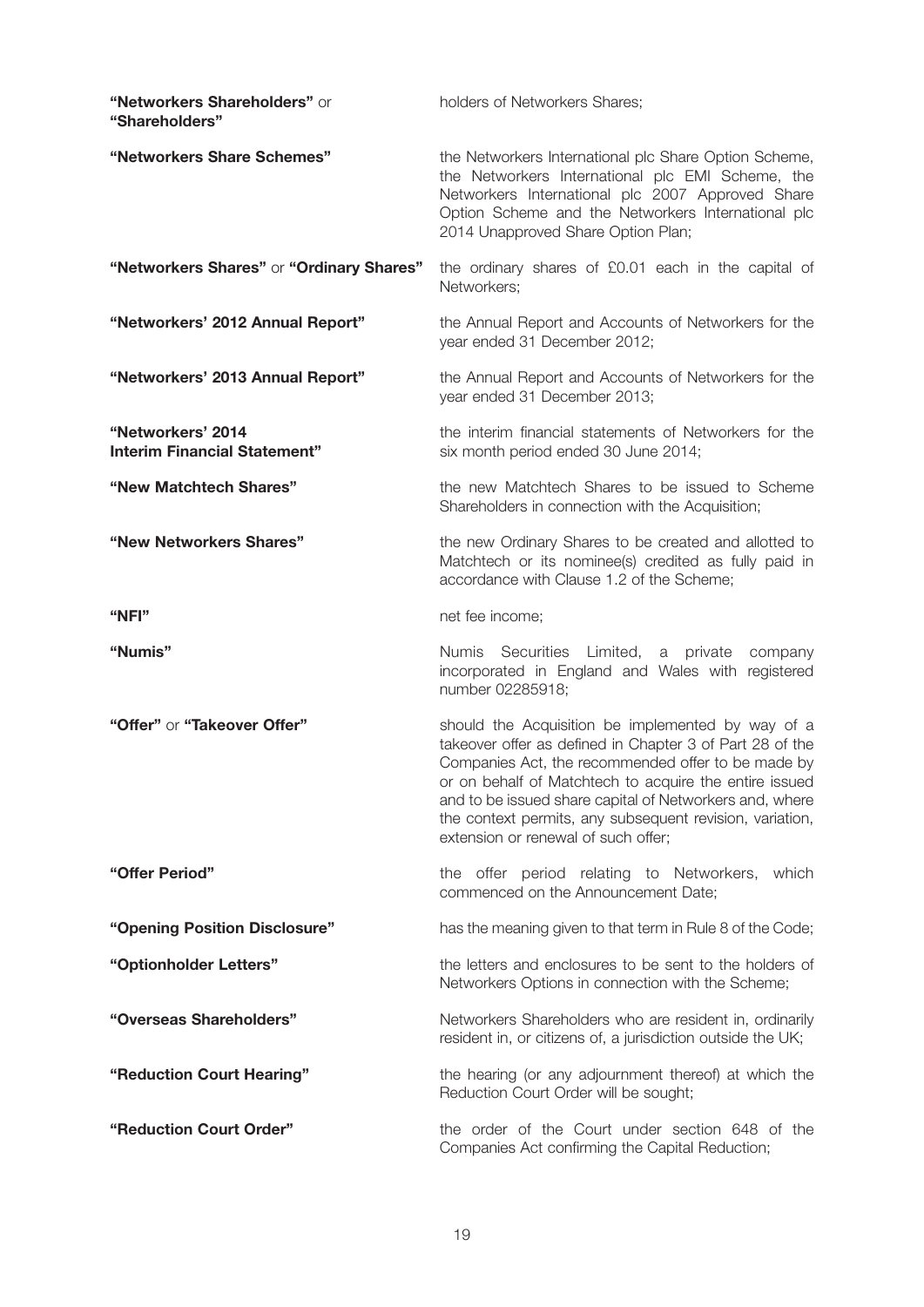| "Registrar of Companies" or<br>"Companies House" | the Registrar of Companies in England and Wales;                                                                                                                                                                                                                                                                                                                              |
|--------------------------------------------------|-------------------------------------------------------------------------------------------------------------------------------------------------------------------------------------------------------------------------------------------------------------------------------------------------------------------------------------------------------------------------------|
| "Regulatory Information Service"                 | any information service authorised from time to time by<br>the FCA for the purposes of disseminating regulatory<br>announcements;                                                                                                                                                                                                                                             |
| "Restricted Jurisdiction"                        | any jurisdiction where local laws or regulations may result<br>in a significant risk of civil, regulatory or criminal exposure<br>if information concerning the Acquisition is sent or made<br>available in that jurisdiction;                                                                                                                                                |
| "Scheme" or "Scheme of Arrangement"              | the scheme of arrangement under Part 26 of the<br>Companies Act proposed to be entered into between<br>Networkers and the Scheme Shareholders, the principal<br>terms of which are set out in this document (with or<br>subject to any modification, addition or condition which<br>Networkers and Matchtech may agree and, if required,<br>the Court may approve or impose); |
| "Scheme Court Hearing"                           | the hearing of the Court to sanction the Scheme under<br>section 899 of the Companies Act and if such hearing is<br>adjourned references to commencement of any such<br>hearing shall mean the commencement of the final<br>adjournment thereof;                                                                                                                              |
| "Scheme Court Order"                             | the order of the Court sanctioning the Scheme under<br>section 899 of the Companies Act;                                                                                                                                                                                                                                                                                      |
| "Scheme Record Time"                             | 6.00 p.m. on the Business Day immediately prior to the<br>date of the Reduction Court Hearing;                                                                                                                                                                                                                                                                                |
| "Scheme Resolutions"                             | the resolution to be proposed by Networkers at the<br>Court Meeting in connection with the approval of the<br>Scheme as set out in the notice of Court Meeting in<br>Part VII of this document, and the Special Resolution;                                                                                                                                                   |
| "Scheme Shareholders"                            | the holders of Scheme Shares;                                                                                                                                                                                                                                                                                                                                                 |
| "Scheme Shares"                                  | Networkers Shares in issue at the date of this<br>(i)<br>document;                                                                                                                                                                                                                                                                                                            |
|                                                  | any Networkers Shares issued after the date of this<br>(ii)<br>document and prior to the Voting Record Time; and                                                                                                                                                                                                                                                              |
|                                                  | any Networkers Shares issued on or after the Voting<br>(iii)<br>Record Time but on or prior to the Scheme Record<br>Time in respect of which the original or any<br>subsequent holder thereof is bound by the Scheme,<br>or shall by such time have agreed in writing to be<br>bound by the Scheme,                                                                           |
|                                                  | in each case, save for any Networkers Shares legally or<br>beneficially held by any member of the Matchtech<br>Group;                                                                                                                                                                                                                                                         |
| "Shareholder Meetings"                           | the Court Meeting and the General Meeting;                                                                                                                                                                                                                                                                                                                                    |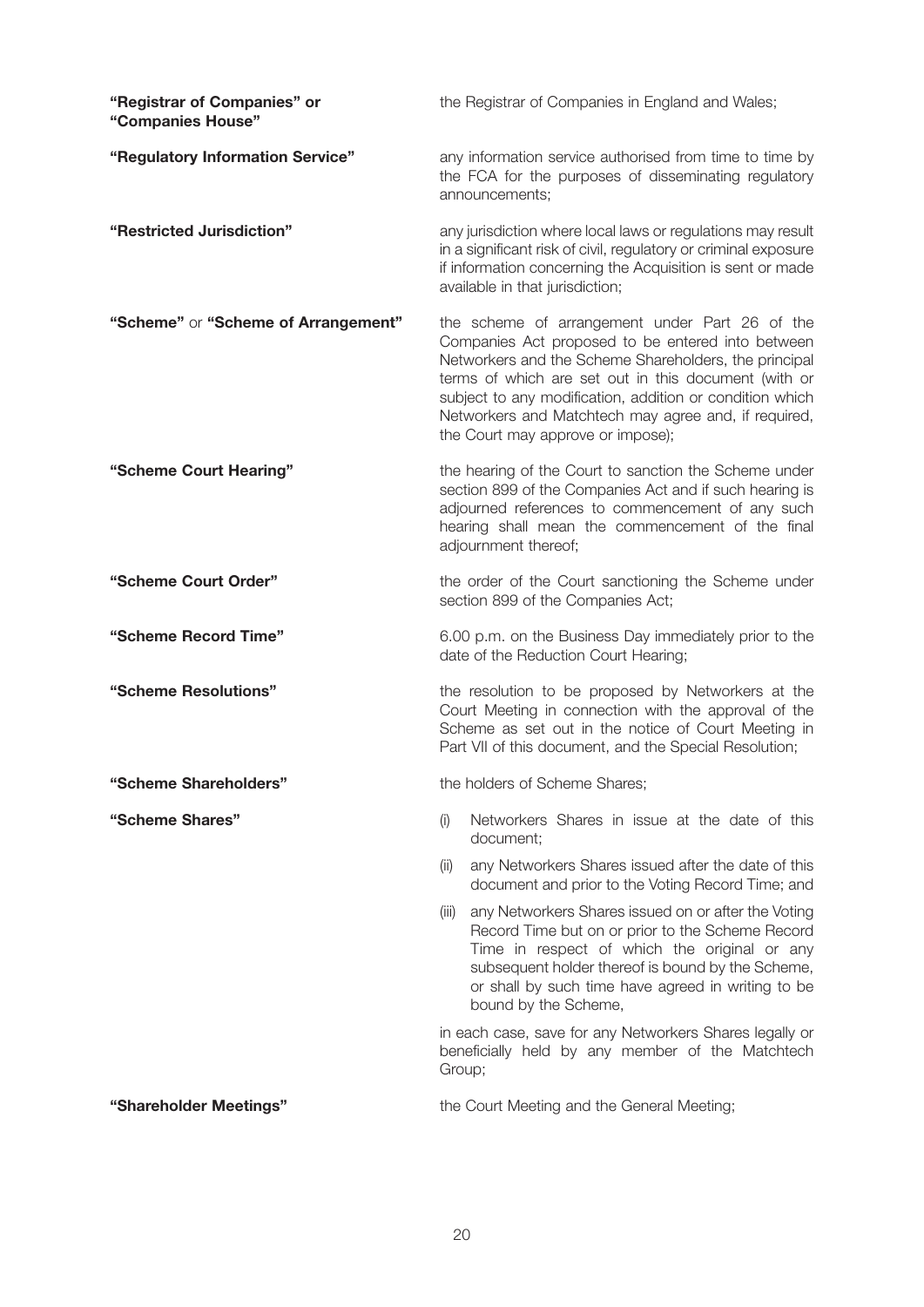| "Special Resolution"                      | the special resolution to be proposed by Networkers at<br>the General Meeting in connection with, among other<br>things, the implementation of the Scheme and<br>confirmation of the Capital Reduction, the alteration of<br>the Networkers Articles and such other matters as may<br>be necessary to implement the Acquisition and the<br>delisting of the Networkers Shares, as set out in the<br>notice of General Meeting in Part VIII of this document; |
|-------------------------------------------|--------------------------------------------------------------------------------------------------------------------------------------------------------------------------------------------------------------------------------------------------------------------------------------------------------------------------------------------------------------------------------------------------------------------------------------------------------------|
| "Statement of Capital"                    | the statement of capital (approved by the Court)<br>showing, with respect to Networkers's share capital, as<br>altered by the Reduction Court Order, the information<br>required by section 649 of the Companies Act;                                                                                                                                                                                                                                        |
| "Takeover Panel" or "Panel"               | the UK Panel on Takeovers and Mergers;                                                                                                                                                                                                                                                                                                                                                                                                                       |
| "Third Party"                             | a central bank, government or governmental, quasi-<br>governmental, supranational, statutory, regulatory,<br>professional, environmental or investigative body or<br>authority (including any anti-trust or merger control<br>authority), court, trade agency, professional association,<br>institution, works council, employee representative body<br>or any other body or person whatsoever in any relevant<br>jurisdiction;                              |
| "Treasury" or "Treasury Shares"           | shares held as treasury shares as provided for in<br>section 724 of the Companies Act;                                                                                                                                                                                                                                                                                                                                                                       |
| "uncertificated" or "in uncertified form" | a share or other security recorded on the relevant<br>register as being held in uncertificated form in CREST<br>and title to which, by virtue of the CREST Regulations,<br>may be transferred by means of CREST;                                                                                                                                                                                                                                             |
| "United Kingdom", "U.K." or "UK"          | the United Kingdom of Great Britain and Northern<br>Ireland;                                                                                                                                                                                                                                                                                                                                                                                                 |
| "U.S.", "US" or "United States"           | the United States of America, its possessions and<br>territories, all areas subject to its jurisdiction or any<br>subdivision thereof, any State of the United States and<br>the District of Columbia;                                                                                                                                                                                                                                                       |
| "US Exchange Act"                         | the United States Securities Exchange Act of 1934 and<br>the rules and regulations promulgated thereunder;                                                                                                                                                                                                                                                                                                                                                   |
| "US Holders"                              | holders of Networkers Shares ordinarily resident in the<br>US or with a registered address in the US, and any<br>custodian, nominee or trustee holding Networkers<br>Shares for persons in the US or with a registered<br>address in the US;                                                                                                                                                                                                                 |
| "VAT" or "Value Added Tax"                | value added tax as provided for in the Value Added Tax<br>Act 1994 and any other tax of a similar nature;                                                                                                                                                                                                                                                                                                                                                    |
| "Voting Record Time"                      | 6.00 p.m. on the day which is two days (excluding<br>non-working days) before the date of the Court Meeting<br>or, if the Court Meeting is adjourned, 6.00 p.m. on the<br>day which is two days (excluding non-working days)                                                                                                                                                                                                                                 |

before the date of such adjourned meeting;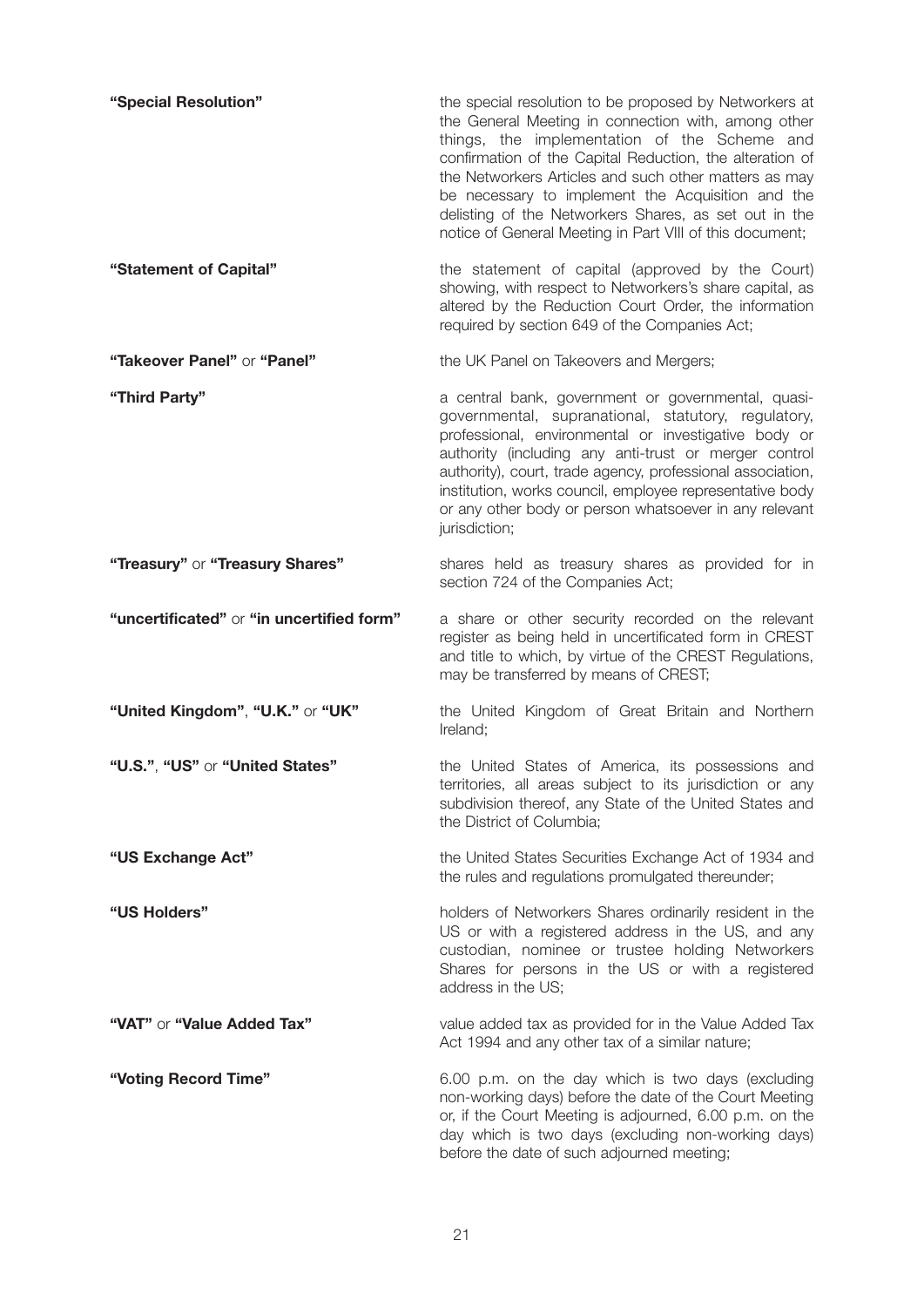| "Wider Matchtech Group"  | Matchtech and its subsidiary undertakings, associated<br>undertakings and any other undertaking,<br>body<br>corporate, partnership, joint venture or person in which<br>Matchtech and/or such undertakings (aggregating their<br>interests) have a direct or indirect interest in 10 per cent.<br>or more of the voting rights or equity share capital (as<br>defined in the Companies Act) or the equivalent; and |
|--------------------------|--------------------------------------------------------------------------------------------------------------------------------------------------------------------------------------------------------------------------------------------------------------------------------------------------------------------------------------------------------------------------------------------------------------------|
| "Mider Networkers Croup" | Notworkers and its subsidiary undertakings associated                                                                                                                                                                                                                                                                                                                                                              |

**Wider Networkers Group"** Networkers and its subsidiary undertakings, associated undertakings and any other undertaking, body corporate, partnership, joint venture or person in which Networkers and/or such undertakings (aggregating their interests) have a direct or indirect interest in 10 per cent. or more of the voting rights or equity share capital (as defined in the Companies Act) or the equivalent.

For the purposes of this document, **"subsidiary"**, **"subsidiary undertaking"**, **"parent undertaking"**, **"undertaking"** and **"associated undertaking"** have the respective meanings given by the Companies Act.

References to an enactment include references to that enactment as amended, replaced, consolidated or re enacted by or under any other enactment before or after the date of this document.

All references in this document are to London time unless otherwise stated.

References to **"£"**, or **"pence"** are to the lawful currency of the UK.

References to **"adjusted EPS"** means EPS excluding amortisation of acquired intangibles.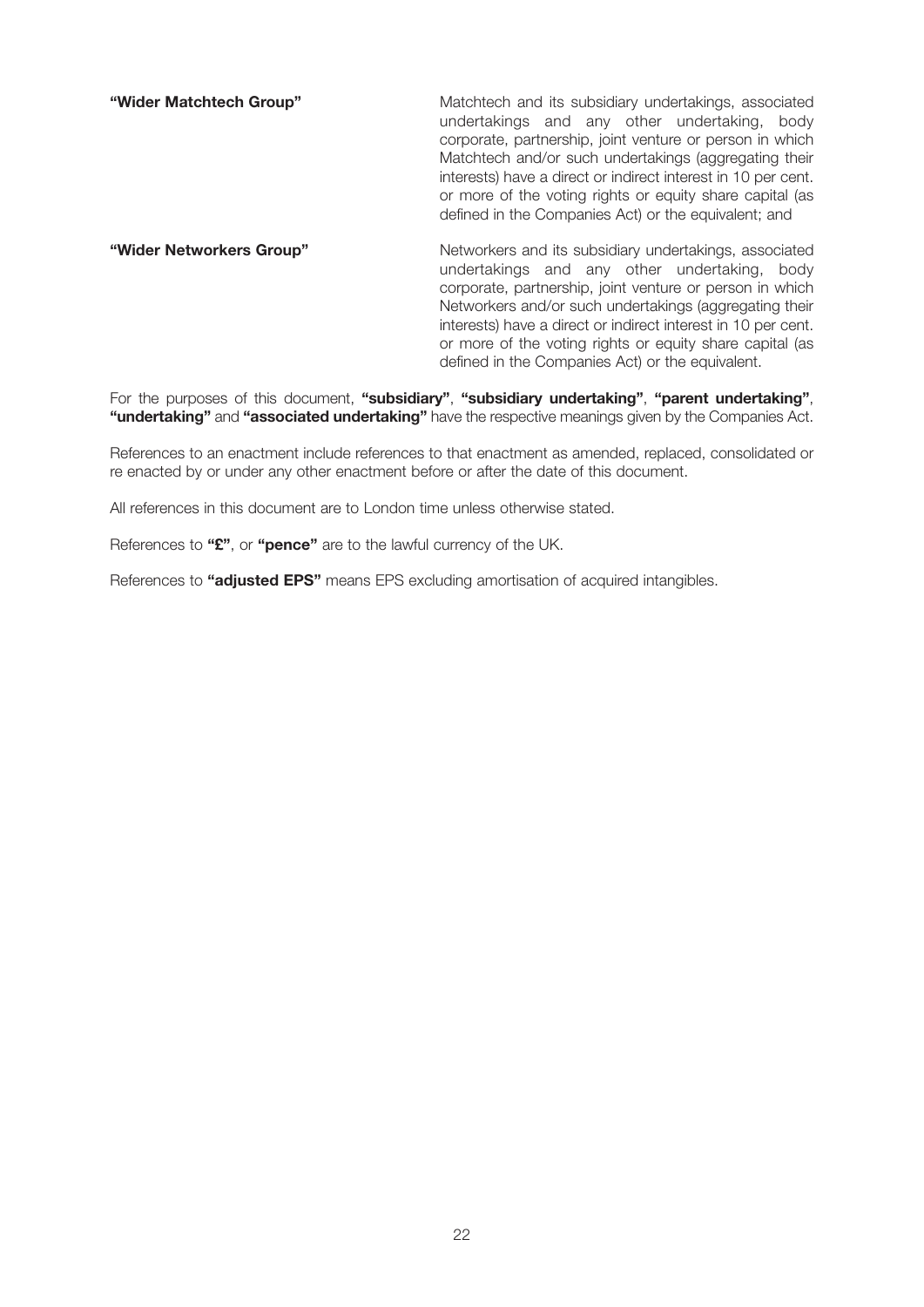# **PART I**

# **LETTER OF RECOMMENDATION FROM THE CHAIRMAN OF NETWORKERS**

Neville Roger Goodman *(Non-Executive Chairman)*<br>Spencer Manuel *(Chief Executive Officer)* Hanover Place Spencer Manuel *(Chief Executive Officer)* Spencer Manuel *(Chief Executive Officer)* Jon Plassard *(Chief Financial Officer)* Bromley Nigel Wray *(Non-Executive Director)*<br>
1 ord William Astor *(Non-Executive Director)* Kent **Kent (Non-Executive Director)** Lord William Astor *(Non-Executive Director)* 

*Directors: Registered and Head Office:*

Registered in England and Wales under company number 03950639

12 February 2015

*To all holders of Networkers Shares and, for information only, to participants in the Networkers Share Schemes*

Dear Networkers Shareholder,

# **Recommended Acquisition of Networkers by Matchtech**

#### **1. Introduction**

On 28 January 2015, the Networkers Board and the Matchtech Board announced that they had reached agreement on the terms of a recommended offer by which the entire issued and to be issued share capital of Networkers will be acquired by Matchtech.

I am writing to you today to set out the terms to, and provide further details of, the Acquisition, and the background to and reasons why the Networkers Directors consider the terms to be fair and reasonable and are unanimously recommending that you vote in favour of the Scheme and the resolutions to be proposed at the Shareholder Meetings to implement the Scheme.

The Acquisition is to be effected by way of a scheme of arrangement between Networkers and Scheme Shareholders under Part 26 of the Companies Act. In order to approve the terms of the Acquisition, those Networkers Shareholders entitled to vote will need to vote in favour of the Scheme Resolutions to be proposed at the Shareholder Meetings to be held on 9 March 2015.

**The Networkers Directors, who have been so advised by Liberum, consider the terms of the Acquisition to be fair and reasonable. Accordingly, the Networkers Directors unanimously recommend that Networkers Shareholders vote in favour of the Scheme at the Court Meeting and in favour of the Special Resolution to be proposed at the General Meeting, as each Networkers Director who holds Networkers Shares has irrevocably undertaken to do in respect of their entire beneficial holdings in Networkers which they control, being, in aggregate, a total of 41,597,703 Networkers Shares, representing approximately 49.5 per cent. of the existing issued share capital of Networkers. In providing its advice, Liberum has taken into account the commercial assessments of the Networkers Directors.**

#### **2. Summary terms of the Acquisition**

The Acquisition, which is subject to the Conditions and further terms set out in Part III of this document, will be effected by way of the Scheme. The Scheme is subject to, among other things, the satisfaction (or, if applicable, waiver) of the Conditions set out in Part III to this document. In order to become Effective, the Scheme must, among other things, be approved by a majority in number of the Scheme Shareholders present and voting in person or by proxy at the Court Meeting, representing not less than 75 per cent. in value of the Scheme Shares voted by the Scheme Shareholders present and voting in person or by proxy at such Court Meeting. Following the Scheme becoming Effective, the entire issued and to be issued share capital of Networkers will be held by Matchtech.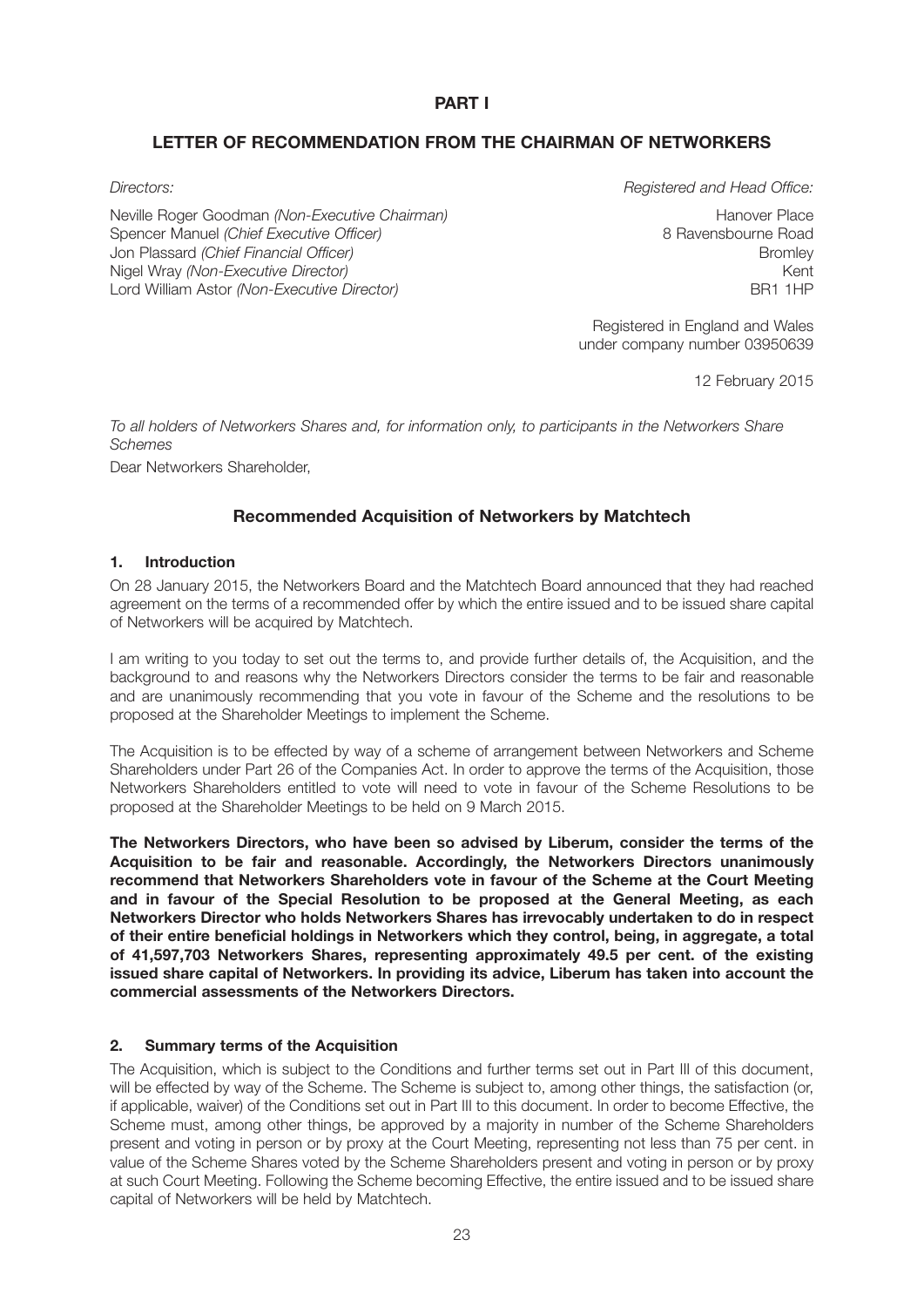If the Scheme becomes Effective in accordance with its terms, the Scheme Shares will be cancelled. If the Scheme becomes Effective, it will be binding on all Scheme Shareholders, irrespective of whether or not they attended or voted at the Court Meeting and/or the General Meeting. The Scheme Shareholders holding Scheme Shares at the Scheme Record Time will be entitled to receive:

#### **For each Networkers Share 34 pence in cash and 0.063256 New Matchtech Shares**

Based on the Closing Price of a Matchtech Share of 527.5 pence on 27 January 2015, being the latest practicable date prior to the date of the Announcement, the Acquisition values the entire issued and to be issued share capital of Networkers at approximately £57.9 million and each Networkers Share at approximately 67.4 pence.

The value of the consideration payable under the Acquisition based on the Closing Price of a Matchtech Share of 527.5 pence on 27 January 2015 being the latest practicable date prior to the Announcement represents a premium of approximately:

- 22.5 per cent. to the Closing Price of 55.0 pence per Networkers Share on 27 January 2015 (being the latest practicable date prior to the date of the Announcement);
- 28.6 per cent. to the average Closing Price per Networkers Share for the one month period up to and including 27 January 2015 (being the latest practicable date prior to the date of the Announcement); and
- 20.4 per cent. to the average Closing Price per Networkers Share for the 12 month period up to and including 27 January 2015 (being the latest practicable date prior to the date of the Announcement).

The Networkers Shares which will be acquired by Matchtech pursuant to the Acquisition, will be acquired fully paid and free from all liens, charges and encumbrances, rights of pre emption and any other third party rights of any nature whatsoever and together with all the rights now or thereafter attaching thereto, including the right to receive and retain all dividends and other distributions declared, made or paid after the date of the Announcement.

The New Matchtech Shares to be issued pursuant to the Scheme are expected to represent approximately 17.9 per cent. of the enlarged issued share capital of Matchtech following the Effective Date. The New Matchtech Shares will be issued credited as fully paid and will rank equally in all respects with the existing Matchtech Shares in issue including the right to receive in full all dividends and other distributions if any, declared, made or paid by reference to a record date falling after the Effective Date.

Subject to satisfaction or waiver of the Conditions and sanction by the Court of the Scheme and the confirmation by the Court of the associated Capital Reduction, it is expected that the Scheme will become Effective on or around 2 April 2015. The Scheme becomes Effective when the Court Orders and the associated Statement of Capital are delivered to the Registrar of Companies.

Fractions of New Matchtech Shares will not be allotted or issued to Networkers Shareholders pursuant to the Scheme, Fractional entitlements will be aggregated and sold in the market after the Effective Date and the net proceeds (after dealing costs) of sale will be paid in cash to the Networkers Shareholders entitled thereto as nearly as practicable in accordance with what would otherwise have been their respective fractional entitlements.

If the Scheme becomes Effective, it will be binding on all Networkers Shareholders, whether or not they were present or voted in favour of the Scheme and related issues at the Court Meeting and at the General Meeting.

The Acquisition is subject to the Conditions and certain further terms set out in Part III of this document. The Scheme can only become Effective if all Conditions have been satisfied or waived.

Overseas Shareholders should note the matters set forth in paragraph 17 of Part II of this document.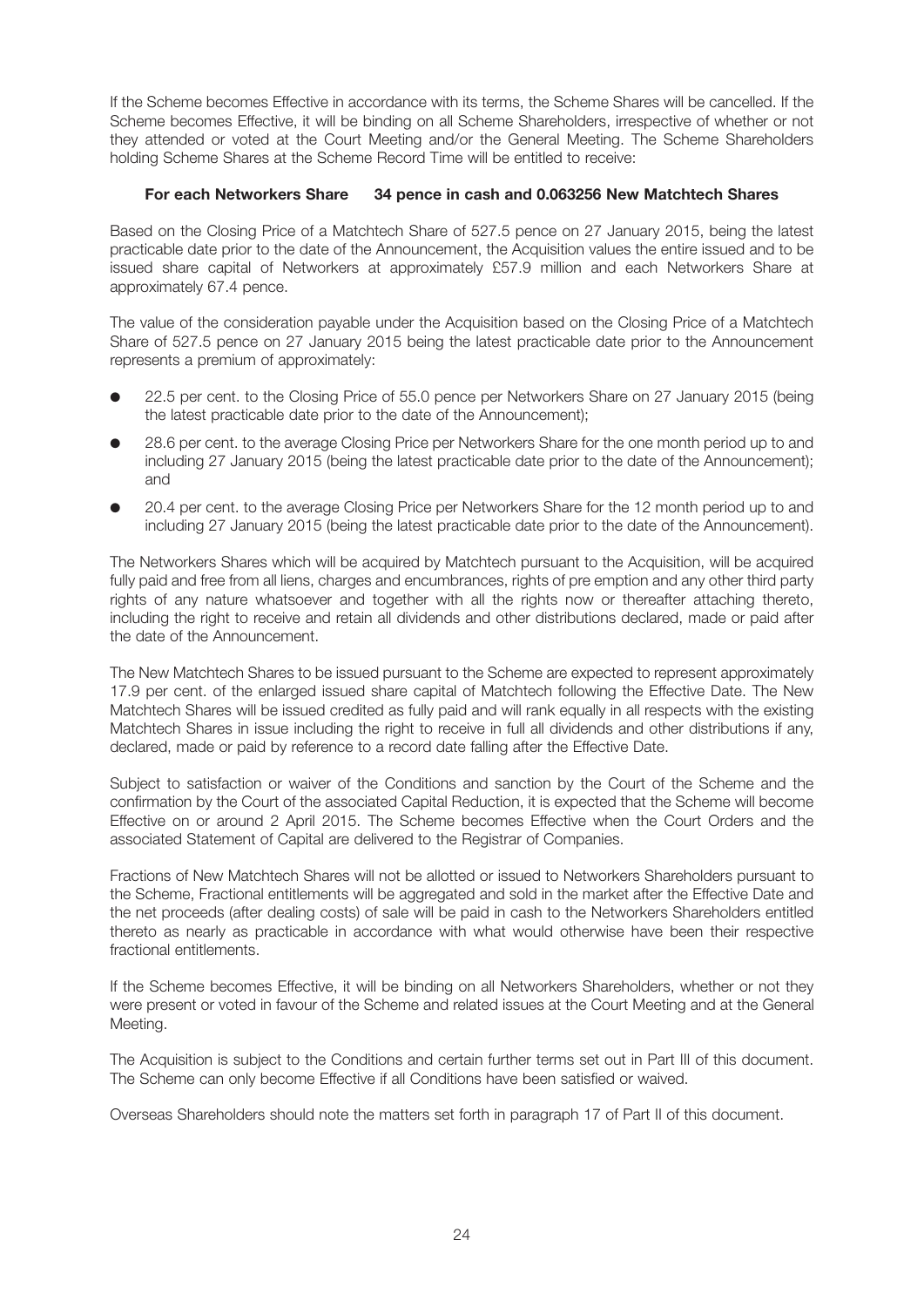#### **3. Background to and reasons for the recommendation**

Networkers was admitted to trading on AIM in May 2006 via the reverse takeover of Streetnames PLC by Networkers, with the acquisition shares being issued at a price of 26 pence per share.

Since its Admission, Networkers has successfully executed its strategy of supplying clients locally, regionally and internationally with highly skilled staff on a permanent and temporary basis, in the Telecoms, IT and Energy and Engineering sectors. Networkers has increased its international footprint with offices in Canada, Malaysia and Singapore. In addition it has acquired and successfully integrated three companies into its three core sectors – MSB in 2006 (IT), Comms Group in 2009 (Telecom) and Cappo in 2014 (Oil & Gas). The acquisition of Cappo increased the international footprint further with an office in Qatar.

Adjusted profits (before tax and non-recurring items) have grown from £3.6 million for the 13 month period ended 31 December 2006 to £7.1 million in the year ended 31 December 2013. This has been achieved without the need by Networkers to raise any significant additional equity finance since its Admission in 2006.

While Networkers Shareholders have enjoyed significant value accretion since its Admission as a result of Networkers pursuing this strategy, the market for Networkers Shares has remained relatively illiquid. Matchtech made a proposal to the Networkers Directors in December 2014 of offer terms which represented a compelling strategic combination of the two businesses and an exit for Networkers Shareholders at a premium. Whilst the Networkers Directors anticipate a period of continuing organic growth, and the markets in which Networkers operates present acquisition opportunities, the Networkers Directors are conscious of the potential risks and timescales involved with achieving material strategic scale from which Networkers Shareholders could derive the associated benefits.

After due consideration, the Networkers Directors have concluded that Matchtech's proposal substantially recognises Networkers' growth prospects and provides a degree of certainty in the form of a partial cash exit to Networkers Shareholders today. In addition, the element of consideration in the form of Matchtech Shares gives Networkers Shareholders exposure to the future growth prospects of the Combined Group which, the Networkers Directors believe, is capable of deriving the benefits of strategic scale and improved stock market liquidity from which Networkers Shareholders do not currently benefit.

Accordingly, the Networkers Directors have concluded that the Acquisition is fair and reasonable and unanimously recommend that Networkers Shareholders vote in favour of the resolutions at the Court Meeting and the General Meeting to approve and implement the Scheme as the Networkers Directors have irrevocably undertaken to do in respect of the Networkers Shares they control, amounting to, in aggregate, 41,597,703 Networkers Shares, representing approximately 49.5 per cent. of the existing issued share capital of Networkers.

#### **4. Irrevocable undertakings**

Matchtech has received irrevocable undertakings to vote in favour of the Scheme Resolutions (or in the event that the Acquisition is implemented by way of an Offer, to accept the Offer) from the following Networkers Shareholders:

- (i) Networkers Directors, in respect of the 41,597,703 Networkers Shares, in aggregate, which they control, representing approximately 49.5 per cent. of the existing issued share capital of Networkers; and
- (ii) Jon Moulton, Hargreave Hale and Dowgate Capital in respect of 19,688,328 Networkers Shares, in aggregate, representing approximately 23.4 per cent. of the existing issued share capital of Networkers.

In aggregate, therefore, Matchtech has received irrevocable undertakings to vote in favour of the Scheme Resolutions (or in the event that the Acquisition is implemented by way of an Offer, to accept the Offer) in respect of a total of 61,286,031 Networkers Shares, representing approximately 72.9 per cent. of the existing issued share capital of Networkers.

Further details of the irrevocable undertakings are set out in paragraph 6 of Part II and paragraph 6 of Part V of this document.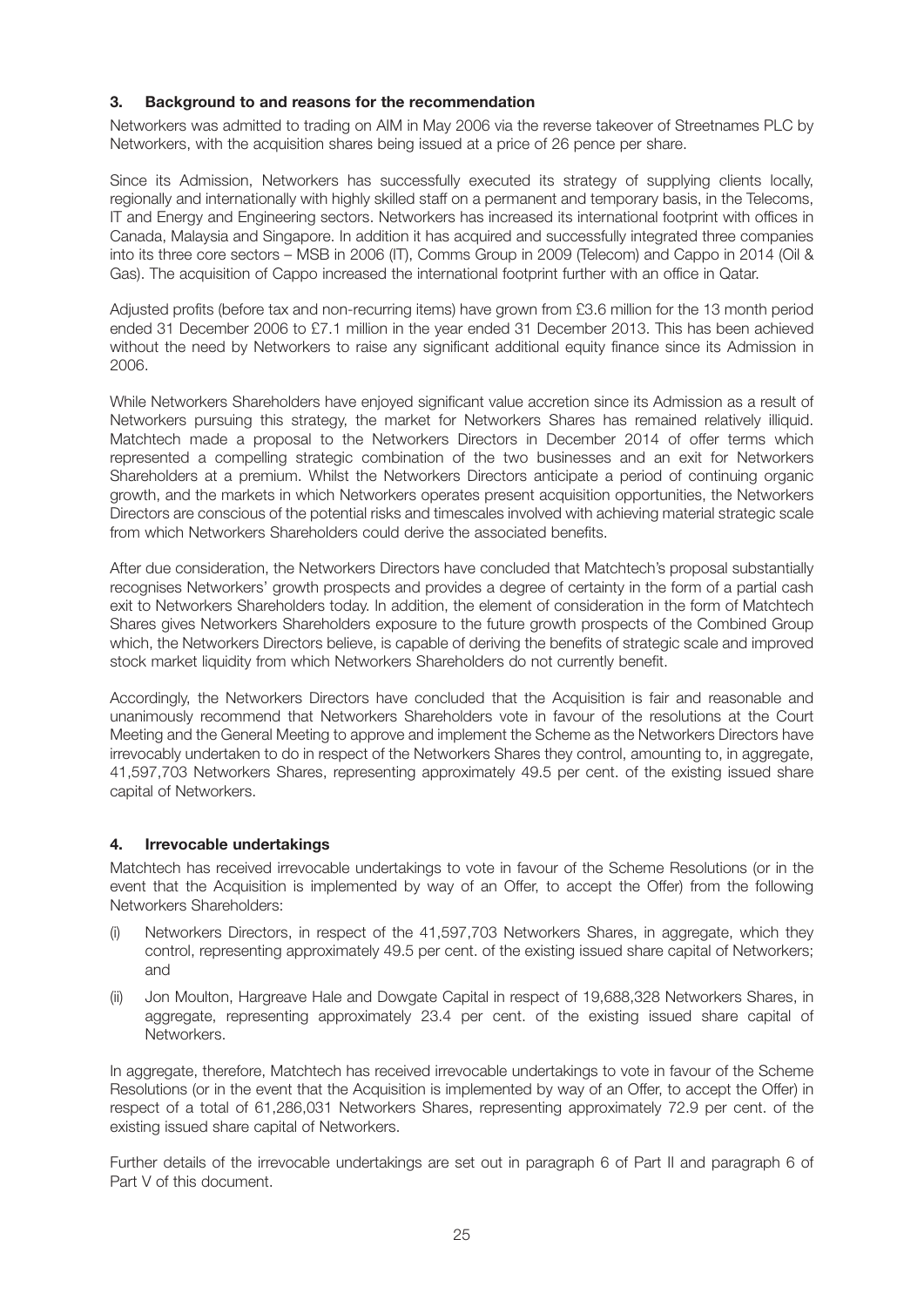#### **5. Networkers current trading and prospects**

For the six months ended 30 June 2014, Networkers reported revenue of £81m, NFI of £13.8m, adjusted profit before tax of £2.7m and adjusted EPS of 2.13 pence. As at 30 June 2014, Networkers had net debt of £5.7m.

On the Announcement Date, Networkers released its Pre-close Statement and Trading Update covering the year ended 31 December 2014.

Trading activity during the second half of the year was much improved compared with H1. This was driven by improved market conditions in the Networkers Group's Telecoms division as well as continued strong growth in the Energy and Engineering division. The second half of the year's trading also showed an improvement compared to H2 last year.

On a full year basis, the Networkers Group expects NFI and underlying business performance to be in line with Networkers management's expectations.

#### **6. Management, employees and location**

Matchtech attaches great importance to the skills, knowledge and expertise of Networkers' existing management and employees and believes that they will be well placed to benefit from enhanced career and business opportunities as part of the Combined Group. Matchtech intends to work with the senior management of Networkers closely following the Acquisition to develop an appropriate strategic plan to become the market leading specialist recruiter in engineering and technology; the employer of choice in the recruitment industry; and the best partner to its clients and candidates; whilst developing a strong international business and delivering increased value for investors. One aspect of such strategic plan is to consider how best to reduce costs where appropriate, including the cost savings of Networkers no longer maintaining a listing as a publicly traded company (including the associated reporting and corporate governance compliance costs). Matchtech also recognises the strength of the Networkers brand and intends to retain it at an operating level.

The Matchtech Board recognises that in order to achieve some of the expected benefits of the Acquisition, it will be necessary to perform a detailed review of how best to integrate Networkers into the Combined Group. This review will be carried out by the new management board to identify integration and market opportunities. The analysis carried out to date has indicated the potential to generate cost-savings for the Combined Group in areas where there is an overlap of functions, which could involve some headcount reductions, although Matchtech has not yet developed proposals as to the quantum of any headcount reductions nor the specific functional areas which may be affected by any headcount reductions. Following completion of the Acquisition, Matchtech will seek to reduce costs where appropriate which have historically been related to Networkers' status as a publicly traded company and otherwise (including the associated reporting and corporate governance compliance costs).

The review will also consider the Combined Group's operations and resources in order to ensure that they are optimal for the Combined Group's business. The number of employees and locations actually affected by the Acquisition will depend on the outcome of the detailed review.

Matchtech has given assurances to the Networkers Directors and confirms that the existing contractual and statutory employment rights of all Networkers employees – including rights to participate in applicable pension and retirement plans, or comparable plans – will be fully respected following completion of the Acquisition and that no material changes to the terms and conditions of any Networkers employees are currently envisaged. Networkers operates a defined contribution pension scheme and Matchtech confirms that, following completion of the Acquisition, it does not intend to implement any changes with regard to employer contributions into the Networkers pension scheme, the accrual of benefits for its existing members, or the admission of new members to it. In addition, Matchtech intends to put in place appropriate retention plans for those individuals who are identified as key to the ongoing success of the Combined Group. However, Matchtech has not proposed any management incentivisation arrangement with members of the Networkers' management team.

Other than as set out above, Matchtech does not currently intend to effect any material changes to the conditions of employment of Networkers or Matchtech employees.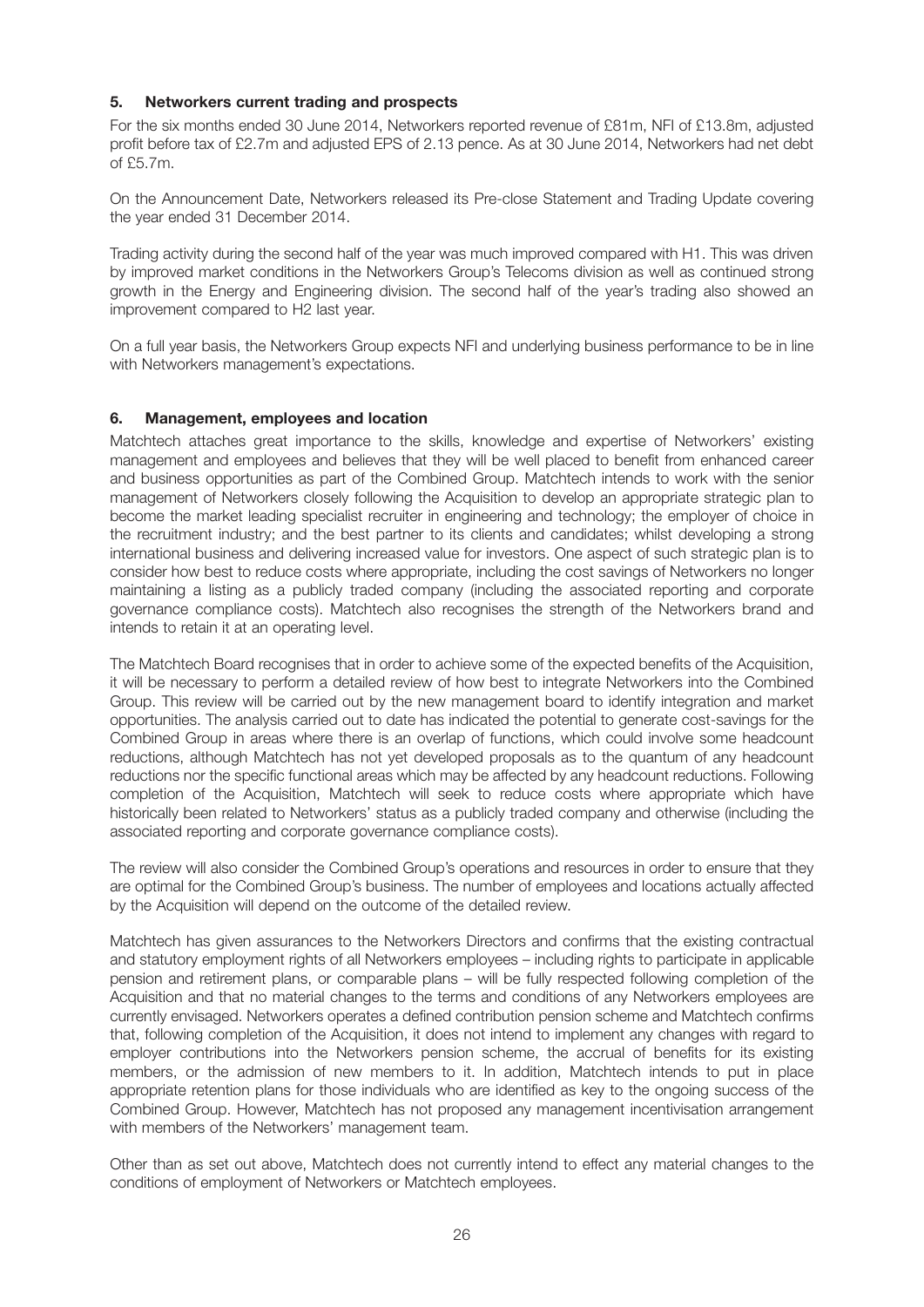Subject to the outcome of the detailed review referred to above of how best to integrate Networkers into the Combined Group, Matchtech does not currently intend to (i) change the location of Networkers' places of business (unless relocation is required due to (a) the entering into of a new lease or (b) the expiration of an existing lease within the next 12 months); or (ii) redeploy the fixed assets, if any, of Networkers.

The Combined Group's headquarters and registered office will be located at Matchtech's office at 1450 Parkway, Solent Business Park, Whiteley, Fareham, Hampshire PO15 7AF.

The Networkers Directors have considered the effects of the implementation of the Acquisition on Networkers' interests and Matchtech's stated plans for the business. The Networkers Directors believe that becoming part of the Combined Group could bring opportunities for employees of Networkers as a result of the implementation of the Scheme, and they have given due consideration to Matchtech's stated intentions and assurances in deciding to recommend the Acquisition.

#### **7. The Networkers Directors and the effect of the Acquisition on their interests**

Details of the interests of the Networkers Directors in the share capital of Networkers are set out in paragraphs 5.2.1 and 5.2.2 of Part V of this document. Scheme Shares held by the Networkers Directors at the Scheme Record Time will be subject to the Scheme.

The Networkers Directors have provided voting undertakings for the Shareholder Meetings in respect of their interest in Networkers Shares which they control (details of which are set out in paragraph 4 of this Part I and paragraph 6 of Part V of this document). The total number of Networkers Shares to which these voting undertakings relate is 41,597,703 Networkers Shares, representing approximately 49.5 per cent. of the existing issued share capital of Networkers.

The effect of the Scheme on the interests of the Networkers Directors does not differ from its effect on the like interest of any other person.

In common with other participants in the Networkers Share Schemes, appropriate proposals will be made to the Networkers Directors in respect of Networkers Options held by them.

Particulars of the service contracts (including termination provisions) and letters of appointment of the Networkers Directors are set out in paragraph 10 of Part V of this document.

#### **8. Networkers Share Schemes**

The Acquisition will extend to any Networkers Shares (including any Treasury Shares) which are unconditionally allotted, issued or transferred, on or prior to the Scheme Record Time to satisfy the exercise of existing options under the Networkers Share Schemes.

Further details in relation to the effect of the Acquisition on Networkers Options can be found in paragraph 8 of Part II of this document. Participants in the Networkers Share Schemes (other than the Networkers International plc 2014 Unapproved Share Option Plan) will receive separate Optionholder Letters explaining the effect of the Scheme on their Networkers Options and the actions they may take in respect of such Networkers Options.

#### **9. Offer-related arrangements**

#### *Confidentiality Agreement*

Matchtech and Networkers entered into a confidentiality agreement dated 12 December 2014 pursuant to which each of Matchtech and Networkers have agreed to keep confidential information about the other party and not to disclose to third parties (other than permitted recipients) confidential information exchanged by them unless required by law or regulation (the **"Confidentiality Agreement"**). The Confidentiality Agreement also contains customary provisions relating to non-solicitation of the other party's senior employees, customers and suppliers. The Confidentiality Agreement will remain in force until completion of the Acquisition, or for a period of two years from the date of the Confidentiality Agreement.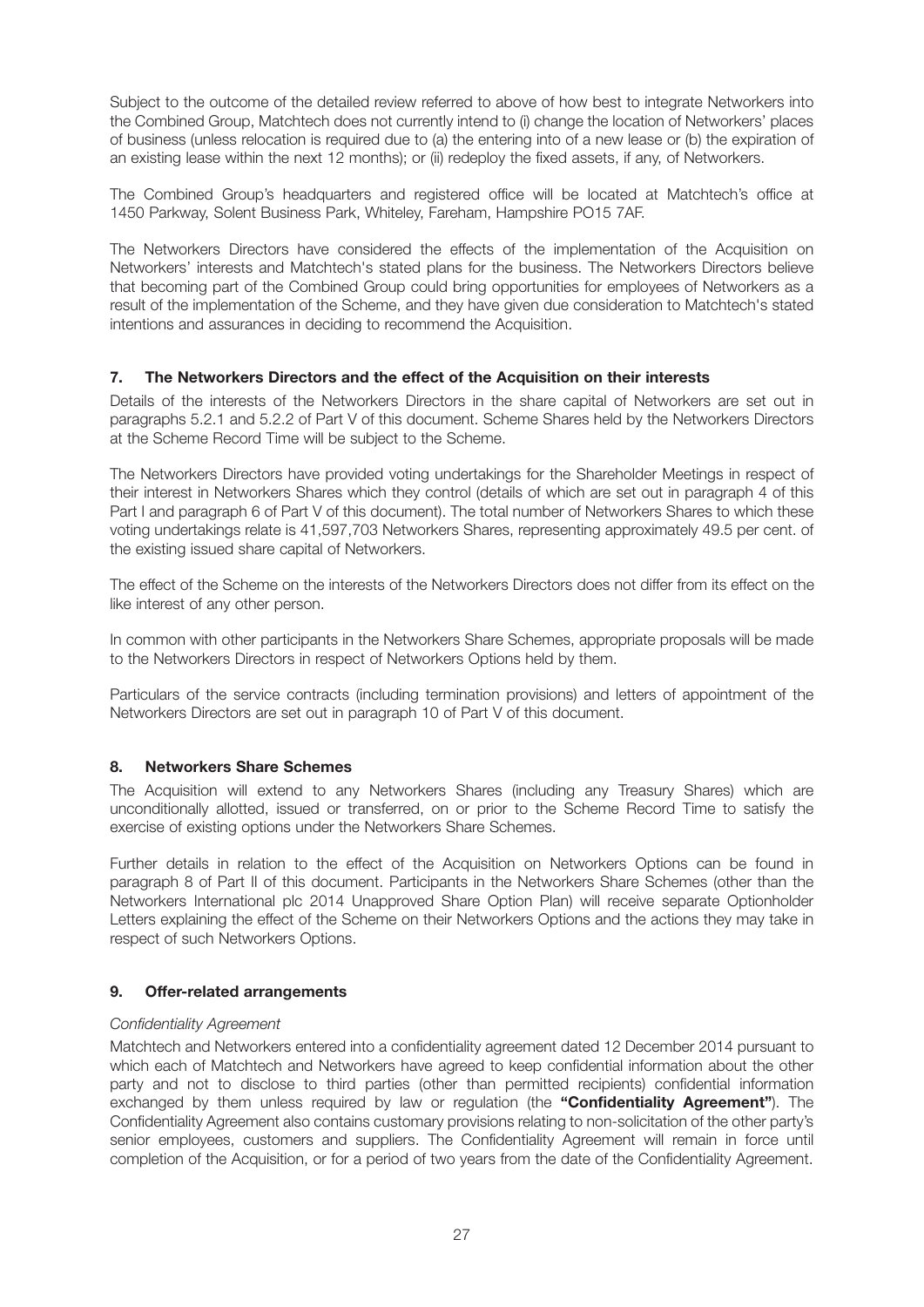#### *Lock-Up Agreements*

Jon Plassard, Spencer Manuel, Scott Simons and Saul Penhallow have, respectively, entered into lock-up agreements dated 27 January 2015 with Matchtech pursuant to which they have each agreed, subject to certain customary exceptions, not to dispose of any of their respective interests in all or any of the New Matchtech Shares which they are to receive pursuant to the Acquisition for a period of two (2) years from the Effective Date or, if earlier, until the date such relevant individual has his position as a director or employee of Matchtech or Networkers terminated by the Company or Networkers other than for misconduct, misfeasance, gross negligence or serious breach of any material condition of employment (the **"Lock-Up Agreements"**).

#### **10. De-listing and re-registration**

#### *De-listing*

The last day of dealings and for registration of transfers of Networkers Shares (other than to Matchtech and/or its nominee) is expected to be 31 March 2015. Application will be made to the London Stock Exchange to suspend dealings in Networkers Shares on AIM with effect from 7.30 a.m. on 1 April 2015. Prior to the Scheme becoming Effective application will be made to the London Stock Exchange to cancel the admission to trading of the Networkers Shares on AIM on, or shortly after the Effective Date.

#### *Re-registration as a private limited company*

It is also intended that Networkers be re-registered as a private limited company as soon as practicable after the Effective Date.

#### **11. United Kingdom taxation**

Your attention is drawn to paragraph 18 of Part II of this document relating to United Kingdom taxation. Scheme Shareholders who are in any doubt about their taxation position or who are resident or otherwise subject to taxation in a jurisdiction outside the United Kingdom are strongly advised to contact an appropriate independent professional tax adviser immediately.

#### **12. Overseas Shareholders**

Persons resident in, ordinarily resident in, or citizens of, jurisdictions outside the United Kingdom should refer to paragraph 17 of Part II of this document.

### **13. Action to be taken**

Details of the Shareholder Meetings to be held and the action to be taken in respect of the Scheme are set out in paragraphs 13 and 14 of Part II of this document.

#### **It is particularly important that as many votes as possible are cast at the Court Meeting so that the Court may be satisfied that there is a fair representation of Scheme Shareholder opinion. You are therefore strongly urged to return your Forms of Proxy or transmit a proxy instruction (either electronically or through CREST) as soon as possible.**

You will find notices of the Court Meeting and the General Meeting set out in Parts VII and VIII respectively of this document.

If you have any questions relating to this document, either of the Shareholder Meetings or the completion and return of the Forms of Proxy, please telephone Capita Asset Services on 0871 664 0321 from within the UK or on +44 (0)20 8639 3399 if calling from outside the UK. Calls to the 0871 664 0321 number cost 10 pence per minute (including VAT) from a BT landline. Other network providers' costs may vary. Lines are open 9.00 a.m. to 5.30 p.m. (London time) Monday to Friday. Calls to the helpline from outside the UK will be charged at the applicable international rate. Different charges may apply to calls from mobile telephones and calls may be recorded and randomly monitored for security and training purposes. The helpline cannot provide advice on the merits of the Acquisition nor give any financial, legal or tax advice.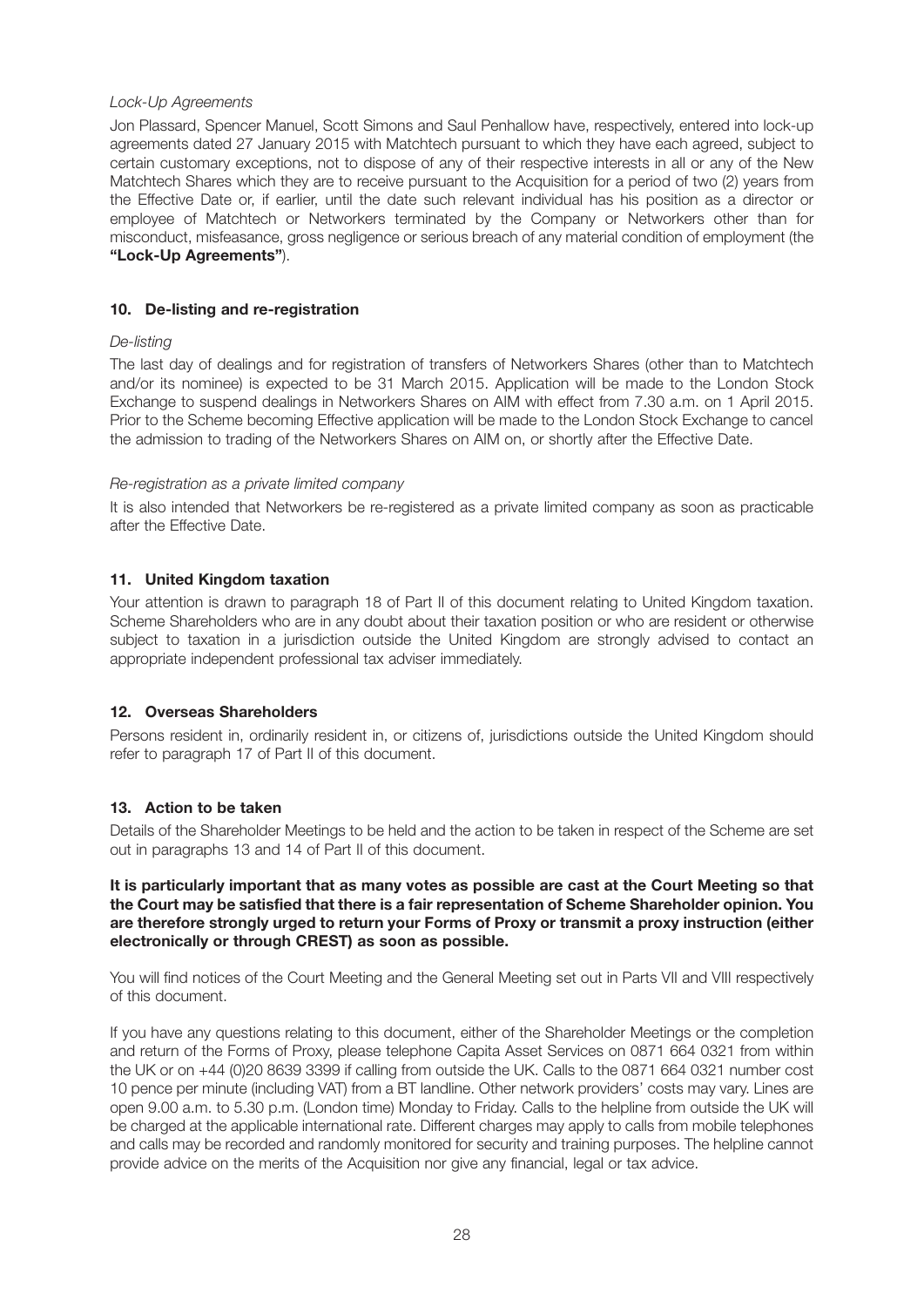#### **14. Further information**

Please read carefully the remainder of this document, including the letter from Liberum set out in Part II of this document, being the explanatory statement made in compliance with section 897 of the Companies Act. Please note that the information in this letter is not a substitute for reading the entirety of this document.

#### **15. Recommendation**

**The Networkers Directors, who have been so advised by Liberum (as the independent financial adviser for the purpose of Rule 3 of the Code), consider the terms of the Acquisition to be fair and reasonable. Accordingly, the Networkers Directors unanimously recommend that Networkers Shareholders vote in favour of the Scheme at the Court Meeting and in favour of the Special Resolution to be proposed at the General Meeting, as each Networkers Director who holds Networkers Shares has irrevocably undertaken to do in respect of their entire beneficial holdings in Networkers which they control, being, in aggregate, a total of 41,597,703 Networkers Shares, representing approximately 49.5 per cent. of the existing issued share capital of Networkers. In providing its advice, Liberum has taken into account the commercial assessments of the Networkers Directors.**

Yours faithfully

**Neville Roger Goodman** Networkers International plc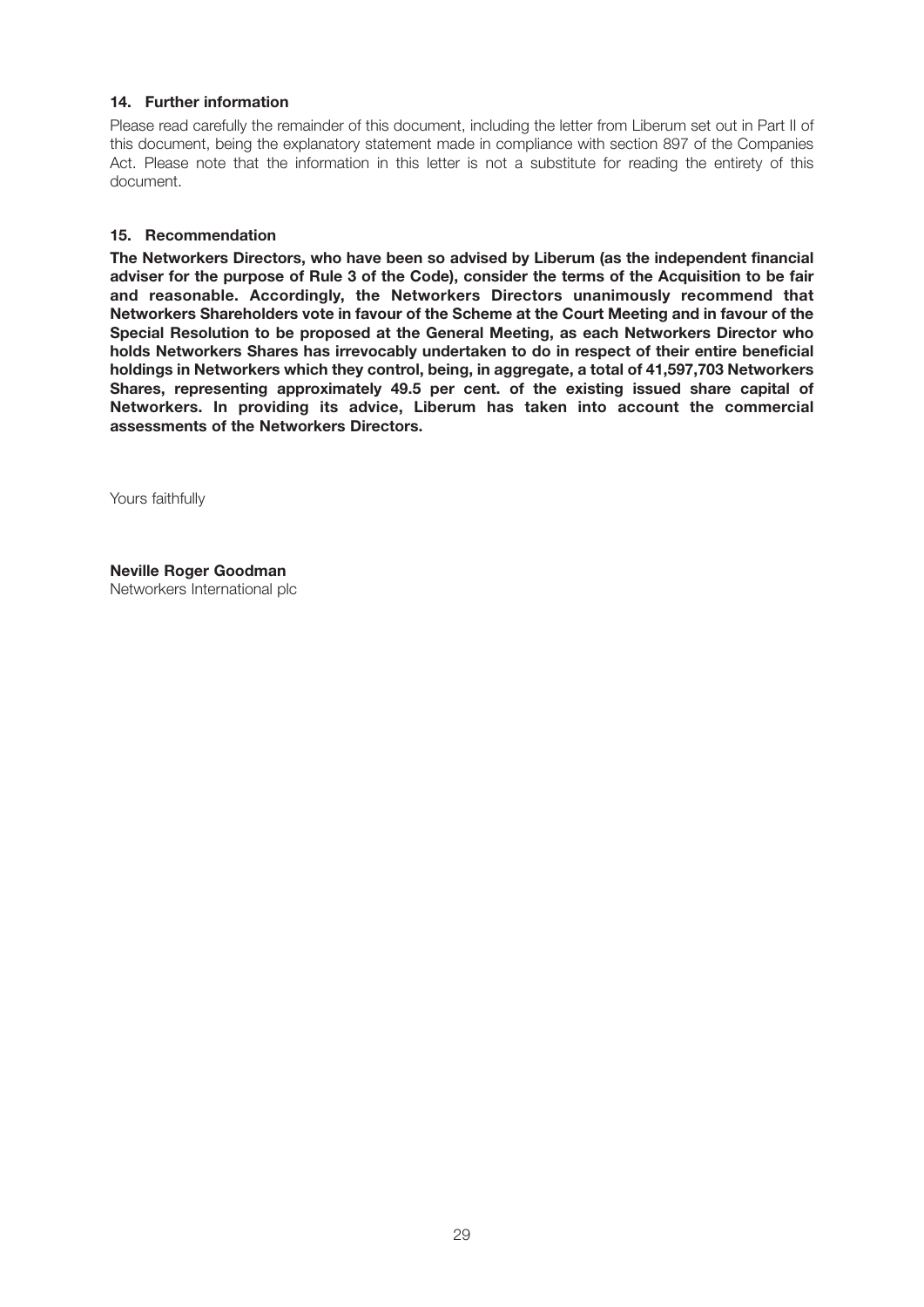### **PART II**

#### **EXPLANATORY STATEMENT**

*(in compliance with section 897 of the Companies Act)*

Liberum Capital Limited Ropemaker Place, Level 12 25 Ropemaker Street London EC2Y 9LY

12 February 2015

*To all holders of Networkers Shares and, for information only, to participants in the Networkers Share Schemes* 

Dear Networkers Shareholder,

### **Recommended Acquisition of Networkers by Matchtech**

#### **1. Introduction**

On 28 January 2015, the Networkers Board and the Matchtech Board announced that they had reached agreement on the terms of a recommended offer by which the entire issued and to be issued share capital of Networkers will be acquired by Matchtech.

The Acquisition is to be effected by way of a scheme of arrangement under Part 26 of the Companies Act. In order to approve the terms of the Acquisition, those Networkers Shareholders entitled to vote will need to vote in favour of the Scheme Resolutions to be proposed at the Shareholder Meetings to be held on 9 March 2015.

We have been authorised by the Networkers Directors to write to you to set out the terms of the Acquisition and to provide you with other relevant information. Information contained in this letter concerning Networkers (other than Matchtech's reasons for the Acquisition, information concerning the financing of the Acquisition, the Matchtech Group, the Combined Group, the business of the Matchtech Group and the Combined Group and intentions or expectations of Matchtech and the irrevocable undertakings received by Matchtech) reflect the views of the Networkers Directors. Statements made or referred to in this letter regarding Matchtech's reasons for the Acquisition, information concerning the financing of the Acquisition, the Matchtech Group, the Combined Group, the business of the Matchtech Group and the Combined Group and intentions or expectations of Matchtech and the irrevocable undertakings reflect the views of the Matchtech Directors.

The terms of the Scheme are set out in full in Part VI of this document. Your attention is also drawn to the Conditions and further terms set out in Part III of this document which must be satisfied, or where capable of waiver, waived in order for the Scheme to become Effective. These Conditions include, among other things the Conditions referred to in paragraph 13.6 of this Part II.

#### **2. Recommendation of Networkers Directors**

Your attention is drawn to the letter from the Chairman of Networkers set out in Part I of this document. That letter contains, amongst other things, the unanimous recommendation by the Networkers Directors that Scheme Shareholders vote in favour of the Scheme at the Court Meeting and the Special Resolution to be proposed at the General Meeting and the reasons for the recommendation. The letter also states that the Networkers Directors, who have been so advised by Liberum, consider the terms of the Acquisition to be fair and reasonable. In providing its advice, Liberum has taken into account the Networkers Directors' commercial assessments.

The reasons for recommending the Acquisition are set out in paragraph 3 of Part I of this document and details of the effect of the Acquisition on the interests of the Networkers Directors are referred to in paragraph 7 of Part I of this document.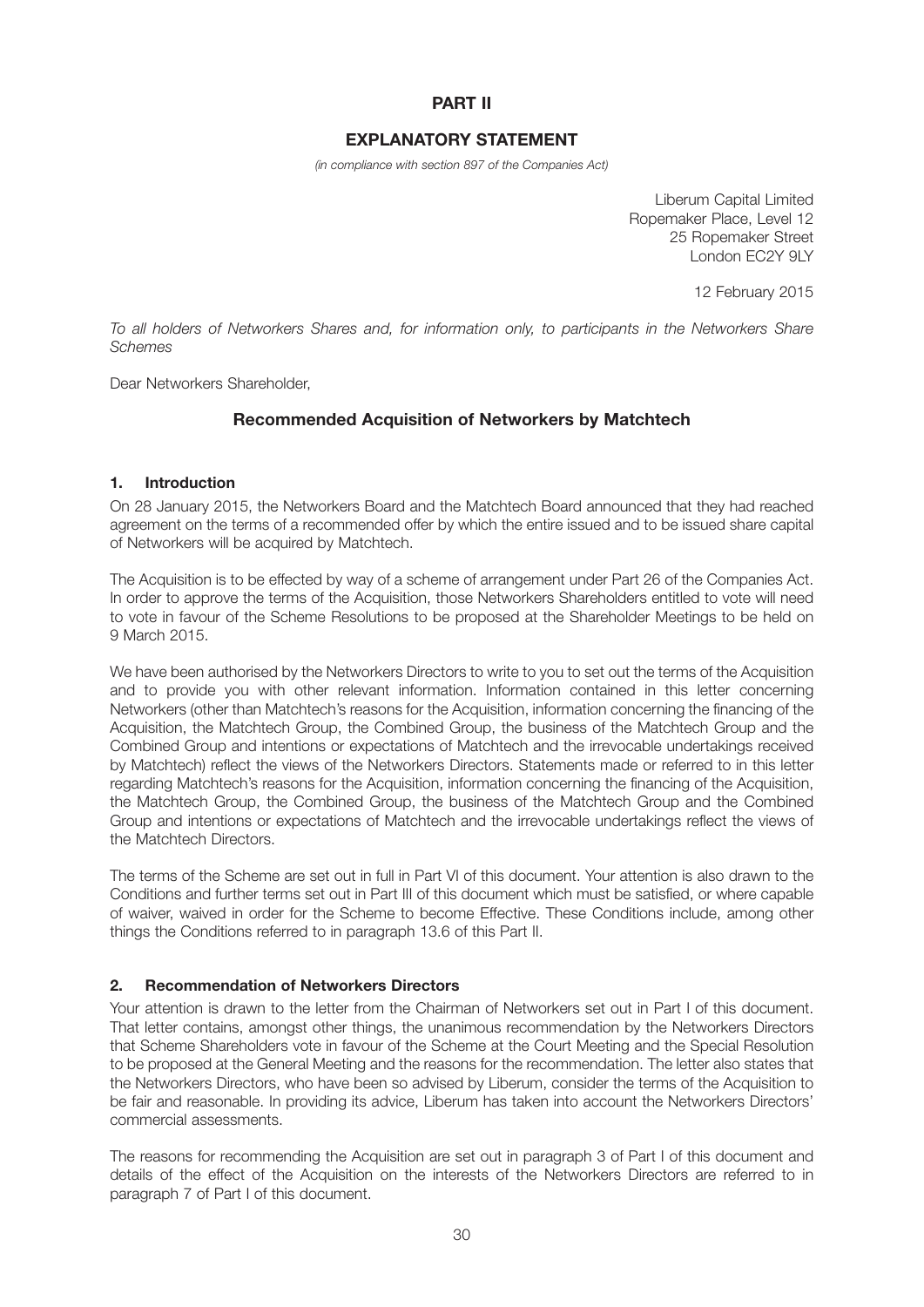# **3. The Acquisition**

The Acquisition, which is subject to the Conditions and further terms set out in Part III of this document, will be effected by way of the Scheme. The Scheme is subject to, among other things, the satisfaction (or, if applicable, waiver) of the Conditions set out in Part III of this document. Following the Scheme becoming Effective, the entire issued and to be issued share capital of Networkers will be held by Matchtech.

If the Scheme becomes Effective in accordance with its terms, the Scheme Shares will be cancelled and Scheme Shareholders holding Scheme Shares at the Scheme Record Time will be entitled to receive:

#### **For each Networkers Share 34 pence in cash and 0.063256 New Matchtech Shares**

Based on the Closing Price of a Matchtech Share of 527.5 pence on 27 January 2015, being the latest practicable date prior to the date of the Announcement, the Acquisition values the entire issued and to be issued share capital of Networkers at approximately £57.9 million and each Networkers Share at approximately 67.4 pence.

The value of the consideration payable under the Acquisition based on the Closing Price of a Matchtech Share of 527.5 pence on 27 January 2015 being the latest practicable date prior to the Announcement, represents a premium of approximately:

- 22.5 per cent. to the Closing Price of 55.0 pence per Networkers Share on 27 January 2015 (being the last practicable date prior to the date of the Announcement);
- 28.6 per cent. to the average Closing Price per Networkers Share for the one month period up to and including 27 January 2015 (being the latest practicable date prior to the date of the Announcement); and
- 20.4 per cent. to the average Closing Price per Networkers Share for the twelve month period up to and including 27 January 2015 (being the latest practicable date prior to the date of the Announcement).

The Networkers Shares which will be acquired by Matchtech pursuant to the Acquisition, will be acquired fully paid and free from all liens, charges and encumbrances, rights of pre emption and any other third party rights of any nature whatsoever and together with all the rights now or thereafter attaching thereto, including the right to receive and retain all dividends and other distributions declared, made or paid after the date of the Announcement.

The New Matchtech Shares to be issued pursuant to the Scheme are expected to represent approximately 17.9 per cent. of the enlarged issued share capital of Matchtech following the Effective Date. The New Matchtech Shares will be issued credited as fully paid and will rank equally in all respects with the existing Matchtech Shares in issue including the right to receive in full all dividends and other distributions if any, declared, made or paid by reference to a record date falling after the Effective Date.

Subject to satisfaction or waiver of the Conditions and sanction by the Court of the Scheme and the confirmation by the Court of the associated Capital Reduction, it is expected that the Scheme will become Effective on or around 2 April 2015. The Scheme becomes Effective when the Court Orders and the associated Statement of Capital are delivered to the Registrar of Companies.

Fractions of New Matchtech Shares will not be allotted or issued to Networkers Shareholders pursuant to the Scheme. Fractional entitlements will be aggregated and sold in the market after the Effective Date and the net proceeds (after dealing costs) of sale will be paid in cash to the Networkers Shareholders entitled thereto as nearly as practicable in accordance with what would otherwise have been their respective fractional entitlements.

If the Scheme becomes Effective, it will be binding on all Networkers Shareholders, whether or not they were present or voted in favour of the Scheme and related issues at the Court Meeting and at the General Meeting.

The Acquisition is subject to the Conditions and certain further terms set out in Part III of this document. The Scheme can only become Effective if all Conditions have been satisfied or waived.

Overseas Shareholders should note the matters set forth in paragraph 17 of Part II of this document.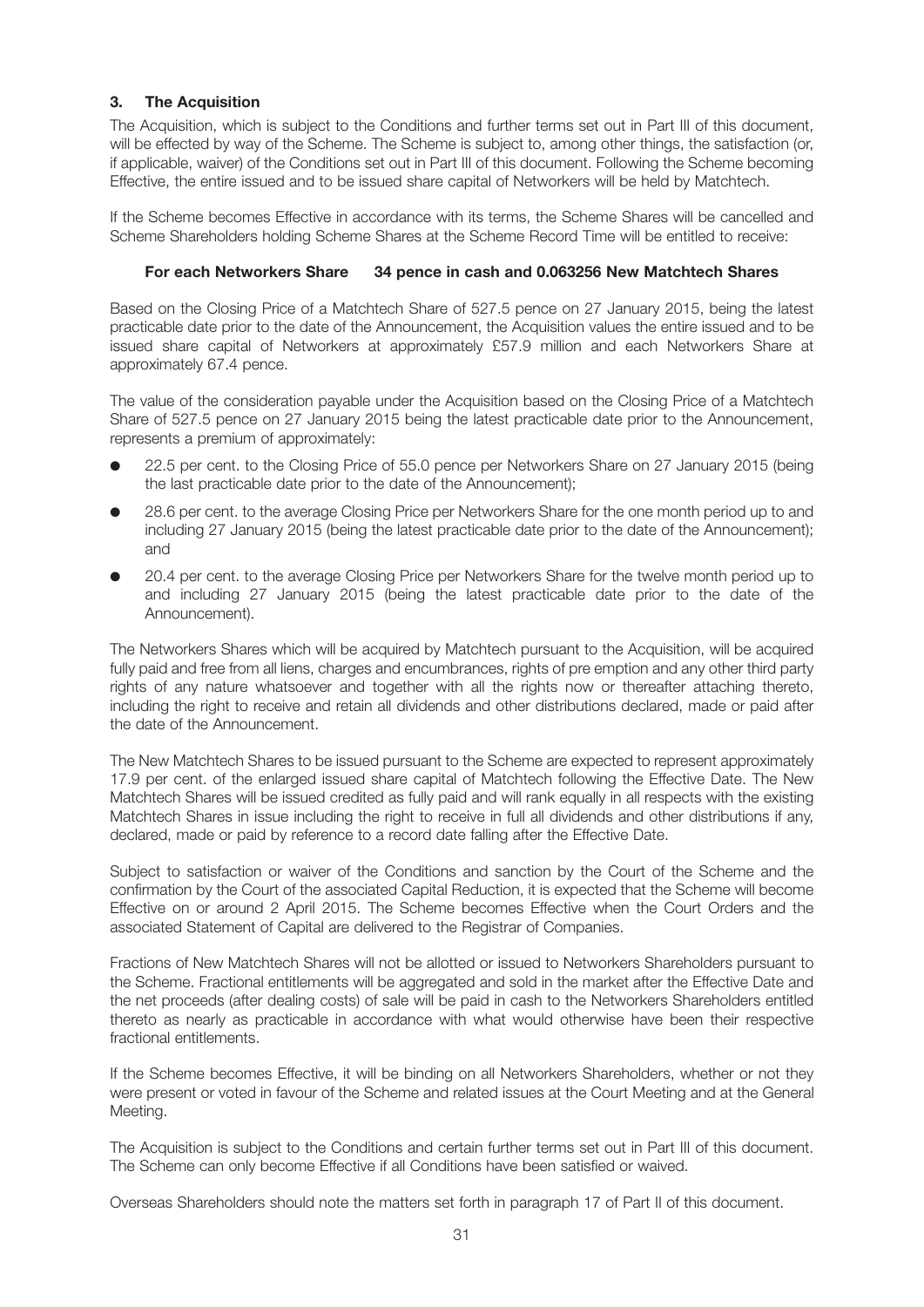#### **4. Background to and reasons for the Acquisition**

The Acquisition will enable Matchtech to accelerate the 2017 Vision referenced in the Chairman's Statement in Matchtech's 2014 Annual Report. This sets out Matchtech's ambition to become the market leading specialist recruiter in engineering and technology; the employer of choice in the recruitment industry; and the best partner to its clients and candidates; whilst developing a strong international business and delivering increased value for investors.

The Matchtech Directors believe that the Acquisition is strategically compelling, addressing all aspects of Matchtech's stated strategy:

*Sharpening focus* – both Matchtech and Networkers follow market segmentation principles, with recruitment teams aligned to clearly defined industry sectors/segments and skill sets. The Acquisition consolidates Matchtech's position as the UK's largest white collar engineering recruitment firm and through the proposed combination it would become the fifth largest UK technology recruitment business.

*Sector convergence* – Engineering, Technology and Telecoms skill sets are converging rapidly and the Combined Group is well placed to capitalise on the opportunities this presents.

*Moving up the value chain* – Matchtech has achieved organic improvement in gross profit margin in recent years, to 10 per cent. in the year to 31 July 2014 (2013: 9.4 per cent.), and expects this trend to continue. Networkers operates at higher price points than Matchtech, achieving a gross profit margin of 17.0 per cent. in the interim period to 30 June 2014, and Matchtech believes that the business combination will allow for the sharing of best practice in this area.

*Going global* – the Acquisition will enable Matchtech to further internationalise the service it currently provides to its clients by leveraging Networkers' existing international infrastructure. This global footprint will lower both the costs and risks of Matchtech's planned geographical expansion and will enable faster implementation of Matchtech's existing plans. The Acquisition will bring a previously missing competence in multi-site, multi-jurisdiction management to Matchtech. In addition, the combination of Networkers' international candidate database with Matchtech's largely UK contractor base will allow the Matchtech Group to better address the skill shortage issues reported by its clients worldwide.

*Improved opportunities for candidates* – by enhancing Matchtech's international capability, Matchtech will increase its attractiveness to UK qualified engineers, who are highly valued throughout the world and are increasingly seeking to gain experience on the largest and most prestigious global projects.

Overall the Acquisition creates a more geographically balanced business with scale in fast growing international markets whilst maintaining a healthy contract: permanent NFI split. Based on an illustrative combination of Matchtech's results for the year to 31 July 2014 and Networkers' performance in the 12 month period to 30 June 2014 (based on its interim results to 30 June 2014 plus H2 results for the year ending 31 December 2013), the combined NFI of the businesses would be split 73 per cent. Contract, 27 per cent. Permanent (in line with the existing Matchtech business) and 72 per cent. UK, 28 per cent. Rest of World (compared to 98 per cent. UK, 2 per cent. Rest of World for Matchtech in the year to 31 July 2014).

In summary, the Matchtech Board believes that the Acquisition will generate enhanced value for Matchtech Shareholders.

#### **5. Management and employees**

On the Announcement Date, the Matchtech Board announced that Adrian Gunn, the current Chief Executive Officer of Matchtech believed that it was the appropriate time to bring forward his retirement from the business (which he originally planned for 2016) and stepped down with immediate effect. In consequence, Brian Wilkinson moved from being Executive Chairman to being Chief Executive Officer; and Ric Piper, then Senior Independent Non-Executive Director of Matchtech, assumed the role of Interim Non-Executive Chairman until a permanent replacement is identified.

It is intended that, following completion of the Acquisition, a new management board will be formed to develop the strategy for the Combined Group going forward led by Brian Wilkinson in his new role as Group Chief Executive, Tony Dyer as Group Chief Financial Officer and Keith Lewis as Chief Operating Officer of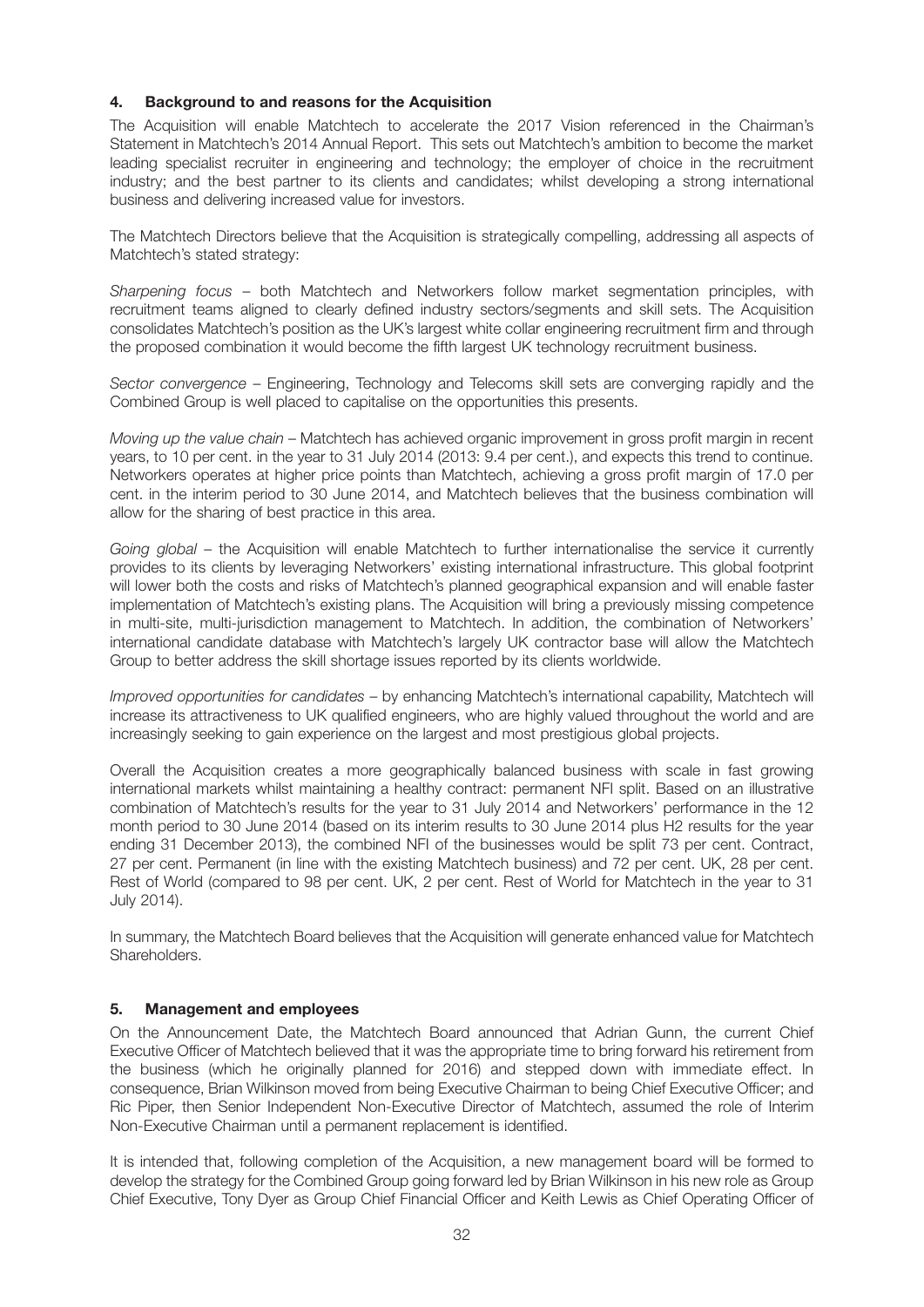the existing Matchtech businesses, along with the current Networkers Chief Executive, Spencer Manuel, and Networkers Chief Financial Officer, Jon Plassard.

It is also intended that Roger Goodman, currently Non-Executive Chairman of Networkers, will join the Matchtech Board as a Non-Executive Director.

Matchtech attaches great importance to the skills, knowledge and expertise of Networkers' existing management and employees and believes that they will be well placed to benefit from enhanced career and business opportunities as part of the Combined Group. Matchtech intends to work with the senior management of Networkers closely following the Acquisition to develop an appropriate strategic plan to become the market leading specialist recruiter in engineering and technology; the employer of choice in the recruitment industry; and the best partner to its clients and candidates; whilst developing a strong international business and delivering increased value for investors. One aspect of such strategic plan is to consider how best to reduce costs where appropriate, including the cost savings of Networkers no longer maintaining a listing as a publicly traded company (including the associated reporting and corporate governance compliance costs). Matchtech also recognises the strength of the Networkers brand and intends to retain it at an operating level.

The Matchtech Board recognises that in order to achieve some of the expected benefits of the Acquisition, it will be necessary to perform a detailed review of how best to integrate Networkers into the Combined Group. This review will be carried out by the new management board to identify integration and market opportunities. The analysis carried out to date has indicated the potential to generate cost-savings for the Combined Group in areas where there is an overlap of functions, which could involve some headcount reductions, although Matchtech has not yet developed proposals as to the quantum of any headcount reductions nor the specific functional areas which may be affected by any headcount reductions. Following completion of the Acquisition, Matchtech will seek to reduce costs where appropriate which have historically been related to Networkers' status as a publicly traded company and otherwise (including the associated reporting and corporate governance compliance costs).

The review will also consider the Combined Group's operations and resources in order to ensure that they are optimal for the Combined Group's business. The number of employees and locations actually affected by the Acquisition will depend on the outcome of the detailed review.

Matchtech has given assurances to the Networkers Directors and confirms that the existing contractual and statutory employment rights of all Networkers employees – including rights to participate in applicable pension and retirement plans, or comparable plans – will be fully respected following completion of the Acquisition and that no material changes to the terms and conditions of any Networkers employees are currently envisaged. Networkers operates a defined contribution pension scheme and Matchtech confirms that, following completion of the Acquisition, it does not intend to implement any changes with regard to employer contributions into the Networkers pension scheme, the accrual of benefits for its existing members, or the admission of new members to it. In addition, Matchtech intends to put in place appropriate retention plans for those individuals who are identified as key to the ongoing success of the Combined Group. However, Matchtech has not proposed any management incentivisation arrangements with members of the Networkers' management team.

Other than as set out above, Matchtech does not currently intend to effect any material changes to the conditions of employment of Networkers or Matchtech employees.

Subject to the outcome of the detailed review referred to above of how best to integrate Networkers into the Combined Group, Matchtech does not currently intend to (i) change the location of Networkers' places of business (unless relocation is required due to (a) the entering into of a new lease or (b) the expiration of an existing lease within the next 12 months); or (ii) redeploy the fixed assets, if any, of Networkers.

The Combined Group's headquarters and registered office will be located at Matchtech's office at 1450 Parkway, Solent Business Park, Whiteley, Fareham, Hampshire PO15 7AF.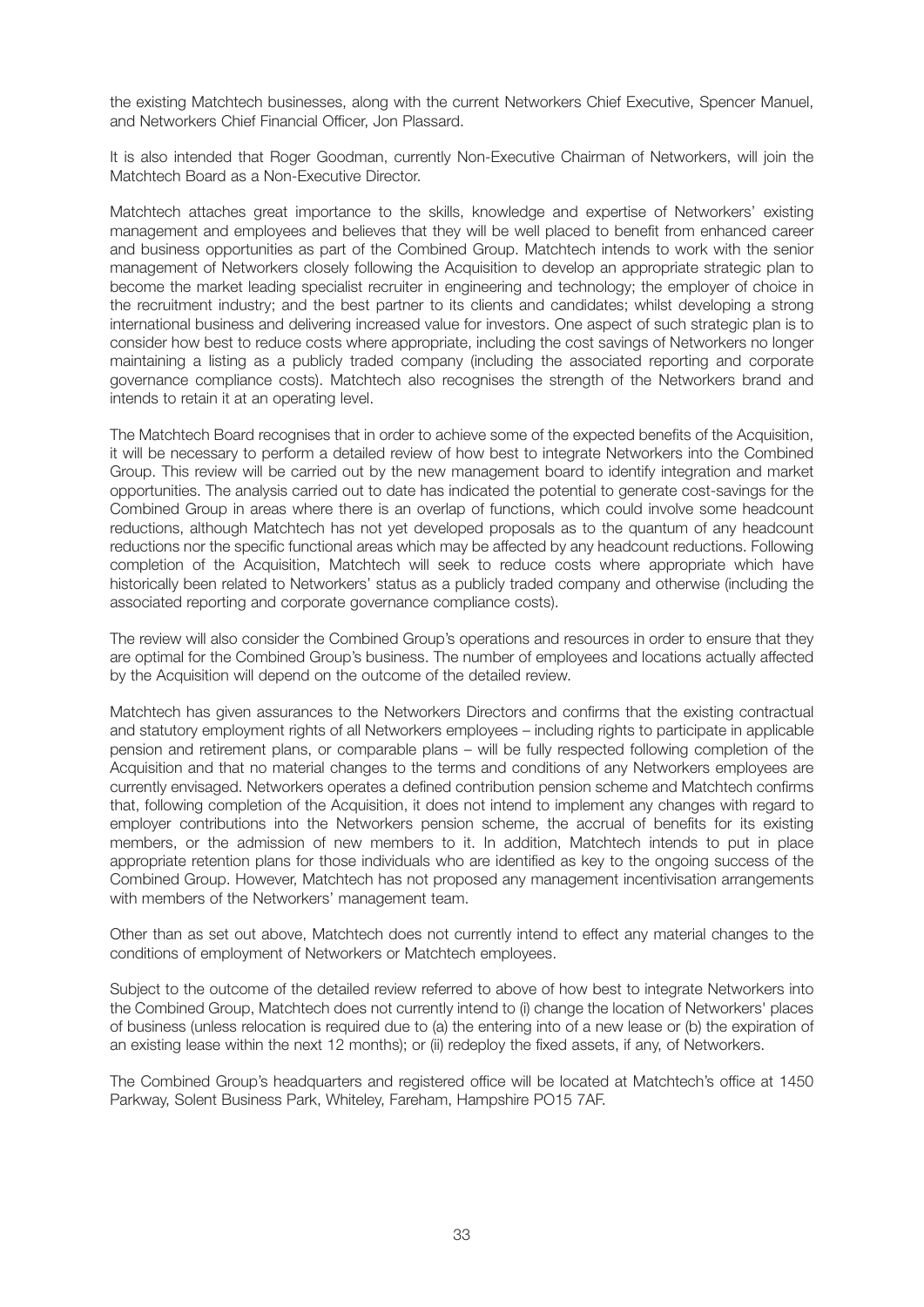#### **6. Irrevocable undertakings**

Matchtech has received irrevocable undertakings to vote in favour of the Scheme Resolutions (or in the event that the Acquisition is implemented by way of an Offer, to accept the Offer) from the following Networkers Shareholders:

- (i) Networkers Directors, in respect of the 41,597,703 Networkers Shares, in aggregate, which they control, representing approximately 49.5 per cent. of the existing issued share capital of Networkers; and
- (ii) Jon Moulton, Hargreave Hale and Dowgate Capital in respect of 19,688,328 Networkers Shares, in aggregate, representing approximately 23.4 per cent. of the existing issued share capital of Networkers.

In aggregate, therefore, Matchtech has received irrevocable undertakings to vote in favour of the Scheme Resolutions (or in the event that the Acquisition is implemented by way of an Offer, to accept the Offer) in respect of a total of 61,286,031 Networkers Shares, representing approximately 72.9 per cent. of the existing issued share capital of Networkers.

Further details of the irrevocable undertakings are set out in paragraph 6 of Part V of this document.

#### **7. The Networkers Directors and the effect of the Acquisition on their interests**

The Networkers Directors and details of their interests in the Ordinary Shares are set out in paragraph 5 of Part V of this document. Particulars of the Networkers Directors' service agreements are set out in paragraph 10 of Part V of this document.

Save as set out in this document, the effect of the Scheme on the interests of the Networkers Directors does not differ from the like interests of other persons.

#### **8. Effect of the Acquisition on Networkers Share Schemes**

The Scheme will extend to any Networkers Shares which are unconditionally allotted or issued or transferred from Treasury on or prior to the Scheme Record Time to satisfy the exercise of existing options under the Networkers Share Schemes. The Scheme will not extend to any Networkers Shares allotted or issued or transferred from Treasury to satisfy options exercised at any time after the Scheme Record Time. Instead, any Networkers Shares allotted, issued or transferred from Treasury after the Scheme Record Time to satisfy such options will, subject to the Scheme becoming Effective, be immediately transferred to Matchtech (or its nominee) in exchange for the same consideration as Networkers Shareholders will be entitled to receive under the terms of the Acquisition. The terms of this exchange are set out in the proposed amendments to the Networkers Articles which will be considered at the General Meeting.

With the exception of options granted under the Networkers International plc 2014 Unapproved Share Option Plan, options granted under the Networkers Share Schemes are either already exercisable or will become exercisable immediately upon the Court sanctioning the Scheme at the Scheme Court Hearing.

All holders of outstanding options under the Networkers Share Schemes (other than options granted under the Networkers International plc 2014 Unapproved Share Option Plan) will be given the opportunity to exercise their options conditionally upon the sanction of the Scheme by the Court. Networkers Shares which are issued or transferred on or prior to the Scheme Record Time pursuant to any exercise of options which are conditional upon Court sanction will be subject to the terms of the Scheme.

Participants in the Networkers Share Schemes (other than the Networkers International plc 2014 Unapproved Share Option Plan) will receive separate Optionholder Letters explaining the effect of the Scheme on their Networkers Options and the action they may take in respect of their outstanding Networkers Options.

The Networkers Board has confirmed that the options granted under the Networkers International plc 2014 Unapproved Share Option Plan will not vest if the Acquisition becomes Effective on the terms set out in this document.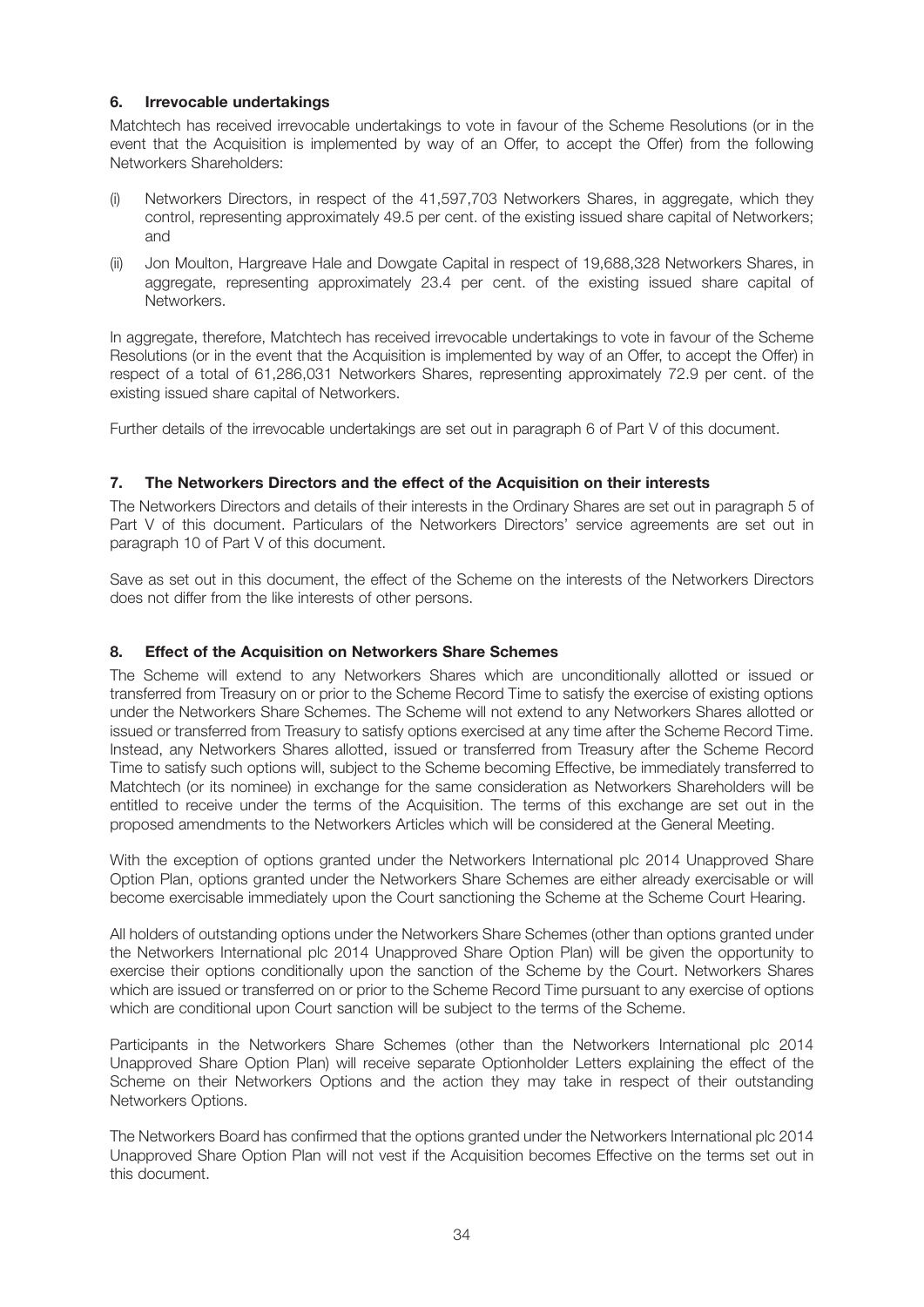#### **9. Offer related arrangements**

#### *Confidentiality Agreement*

Matchtech and Networkers entered into a confidentiality agreement dated 12 December 2014 pursuant to which each of Matchtech and Networkers have agreed to keep confidential information about the other party and not to disclose to third parties (other than permitted recipients) confidential information exchanged by them unless required by law or regulation (the "**Confidentiality Agreement**"). The Confidentiality Agreement also contains customary provisions relating to non-solicitation of the other party's senior employees, customers and suppliers. The Confidentiality Agreement will remain in force until completion of the Acquisition, or for a period of two years from the date of the Confidentiality Agreement.

#### *Lock-Up Agreements*

Jon Plassard, Spencer Manuel, Scott Simons and Saul Penhallow have, respectively, entered into lock-up agreements dated 27 January 2015 with Matchtech pursuant to which they have each agreed, subject to certain customary exceptions, not to dispose of any of their respective interests in all or any of the New Matchtech Shares which they are to receive pursuant to the Acquisition for a period of two (2) years from the Effective Date or, if earlier, until the date such relevant individual has his position as a director or employee of Matchtech or Networkers terminated by the Company or Networkers other than for misconduct, misfeasance, gross negligence or serious breach of any material condition of employment (the "**Lock-Up Agreements**").

#### **10. Financing of the Acquisition**

#### *Financing*

The cash consideration payment under the terms of the Acquisition (together with costs and expenses payable in connection with the Acquisition) will be funded by the proceeds of the term loan facility agreement dated 27 January 2015 between, among others, Matchtech and HSBC Bank plc ("**HSBC**") (the "**HSBC Facility Agreement**"). In addition, under the terms of the HSBC Facility Agreement, Matchtech may also utilise the proceeds of the HSBC Facility Agreement to repay or discharge the existing indebtedness of the Networkers Group (together with associated fees, costs and/or expenses). The HSBC Facility Agreement is comprised of a term loan facility of £30 million.

In connection with the HSBC Facility Agreement, certain of the subsidiaries of Matchtech have granted floating charge security over their assets in favour of HSBC to secure the obligations owing under the HSBC Facility Agreement.

#### *Amendments and waivers of the Acquisition documents*

Under the HSBC Facility Agreement, Matchtech has agreed, among other things:

- (i) except as required by law or regulation (including the Code), the Panel, an order of the Court, or with the consent of HSBC, not to waive, amend, declare or treat as satisfied any Condition where to do so would be materially prejudicial to the interests of HSBC; and
- (ii) (if Matchtech elects to make the Acquisition by way of an Offer), not declare the Offer unconditional as to acceptances until Matchtech has received valid acceptances (which have not been withdrawn) in respect of not less than 90 per cent. of the shares in Networkers to which the Offer relates.

Numis, financial adviser to Matchtech, is satisfied that resources are available to Matchtech to enable it to satisfy in full the cash consideration payable under the terms of the Acquisition.

#### **11. Information on Networkers**

Networkers was established in 2000 before being admitted to trading on AIM in 2006 via a reverse takeover. It is a global recruitment company specialised in delivering bespoke recruitment services to some of the world's leading organisations. Working within specialist market sectors, Networkers' focus is on supplying clients with high skilled staff on a permanent and temporary basis locally, regionally and internationally.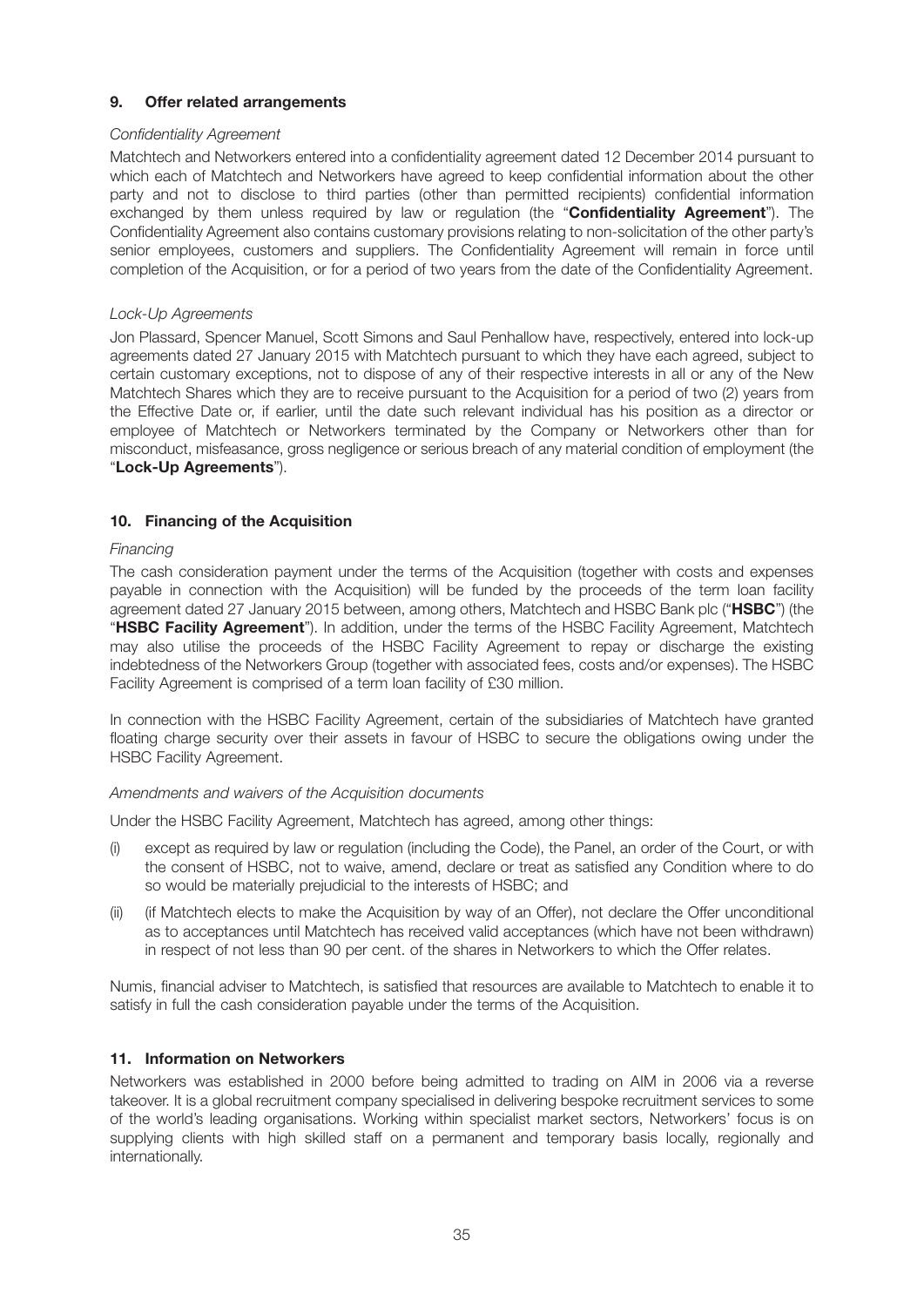Networkers specialises in the Telecoms, IT and Energy and Engineering sectors, with NFI for the six month period ended 30 June 2014 split as to 46 per cent. Telco, 38 per cent. IT and 16 per cent. Energy and Engineering. The Energy and Engineering division is the newest division within the group having been established five years ago.

Networkers has operations in the UK and internationally, with its last interim results statement announced in September 2014 showing Networkers as having 387 employees as at 30 June 2014, of which 173 were based outside of the UK. In the same period, NFI was split between contract and permanent placements as to 72 per cent. contract and 28 per cent. permanent placements.

#### *Current trading, trends and prospects*

For the six months ended 30 June 2014, Networkers reported revenue of £81m, NFI of £13.8m, adjusted profit before tax of £2.7m and adjusted EPS of 2.13 pence. As at 30 June 2014, Networkers had net debt of £5.7m.

On the Announcement Date, Networkers released its Pre-close Statement and Trading Update covering the year ended 31 December 2014.

Trading activity during the second half of the year was much improved compared with H1. This was driven by improved market conditions in the Networkers Group's Telecoms division as well as continued strong growth in the Energy and Engineering division. The second half of the year's trading also showed an improvement compared to H2 last year.

On a full year basis, the Networkers Group expects NFI and underlying business performance to be in line with Networkers management's expectations.

#### **12. Information on Matchtech and current trading and prospects**

Matchtech was established in 1984 and admitted to trading on AIM in 2006. Matchtech has become one of the UK's top specialist recruitment companies and generated annual revenue in excess of £450m in the year ended 31 July 2014.

Matchtech offers permanent and contracting recruitment solutions and is expanding its international offering in line with its strategic vision to 2017. Matchtech is split into two business units, Engineering and Professional Services.

The Engineering business unit operates under the Matchtech brand in six key markets, Aerospace, Automotive, Energy, Infrastructure, Maritime and General Engineering.

Engineering is predominantly a contract focused brand with 80 per cent. of its NFI in the interim period ended 31 January 2015 generated from contract recruitment and 20 per cent. from permanent placements.

The Professional Services business unit operates under four brands in the Technology and Professional Staffing markets.

Professional Services generated 58 per cent. of its NFI in the interim period ended 31 January 2015 from contract recruitment and 42 per cent. from permanent placements.

In the year ended 31 July 2014, Matchtech generated 98 per cent. of NFI in the UK.

#### *Current trading, trends and prospects*

For the year ended 31 July 2014, Matchtech reported revenue of £451.6m, NFI of £45.0m (including a £1.8m contribution from the Provanis acquisition made during the year), EBITA of £13.6m, adjusted profit before tax of £12.6m and adjusted EPS of 39.1 pence. As at 31 July 2014, Matchtech had net debt of £3.1m.

On the Announcement Date, Matchtech released its Pre-close Trading Update for the six months ended 31 January 2015.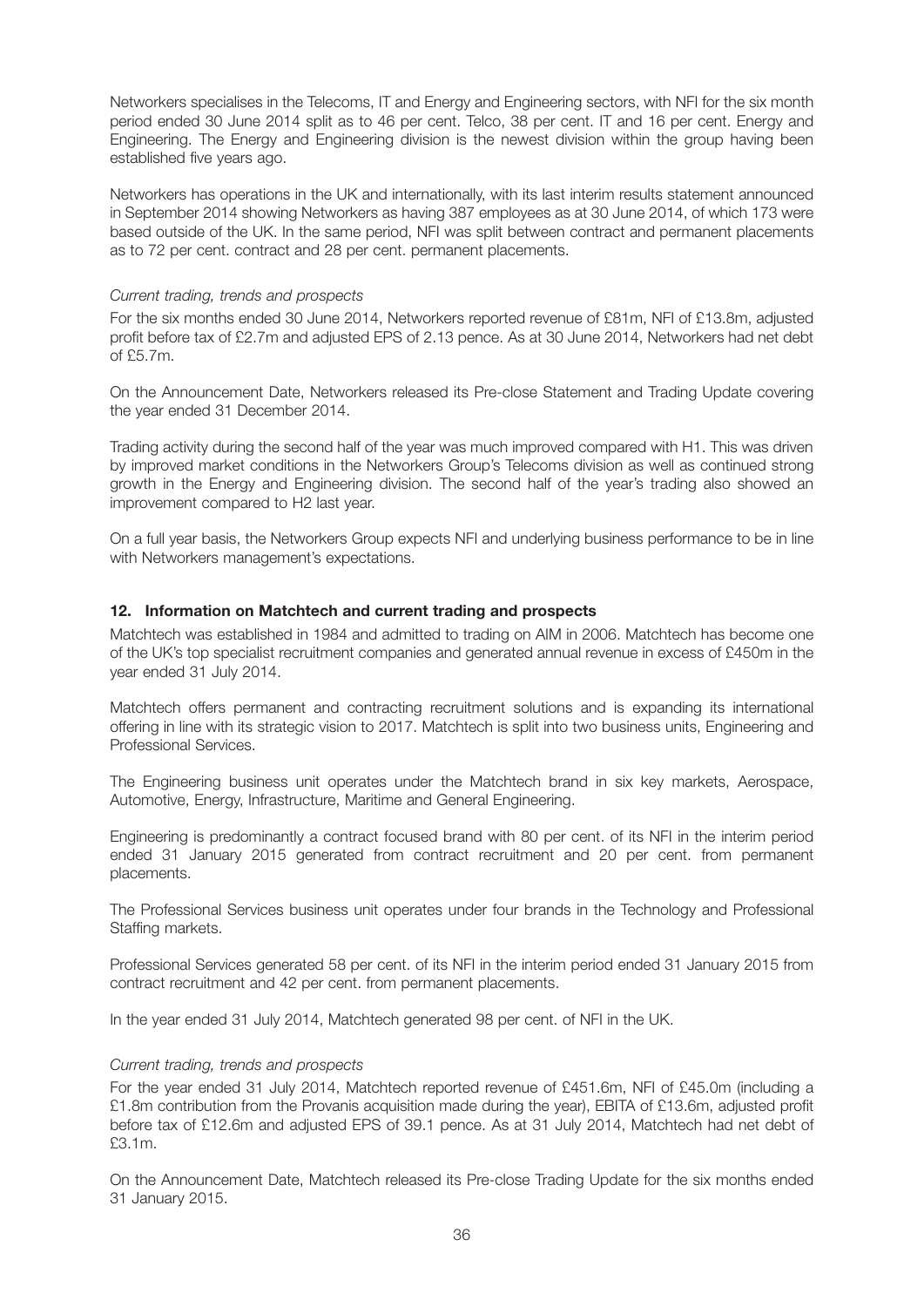Since Matchtech's last update on 14 November 2014, Matchtech has continued to see strong demand in the UK and worldwide for skilled engineers. The Matchtech Board believes that the Matchtech Group is well placed to continue to benefit from this demand due to its market leading position, balanced business model of contract and permanent recruitment and Matchtech's niche focus within the engineering and technology sectors.

The Matchtech Board expects the results for the full year to be in line with its expectations.

### **13. Description of the Scheme and the Shareholder Meetings**

### 13.1 *Structure of the Scheme*

 The Acquisition is to be effected by way of a Court sanctioned scheme of arrangement between Networkers and the Scheme Shareholders under Part 26 of the Companies Act. The purpose of the Scheme is for Matchtech to become the owner of the entire issued and to be issued ordinary share capital of Networkers. This will be achieved by Networkers making an application to the Court to sanction the Scheme and confirm the Capital Reduction. Upon the Scheme becoming Effective, the Networkers Shares subject to the Scheme will be cancelled and the reserve arising from such cancellation will be applied in paying up in full a number of New Networkers Shares (which is equal, in nominal value, to the number of Networkers Shares cancelled) and issuing them to Matchtech, in consideration of which the holders of those Networkers Shares so cancelled will receive 34 pence in cash and 0.063256 New Matchtech Shares.

 To become Effective, the Scheme requires, amongst other things, the approval of a majority in number of Scheme Shareholders (which, for the avoidance of doubt, excludes Matchtech and its concert parties) present and voting, whether in person or by proxy, at the Court Meeting representing 75 per cent. or more in value of the Scheme Shares voted. Upon the Scheme becoming Effective, it will become binding on all Scheme Shareholders, irrespective of whether or not they attended or voted at the Court Meeting or General Meeting. All Scheme Shareholders are entitled to attend the Court Hearings in person or to be represented by counsel to support or oppose the sanctioning of the Scheme. Further details of the Shareholders' Meetings and the Conditions are set out in paragraphs 13.2-13.4 and 13.6 below.

 Matchtech has agreed to subscribe for, and Networkers has agreed to allot, one fully paid Networkers Share prior to the Scheme Record Time and Matchtech has agreed to hold such share until after the Effective Date. This will mean that Matchtech will be a member of Networkers on the Effective Date and accordingly there will be no requirement under section 593 of the Companies Act for an independent valuation of the New Networkers Shares to be issued to Matchtech under the Scheme. The additional Networkers Share to be subscribed for by Matchtech and allotted by Networkers in advance of the Scheme Record Time, will not be a Scheme Share and will not be subject to the Scheme.

 It is expected that the Scheme will become Effective on 2 April 2015, subject to the satisfaction or (where applicable) waiver of all relevant Conditions.

## 13.2 *The Shareholder Meetings*

 The implementation of the Scheme will require the approval of the Scheme by the Scheme Shareholders at the Court Meeting to be held at the offices of DLA Piper UK LLP, 3 Noble Street, London EC2V 7EE at 10.00 a.m. on 9 March 2015 and the passing by the Networkers Shareholders of the Special Resolution to be proposed at the General Meeting to be held also at the offices of DLA Piper UK LLP, 3 Noble Street, London EC2V 7EE at 10.15 a.m. (or as soon thereafter as the Court Meeting shall have been concluded or adjourned) on 9 March 2015.

 Notices of both the Court Meeting and the General Meeting are set out in Part VII and Part VIII respectively of this document.

 Whether or not you vote in favour of the Scheme Resolutions to be tabled at the Shareholder Meetings, if the Scheme becomes Effective, your Scheme Shares will be cancelled and you will receive the consideration due under the terms of the Acquisition.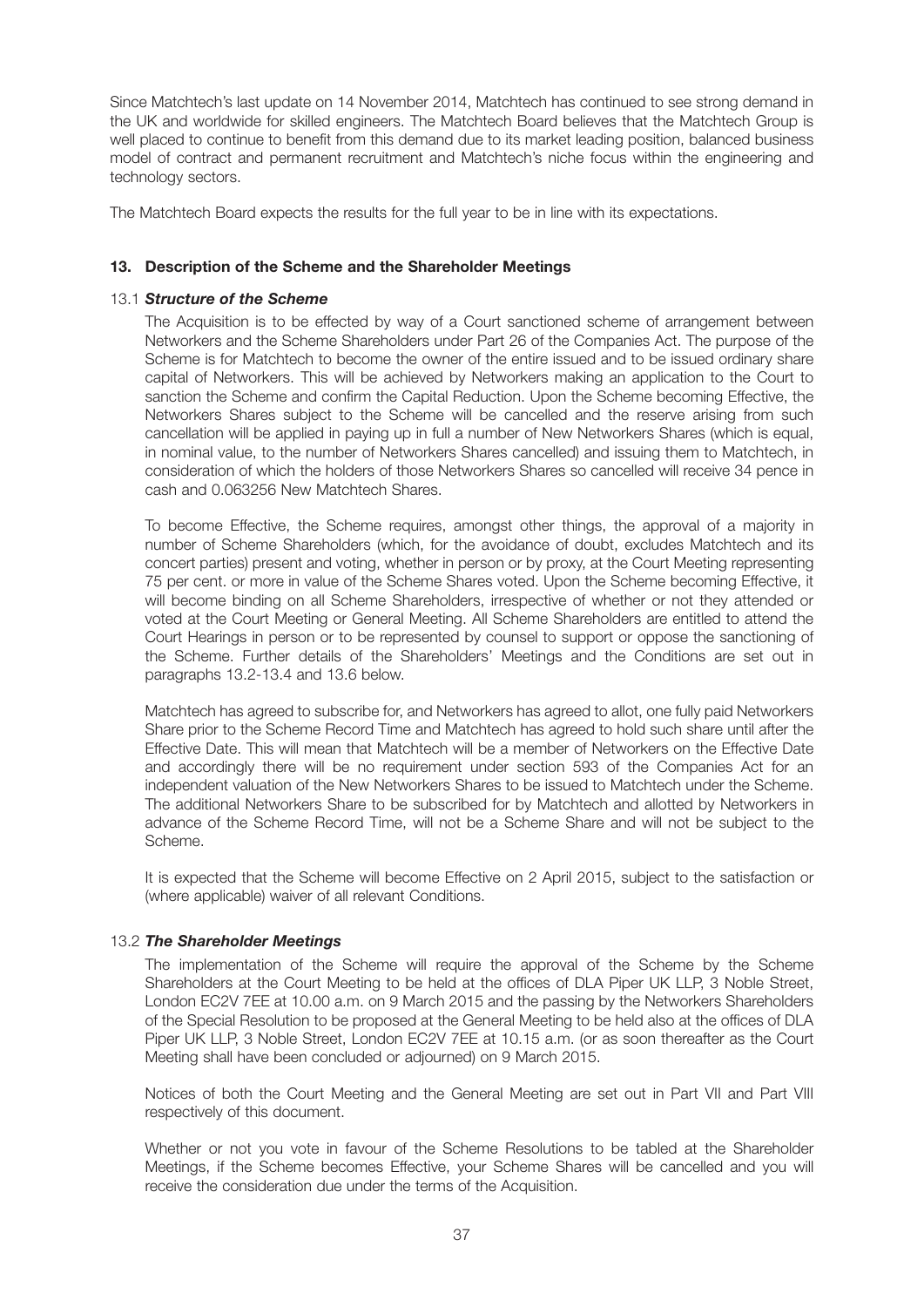As soon as practicable and, in any event, by no later than 7.00 a.m. on the Business Day following the Shareholder Meetings, Networkers shall make an announcement on a Regulatory Information Service stating whether or not the Scheme Resolutions were passed by the requisite majorities (and, if not, whether or not the Scheme has lapsed) and giving voting results in relation to the Shareholder Meetings.

### 13.3 *Court Meeting*

 The Court Meeting will be held at the direction of the Court and has been convened for 10.00 a.m. on 9 March 2015 to enable the Scheme Shareholders to consider and, if thought fit, approve the Scheme. At the Court Meeting, voting will be by poll and each Scheme Shareholder present in person or by proxy will be entitled to one vote for each Scheme Share held by him.

 The approval required at the Court Meeting is that those voting to approve the Scheme must represent the:

- (i) majority in number of; and
- (ii) at least 75 per cent. in value of the Scheme Shares held by,

those Scheme Shareholders voting in person or by proxy.

#### **It is important that, for the Court Meeting in particular, as many votes as possible are cast so that the Court may be satisfied that there is a fair representation of Scheme Shareholder opinion.**

#### 13.4 *General Meeting*

 The General Meeting has been convened for 10.15 a.m. (or as soon thereafter as the Court Meeting shall have been concluded or adjourned) on the same date as the Court Meeting to enable all Networkers Shareholders to consider and, if thought fit, approve the Special Resolution to approve the Scheme and to authorise:

- (i) the cancellation of the Scheme Shares held by Scheme Shareholders;
- (ii) a reduction of Networkers's share capital equal to the nominal value of the Scheme Shares which are to be cancelled pursuant to the Scheme and the subsequent issue of New Networkers Shares to Matchtech in accordance with the Scheme;
- (iii) certain amendments to the Networkers Articles; and
- (iv) various related matters.

 The Special Resolution will require votes in favour of not less than 75 per cent. of the votes cast by Networkers Shareholders voting in person or by proxy at the General Meeting in order to be passed.

 The Special Resolution, if passed, will authorise certain amendments to the Networkers Articles required in connection with the Scheme. The proposed amendments will provide, amongst other things, that: (i) any Networkers Shares issued between the Voting Record Time and the Scheme Record Time will be subject to the Scheme; and (ii) subject to the implementation of the Scheme, any Networkers Shares issued to any person (other than Matchtech or its nominee(s)) on or after the Scheme Record Time will be immediately transferred to Matchtech, in consideration of the payment of the same consideration per Networkers Share as was due to a holder of Scheme Shares under the Scheme. This will avoid any person (other than Matchtech or its nominee(s)) being left with Networkers Shares after dealings in such shares have ceased trading on AIM, which will occur at the close of business on the Last Dealing Date. The proposed changes to the Networkers Articles are contained in the notice of the General Meeting set out in Part VIII of this document.

#### 13.5 *Sanction of the Scheme by the Court*

 Under the Companies Act, the Scheme also requires the sanction of the Court. The Scheme Court Hearing is expected to be held on 30 March 2015. The Reduction Court Hearing is expected to be held on 1 April 2015.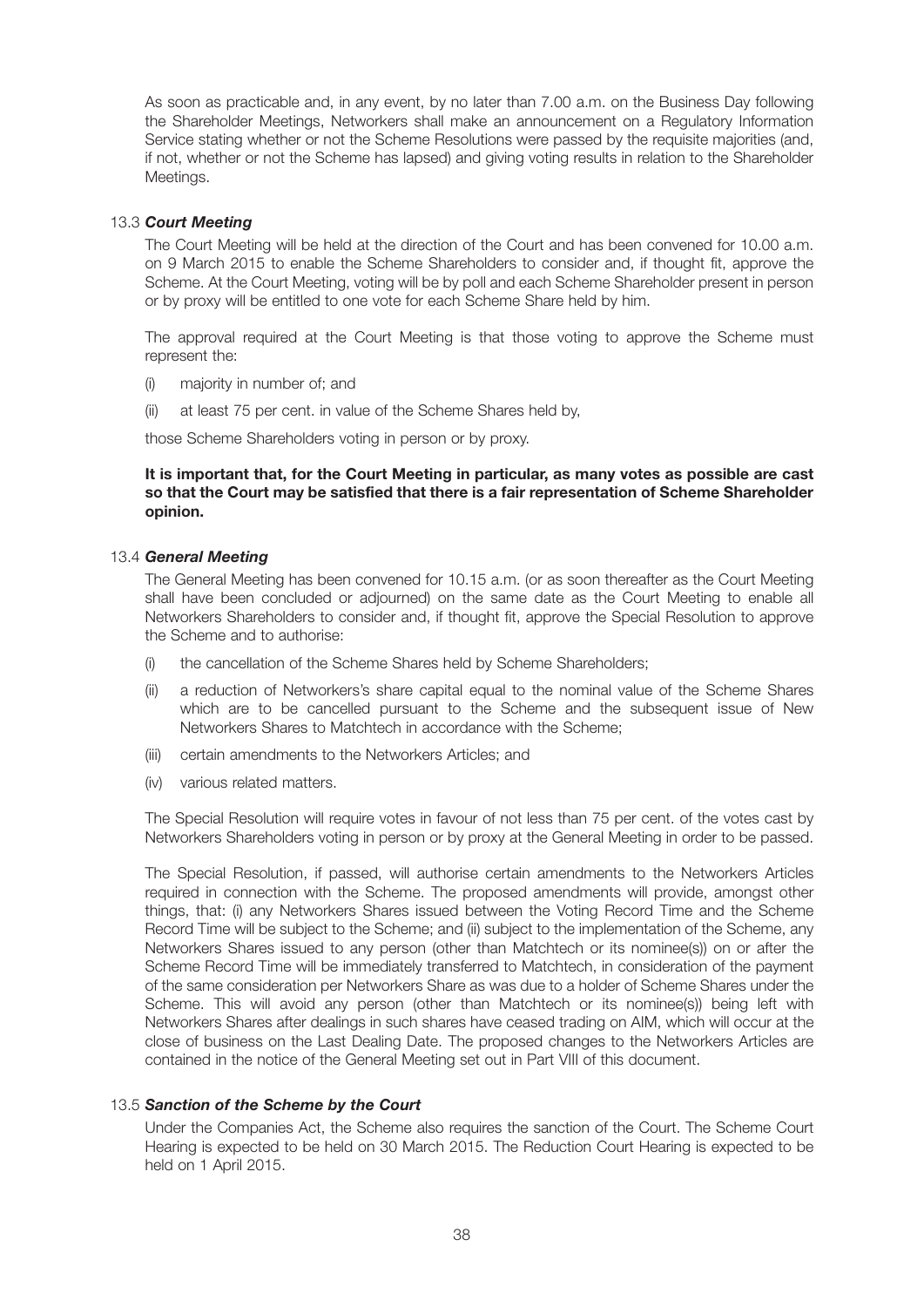Matchtech has agreed to undertake to the Court to execute and do or procure to be executed and done all such documents, acts and things as may be necessary or desirable to be executed or done by it for the purpose of giving effect to this Scheme.

 Following the Court Meeting and the General Meeting, the Scheme must be sanctioned and the Capital Reduction confirmed by the Court, and will only become Effective on:

- the delivery of office copies of the Scheme Court Order and the Reduction Court Order (with the Statement of Capital attached thereto) to the Registrar of Companies; and
- (ii) in relation to the Capital Reduction, if required by the Court, the Reduction Court Order being registered by the Registrar of Companies,

this is expected to occur on or around 2 April 2015.

 If the Scheme becomes Effective, it will be binding on all Networkers Shareholders irrespective of whether or not they attend or vote in favour of the Scheme at the Court Meeting or in favour of the Special Resolution at the General Meeting. If the Scheme is not implemented by the Long Stop Date (or such later date (if any) as Networkers and Matchtech may, with the consent of the Panel, agree and (if required) the Court may allow), the Scheme will not be implemented and the Acquisition will not proceed.

#### 13.6 *Conditions*

 The Conditions to the Scheme are set out fully in Part III of this document. In summary, the implementation of the Scheme is conditional, amongst other things, upon:

- (i) the Scheme becoming Effective by the Long Stop Date or such later date as Networkers and Matchtech may, with the consent of the Takeover Panel, agree and (if required) the Court may approve, failing which the Scheme will lapse;
- (ii) the approval of the Scheme by a majority in number of the Scheme Shareholders voting, either in person or by proxy, at the Court Meeting, representing not less than 75 per cent. in value of the Scheme Shares voting, either in person or by proxy, at the Court Meeting;
- (iii) the passing of the Special Resolution by the requisite majority at the General Meeting;
- (iv) the sanction of the Scheme and subsequent confirmation of the Capital Reduction by the Court (in either case, with or without modification on terms agreed by Networkers and Matchtech) and the delivery of office copies of the Court Orders and the Statement of Capital to the Registrar of Companies and, if the Court so orders for the Scheme to become Effective, registration of the Reduction Court Order confirming the Capital Reduction and Statement of Capital with the Registrar of Companies; and
- (v) other conditions not otherwise identified above (but set out in Part III of this document) either being satisfied or, with the exception of certain conditions which are not capable of waiver, waived.

 If any Condition referred to in paragraphs (i), (ii) and (iv) above is not capable of being satisfied by the date specified therein, Matchtech shall make an announcement through a Regulatory Information Service as soon as practicable and, in any event, by not later than 8.00 a.m. on the Business Day following the date so specified, stating whether Matchtech has invoked that Condition, waived that Condition or, with the agreement of Networkers, specified a new date by which that Condition must be satisfied.

#### 13.7 *Effective Date*

 The Scheme will become Effective upon the later of (i) the delivery of office copies of the Scheme Court Order and the Reduction Court Order (with the Statement of Capital attached thereto) to the Registrar of Companies and (ii) in relation to the Capital Reduction, if required by the Court, the Reduction Court Order being registered by the Registrar of Companies.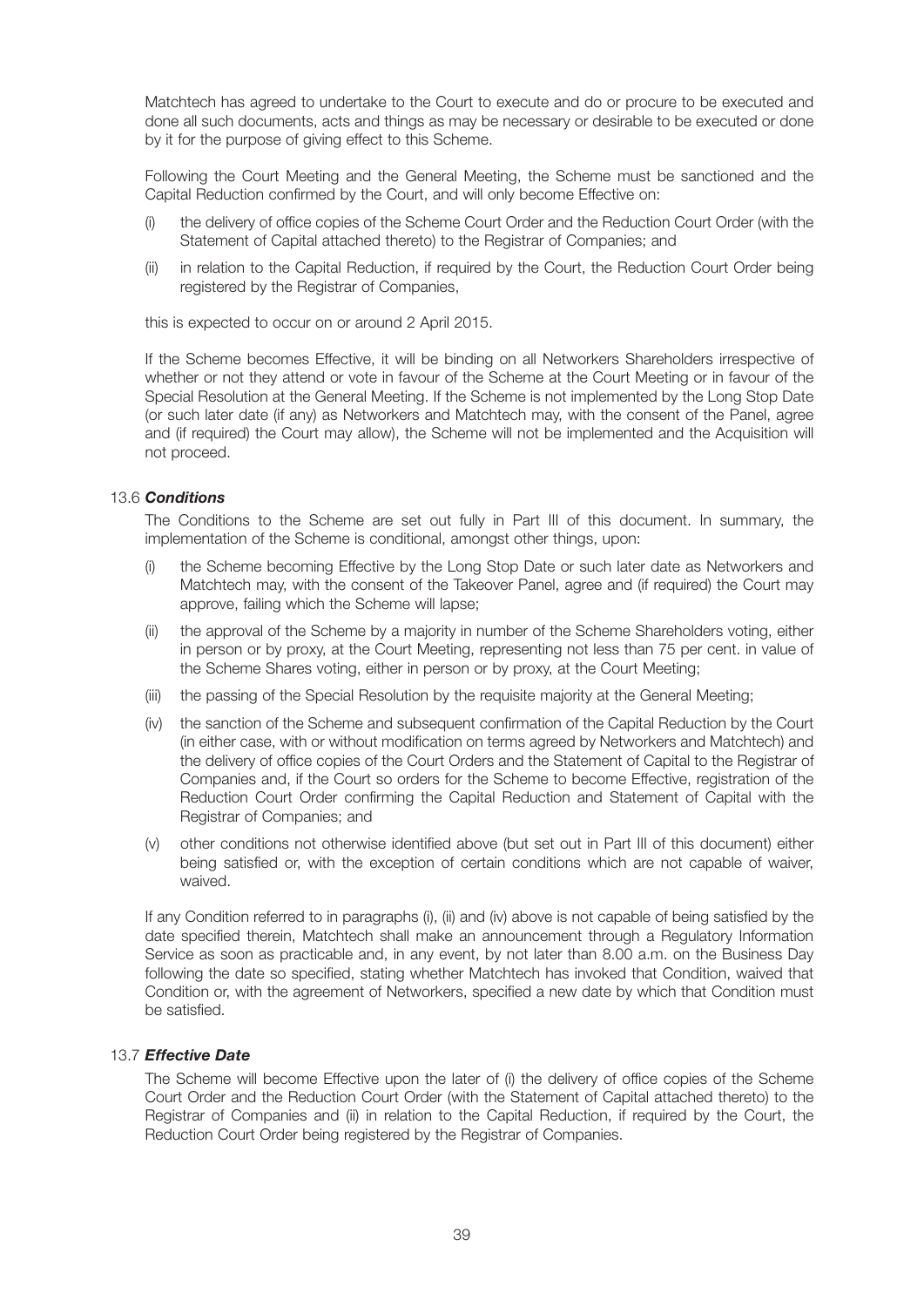### 13.8 *Entitlement to vote at the Shareholder Meetings*

 Each holder of Networkers Shares who is entered in Networkers' register of members at the Voting Record Time will be entitled to attend and vote at the Court Meeting and the General Meeting. If either Shareholder Meeting is adjourned, only those Networkers Shareholders on the register of members at 6.00 p.m. on the day which is two days (excluding non-working days) before the adjourned meeting will be entitled to attend and vote.

 Each Networkers Shareholder is entitled to appoint a proxy or proxies to attend and, on a poll, to vote instead of him or her. A proxy need not be a Networkers Shareholder. Please see paragraph 14 of this Part II of this document for further information on actions to be taken in order to vote at the Shareholder Meetings and to appoint proxies.

#### 13.9 *Modifications and revision*

 The Scheme contains a provision for Matchtech and Networkers jointly to consent on behalf of all persons affected to any modification of, or addition to, the Scheme or to any condition approved or imposed by the Court. The Court would be unlikely to approve any modification of, or additions to, or impose a condition to the Scheme which might be material to the interests of Scheme Shareholders unless Scheme Shareholders were informed of any modification, addition or condition. It would be a matter for the Court to decide, in its discretion, whether or not a further meeting of Scheme Shareholders should be held in these circumstances.

 Matchtech reserves the right to elect, with the consent of the Panel, to implement the Acquisition by way of a Takeover Offer as it may determine in its absolute discretion. In such event, the Offer will be implemented on substantially the same terms as the Acquisition subject to appropriate amendments, including (without limitation) an acceptance condition set at 90 per cent. (or such less percentage, being more than 50 per cent., as Matchtech in its sole discretion may decide) of the shares to which such offer relates, so far as applicable, as those which would apply to the Scheme.

 Any modification or revision to the Scheme shall be made no later than the date which is 14 days prior to the date of the Shareholder Meetings (or any later date to which such meetings are adjourned). Matchtech and Networkers shall only make a modification or revision to the Scheme either: (i) less than 14 days prior to the date of the Shareholder Meetings (or any later date to which such meetings are adjourned) or (ii) following the Shareholder Meetings, with the consent of the Panel.

## **14. Action to be taken**

You will find notices of the Court Meeting and the General Meeting set out in Parts VII and VIII respectively of this document. You will also find enclosed with this document:

- a white Form of Proxy for use in respect of the Court Meeting;
- a blue Form of Proxy for use in respect of the General Meeting; and
- a reply paid envelope for use in the United Kingdom.

Whether or not you propose to attend either of the Shareholder Meetings in person, you are urged to complete BOTH Forms of Proxy in accordance with the instructions printed thereon and to return them to: Capita Asset Services, PXS 1, 34 Beckenham Road, Beckenham, Kent BR3 4ZF as soon as possible and, in any event, so as to be received by no later than:

- ● **10.00 a.m. on 5 March 2015 in the case of the white Form of Proxy for the Court Meeting; and**
- ● **10.15 a.m. on 5 March 2015 in the case of the blue Form of Proxy for the General Meeting,**

(or, in the case of any adjournment, not later than 48 hours (excluding any part of the day which is not a working day) before the time fixed for the adjourned meeting). A reply paid envelope has been provided for this purpose for use in the United Kingdom only. The Scheme requires approval at both the Court Meeting and the General Meeting.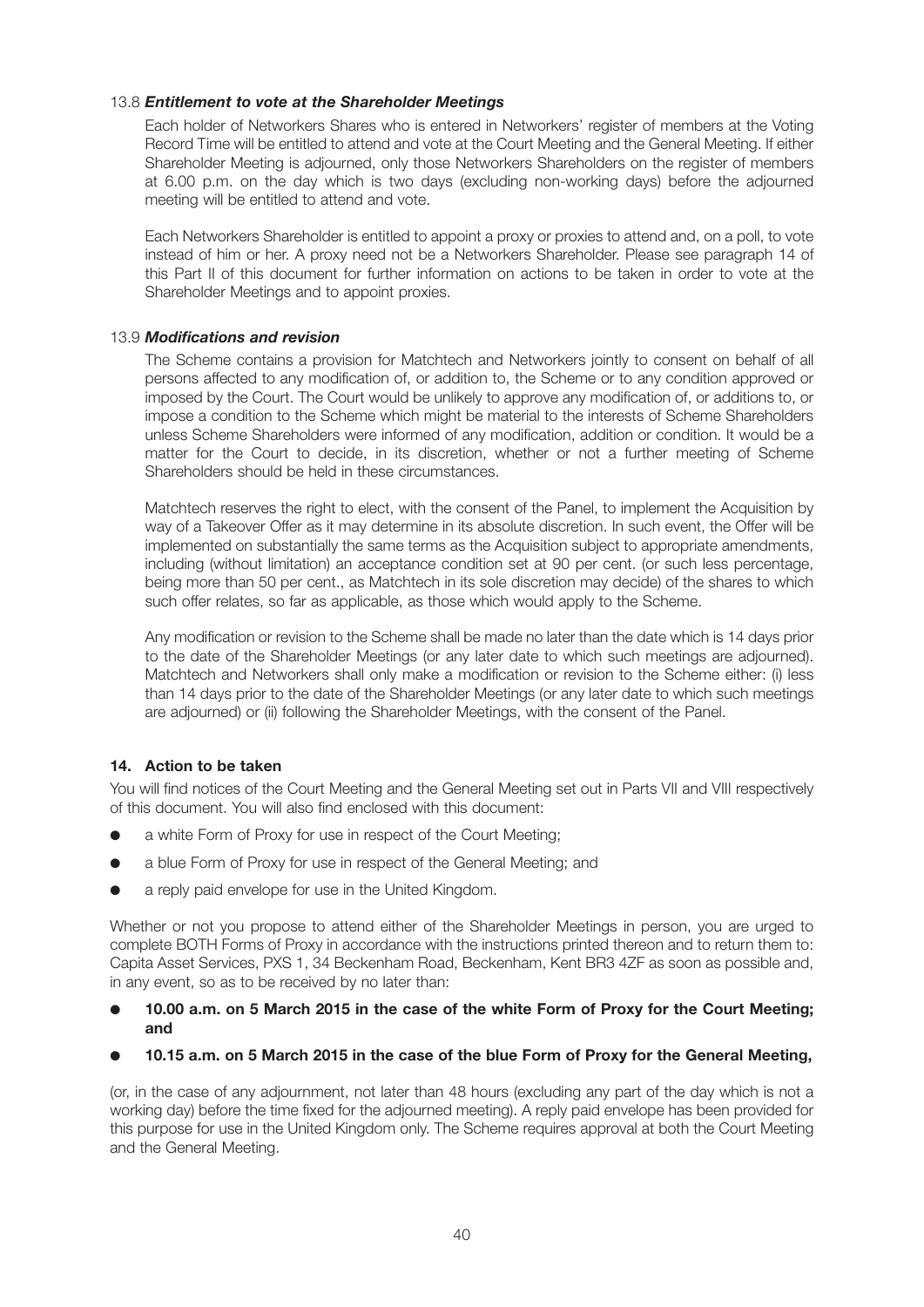If the white Form of Proxy for the Court Meeting is not received by 10.00 a.m. on 5 March 2015, it may be handed to the Chairman of the Court Meeting before the taking of the poll at the Court Meeting. However, if the blue Form of Proxy for the General Meeting is not received by 10.15 a.m. on 5 March 2015, it will be invalid.

If you hold your Networkers Shares in CREST, you may vote using the CREST voting service in accordance with the procedures set out in the CREST Manual via CREST (please also refer to the accompanying notes for the notices of the Shareholder Meetings set out in Parts VII and VIII of this document and in the Forms of Proxy).

Proxies submitted electronically through CREST must be sent as soon as possible, and in any event, so as to be received by no later than 10.00 a.m. on 5 March 2015 in the case of the Court Meeting and by 10.15 a.m. on 5 March 2015 in the case of the General Meeting (or in the case of any adjournment, not later than 48 hours (excluding any part of a day which is not a working day) before the time fixed for the holding of the adjourned meeting).

Networkers Shareholders entitled to attend and vote at the Shareholder Meetings may appoint a proxy electronically by logging on to www.capitashareportal.com and following the instructions provided. For an electronic proxy to be valid, your appointment must be received by no later than 10.00 a.m. on 5 March 2015 in the case of the Court Meeting and by no later than 10.15 a.m. on 5 March 2015 in the case of the General Meeting (or in the case of an adjournment, not later than 48 hours (excluding any part of a day which is not a working day) before the time fixed for the holding of the adjourned meeting).

The Court Meeting and the General Meeting will be held at the offices of DLA Piper UK LLP, 3 Noble Street, London EC2V 7EE at 10.00 a.m. and 10.15 a.m., respectively, on 9 March 2015.

If you propose to attend the Shareholder Meetings, please detach and bring with you the attendance slip to assist your admission.

**Completing and returning the Forms of Proxy, completing and transmitting a CREST Proxy Instruction or appointing a proxy electronically will not prevent you from attending and voting in person at either of the Shareholder Meetings, or any adjournment of either of the Shareholder Meetings, if you so wish and are so entitled. It is particularly important that as many votes as possible are cast at the Court Meeting so that the Court may be satisfied that there is a fair representation of Scheme Shareholder opinion. You are therefore strongly urged to return your Forms of Proxy or transmit a proxy instruction (either electronically or through CREST) as soon as possible.**

### **15. Admission to trading, dealings in Networkers Shares, New Matchtech Shares and settlement**

An indicative timetable of principal events setting out, among other things, the expected date of the last day of trading in, and the suspension of, Networkers Shares on AIM is on page 13 of this document.

The last day of dealings in Networkers Shares on AIM is expected to be the Business Day immediately prior to the Reduction Court Hearing and no transfers will be registered after 5.00 p.m. on that date (other than the registration of Networkers Shares released, transferred or issued to satisfy the exercise of Networkers Options granted under the Networkers Share Schemes). Networkers will make an application to the London Stock Exchange for the suspension of dealings in Networkers Shares on AIM with effect from 7.30 a.m. on 2 April 2015.

Prior to the Effective Date, Networkers will make an application to the London Stock Exchange for the cancellation of the admission to trading of the Networkers Shares on AIM.

On the Effective Date, Networkers will become a wholly owned subsidiary of Matchtech and share certificates in respect of Networkers Shares shall cease to be valid and Scheme Shareholders should, if so requested by Networkers, send their Networkers share certificates to Networkers following receipt of the Consideration due under the terms of the Acquisition or destroy them. Entitlements to Networkers Shares held within the CREST system will be cancelled on the Effective Date.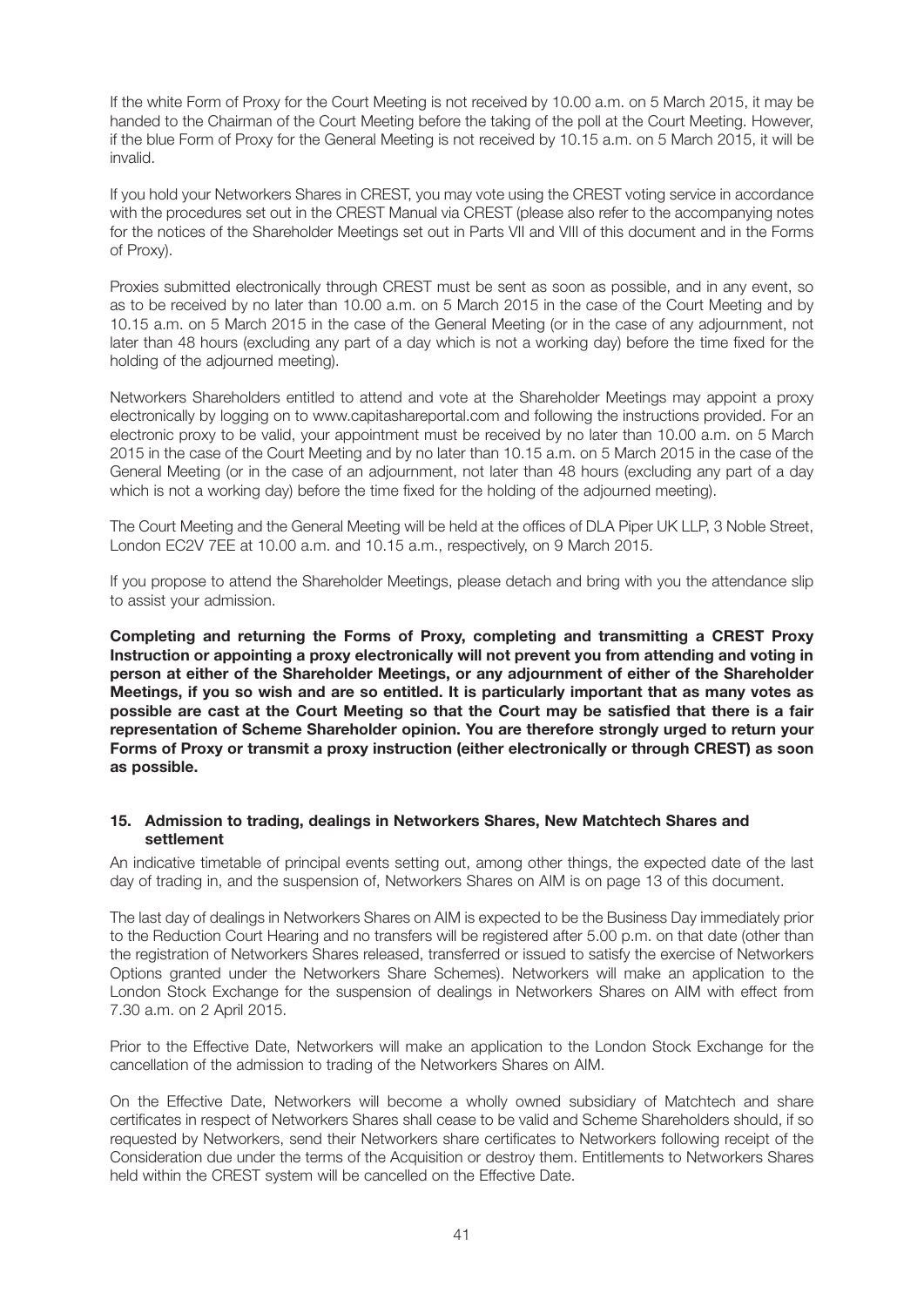Upon the Scheme becoming Effective, New Matchtech Shares will be allotted to former Networkers Shareholders.

It is also intended that Networkers be re-registered as a private limited company as soon as practicable after the Effective Date.

An application will be made to the London Stock Exchange for the New Matchtech Shares to be admitted to trading on AIM. It is expected that trading of the New Matchtech Shares on AIM will become effective, and that dealings for normal settlement in the New Matchtech Shares traded on AIM will commence not later than the Business Day after the date on which the Scheme becomes Effective.

Subject to the Scheme becoming Effective (and except as provided in paragraph 17 of this Part II in relation to certain Overseas Shareholders), settlement of the Consideration to which any Scheme Shareholder is entitled thereunder will be effected within 14 days of the Effective Date in the manner set out below.

Except with the consent of the Panel, settlement of Consideration to which any Scheme Shareholder is entitled under the Scheme will be implemented in full in accordance with the terms of the Scheme free of any lien, right of set off, counterclaim or other analogous right to which Matchtech may otherwise be, or claim to be, entitled against such Scheme Shareholder.

All documents and remittances sent through the post will be sent at the risk of the person(s) entitled thereto, and shall be sent by first class post addressed to the persons entitled thereto at their respective addresses as appearing in the register of members of Networkers at the Scheme Record Time, or in the case of joint holders, at the address of that member that stands first in the register of members in respect of that holding.

#### 15.1 *Consideration where Scheme Shares are held in uncertificated form (that is, in CREST)*

 Where, at the Scheme Record Time, a Scheme Shareholder holds Scheme Shares in uncertificated form, he or she will be issued with any New Matchtech Shares to which he or she is entitled through CREST. Matchtech will procure that Euroclear is instructed to credit the appropriate stock account in CREST of the relevant holder with such holder's entitlement to such New Matchtech Shares as soon as possible after 8.00 a.m. on the date of Admission of the New Matchtech Shares.

 As from the Scheme Record Time, each holding of Scheme Shares held in uncertificated form in CREST will be disabled and all Scheme Shares will be removed from CREST in due course thereafter.

 Settlement of cash consideration will be effected through CREST by the creation of an assured payment obligation in favour of the appropriate CREST account through which the relevant Scheme Shareholder holds such uncertificated shares in respect of the cash consideration due to him in accordance with the terms of the Scheme no later than 14 days after the Effective Date.

 Matchtech reserves the right to issue the New Matchtech Shares and settle the cash consideration referred to in this paragraph 15.1 to all or any Scheme Shareholder(s) who hold(s) Scheme Shares in uncertificated form at the Scheme Record Time in the manner referred to in paragraph 15.2 of this Part II if, for reasons outside its reasonable control, it is not able to effect settlement in uncertificated form in accordance with this paragraph 15.1.

#### 15.2 *Consideration where Scheme Shares are held in certificated form*

 On the Effective Date, Scheme Shares held in certificated form will be cancelled and share certificates for such Scheme Shares will cease to be valid and should be destroyed.

 Any New Matchtech Shares to which Scheme Shareholders are entitled pursuant to the Scheme in certificated form will be issued within 14 days after the Effective Date. Certificates for the New Matchtech Shares will be despatched by first class post no later than 14 days after the Effective Date in prepaid envelopes addressed to the persons entitled at their respective addresses, as appearing in the register of members of Networkers at the Scheme Record Time (or, in the case of joint holders, to the address of that joint holder whose name stands first in the said register in respect of such joint holding).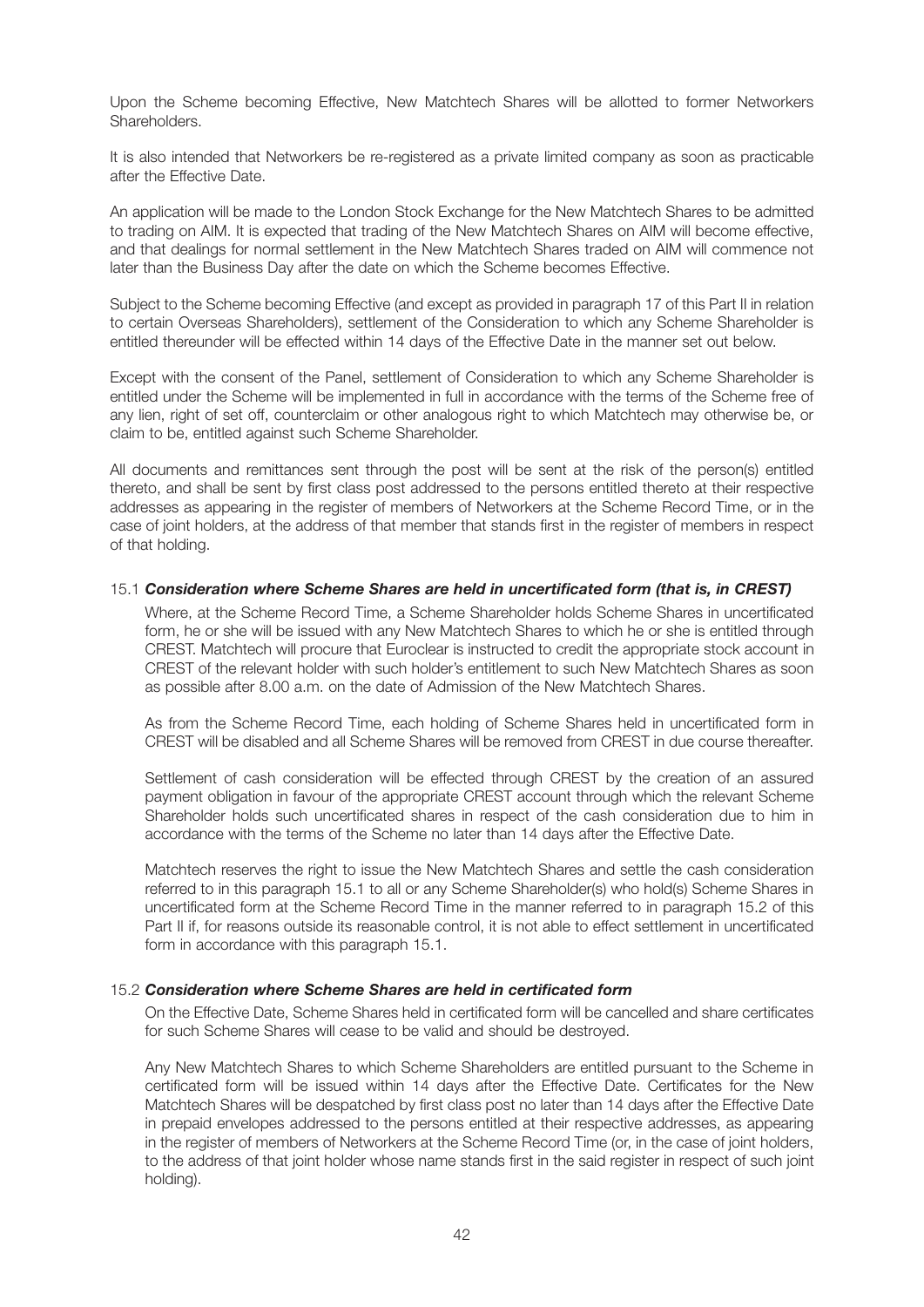Pending the despatch of certificates for New Matchtech Shares, temporary documents of title will not be issued and transfers of New Matchtech Shares in certificated form will be certified against the register of members of Matchtech.

 Settlement of the cash consideration in respect of Scheme Shares held in certificated form shall be despatched:

- (i) by first class post, by cheque drawn on a branch of a UK clearing bank; or
- (ii) by such other method as may be approved by the Panel.

 All such cash payments shall be made in pounds sterling. Payments made by cheque shall be payable to the Scheme Shareholders concerned or, in the case of joint holders, to the address of that joint holder whose name stands first in the said register in respect of such joint holding at the Scheme Record Time. Cheques shall be despatched within 14 days of the Effective Date.

### 15.3 *Consideration where Scheme Shares acquired by directors or employees of the Networkers Group pursuant to the exercise of Networkers Options*

 In the case of Scheme Shares acquired by directors or employees of the Networkers Group on the exercise of Networkers Options, New Matchtech Shares to which such Scheme Shareholders are entitled will be issued in accordance with paragraphs 15.1 or 15.2 (as appropriate) and settlement of the cash Consideration shall be made either by cheque or directly into the relevant director or employee bank account within 14 days of the Effective Date in accordance with the Optionholder Letters.

## **16. Dividend Policy**

The Matchtech Board intends to continue Matchtech's current progressive dividend policy and will decide the absolute level of any future dividends taking into account the Combined Group's underlying earnings, cash flows, capital investment plans and the prevailing market outlook.

## **17. Overseas Shareholders**

The release, publication or distribution of this document and/or the accompanying documents and the availability of New Matchtech Shares issued pursuant to the Acquisition to persons resident in, or citizens of, jurisdictions other than the United Kingdom may be restricted by law and therefore any persons who are subject to the laws of any jurisdiction other than the United Kingdom should inform themselves about, and observe, any applicable requirements. Any failure to comply with the applicable restrictions may constitute a violation of the securities laws of any such jurisdiction. To the fullest extent permitted by applicable law, the companies and persons involved in the Acquisition disclaim any responsibility or liability for the violation of such restrictions by any person.

Neither this document nor the accompanying documents are intended to, and do not, constitute or form part of any offer or invitation to purchase, otherwise acquire, subscribe for, sell or otherwise dispose of, any securities or the solicitation of any vote or approval pursuant to the Scheme or otherwise, in any jurisdiction in which such offer, invitation or solicitation is unlawful. Nothing in this document or the accompanying documents should be relied upon for any other purpose.

The implications of the Scheme for Overseas Shareholders may be affected by the laws of the relevant jurisdiction in which they reside. Overseas Shareholders should inform themselves about and observe any applicable legal requirements. It is the responsibility of each Overseas Shareholder to satisfy himself as to the full observance of the laws of the relevant jurisdiction in which they reside in connection with the Scheme, including the obtaining of any governmental, exchange control or other consents which may be required, or the compliance with other necessary formalities which are required to be observed and the payment of any issue, transfer or other taxes due in such jurisdiction.

This document has been prepared for the purpose of complying with English law and the Code and the information disclosed may be different from that which would have been disclosed if this document had been prepared in accordance with the laws of jurisdictions outside the United Kingdom. The New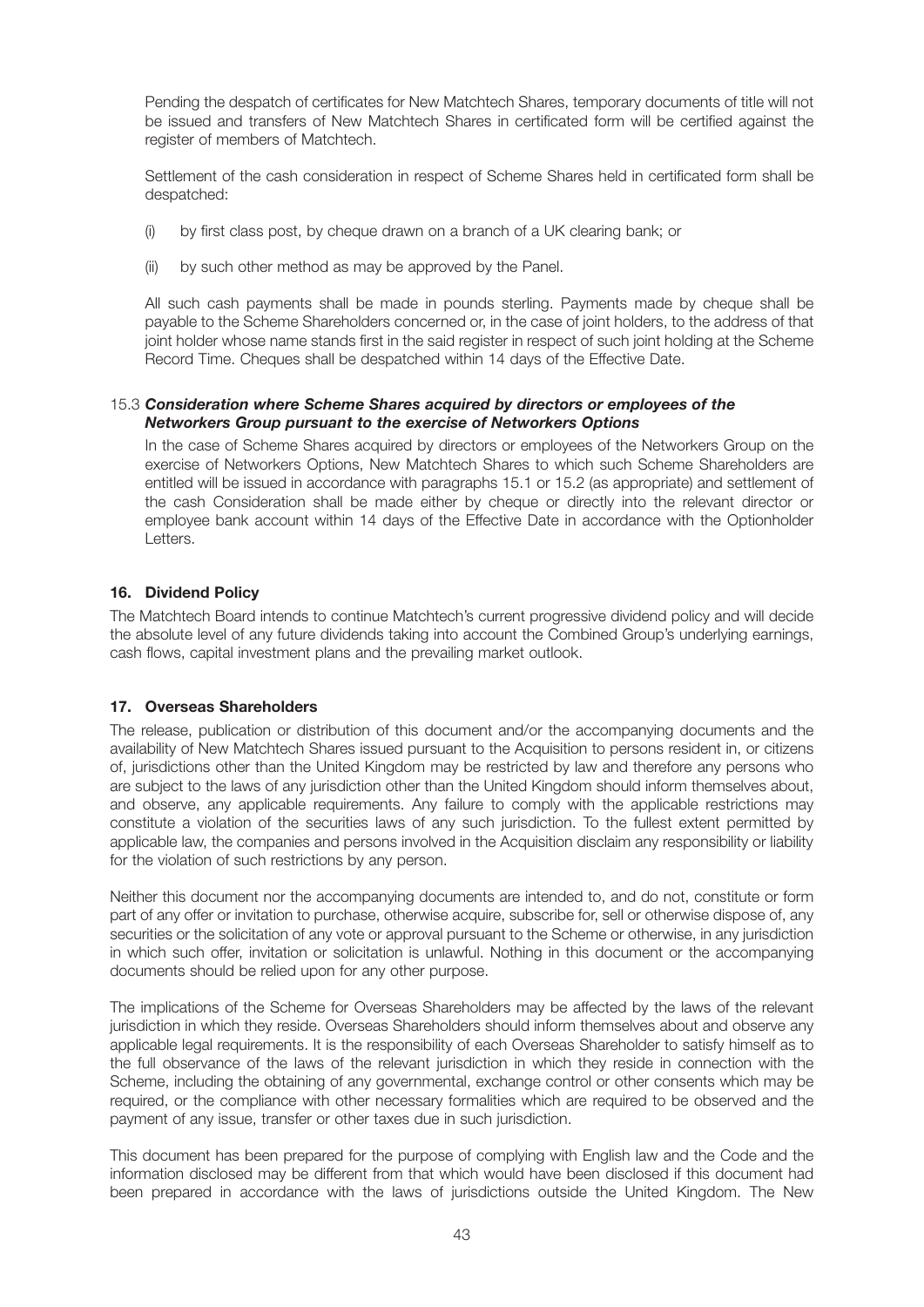Matchtech Shares to be issued pursuant to the Acquisition have not been, nor will they be, registered under the relevant securities laws of any jurisdiction other than the United Kingdom. Accordingly, the New Matchtech Shares may not be offered, sold, resold, delivered or transferred directly or indirectly in or into any such jurisdiction where the relevant action would constitute a violation of the relevant laws or regulations of such jurisdiction or would result in a requirement to comply with any governmental or other consent, registration, filing or formality by Matchtech or Networkers. Overseas Shareholders should consult their own legal and tax advisers with regard to the legal and tax consequences of the Scheme and the Acquisition on their particular circumstances.

If, in respect of any Overseas Shareholder, Matchtech is advised that the allotment and issue of New Matchtech Shares would or might infringe the laws of any jurisdiction outside the United Kingdom, or would or might require Matchtech to obtain any governmental or other consent or effect any registration, filing or other formality with which, in the opinion of Matchtech, it would be unable to comply or which it regards as unduly onerous, then Matchtech may in its sole discretion either:

- (a) determine that no New Matchtech Shares shall be allotted and issued to such Overseas Shareholder, but that instead those New Matchtech Shares shall be allotted and issued to a nominee appointed by Matchtech, as trustee for such Overseas Shareholder, on terms that they shall be sold on behalf of such Overseas Shareholder as soon as reasonably practicable following the Scheme Effective Date, with the net proceeds of sale (after deduction of all expenses and commissions, including any amount in respect of Value Added Tax payable thereon) being remitted to the Overseas Shareholder concerned (by sending a cheque in sterling) as soon as reasonably practicable after the sale at the risk of the Overseas Shareholder; or
- (b) determine that such New Matchtech Shares shall be sold on behalf of such Overseas Shareholder, in which event the New Matchtech Shares shall be issued to such Overseas Shareholder and Matchtech shall appoint a person to procure that those shares be sold as soon as reasonably practicable following the Effective Date, with the net proceeds of sale (after deduction of all expenses and commissions, including any amount in respect of Value Added Tax payable thereon) being remitted to the Overseas Shareholder concerned (by sending a cheque in sterling) as soon as reasonably practicable after the sale at the risk of the Overseas Shareholder.

Any sale under paragraphs (a) and (b) above shall be carried out at the best price which can reasonably be obtained at the time of sale. To give effect to any such sale, the person or nominee so appointed shall be authorised on behalf of such holder to execute and deliver a form of transfer and to give such instructions and to do all other things which he may consider expedient in connection with such sale. In the absence of bad faith or wilful default, none of Networkers, Matchtech or their respective directors and officers or the nominee or person so appointed shall have any liability for any loss or damage arising as a result of the timing or terms of such sale.

## **THIS DOCUMENT DOES NOT CONSTITUTE, OR FORM PART OF, ANY OFFER TO SELL, OR ANY SOLICITATION OF ANY OFFER TO BUY, ANY SECURITIES, NOR IS IT A SOLICITATION OF ANY VOTE OR APPROVAL IN ANY JURISDICTION, NOR WILL THERE BE ANY PURCHASE OR TRANSFER OF THE SECURITIES REFERRED TO IN THIS DOCUMENT IN ANY JURISDICTION IN CONTRAVENTION OF APPLICABLE LAW OR REGULATION.**

All Networkers Shareholders (including, without limitation, nominees, trustees or custodians) who would, or otherwise intend to, forward this document and its accompanying documents to any jurisdiction outside the United Kingdom, should seek appropriate independent professional advice before taking any action.

The Matchtech Board has confirmed that all Networkers Shareholders on the register of members of the Company on 11 February 2015 (being the latest practicable date prior to the date of this document) who hold Scheme Shares at the appropriate time will be issued and allotted New Matchtech Shares as contemplated by the Scheme.

## **18. United Kingdom taxation**

The following information is intended only as a general guide to current UK tax legislation and published HM Revenue and Customs practice as it applies to disposing of Networkers Shares. It is intended only for Networkers Shareholders who are resident and, in the case of individuals, ordinarily resident in the UK for tax purposes and who hold Networkers Shares beneficially as investments.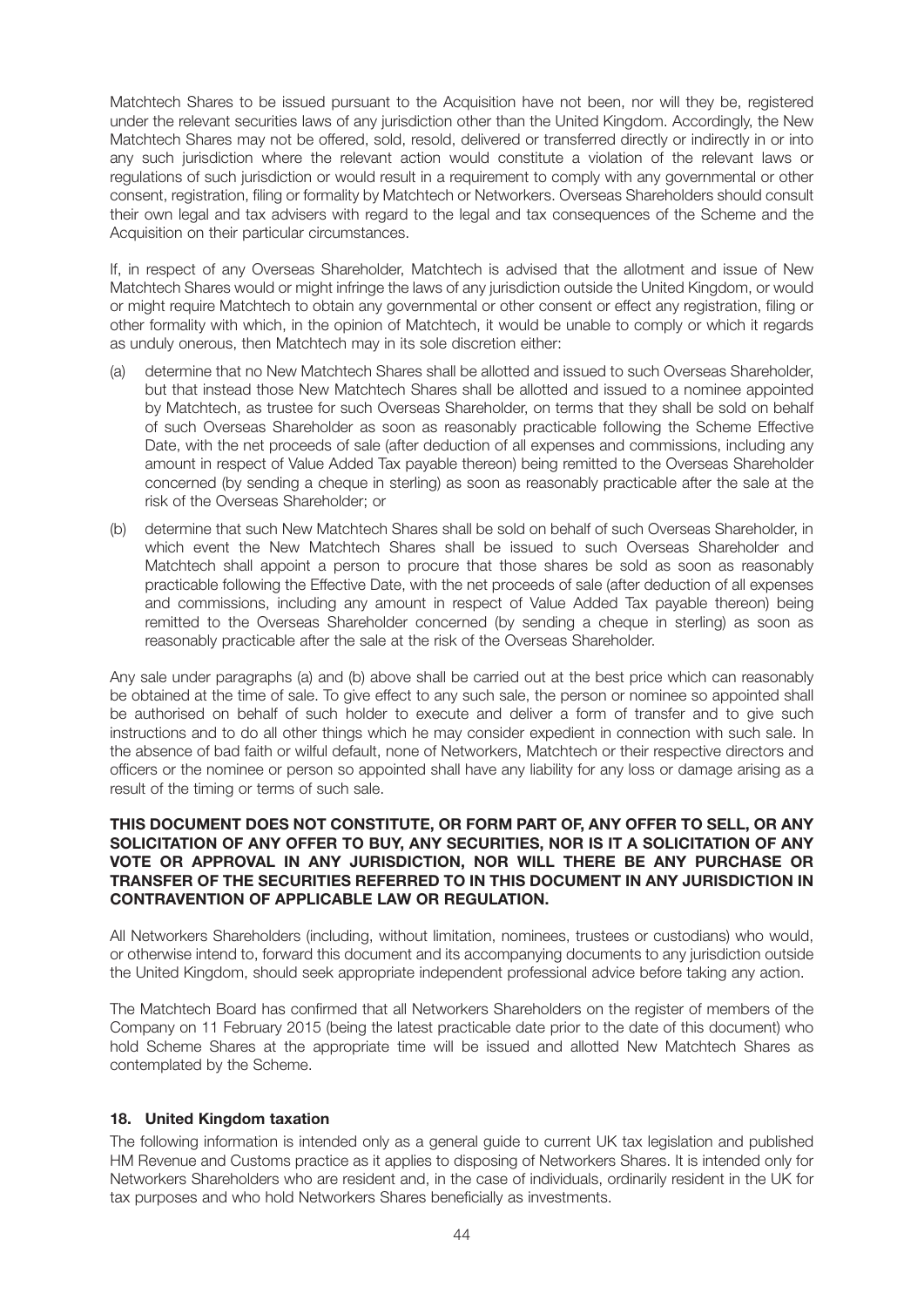This section is not intended, and shall not be construed to be, legal or taxation advice to any particular Networkers Shareholder. Any Networkers Shareholder who is in any doubt as to their tax position, or who is subject to tax in a jurisdiction other than the United Kingdom, should consult their professional adviser.

### 18.1 *UK Taxation of Chargeable Gains*

 Liability to UK taxation of chargeable gains (**"UK CGT"**) will depend upon the particular circumstances of Networkers Shareholders and on the form of Consideration received.

#### (i) *Cash*

 To the extent that he receives cash under the Acquisition, a Networkers Shareholder who is either resident or, in the case of an individual, ordinarily resident for tax purposes in the UK and whose Networkers Shares are subject to the Scheme will generally be treated as making a disposal of such Networkers Shares for the purposes of the UK CGT. Such a disposal may, depending upon the Networkers Shareholder's circumstances and subject to available exemptions or reliefs, give rise to a chargeable gain or allowable loss for UK CGT purposes.

 For UK resident or ordinarily resident individual Networkers Shareholders, any chargeable gain arising after taking account of reliefs and exemptions will generally be subject to UK CGT at the rate of 18 per cent. or, for higher rate taxpayers, 28 per cent. Personal representatives and trustees will also pay capital gains tax at a flat rate 28 per cent.

 The capital gains annual exemption (£11,000 for 2014/2015) may be available for UK resident or ordinarily resident individual Networkers Shareholders to offset any chargeable gain (to the extent it has not already been utilised).

 For UK resident Networkers Shareholders within the charge to corporation tax, an indexation allowance may be available to reduce the amount of the chargeable gain realised on a disposal of the Networkers Shares.

#### (ii) *Receipt of New Matchtech Shares*

 A Networkers Shareholder not holding (either alone or together with persons connected with him) more than five per cent. of Networkers Shares or debentures of the Company should not, to the extent that he receives New Matchtech Shares under the Acquisition, be treated as having made a disposal of Networkers Shares for the purposes of UK CGT. Any chargeable gain or allowable loss which would otherwise have arisen on a disposal of his Networkers Shares will be "rolled over" into the New Matchtech Shares, and the New Matchtech Shares will be treated as the same asset as his Networkers Shares acquired at the same time and for the same consideration as he acquired his Networkers Shares.

#### (iii) *Disposal of New Matchtech Shares*

A subsequent disposal of New Matchtech Shares may result in a liability to UK CGT.

 Any chargeable gain or allowable loss on a subsequent disposal of the New Matchtech Shares should be calculated taking into account the allowable cost to the holder of acquiring the relevant Networkers Shares. In broad terms it is expected that the allowable cost of the relevant Networkers Shares will be apportioned to the New Matchtech Shares and the cash received according to their respective market values on the Effective Date. For a Networkers Shareholder within the charge to UK corporation tax, an indexation allowance may be available to reduce a chargeable gain (but not increase an allowable loss) which would otherwise be subject to UK CGT.

#### 18.2 *Stamp Duty and Stamp Duty Reserve Tax*

 No UK stamp duty or stamp duty reserve tax should be payable by Networkers Shareholders as a result of the Acquisition.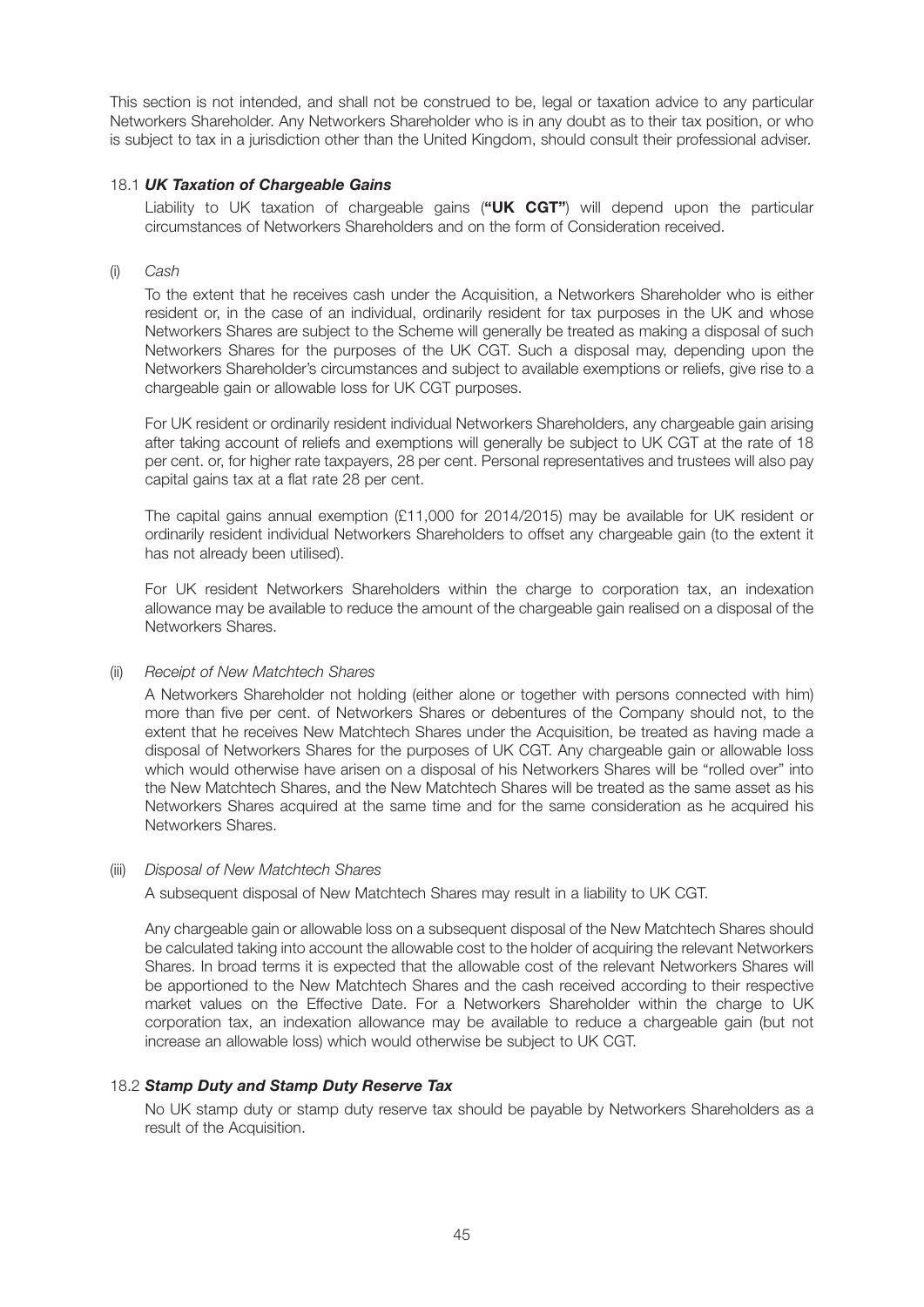## **19. De-listing and re-registration**

## *De-listing*

The last day of dealings and for registration of transfers of Networkers Shares (other than to Matchtech and/or its nominee) is expected to be 31 March 2015. Application will be made to the London Stock Exchange to suspend dealings in Networkers Shares on AIM with effect from 7.30 a.m. on 1 April 2015. Prior to the Scheme becoming Effective application will be made to the London Stock Exchange to cancel the admission to trading of the Networkers Shares on AIM on, or shortly after the Effective Date.

## *Re-registration as a private limited company*

It is also intended that Networkers be re-registered as a private limited company as soon as practicable after the Effective Date.

## **20. Further information**

Your attention is drawn to the full text of the Scheme as set out in Part VI (The Scheme of Arrangement) of this document.

Your attention is also drawn to the following sections, which form part of this document:

- Part III (Conditions and further terms of the Scheme and the Acquisition);
- Part IV (Financial Information);
- Part V (Additional Information);
- Part VII (Notice of Court Meeting); and
- Part VIII (Notice of General Meeting).

Yours faithfully

Tom Fyson **Liberum Capital Limited**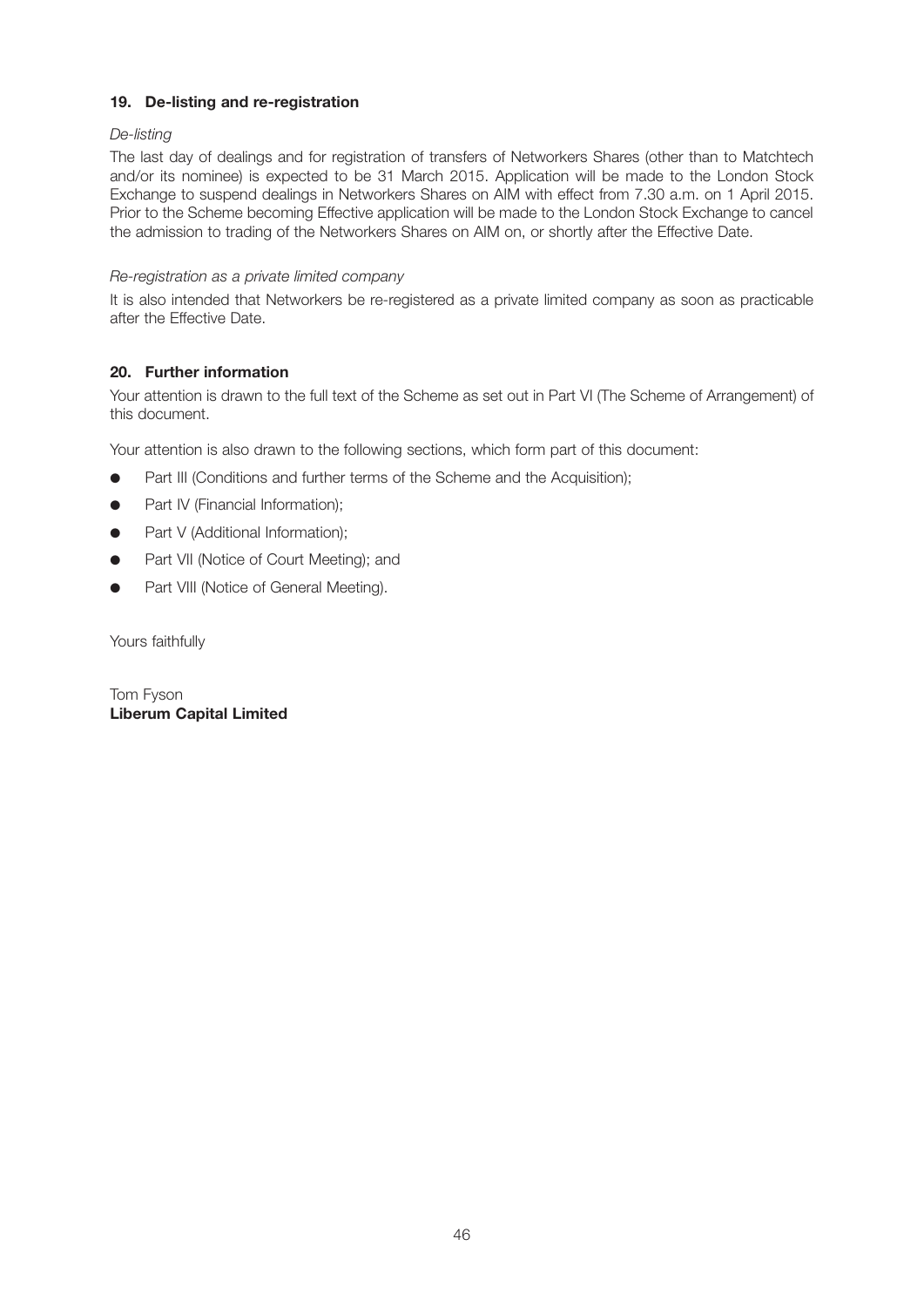## **PART III**

# **CONDITIONS AND FURTHER TERMS OF THE SCHEME AND THE ACQUISITION**

The Acquisition is subject to the applicable requirements of the Code, the Panel, the London Stock Exchange, the AIM Rules and the FCA.

The Scheme is governed by English law and will be subject to the exclusive jurisdiction of the English courts. In addition, it is subject to the terms and conditions set out in this document.

Matchtech reserves the right to elect (with the consent of the Panel) to implement the Acquisition by way of an Offer.

Each of the Conditions shall be regarded as a separate Condition and shall not be limited by reference to any other Condition.

### **PART 1: Conditions of the Acquisition**

The Acquisition is subject to the satisfaction of the following Conditions:

### **Scheme approval**

The Acquisition is conditional upon the Scheme becoming unconditional and becoming Effective by no later than the Long Stop Date.

- (A) The Scheme is conditional upon:
	- its approval by a majority in number representing not less than 75 per cent. in value of the Scheme Shareholders who are on the register of members of Networkers at the Voting Record Time and who are present and voting, either in person or by proxy, at the Court Meeting and at any separate class meeting which may be required by the Court or at any adjournment of any such meeting on or before 31 March 2015 (or such later, if any, as Matchtech and Networkers may, subject to the Takeover Code or with the consent of the Panel, agree and, if required, the Court may approve);
	- (ii) all resolutions necessary to approve and implement the Scheme and Capital Reduction being duly passed by the requisite majority or majorities at the General Meeting or at any adjournment of that meeting on or before 31 March 2015 (or such later date, if any, as Matchtech and Networkers may, subject to the Takeover Code or with the consent of the Panel, agree and, if required, the Court may approve);
	- (iii) the sanction of the Scheme by the Court and the confirmation of the Capital Reduction by the Court, in each case without modification or with modification on terms acceptable to Matchtech and Networkers, on or before 21 April 2015 (or such later date, if any, as Matchtech and Networkers may, subject to the Takeover Code or with the consent of the Panel, agree and, if required, the Court may approve) and:
		- (a) the delivery of office copies of each of the Court Orders and of the Statement of Capital to the Registrar of Companies; and
		- (b) if the Court so orders for it to become Effective, the registration of the Reduction Court Order and the Statement of Capital by the Registrar of Companies;
	- (iv) the London Stock Exchange having acknowledged to Matchtech or its agent (and such acknowledgement not having been withdrawn) that the New Matchtech Shares will be admitted to trading on AIM; and
	- (v) the Scheme becoming Effective on or before 6.00 p.m. on the Long Stop Date.

In addition, subject as stated in Part 2 of this Part III of this document and to the requirements of the Panel, the Acquisition is conditional upon the following Conditions and, accordingly, the necessary actions to make the Scheme Effective will not be taken unless the following Conditions (as amended if appropriate)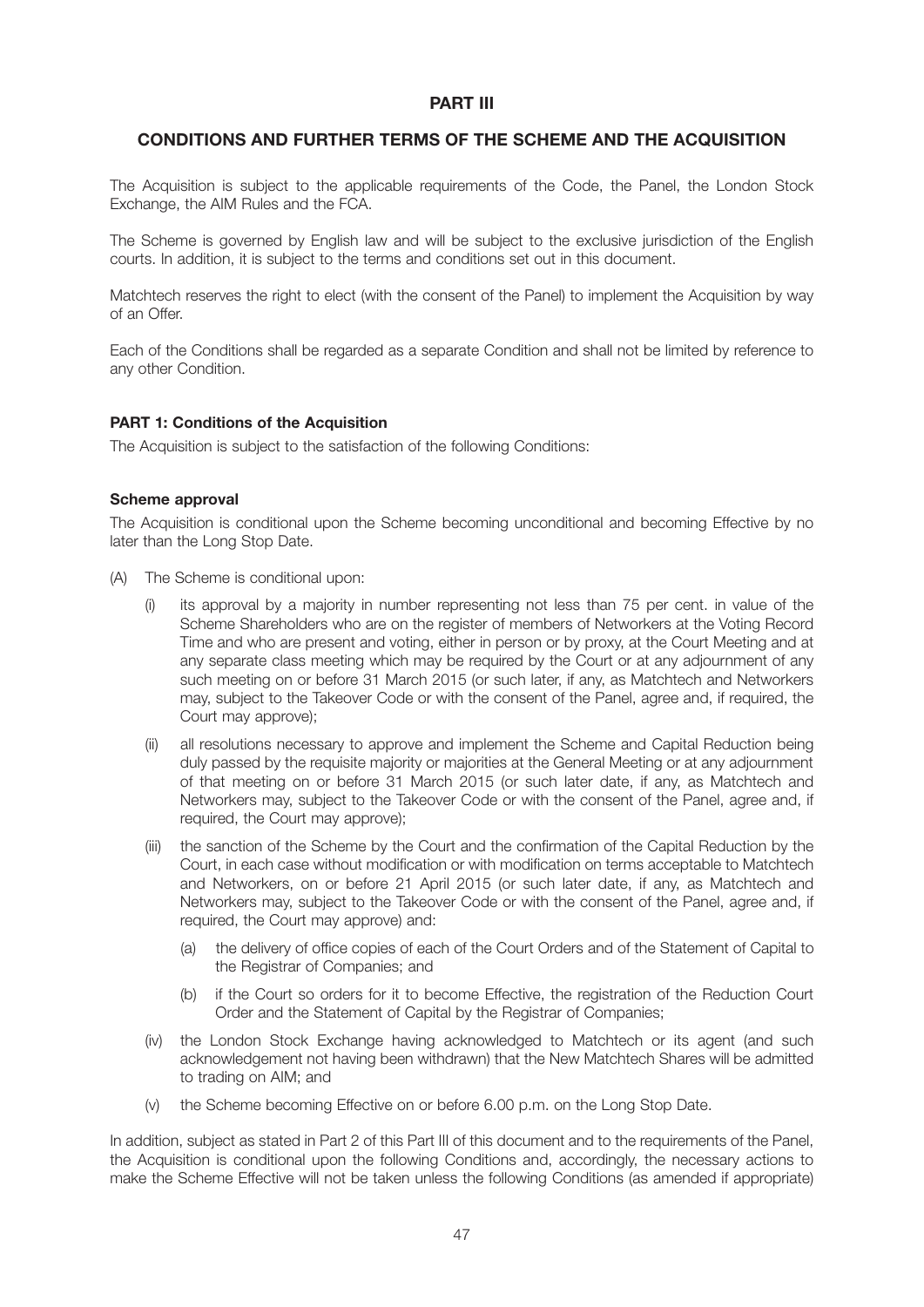have been satisfied (and continue to be satisfied pending the commencement of the Scheme Court Hearing) or, where relevant, waived in writing prior to the Scheme being sanctioned by the Court:

### **General anti-trust and regulatory**

- (B) no Third Party having given notice of its decision or threatened to take, institute or implement any action, proceeding, suit, investigation, enquiry or reference, or having required any action or step to be taken or otherwise having done anything or having enacted, made or proposed any statute, regulation, decision, order or change to published practice (and in each case, not having withdrawn the same) and there not continuing to be outstanding any statute, regulation, decision or order that would or might reasonably be expected to (in any case to an extent or in a manner which is material in the context of the Wider Networkers Group or the Wider Matchtech Group, as the case may be, in each case, taken as a whole):
	- (i) make the Acquisition, its implementation or the acquisition or proposed acquisition of any shares or other securities in, or control or management of, Networkers by any member of the Wider Matchtech Group, void, illegal and/or unenforceable under the laws of any relevant jurisdiction, or otherwise directly or indirectly prevent, prohibit, or restrain, restrict, materially delay or otherwise to a material extent interfere with the implementation of, or impose material additional conditions or obligations with respect to, or otherwise impede, challenge, interfere, hinder the Acquisition or its implementation or require material amendment to the terms of the Acquisition or the acquisition or proposed acquisition of any Networkers Shares, or voting control of, Networkers by any member of the Wider Matchtech Group, or otherwise challenge or interfere therewith;
	- (ii) require, prevent or materially delay the divestiture or materially alter the terms envisaged for any proposed divestiture by any member of the Wider Matchtech Group or by any member of the Wider Networkers Group of all or any material part of their respective businesses, assets or property or impose any material limitation on the ability of all or any of them to conduct their respective businesses (or any part thereof) or to own or voting control any of their assets or properties (or any material part thereof);
	- (iii) impose any material limitation on, or result in a material delay in, the ability of any member of the Wider Matchtech Group directly or indirectly to acquire, hold or to exercise effectively all or any rights of ownership in respect of shares or loans or securities convertible into shares or any other securities (or the equivalent) in Networkers or on the ability of any member of the Wider Networkers Group or any member of the Wider Matchtech Group directly or indirectly to hold or exercise effectively all or any rights of ownership in respect of shares or loans or securities convertible into shares or any other securities (or the equivalent) in, or to exercise voting or management control over, any member of the Wider Networkers Group;
	- (iv) require, prevent or materially delay a divestiture, or materially alter the terms envisaged for any proposed divestiture by any member of the Wider Matchtech Group or the Wider Networkers Group of any shares or other securities (or the equivalent) in any member of the Wider Networkers Group or any member of the Wider Matchtech Group;
	- (v) except pursuant to Chapter 3 of Part 28 of the Companies Act in the event that Matchtech elects to implement the Acquisition by way of an Offer, require any member of the Wider Matchtech Group or the Wider Networkers Group to acquire, or offer to acquire any shares or other securities (or the equivalent) or interest in any member of the Wider Networkers Group or any asset owned by any third party (other than in connection with the implementation of the Acquisition);
	- (vi) impose any material limitation on, or result in a material delay in, the ability of any member of the Wider Matchtech Group or any member of the Wider Networkers Group to integrate all or any part of its business with all or any part of the business of any other member of the Wider Matchtech Group and/or the Wider Networkers Group;
	- (vii) require any member of the Wider Networkers Group to relinquish, terminate or amend in any way that is material any contract to which any member of the Wider Networkers Group is a party;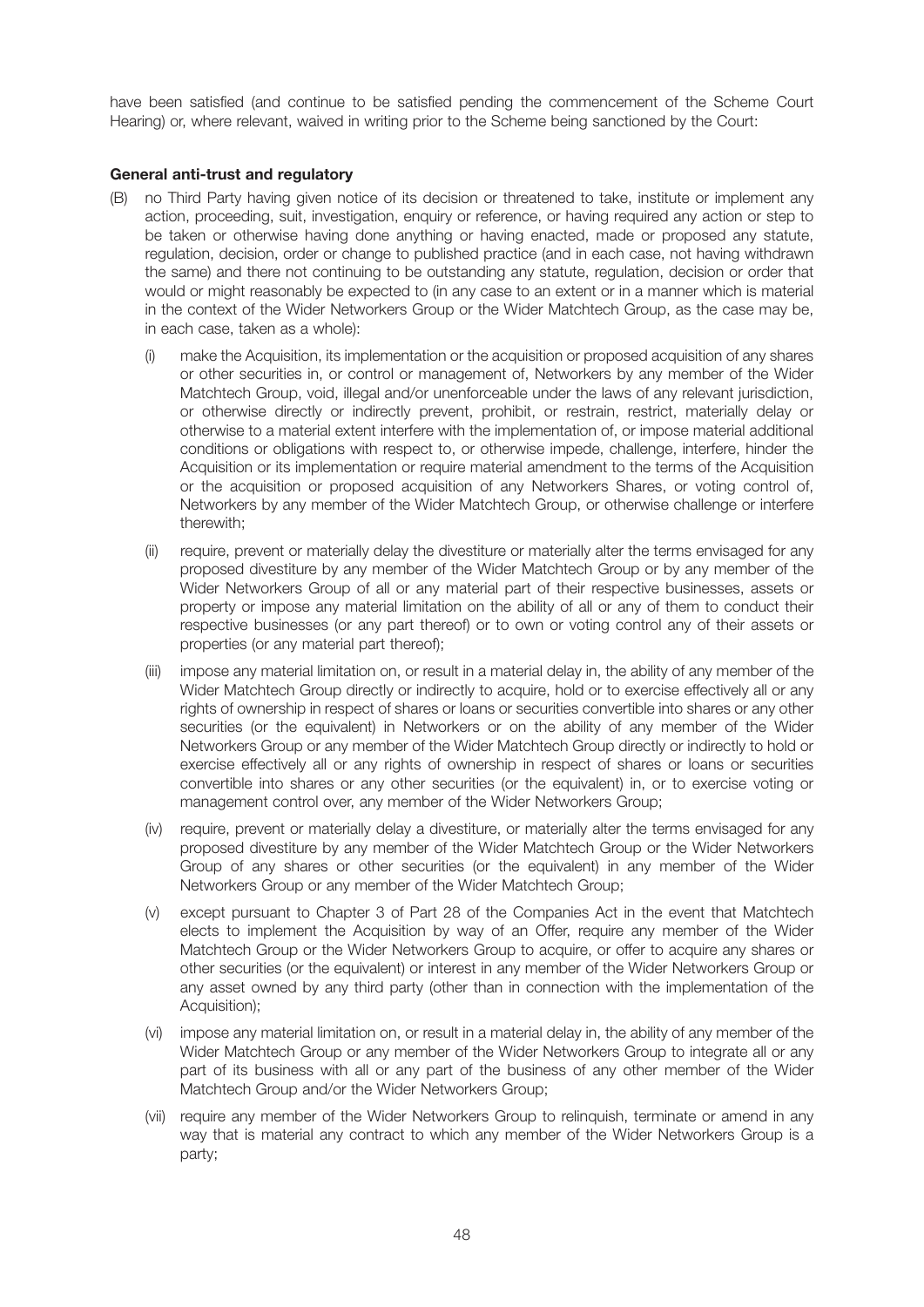- (viii) result in any member of the Wider Networkers Group or any member of the Wider Matchtech Group ceasing to be able to carry on business under any name under which it currently does so in any jurisdiction; or
- (ix) otherwise materially adversely affect all or any of the business, assets or liabilities, profits or prospects of any member of the Wider Networkers Group or any member of the Wider Matchtech Group;

 and all applicable waiting and other time periods (including any extensions thereof) during which any such Third Party could decide to take, institute, implement or threaten any such action, proceeding, suit, investigation, enquiry or reference or take any other step under the laws of any jurisdiction in respect of the Acquisition or the acquisition or proposed acquisition of any Networkers Shares or voting control of, Networkers or otherwise intervene having expired, lapsed or been terminated;

### **Notifications, waiting periods and Authorisations**

(C) all material notifications, filings or applications which are necessary having been made in connection with the Acquisition and all necessary waiting or other time periods (including any extensions thereof) under any applicable legislation or regulations of any relevant jurisdiction having expired, lapsed or been terminated (as appropriate) and all statutory and regulatory obligations in any jurisdiction having been complied with in each case in respect of the Acquisition in each case where the absence of such notification, filing or application would have a material adverse effect on the Wider Networkers Group or the Wider Matchtech Group, as the case may be, in each case, taken as a whole and all Authorisations which are necessary in any relevant jurisdiction for or in respect of the Acquisition or the acquisition or the proposed acquisition of any shares or other securities in, or control of, Networkers or any other member of the Wider Networkers Group by any member of the Wider Matchtech Group having been obtained in terms and in a form reasonably satisfactory to Matchtech from all relevant Third Parties or (without prejudice to the generality of the foregoing) from any persons or bodies with whom any member of the Wider Networkers Group has entered into contractual arrangements and all such Authorisations necessary to carry on the business of any member of the Wider Networkers Group in any jurisdiction having been obtained and all such Authorisations remaining in full force and effect and there being no written notice of any intention to revoke, suspend, restrict, impede, modify or not to renew such Authorisations, in each such case to an extent or in a manner which is material in the context of the Wider Networkers Group or the Wider Matchtech Group, as the case may be, in each case, taken as a whole;

#### **Certain matters arising as a result of any arrangement, agreement, etc.**

- (D) except as Fairly Disclosed, there being no provision of any agreement, arrangement, licence, permit or other instrument to which any member of the Wider Networkers Group is a party, or by or to which any such member or any of its assets is or are or may be bound, entitled or subject or any event or circumstance, which, in each case as a consequence of the Acquisition, or the acquisition or proposed acquisition of any Networkers Shares, or because of a change in the voting control of Networkers, would or would reasonably be expected to result in (in any case to an extent that is or would be material in the context of the Wider Networkers Group taken as a whole):
	- (i) any monies borrowed by, or any other indebtedness (actual or contingent) of, or any grant available to, any member of the Wider Networkers Group being or becoming repayable or being capable of being declared repayable, immediately or prior to its or their stated maturity date or repayment date, or the ability of any such member to borrow monies or incur any indebtedness being withdrawn or being capable of becoming withdrawn;
	- (ii) any such agreement, arrangement, licence, permit or other instrument being terminated or the rights, liabilities, obligations or interest of any member of the Wider Networkers Group thereunder, being terminated or adversely modified or affected or any onerous obligation or liability arising or any adverse action being taken or arising thereunder;
	- (iii) any member of the Wider Networkers Group ceasing to be able to carry on its business under any name under which it currently does so;
	- (iv) any assets or interests of or used by any member of the Wider Networkers Group being or being required to be disposed of or charged or ceasing to be available to any such member or any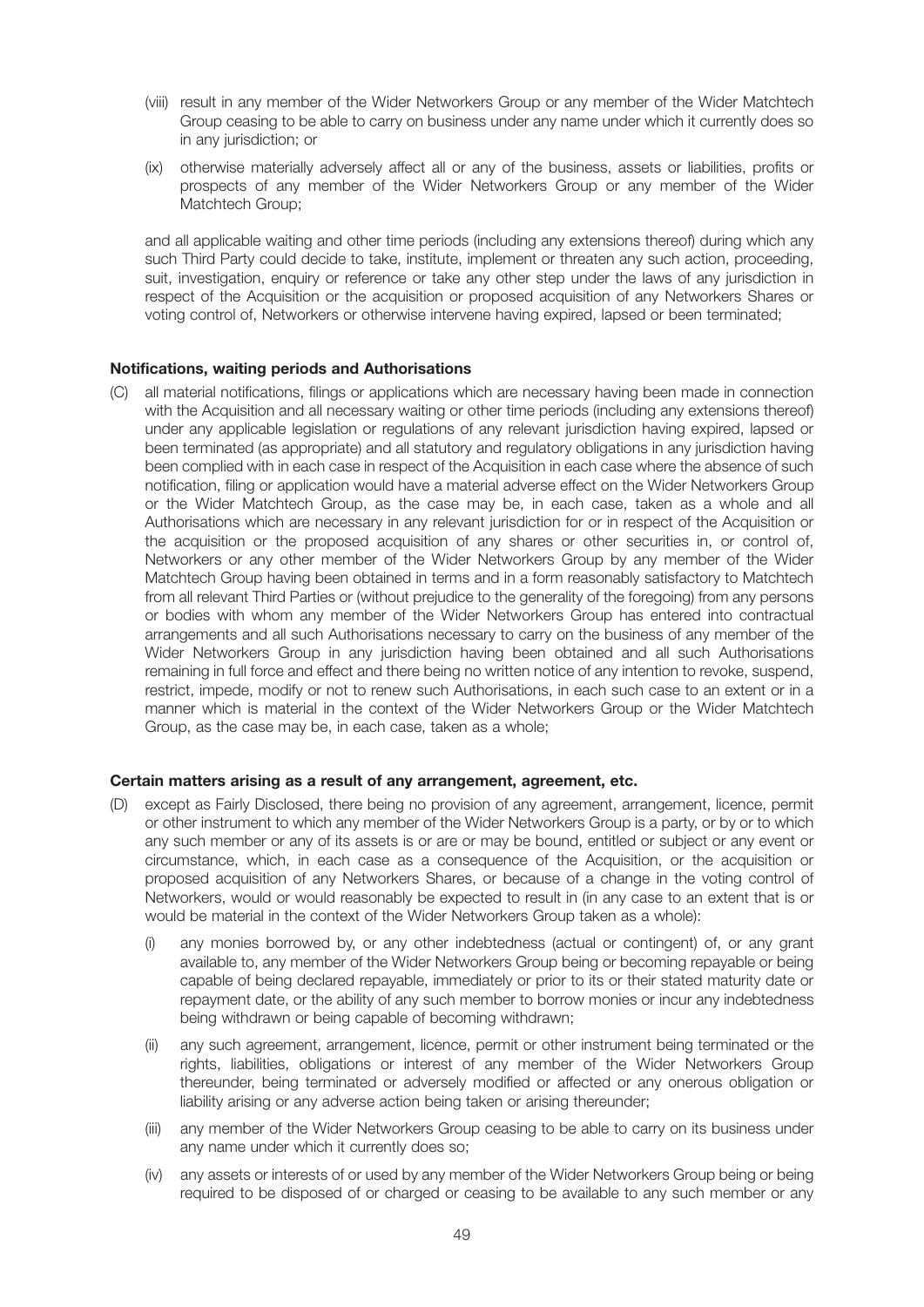right arising under which any such asset or interest would be required to be disposed of or charged or cease to be available to such member, in each case otherwise than in the ordinary course of business;

- (v) the creation, save in the ordinary course of business, or enforcement of any mortgage, charge or other security interest over the whole or any part of the business, property or assets of any member of the Wider Networkers Group or any such security (whenever created, arising or having arisen) becoming enforceable;
- (vi) except as agreed by Networkers and Matchtech any liability of any member of the Wider Networkers Group to make any severance, termination, bonus or other payment to any of its directors or other officers;
- (vii) any requirement on any member of the Wider Networkers Group to acquire, subscribe, pay up or repay any shares or other securities;
- (viii) the rights, liabilities, obligations or interests of any member of the Wider Networkers Group in, or the business of any such member under any such agreement, arrangement, licence, permit or other instrument or the interests or business of any such member in or with, any person, firm, company or body (or any arrangement or arrangements relating to any such interest or business) being or becoming capable of being terminated, or adversely modified or affected or any onerous obligation or liability arising or any adverse action being taken thereunder; or
- (ix) the financial or trading position or prospects of any member of the Wider Networkers Group being prejudiced or adversely affected;

 and no event having occurred which, under any provision of any agreement, arrangement, licence, permit or other instrument to which any member of the Wider Networkers Group is a party or under which any of its assets are or may be bound or subject, would result in any of the events or circumstances as are referred to in sub-paragraphs (i) to (ix) of this Condition;

#### **Certain events occurring since 31 December 2013**

- (E) since 31 December 2013, except as Fairly Disclosed, no member of the Wider Networkers Group having:
	- (i) save, where relevant, as between Networkers and any of its wholly-owned subsidiaries or between the wholly-owned subsidiaries of Networkers or upon the exercise of rights to subscribe for Networkers Shares pursuant to the exercise of options granted under any of the Networkers Share Schemes in the ordinary course of business and except for the issue or transfer out of treasury to the extent agreed between Matchtech and Networkers, issued or agreed to issue or authorised or announced its intention to authorise or propose the issue of additional shares (or other securities) of any class, or securities or securities convertible into or exchangeable for, or rights, warrants or options to subscribe for or acquire, any such shares, securities or convertible securities or transferred or sold, or agreed to transfer or sell or authorised the transfer or sale of any shares out of treasury or purchased, redeemed or reduced or repaid or announced any proposal to purchase, redeem or repay any of its own shares or other securities or reduced or made any other change to any part of its share capital;
	- (ii) other than dividends (or other distributions whether payable in cash or otherwise) lawfully paid or made by any wholly-owned subsidiary of Networkers to Networkers or any of its whollyowned subsidiaries, recommended, declared, paid or made or proposed to recommend, declare, pay or make any bonus, dividend or other distribution whether payable in cash or otherwise;
	- (iii) save for transactions between Networkers and any of its wholly-owned subsidiaries or between the wholly-owned subsidiaries of Networkers or pursuant to the Acquisition or otherwise in the ordinary course, disposed of or transferred, mortgaged or created any security interest over any material assets or any right, title or interest in any material asset (including shares or loan capital (or the equivalent thereof) in any undertaking or undertakings and further including trade investments) or implemented, effected, authorised or announced any intention to implement, effect or authorise any reconstruction, amalgamation, scheme, commitment, acquisition, disposal, transfer, mortgage, charge or security interest (which, in the case of any transfer, mortgage, charge or security interest, is other than in the ordinary course of business) and in any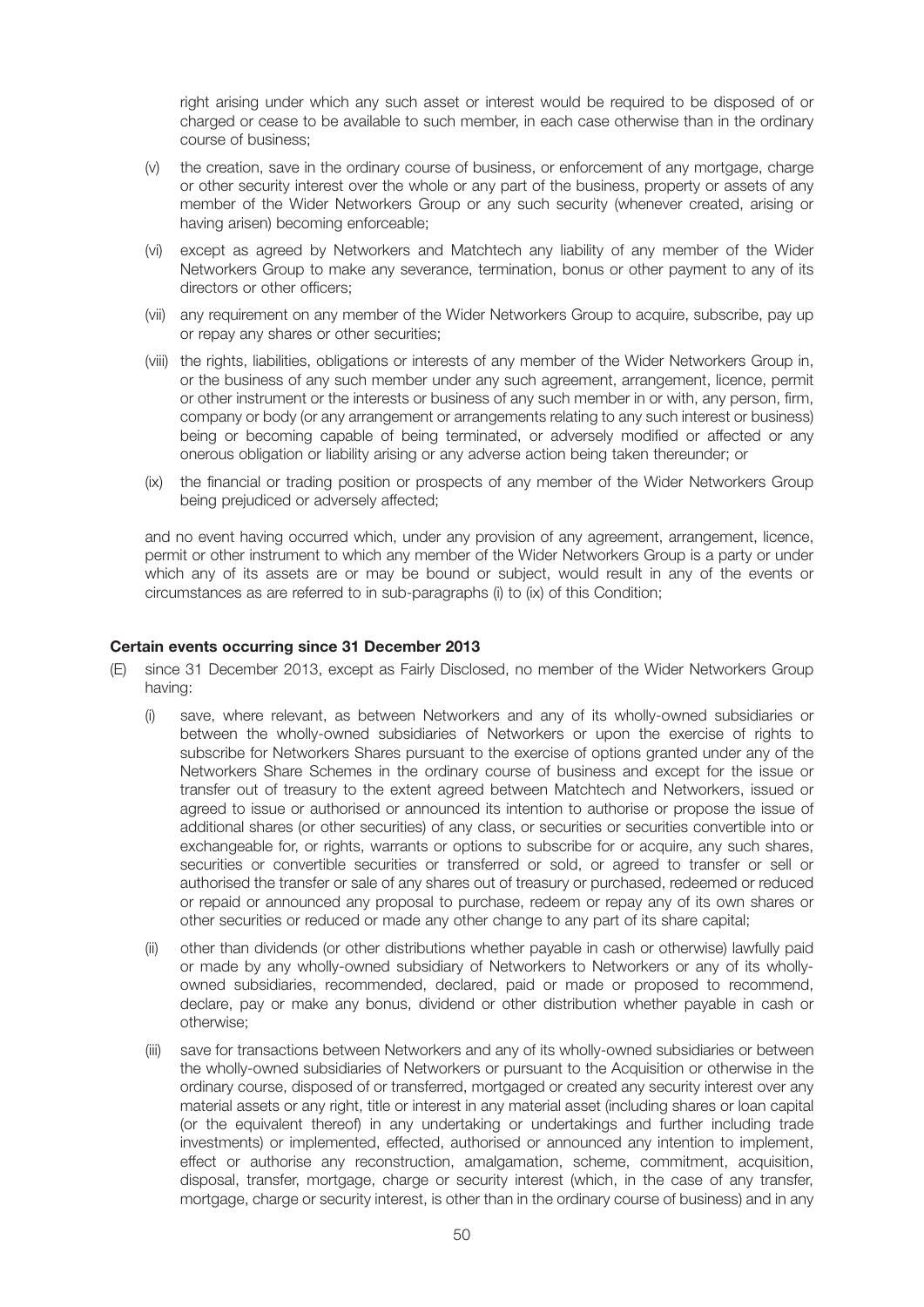case to an extent that is or would be material in the context of the Wider Networkers Group taken as a whole;

- (iv) save for transactions between Networkers and any of its wholly-owned subsidiaries or between the wholly-owned subsidiaries of Networkers, made or authorised or announced an intention to propose any change in its loan capital or issued or authorised the issue of any debentures;
- (v) entered into, implemented or authorised the entry into of, any joint venture, asset or profit sharing arrangement, partnership or merger of business or corporate entities which in any case is material in the context of the Wider Networkers Group taken as a whole;
- (vi) save for transactions between Networkers and any of its wholly-owned subsidiaries or between the wholly-owned subsidiaries of Networkers or otherwise in the ordinary course, issued or agreed to issue or authorised or announced an intention to authorise the issue of, or made a material change in or to the terms of any debentures or (save for trade credit incurred in the ordinary course of business), incurred or increased, or agreed to incur or increase, any indebtedness or become, or agreed to become, subject to any liability (actual or contingent) to an extent which is material in the context of the Wider Networkers Group taken as a whole;
- (vii) entered into or varied, or made any offer to enter into or vary, the terms of any contract, agreement or arrangement with any director or senior executive of any member of the Wider Networkers Group which in any case is material in the context of the Wider Networkers Group taken as a whole;
- (viii) entered into or varied or announced its intention to enter into or vary any material agreement, contract, transaction, arrangement or commitment (whether in respect of capital expenditure or otherwise) other than in the ordinary course of business which is of a long-term, onerous or unusual nature or magnitude or which is or involves or could reasonably be expected to involve an obligation of a nature or magnitude which is or could be reasonably likely to be materially restrictive or onerous on the business of any member of the Wider Networkers Group or the Wider Matchtech Group which taken together with any other such material agreement, contract, transaction, arrangement or commitment is reasonably likely to be material in the context of the Wider Networkers Group taken as a whole;
- (ix) other than in respect of a member which is dormant and was solvent at the relevant time, taken or proposed any step or corporate action, or had any legal proceedings instituted or threatened in writing against it, in relation to the suspension of payments, a moratorium of any indebtedness, its winding-up (voluntary or otherwise), dissolution or reorganisation or for the appointment of a receiver, administrative receiver, administrator, manager, trustee or similar officer of all or any material part of its assets or revenues or any analogous or equivalent steps or proceedings in any jurisdiction or appointed any analogous person in any jurisdiction or had any such person appointed and in any case to an extent that is or would be material in the context of the Wider Networkers Group taken as a whole;
- (x) been unable, or admitted in writing that it is unable, to pay its debts or commenced negotiations with one or more of its creditors with a view to rescheduling or restructuring any of its indebtedness, or having stopped or suspended (or threatened to stop or suspend) payment of its debts generally or ceased or threatened to cease carrying on all or a substantial part of its business;
- (xi) waived, compromised or settled any claim which is material in the context of the Wider Networkers Group taken as a whole otherwise than in the ordinary course of business;
- (xii) terminated or varied the terms of any agreement or arrangement between any member of the Wider Networkers Group and any other person in a manner which would or might reasonably be expected to have a material adverse effect on the financial position of the Wider Networkers Group taken as a whole;
- (xiii) made or agreed or consented to any change in any material respect to:
	- (a) the terms of the trust deeds constituting the pension scheme(s) established by any member of the Wider Networkers Group for its directors, employees or their dependants;
	- (b) the contributions payable to any such scheme(s) or to the benefits which accrue or to the pensions which are payable thereunder;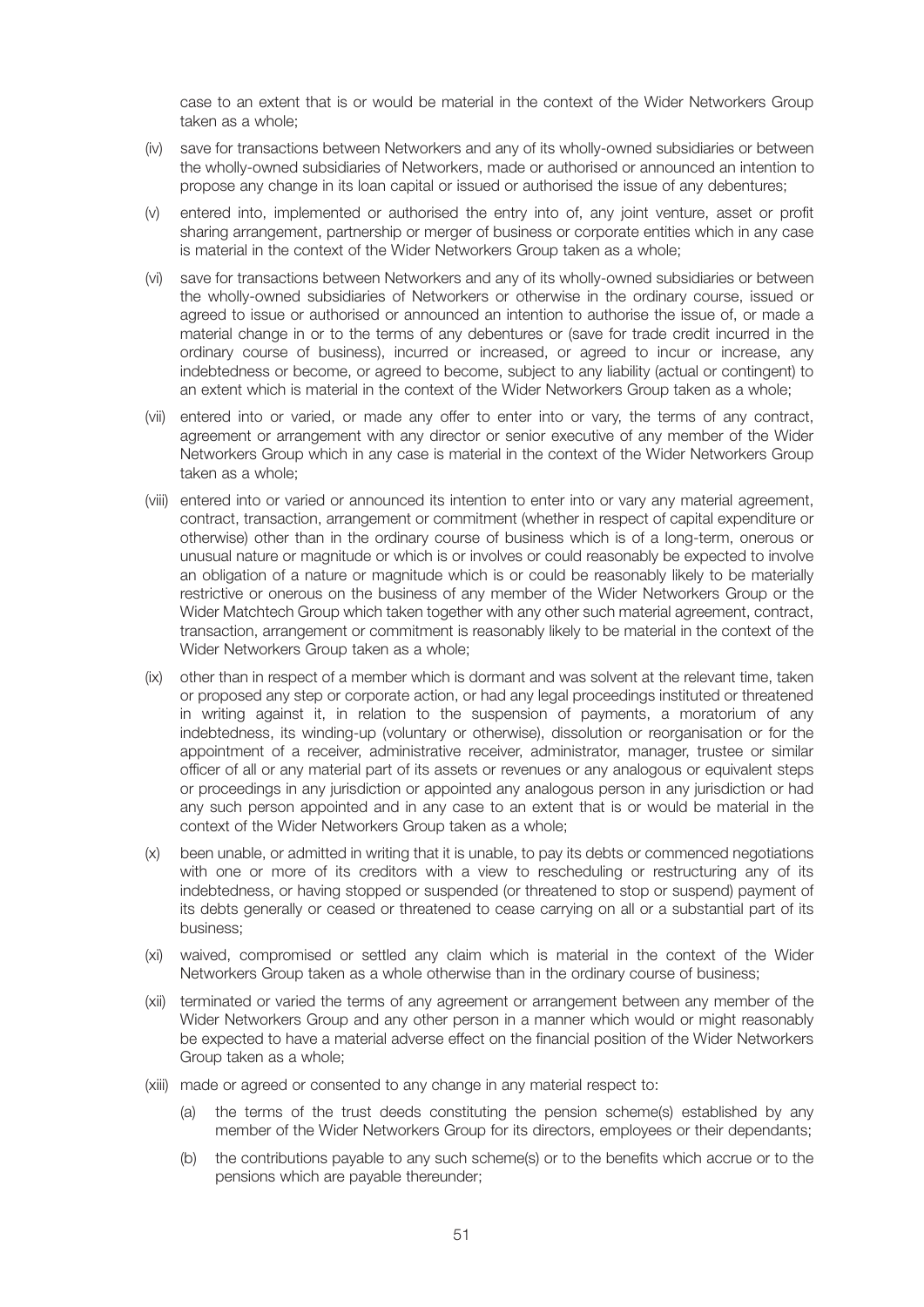- (c) the basis on which qualification for, or accrual or entitlement to, such benefits or pensions are calculated or determined;
- (d) the basis upon which the liabilities (including pensions) of such pension schemes are funded or made, or agreed or consented to,

 in a manner which, in any such case, is material in the context of the Wider Networkers Group taken as a whole;

- (xiv) save as agreed in writing by Matchtech, proposed, agreed to provide or modified the terms of any share option scheme, pension scheme obligations, incentive scheme or other benefit relating to the employment or termination of employment of any person employed by the Wider Networkers Group, which are material in the context of the Wider Networkers Group taken as a whole;
- (xv) made any alteration to the articles of association or other incorporation documents of Networkers or any material alteration to the memorandum or articles of association of any member of the Networkers Group (in each case, other than an alteration in connection with the Scheme) which in any such case is material in the context of the Acquisition as a whole; or
- (xvi) taken (or agreed or proposed to take) any action which requires, or would require, the consent of the Panel or the approval of Networkers Shareholders in general meeting in accordance with, or as contemplated by, Rule 21.1 of the Code;

#### **No adverse change, litigation, regulatory enquiry or similar**

- (F) since 31 December 2013, except as Fairly Disclosed, there having been:
	- (i) no material adverse change in the business, assets, liabilities, financial or trading position or prospects of any member of the Wider Networkers Group which, in any such case, is material in the context of the Wider Networkers Group taken as a whole;
	- (ii) no litigation, arbitration proceedings, prosecution or other legal proceedings having been initiated, announced or threatened in writing by or against any member of the Wider Networkers Group and no enquiry, or investigation by, or complaint or reference to, any Third Party against or in respect of any member of the Wider Networkers Group (or any person in respect of which any such member has responsibility or liability) having been threatened in writing, announced, instituted by or against or remaining outstanding against or in respect of any member of the Wider Networkers Group which, in any such case, has had, or would reasonably be expected to have, a material adverse effect on the Wider Networkers Group taken as a whole;
	- (iii) no contingent or other material liability in respect of any member of the Wider Networkers Group having arisen or become apparent to Matchtech or increased which has had, or would reasonably be likely to have, a material adverse effect on the business, assets, financial or trading position or profits or prospects of any member of the Wider Networkers Group to an extent which is material in the context of the Wider Networkers Group taken as a whole;
	- (iv) no amendment or termination of any material joint venture or material partnership to which any member of the Wider Networkers Group is a party having been agreed or permitted; and
	- (v) no action having been taken and no omissions having been made which are reasonably likely to lead to or result in the withdrawal, cancellation, termination, modification or variation of any Authorisation held by or on behalf of any member of the Wider Networkers Group which is necessary for the proper carrying on of its business and the withdrawal, cancellation, termination or modification of which has had, or would reasonably be expected to have, a material adverse effect on the Wider Networkers Group taken as a whole;

#### **No discovery of certain matters regarding information and liabilities**

- (G) except as Fairly Disclosed, Matchtech not having discovered:
	- (i) that any financial, business or other information concerning the Wider Networkers Group as contained in the information publicly disclosed prior to the date of the Announcement at any time by or on behalf of any member of the Wider Networkers Group or disclosed at any time to any member of the Wider Matchtech Group by or on behalf of any member of the Wider Networkers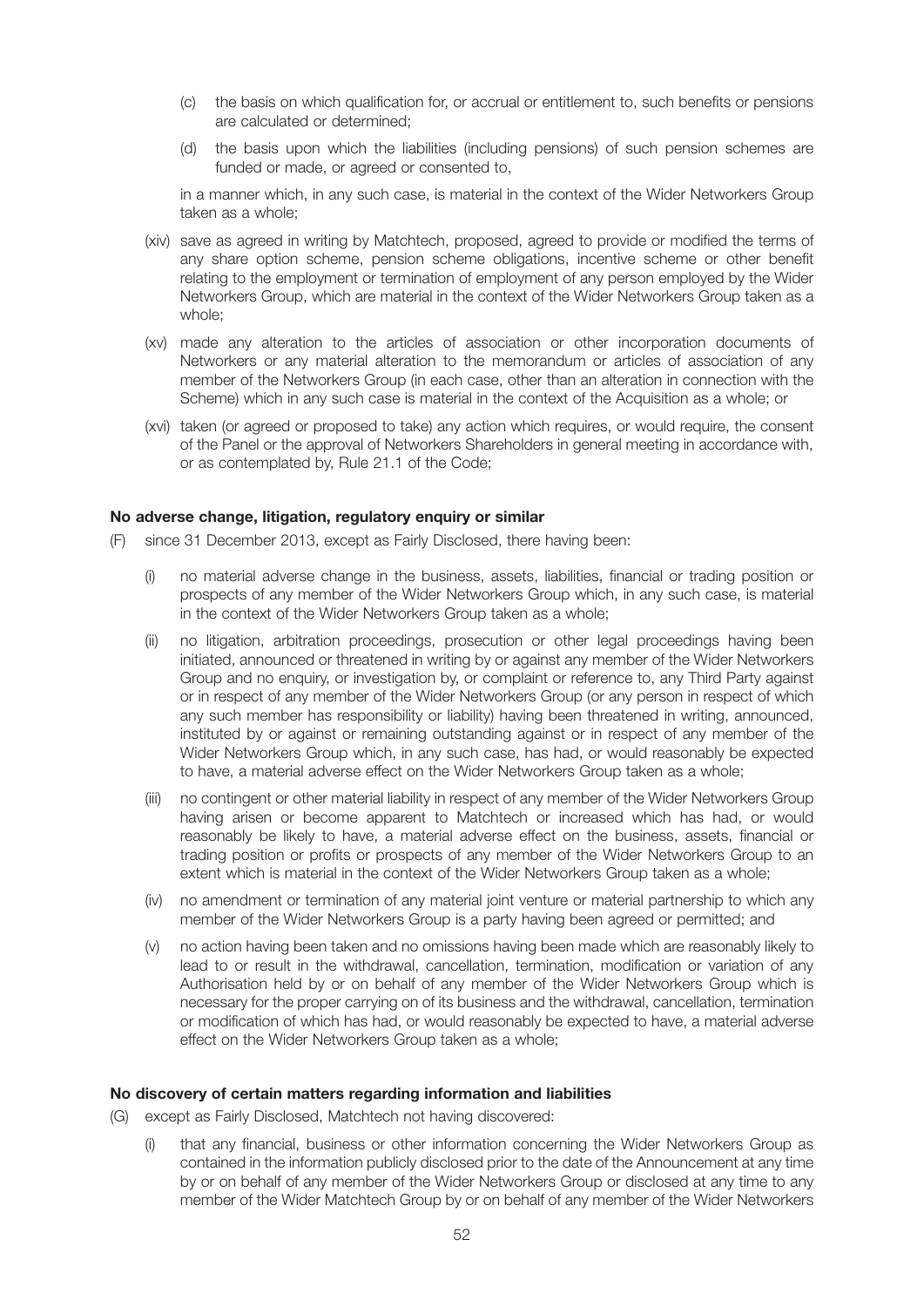Group in the context of the Acquisition is materially misleading, contains a misrepresentation of any material fact or omits to state a fact necessary to make that information not misleading in any material respect, in each case to an extent which is, in any case itself or together with other factors, material in the context of the Wider Networkers Group taken as a whole; and

 (ii) that any member of the Wider Networkers Group or any partnership, company or other entity in which any member of the Wider Networkers Group has a significant economic interest and which is not a subsidiary undertaking of Networkers is otherwise than in the ordinary course of business subject to any liability (contingent or otherwise) which, in any such case, is material in the context of the Wider Networkers Group taken as a whole.

### **Anti-corruption, sanctions and criminal property**

- (H) except as Fairly Disclosed, Matchtech not having discovered:
	- any past or present member, director, officer or employee of the Wider Networkers Group, or any other person for whom any member of the Wider Networkers Group is liable or responsible, has not complied with the OECD Convention on Combating Bribery of Foreign Public Officials in International Business Transactions and any laws implementing the same, the U.K. Bribery Act 2010 and/or the U.S. Foreign Corrupt Practices Act of 1977;
	- (ii) any past or present member of the Wider Networkers Group has engaged in any business with or made any investments in, or made any payments to, (a) any government, entity or individual with which U.S. or E.U. persons are prohibited from engaging in activities or doing business by U.S. or E.U. laws or regulations, including the economic sanctions administered by the United States Office of Foreign Assets Control, or (b) any government, entity or individual targeted by any of the economic sanctions of the United Nations or the European Union or any of their respective member states; and
	- (iii) any asset of any member of the Wider Networkers Group constitutes criminal property as defined by Section 340(3) of the Proceeds of Crime Act 2002 in circumstances that are material.

## **PART 2: Certain further terms of the Acquisition**

- 1. Subject to the requirements of the Panel, Matchtech reserves the right in its sole discretion to waive (if capable of waiver) in whole or in part all or any of the above Conditions, except for Condition (A) *(Scheme approval)*, which cannot be waived.
- 2. Conditions (B) *(General anti-trust and regulatory)* to (H) *(Anti-corruption, sanctions and criminal property)* (inclusive) must be fulfilled, be determined by Matchtech to be or remain satisfied or waived by, no later than the commencement of the Scheme Court Hearing, failing which the Acquisition will lapse. Matchtech shall be under no obligation to waive or treat as satisfied any of Conditions (B) *(General anti-trust and regulatory)* to (H) *(Anti-corruption, sanctions and criminal property)* (inclusive) by a date earlier than the latest date specified above for the fulfilment, satisfaction or waiver thereof, notwithstanding that any such Condition or the other Conditions of the Scheme and the Acquisition may at such earlier date have been waived, satisfied or fulfilled and that there are at such earlier date no circumstances indicating that any of such Conditions may not be capable of fulfilment.
- 3. If Matchtech is required by the Panel to make an offer for any Networkers Shares under the provisions of Rule 9 of the Code, Matchtech may make such alterations to the Conditions and further terms of the Acquisition as are necessary to comply with the provisions of that Rule.
- 4. Matchtech reserves the right to elect with the consent of the Takeover Panel (where necessary), to elect to implement the Acquisition by way of an Offer. In such event, the Acquisition will be implemented on substantially the same terms, subject to appropriate amendments, as those which would apply to the Acquisition. The acceptance condition would be set at 90 per cent. of the shares to which such Offer relates (or such lesser percentage (being more than 50 per cent.) as Matchtech may decide with the consent of the Takeover Panel). Further, if sufficient acceptances of the Offer are received and/or sufficient Networkers Shares are otherwise acquired, it is the intention of Matchtech to apply the provisions of the Companies Act to compulsorily acquire any outstanding Networkers Shares to which such Offer relates.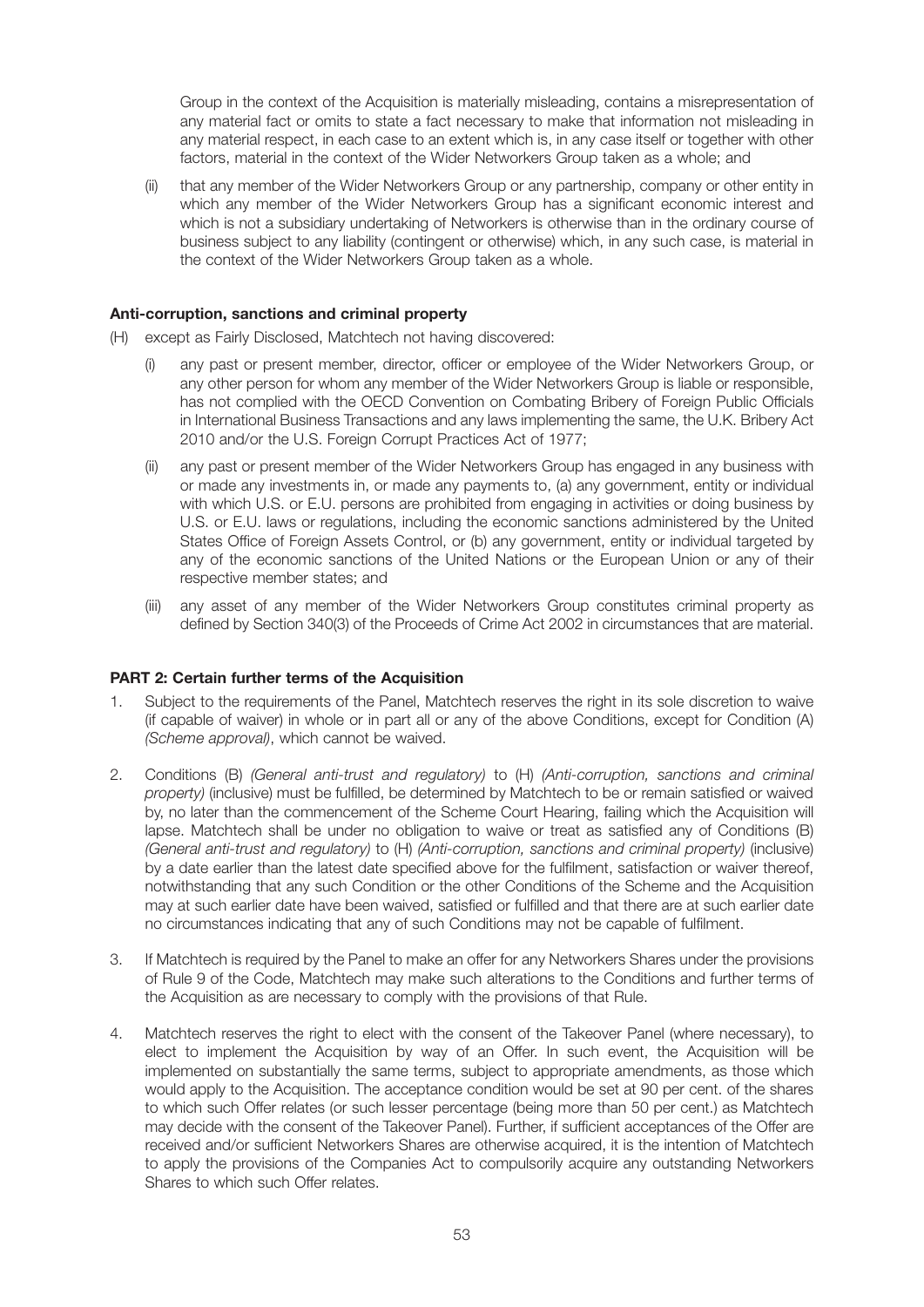- 5. The availability of the Acquisition to Networkers Shareholders who are not resident in the United Kingdom may be affected by the laws of relevant jurisdictions. Therefore any persons who are subject to the laws of any jurisdiction other than the United Kingdom and any Networkers Shareholders who are not resident in the United Kingdom will need to inform themselves about, and observe, any applicable requirements.
- 6. Unless otherwise determined by Matchtech or required by the Code and permitted by applicable law and regulation, the Acquisition is not being made, and will not be made, directly or indirectly, in or into any Restricted Jurisdiction or by the use of the mails of, or by any other means or instrumentality (including, without limitation, electronic mail, fax transmission, telex, telephone, internet or other forms of electronic communication) of interstate or foreign commerce of, or any facility of a national state or other securities exchange of any other Restricted Jurisdiction and will not be capable of acceptance by any such use, means, instrumentality or facility or from any Restricted Jurisdiction.
- 7. Networkers Shares which are acquired under the Acquisition will be acquired with full title guarantee, fully paid and free from all liens, equities, charges, encumbrances, options, rights of pre-emption and any other third party rights and interests of any nature and together with all rights now or hereafter attaching or accruing to them, including voting rights and the right to receive and retain in full all dividends and other distributions (if any), and any other return of capital (whether by way of reduction of share capital or share premium account or otherwise), declared, made or paid on or after the date of the Announcement.
- 8. Fractions of New Matchtech Shares will not be allotted or issued to Networkers Shareholders pursuant to the Scheme. Fractional entitlements will be aggregated and sold in the market after the Effective Date and the net proceeds (after dealing costs) of sale will be paid in cash to the Networkers Shareholders entitled thereto as nearly as practicable in accordance with what would otherwise have been their respective fractional entitlements.
- 9. The Acquisition shall lapse (unless otherwise agreed with the Takeover Panel) if:
- (a) in so far as the Acquisition or any matter arising from the Scheme or Acquisition constitutes a concentration with a Community dimension within the scope of the Regulation, the European Commission either initiates proceedings under Article 6(1)(c) of the Regulation or makes a referral to a competent authority of the United Kingdom under Article 9(1) of the Regulation and there is then a CMA Phase 2 Reference; or
- (b) in so far as the Acquisition or any matter arising from the Scheme or Acquisition does not constitute a concentration with a Community dimension within the scope of the Regulation, the Scheme or Acquisition or any matter arising from or relating to the Acquisition becomes subject to a CMA Phase 2 Reference, in each case, before the date of the Court Meeting. In such event, neither Networkers, Matchtech nor any Networkers Shareholder will be bound by any term of the Scheme.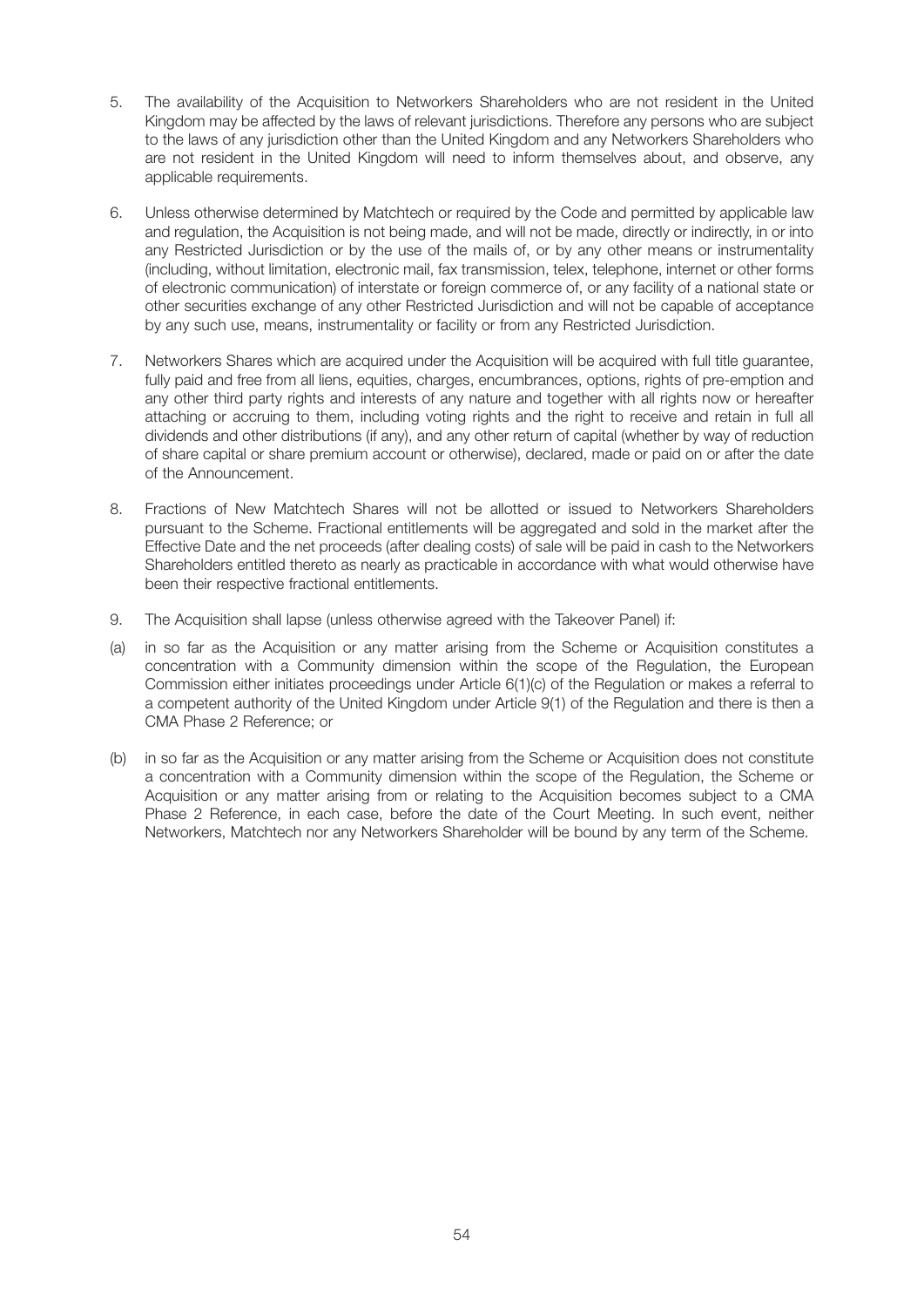## **PART IV**

## **FINANCIAL INFORMATION**

#### **Part A: Financial information relating to the Networkers Group**

The following table sets out financial information in respect of Networkers as required by Rule 24.3 of the Code. The following information comprises the audited accounts of Networkers for the last two financial years ended 31 December 2012 and 31 December 2013 respectively and the interim accounts of Networkers for the six month period ended 30 June 2014.

The documents referred to in the table below (the contents of which have previously been announced through the Regulatory Information Service) are incorporated into the document by reference pursuant to Rule 24.15 of the Code.

| Code Reference     | Financial Information                                                                         | Reference                                                                                                                               |
|--------------------|-----------------------------------------------------------------------------------------------|-----------------------------------------------------------------------------------------------------------------------------------------|
| Rule 24.3 (a)(iii) | Consolidated audited financial<br>statements for the financial<br>year ended 31 December 2012 | pages 19 to 63 of Networkers' 2012 Annual<br>Report<br>http://www.networkersplc.com/investors/<br>financial-reports                     |
| Rule 24.3 (a)(iii) | Consolidated audited financial<br>statements for the financial<br>year ended 31 December 2013 | pages 17 to 44 of Networkers' 2013 Annual<br>Report<br>http://www.networkersplc.com/investors/<br>financial-reports                     |
| Rule 24.3 (a)(iv)  | Interim financial statements for<br>the six month period ended<br>30 June 2014                | pages 7 to 17 of Networkers' 2014 Interim<br><b>Financial Statement</b><br>http://www.networkersplc.com/investors/<br>financial-reports |

The above financial information is available in "read-only" format and can be printed from Networkers' website. Networkers will provide within two Business Days of being requested to do so, without charge, to each Networkers Shareholder, person with information rights or other person to whom a copy of this document has been sent, upon their written request, a copy of the financial information set out above, which is incorporated by reference in this document.

To obtain a hard copy of any of the information listed above as having been incorporated by reference into this document, please contact Networkers' registrars, Capita Asset Services at Corporate Actions, The Registry, 34 Beckenham Road, Beckenham, Kent BR3 4TU, or by calling 0871 664 0321 from within the UK or on +44 (0)20 8639 3399 if calling from outside the UK. Calls to the 0871 664 0321 number cost 10 pence per minute (including VAT) from a BT landline. Other network providers' costs may vary. Lines are open 9.00 a.m. to 5.30 p.m. (London time) Monday to Friday. Calls to the helpline from outside the UK will be charged at the applicable international rate. Different charges may apply to calls from mobile telephones and calls may be recorded and randomly monitored for security and training purposes. The helpline cannot provide advice on the merits of the Acquisition nor give any financial, legal or tax advice.

It is important to note that unless you make such a request, a hard copy of the information incorporated by reference in this document will not be sent to you.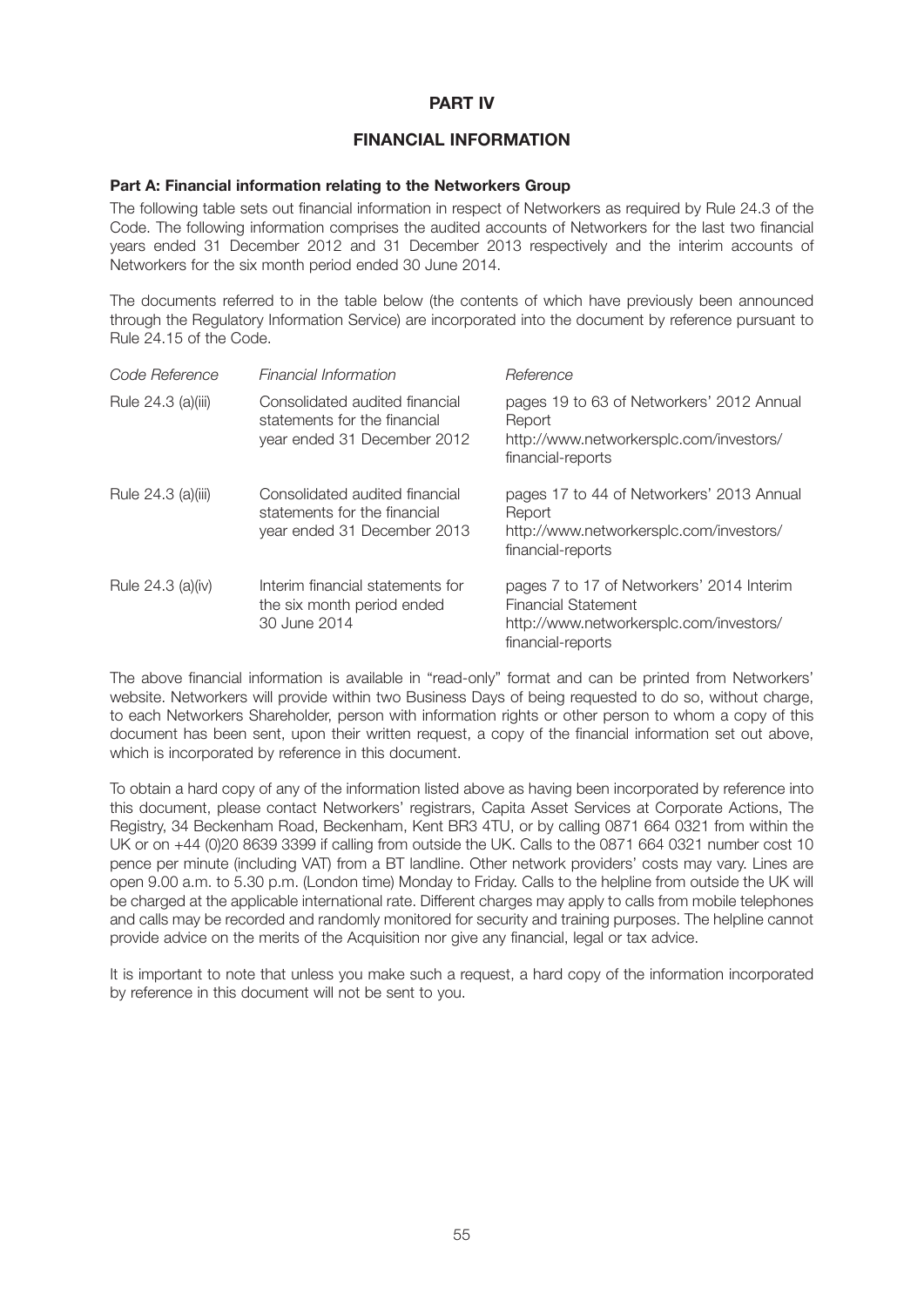### **Part B: Financial information relating to Matchtech**

The following table sets out financial information in respect of Matchtech as required by Rule 24.3 of the Code. The following information comprises the audited accounts of Matchtech for the last two financial years ended 31 July 2013 and 31 July 2014 respectively.

The documents referred to in the table below (the contents of which have previously been announced through the Regulatory Information Service) are incorporated into the document by reference pursuant to Rule 24.15 of the Code.

| Code Reference     | Financial Information                                                                     | Reference                                                                                                                  |
|--------------------|-------------------------------------------------------------------------------------------|----------------------------------------------------------------------------------------------------------------------------|
| Rule 24.3 (a)(iii) | Consolidated audited financial<br>statements for the financial<br>year ended 31 July 2013 | pages 46-67 of Matchtech's 2013 Annual<br>Report<br>http://www.matchtechgroupplc.com/media,<br>ashx/annual-report-2013.pdf |
| Rule 24.3 (a)(iii) | Consolidated audited financial<br>statements for the financial<br>year ended 31 July 2014 | pages 41-63 of Matchtech's 2014 Annual<br>Report<br>http://www.matchtechgroupplc.com/media,<br>ashx/annual-report-2014.pdf |

The above financial information is available in "read-only" format and can be printed from Matchtech's website. Matchtech will provide within two Business Days of being requested to do so, without charge, to each Matchtech Shareholder, person with information rights or other person to whom a copy of this document has been sent, upon their written request, a copy of the financial information set out above, which is incorporated by reference in this document.

To obtain a hard copy of any of the information listed above as having been incorporated by reference into this document, please contact Matchtech's registrars, Capita Asset Services at The Registry, 34 Beckenham Road, Beckenham, Kent, BR3 4TU, or by calling 0871 664 0321 from within the UK or on +44 (0)20 8639 3399 if calling from outside the UK. Calls to the 0871 664 0321 number cost 10 pence per minute (including VAT) from a BT landline. Other network providers' costs may vary. Lines are open 9.00 a.m. to 5.30 p.m. (London time) Monday to Friday. Calls to the helpline from outside the UK will be charged at the applicable international rate. Different charges may apply to calls from mobile telephones and calls may be recorded and randomly monitored for security and training purposes. The helpline cannot provide advice on the merits of the Acquisition nor give any financial, legal or tax advice.

It is important to note that unless you make such a request, a hard copy of the information incorporated by reference in this document will not be sent to you.

## *Effect of completion of the Acquisition*

The cash consideration and other costs which will become payable by Matchtech upon completion of the Acquisition will be funded by the HSBC Facility Agreement.

Following the completion of the Acquisition:

- (a) the assets of the Matchtech Group are expected to increase taking into account the consolidation of Networkers into the Matchtech Group;
- (b) the liabilities of the Matchtech Group are expected to increase as it has incurred debt in order to fund the Acquisition; and
- (c) the earnings of the Matchtech Group are envisaged to be positively affected by the inclusion of Networkers' earnings as it will be consolidated into the Matchtech Group.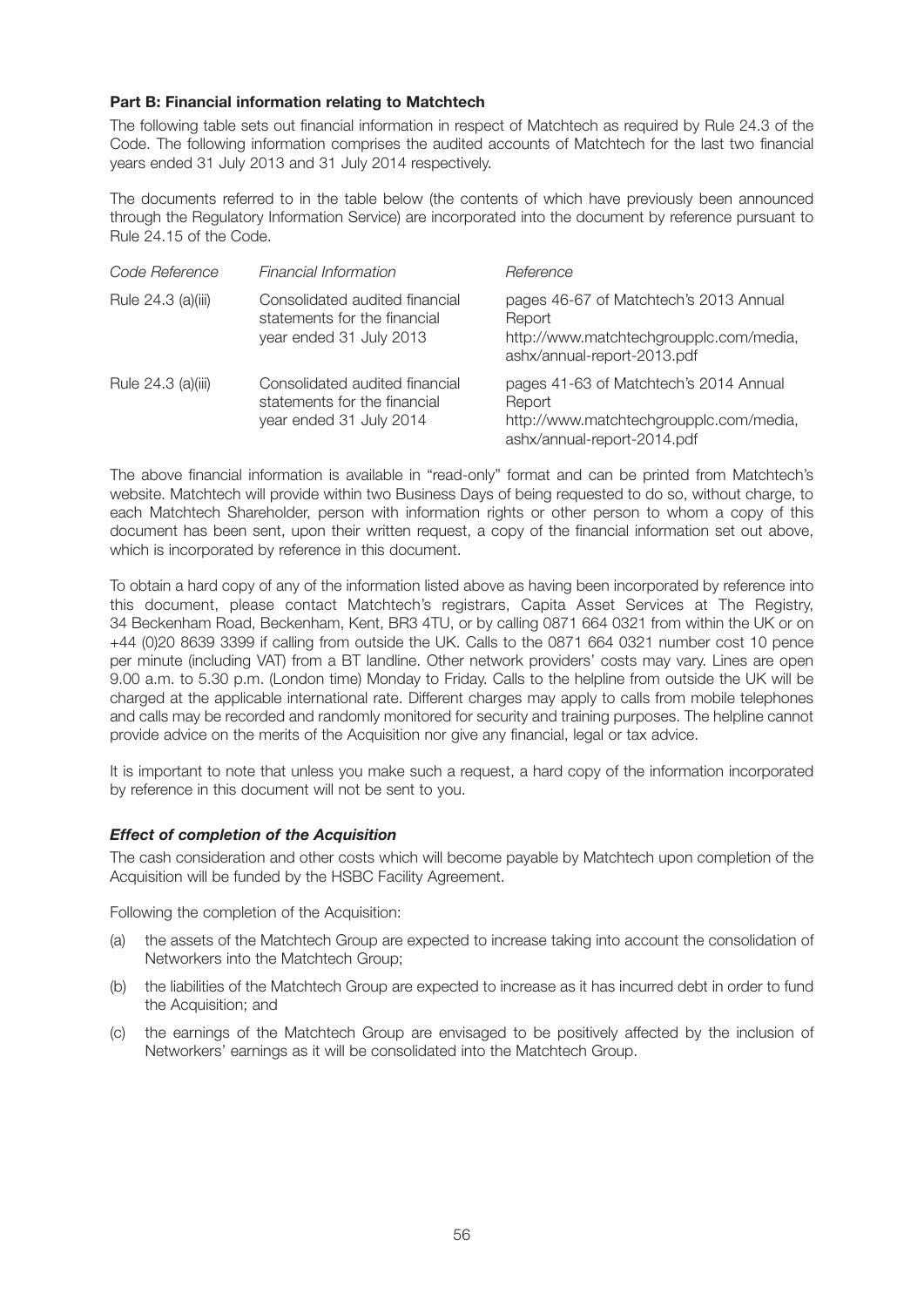## **PART V**

## **ADDITIONAL INFORMATION**

## **1. Responsibility**

- 1.1 The Networkers Directors, whose names are set out at paragraph 2.1 of this Part V, each accept responsibility for the information contained in this document other than the information contained in this document in respect of Matchtech, the Matchtech Group, the Combined Group, the Matchtech Directors and their respective connected persons, for which responsibility is taken by the Matchtech Directors pursuant to paragraph 1.2 below. To the best of the knowledge and belief of the Networkers Directors (who have taken all reasonable care to ensure that such is the case), the information contained in this document for which they are responsible is in accordance with the facts and does not omit anything likely to affect the import of such information.
- 1.2 The Matchtech Directors, whose names are set out at paragraph 2.2 of this Part V, each accept responsibility for the information contained in this document relating to Matchtech, the Matchtech Group, the Combined Group, the Matchtech Directors and persons connected with them including, without limitation, information relating to or, as the case may be, contained in the following:
	- 1.2.1 paragraph 6 of Part I (Management, employees and location);
	- 1.2.2 paragraph 4 of Part II (Background to and reasons for the Acquisition);
	- 1.2.3 paragraph 5 of Part II (Management, employees and location);
	- 1.2.4 paragraph 10 of Part II (Financing of the Acquisition);
	- 1.2.5 paragraph 12 of Part II (Information on Matchtech and current trading and prospects);
	- 1.2.6 paragraph 16 of Part II (Dividend Policy);
	- 1.2.7 paragraph 5 of this Part V (Disclosure of interests and dealings in shares and persons acting in concert) only to the extent it relates to Matchtech, the Matchtech Group, the Matchtech Directors and persons connected with them;
	- 1.2.8 paragraph 7 of this Part V (Financing Arrangements); and
	- 1.2.9 paragraph 8.1 of this Part V (Material contracts).

 To the best of the knowledge and belief of the Matchtech Directors (who have taken all reasonable care to ensure that such is the case), the information contained in this document for which they are responsible is in accordance with the facts and does not omit anything likely to affect the import of such information.

### **2. Directors**

2.1 The Networkers Directors and their respective positions are set out below:

| Name                                                                                               | Position held                                                                                                                           |
|----------------------------------------------------------------------------------------------------|-----------------------------------------------------------------------------------------------------------------------------------------|
| Neville Roger Goodman<br><b>Spencer Manuel</b><br>Jon Plassard<br>Nigel Wray<br>Lord William Astor | Non-Executive Chairman<br>Chief Executive Officer<br>Chief Financial Officer<br><b>Non-Executive Director</b><br>Non-Executive Director |
|                                                                                                    |                                                                                                                                         |

 The business address of each of the Networkers Directors is Networkers' registered office at Hanover Place, 8 Ravensbourne Road, Bromley, Kent BR1 1HP.

 The company secretary of Networkers is Andrew Jackman whose business address is Networkers' registered office at Hanover Place, 8 Ravensbourne Road, Bromley, Kent BR1 1HP.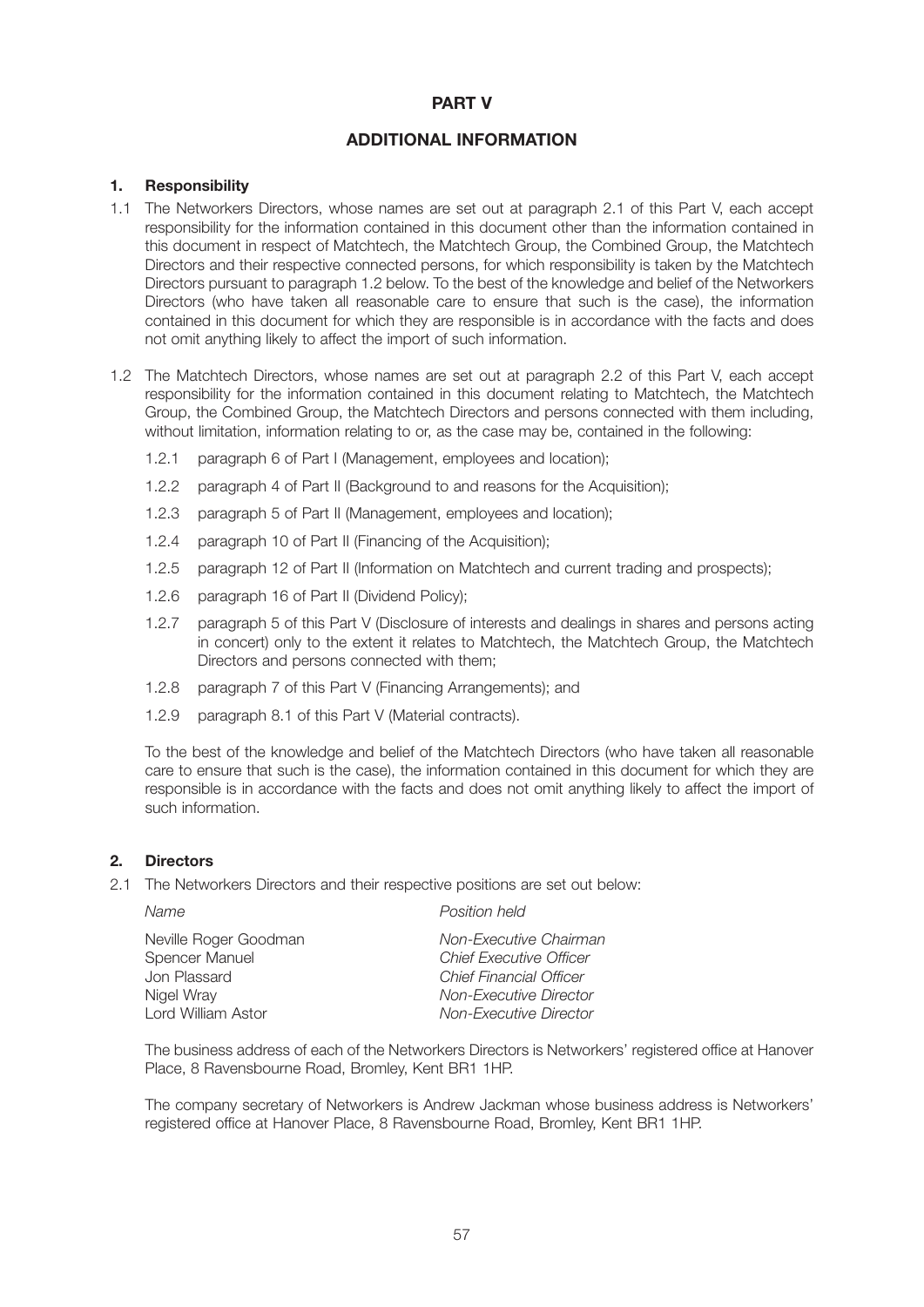2.2 The Matchtech Directors and their respective positions are set out below:

| Name                    | Position held                                                     |
|-------------------------|-------------------------------------------------------------------|
| <b>Ric Piper</b>        | Senior Independent Director and interim Non-Executive<br>Chairman |
| Brian Wilkinson         | Chief Executive Officer of the Matchtech Group                    |
| <b>Tony Dyer</b>        | Chief Financial Officer                                           |
| Keith Lewis             | Managing Director, Matchtech UK                                   |
| George Materna          | Non-Executive Deputy Chairman                                     |
| Stephen Burke           | Non-Executive Director                                            |
| <b>Richard Bradford</b> | Non-Executive Director                                            |
| Rudi Kindts             | Non-Executive Director                                            |

 The business address of each of the Matchtech Directors is Matchtech's registered office at 1450 Parkway, Solent Business Park Whiteley, Fareham, Hampshire PO15 7AF.

 The company secretary of Matchtech is Neil Ayton whose business address is Matchtech's registered office at 1450 Parkway, Solent Business Park, Whiteley, Fareham, Hampshire PO15 7AF.

### **3. Networkers Share and Networkers Share Schemes**

At the close of business on 11 February 2015 (being the latest practicable date prior to the publication of this document), the following Networkers Shares were in issue and Networkers Options were outstanding:

- Networkers Shares in issue: 84,056,832 (excluding 8,446,155 Networkers Shares held in Treasury)
- Networkers Options outstanding: 1,930,097 (excluding further Networkers Options in respect of 2,972,913 Networkers Shares which are not anticipated to be exercised under the terms of the Acquisition).

## **4. Stock Exchange quotations**

The following table sets out the Closing Price for Networkers Shares and Matchtech Shares on the first Business Day in each of the six months prior to the date of this document, on 27 January 2015 (the Business Day prior to the commencement of the Offer Period) and on 11 February 2015 (being the last practicable date prior to the publication of this document):

| Date             | Networkers Share Closing Price (pence) | Matchtech Share Closing Price (pence) |
|------------------|----------------------------------------|---------------------------------------|
| 1 September 2014 | 62.5                                   | 577.5                                 |
| 1 October 2014   | 56.0                                   | 577.5                                 |
| 3 November 2014  | 52.5                                   | 560.0                                 |
| 1 December 2014  | 53.5                                   | 565.0                                 |
| 2 January 2015   | 51.5                                   | 555.0                                 |
| 27 January 2015  | 55.0                                   | 527.5                                 |
| 2 February 2015  | 64.5                                   | 507.5                                 |
| 11 February 2015 | 64.0                                   | 510.0                                 |

#### **5. Disclosure of interests and dealings in shares and persons acting in concert**

#### 5.1 *Definitions and references*

For the purposes of this paragraph 5:

- 5.1.1 **"acting in concert"** with Networkers or Matchtech, as the case may be, means any such person acting or deemed to be acting in concert with Networkers or Matchtech, as the case may be, for the purposes of the Code;
- 5.1.2 **"arrangement"** includes any indemnity or option arrangement and any agreement or understanding, formal or informal, of whatever nature relating to relevant securities which may be an inducement to deal or refrain from dealing;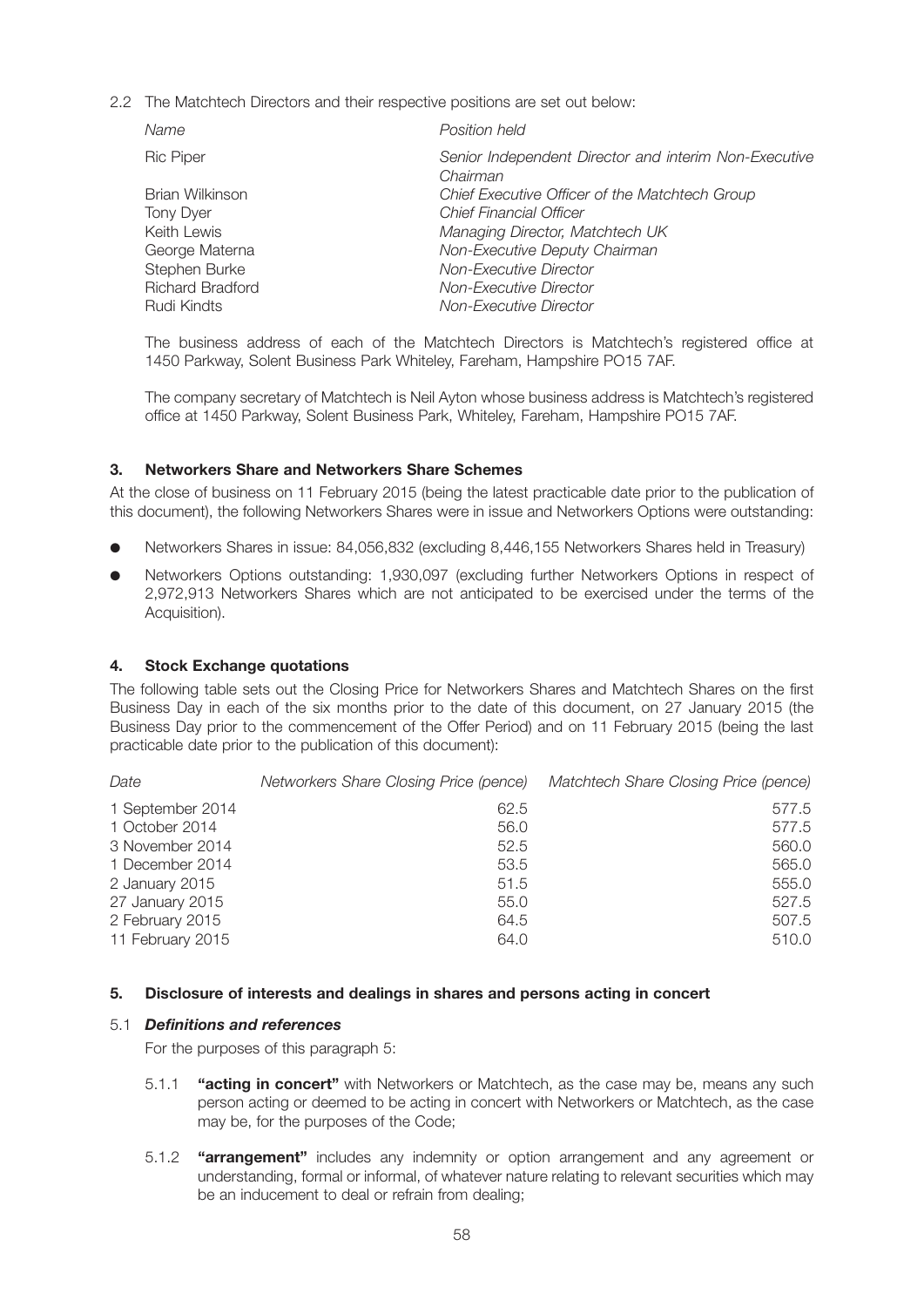- 5.1.3 **"connected adviser"** includes an organisation which (A) is advising Matchtech or (as the case may be) Networkers in relation to the Acquisition, (B) is a corporate broker to Matchtech or (as the case may be) Networkers, (C) is advising a person acting in concert with Matchtech or (as the case may be) Networkers in relation to the Acquisition or in relation to the matter which is the reason for that person being a member of the concert party, in each case above excluding any exempt principal traders and any exempt fund managers;
- 5.1.4 ownership or control of 20 per cent. or more of the equity share capital of a company is regarded as the test of associated company status and "**control**" means an interest or interests in shares carrying in aggregate 30 per cent. or more of the voting rights attributable to the share capital of a company which are currently exercisable at a general meeting, irrespective of whether the holding or holdings gives de facto control;
- 5.1.5 **"dealing"** or **"dealt"** means:
	- (i) acquiring or disposing of relevant securities, of the right (whether conditional or absolute) to exercise or direct the exercise of the voting rights attaching to relevant securities or of general control of relevant securities;
	- (ii) taking, granting, acquiring, disposing of, entering into, closing out, terminating, exercising (by either party) or varying an option (including a traded option contract) in respect of any relevant securities;
	- (iii) subscribing or agreeing to subscribe for relevant securities;
	- (iv) exercising or converting, whether in respect of any new or existing securities, or any relevant securities carrying conversion or subscription rights;
	- (v) acquiring, disposing of, entering into, closing out, exercising (by either party) of any rights under, or varying, a derivative referenced, directly or indirectly, to relevant securities;
	- (vi) entering into, terminating or varying the terms of any agreement to purchase or sell relevant securities; and
	- (vii) any other action resulting, or which may result, in an increase or decrease in the number of relevant securities in which a person is interested or in respect of which he has a short position;
- 5.1.6 **"derivative"** includes any financial product the value of which, in whole or in part, is determined directly or indirectly by reference to the price of an underlying security;
- 5.1.7 **"disclosure period"** means the period which began on 28 January 2014 (the date which is 12 months prior to the commencement of the Offer Period) and ended on 11 February 2015 (being the latest practicable date prior to the publication of this document);
- 5.1.8 a person has an **"interest"** or is **"interested"** in relevant securities if he has a long economic exposure, whether absolute or conditional, to changes in the price of those securities (but not if he only has a short position in such securities) and in particular if:
	- (i) he owns them;
	- (ii) he has the right (whether conditional or absolute) to exercise or direct the exercise of the voting rights attaching to them or has general control of them;
	- (iii) by virtue of any agreement to purchase, option or derivative he:
		- (a) has the right or option to acquire them or call for their delivery; or
		- (b) is under an obligation to take delivery of them

 whether the right, option or obligation is conditional or absolute and whether it is in the money or otherwise; or

- (iv) he is party to any derivative:
	- (a) whose value is determined by reference to their price; and
	- (b) which results, or may result, in his having a long position in them.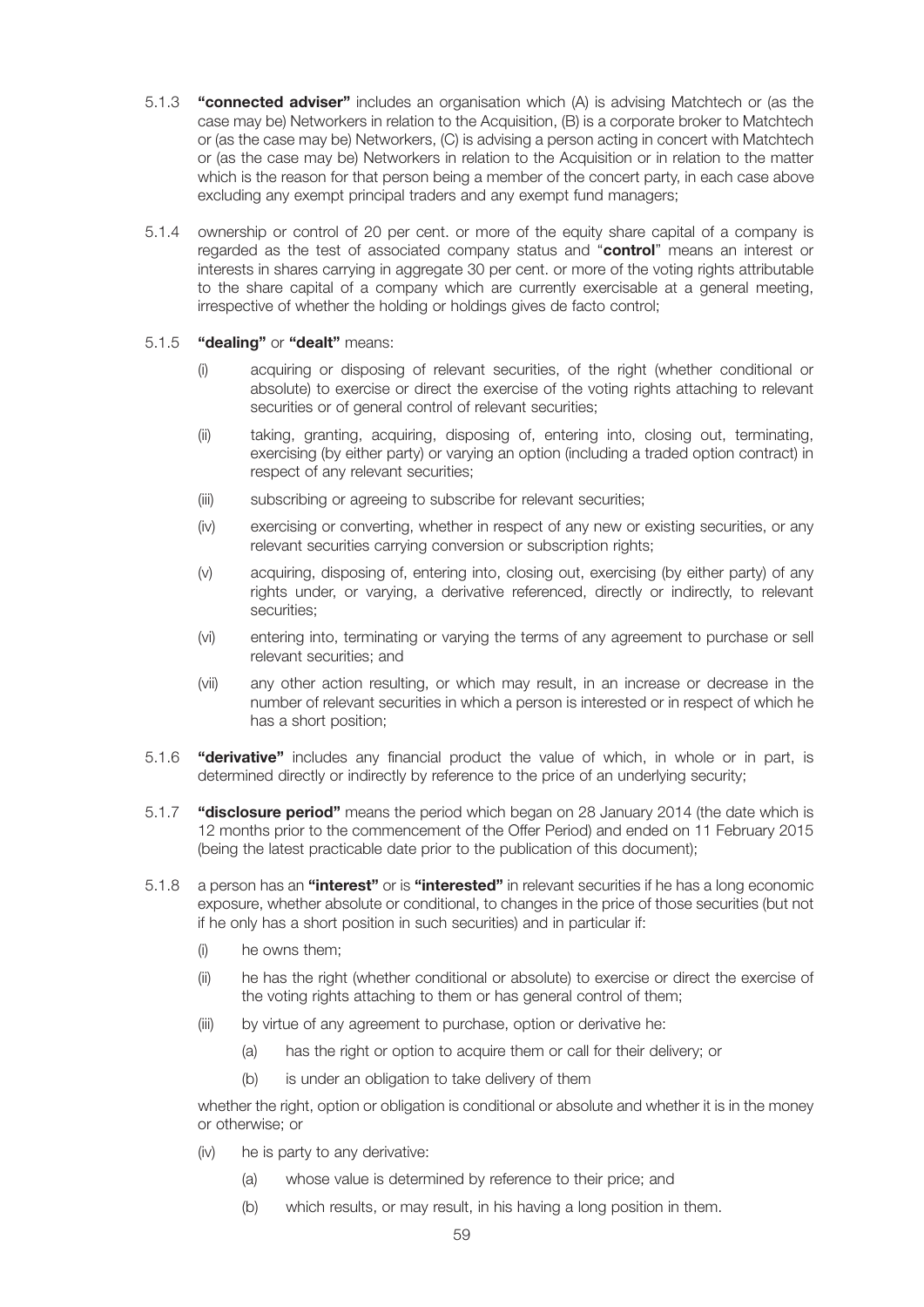5.1.9 "**related parties**" means, in relation to a director those persons whose interests in shares the director would be required to disclose pursuant to Part 22 of the Companies Act and related regulations;

### 5.1.10 **"relevant securities"** means:

- (i) Networkers Shares and any other securities of Networkers conferring voting rights;
- (ii) equity share capital of Networkers and any member of the Matchtech Group;
- (iii) securities of any member of the Matchtech Group; and
- (iv) securities of Networkers and any member of the Matchtech Group carrying conversion or subscription rights into any of the foregoing;
- 5.1.11 **"securities"** has the meaning given to it by the Code;
- 5.1.12 **"short position"** means any short position (whether conditional or absolute and whether in the money or otherwise) including any short position under a derivative any agreement to sell or any delivery obligation or right to require another person to purchase or take delivery; and

### 5.2 *Interests and dealings in Networkers Shares*

 5.2.1 As at the close of business on the last day of the disclosure period, the interests, rights to subscribe for and short positions in respect of relevant securities of Networkers held by the Networkers Directors, their immediate families and related trusts (excluding options under the Networkers Share Schemes as set out in paragraph 5.2.2 below), all of which are beneficial unless otherwise stated, were as follows:

| Name                               | Number of Networkers Shares           |
|------------------------------------|---------------------------------------|
| Roger Goodman<br>Nigel Wray        | 1,266,977<br>14.129.2641              |
| <b>Spencer Manuel</b>              | 13,101,535 <sup>2</sup>               |
| Jon Plassard<br>Lord William Astor | 13,099,927 <sup>3</sup><br>2.582.3074 |
|                                    |                                       |

 5.2.2 As at the close of business on the last day of the disclosure period, the following options over Networkers Shares had been granted to the Networkers Directors under the Networkers Share Schemes which awards are still subsisting and capable of exercise:

 *Networkers International plc Share Option Scheme*

|                    |               |                  |            | Number of              |
|--------------------|---------------|------------------|------------|------------------------|
|                    |               |                  | Exercise   | Networkers             |
|                    |               |                  |            | price per Shares under |
| Director           | Date of Grant | Exercisable from | share      | option                 |
| Lord William Astor | 12/10/2007    | 12/10/2007       | 31.5 pence | 50,000                 |

 5.2.3 Save as otherwise disclosed in this paragraph 5.2, as at the close of business on the last day of the disclosure period, none of the directors of Networkers, nor any of their immediate families, related trusts or related parties nor any person acting in concert with Networkers, nor any person with whom Networkers has an arrangement was interested in or had a right to subscribe for any relevant securities of Networkers nor any short position (whether conditional

<sup>1</sup> Includes 1,157,700 Networkers Shares registered in the name of Pershing Nominees Limited; 1,000,000 Networkers Shares registered in the name of CITCO London; 750,000 Networkers Shares registered in the name of RBC Trustees (CI) Limited; and 11,221,564 Networkers Shares registered in the name of RBC Trust Company (International) Limited.

<sup>2</sup> Includes 250,000 Networkers Shares registered in the name of Hargreave Hale Nominees Limited and 158,641 Networkers Shares beneficially owned by Spencer Manuel through a SIPP.

<sup>3</sup> Includes 250,000 Networkers Shares registered in the name of Hargreave Hale Nominees Limited and 90,000 Networkers Shares registered in the name of Pershing Nominees Limited.

<sup>4</sup> Registered in the name of nominee companies and held on trust for members of Lord Astor's family.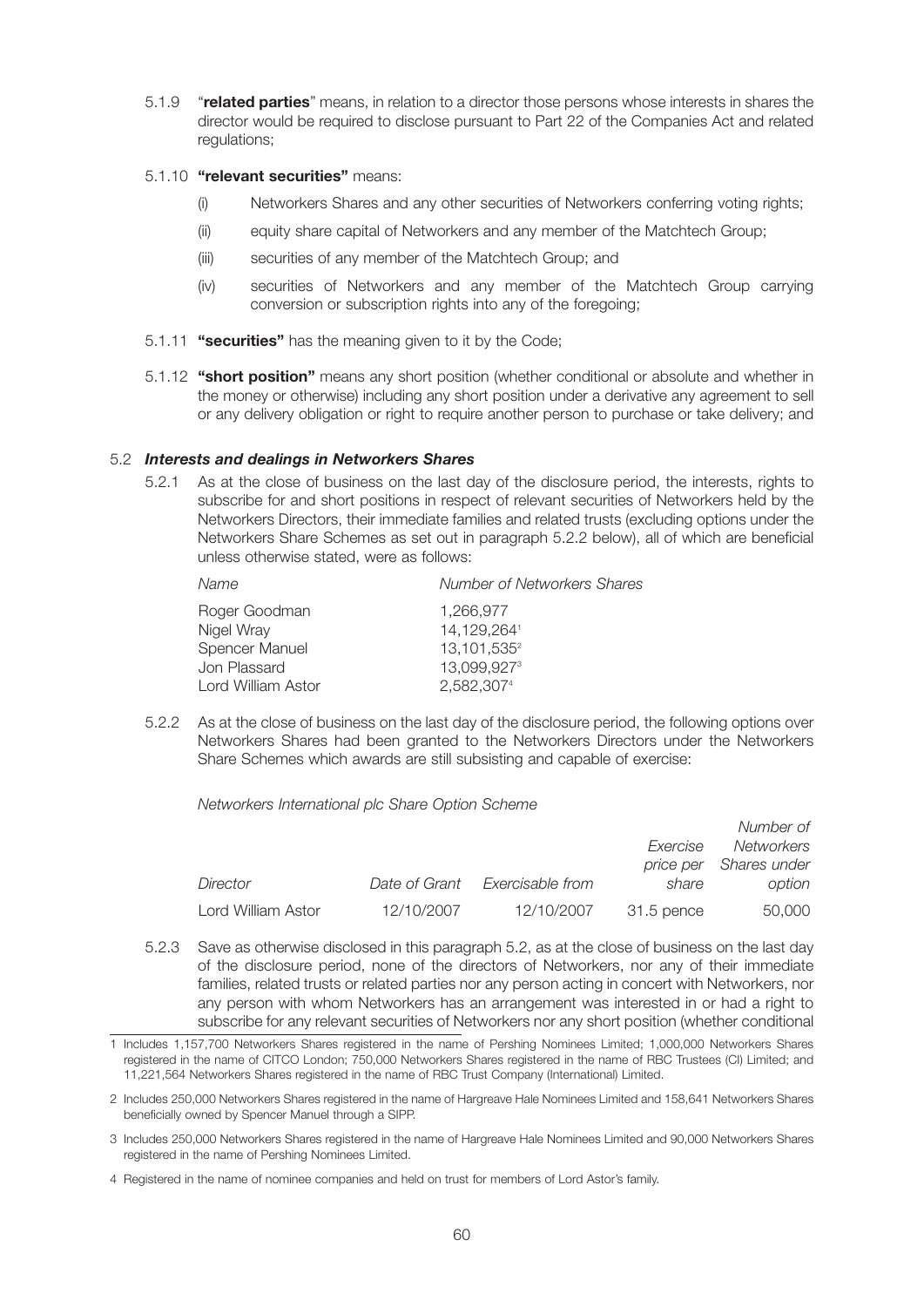or absolute and whether in money or otherwise) including any short position under a derivative, any agreement to sell or any delivery obligations or right to require another person to purchase or take delivery nor had any such person dealt for value in relevant securities of Networkers during the period from 28 January 2015, being the commencement of the Offer Period, until the last day of the disclosure period.

 5.2.4 As at the last day of the disclosure period, the interests and short positions in Networkers securities of Matchtech or of persons acting in concert with Matchtech in respect of the Scheme were as follows:

| Name      | Details of Networkers securities |
|-----------|----------------------------------|
| Matchtech | 1 Networkers Share <sup>1</sup>  |

- 5.2.5 Save as otherwise disclosed in paragraph 5.2.4 of this Part V, as at the close of business on the last day of the disclosure period, neither Matchtech nor any of the directors of Matchtech, nor any such director's immediate family, related trusts or related parties, nor any person acting in concert with Matchtech, nor any person with whom Matchtech or a person acting in concert with Matchtech has an arrangement was interested in or had a right to subscribe for relevant securities of Networkers nor any short position (whether conditional or absolute and whether in money or otherwise) including any short position under a derivative, any agreement to sell or any delivery obligation or right to require another person to purchase or take delivery nor had any of the foregoing dealt in any relevant securities of Networkers during the disclosure period.
- 5.2.6 As at the close of business on the last day of the disclosure period, neither Matchtech nor any person acting in concert with Matchtech, nor any person with whom Matchtech or a person acting in concert with Matchtech has an arrangement, nor Networkers nor any person acting in concert with Networkers, nor any person with whom Networkers or a person acting in concert with Networkers has an arrangement, has borrowed or lent any relevant securities of Networkers including for their purposes any financial collateral arrangements of the kind referred to in Note 4 on Rule 4.6 of the Code, save for any borrowed shares which have been either on-lent or sold.
- 5.2.7 During the disclosure period, Networkers has not redeemed or purchased any of its securities or securities convertible into, or rights to subscribe for or options in respect of, or derivatives referenced to, Networkers Shares.

## 5.3 *Interests and dealings in Matchtech Shares*

 5.3.1 As at the close of business on the last day of the disclosure period, the interests, rights to subscribe for and short positions in respect of relevant securities of Matchtech held by the Matchtech Directors,their immediate families and related trusts (excluding options under the Matchtech Share Schemes as set out in paragraph 5.3.2 below) all of which are beneficial unless otherwise stated, were as follows:

| Name             | Number of Matchtech Shares |
|------------------|----------------------------|
| George Materna   | 7.837.405                  |
| <b>Tony Dyer</b> | 309.960                    |
| Keith Lewis      | 283,690                    |
| Brian Wilkinson  | 10,000                     |
|                  |                            |

<sup>1</sup> See paragraph 13.1 in Part II of this document.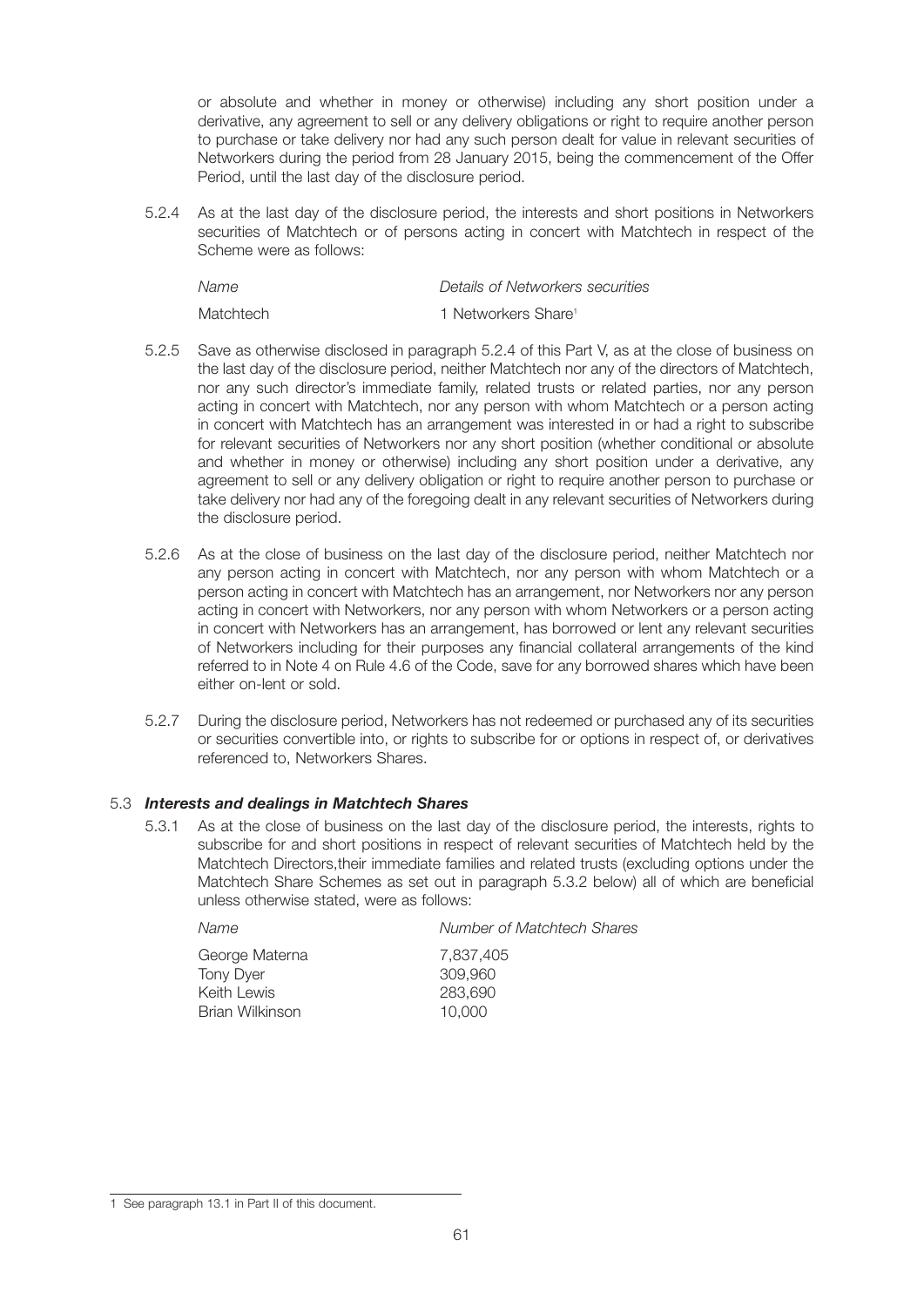5.3.2 As at the close of business on the last day of the disclosure period, the following options and awards over Matchtech Shares had been granted to the directors of Matchtech under the Matchtech Share Scheme which awards are still subsisting and capable of exercise:

|                    |               |                   |             | Number of<br>Matchtech |
|--------------------|---------------|-------------------|-------------|------------------------|
|                    |               |                   | Exercise    | Shares under           |
| Director           | Date of grant | Exercisable from: | price $(p)$ | option                 |
| Brian Wilkinson    | 21/01/2014    | 24/01/2017        | 1.0         | 34,896                 |
| <b>Tony Dyer</b>   | 31/01/2012    | 31/01/2015        | 1.0         | 16,000                 |
| <b>Tony Dyer</b>   | 31/01/2013    | 31/01/2016        | 1.0         | 16,000                 |
| <b>Tony Dyer</b>   | 31/01/2013    | 24/01/2015        | 1.0         | 5,200                  |
| <b>Tony Dyer</b>   | 31/01/2013    | 24/01/2016        | 1.0         | 5,200                  |
| <b>Tony Dyer</b>   | 24/01/2014    | 24/01/2017        | 1.0         | 34,450                 |
| <b>Keith Lewis</b> | 31/01/2012    | 31/01/2015        | 1.0         | 10,000                 |
| <b>Keith Lewis</b> | 31/01/2013    | 31/01/2016        | 1.0         | 16,000                 |
| Keith Lewis        | 31/01/2013    | 24/01/2015        | 1.0         | 5,200                  |
| Keith Lewis        | 31/01/2013    | 24/01/2016        | 1.0         | 5,200                  |
| Keith Lewis        | 24/01/2014    | 24/01/2017        | 1.0         | 34,450                 |

- 5.3.3 As at the close of business on the last day of the disclosure period, no person acting in concert with Matchtech was interested in or had rights to subscribe for securities of Matchtech.
- 5.3.4 The following dealings in relevant securities of Matchtech by the directors of Matchtech, their immediate families, related trusts, persons acting in concert with Matchtech and persons with whom Matchtech or persons acting in concert with Matchtech have an arrangement, have taken place during the disclosure period:

| Date       | Party                  | Transaction              | <i>INUITIDEL OI</i><br>Matchtech<br><b>Shares</b> | <i>Frice per</i><br>Matchtech<br>Share $(E)$ |
|------------|------------------------|--------------------------|---------------------------------------------------|----------------------------------------------|
| 10/12/2013 | <b>Tony Dyer</b>       | <b>ISA Transfer</b>      | 7,499                                             | £5.625                                       |
| 19/12/2013 | Tony Dyer              | Buy                      | 965                                               | £5.7254                                      |
| 19/12/2013 | <b>Keith Lewis</b>     | Buy                      | 537                                               | £5.7254                                      |
| 17/04/2014 | George Materna         | Sell                     | 20,000                                            | £6.25                                        |
| 24/06/2014 | <b>Keith Lewis</b>     | <b>ISA Transfer</b>      | 5,800                                             | £5.650                                       |
| 27/06/2014 | <b>Tony Dyer</b>       | <b>Option Exercise</b>   | 8,000                                             | £5.65                                        |
| 27/06/2014 | <b>Tony Dyer</b>       | Sell                     | 8,000                                             | £5.65                                        |
| 27/06/2014 | Keith Lewis            | <b>Option Exercise</b>   | 5,000                                             | £5.65                                        |
| 27/06/2014 | Keith Lewis            | Sell                     | 5.000                                             | £5.65                                        |
| 30/07/2014 | George Materna         | Transfer to family trust | 700,000                                           | £5,800                                       |
| 04/08/2014 | <b>Tony Dyer</b>       | <b>ISA Transfer</b>      | 11,507                                            | £5,825                                       |
| 05/11/2014 | <b>Brian Wilkinson</b> | <b>ISA Transfer</b>      | 2,703                                             | £5.60                                        |
|            |                        |                          |                                                   |                                              |

*Number of Price per* 

- 5.3.5 As at the close of business on the last day of the disclosure period, save as disclosed in this paragraph 5.3, none of the directors of Matchtech, nor any of their immediate families, related trusts or related parties, nor any person acting in concert with Matchtech, nor any person with whom Matchtech or a person acting in concert with Matchtech has an arrangement was interested in or had a right to subscribe for relevant securities of Matchtech nor any short position (whether conditional or absolute and whether in money or otherwise) including any short position under a derivative, any agreement to sell or any delivery obligation or right to require another person to purchase or take delivery on the latest practicable date nor had any such person dealt for value in relevant securities of Matchtech during the disclosure period.
- 5.3.6 As at the close of business on the last day of the disclosure period, neither Networkers nor any of the directors of Networkers, nor any such director's immediate family, related trusts or related parties, nor any person acting in concert with Networkers, nor any person with whom Networkers or a person acting in concert with Networkers has an arrangement was interested in or had a right to subscribe for relevant securities of Matchtech nor any short position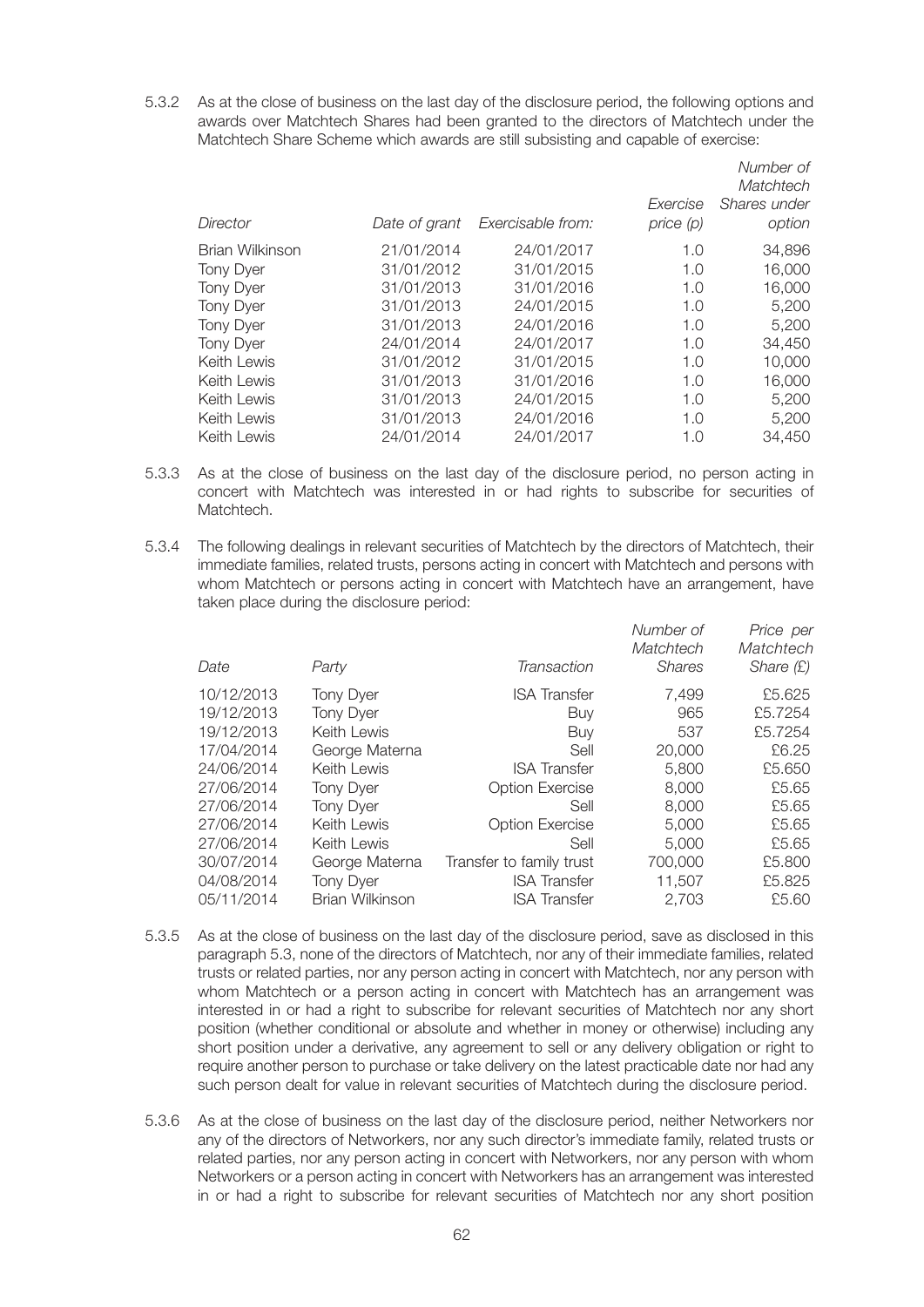(whether conditional or absolute and whether in money or otherwise) including any short position under a derivative, any agreement to sell or any delivery obligation or right to require another person to purchase or take delivery nor had any of the foregoing dealt in any relevant securities of Matchtech from 28 January 2015, being the commencement of the Offer Period, until the close of business on the last day of the disclosure period.

- 5.3.7 As at the close of business on the last day of the disclosure period, neither Networkers nor any person acting in concert with Networkers, nor any person with whom Networkers or a person acting in concert with Networkers has an arrangement, nor Matchtech nor any person acting in concert with Matchtech, nor any person with whom Matchtech or a person acting in concert with Matchtech has an arrangement, has borrowed or lent any relevant securities of Matchtech including for their purposes any financial collateral arrangements of the kind referred to in Note 4 on Rule 4.6 of the Code, save for any borrowed shares which have been either on-lent or sold.
- 5.3.8 During the disclosure period, Matchtech has not redeemed or purchased any of its securities or securities convertible into, or rights to subscribe for or options in respect of or derivatives referenced to, Matchtech Shares.

### 5.4 *General*

- 5.4.1 Save as disclosed in this paragraph 5 or paragraph 6 of this Part V, as at the last day of the disclosure period, neither Networkers nor any person acting in concert with Networkers has any arrangement of the kind referred to in Note 11 of the definition of **acting in concert** in the Code with any person relating to relevant securities of Networkers or Matchtech.
- 5.4.2 Save as disclosed in this paragraph 5 or paragraph 6 of this Part V, as at the last day of the disclosure period, neither Matchtech nor any person acting in concert with Matchtech has any arrangement of the kind referred to in Note 11 of the definition of **acting in concert** in the Code with any person relating to relevant securities of Networkers or Matchtech.
- 5.4.3 The persons (other than the Matchtech Directors) who, for the purposes of the Code, are acting in concert or deemed to be acting in concert with Matchtech are:
	- 5.4.3.1 Numis of The London Stock Exchange Building, 10 Paternoster Square, London EC4M 7LT, as connected adviser.
- 5.4.4 The persons (other than the Networkers Directors) who, for the purposes of the Code, are acting in concert or deemed to be acting in concert with Networkers are:
	- 5.4.4.1 Liberum of Ropemaker Place, Level 12, 25 Ropemaker Street, London EC2Y 9LY, as connected adviser.

#### **6. Irrevocable undertakings**

6.1 Irrevocable undertakings to vote in favour of the Scheme and the resolutions at the Court Meeting and the General Meeting have been received by Matchtech from the following directors of Networkers in respect of the following holdings of Networkers Shares (representing approximately 49.5 per cent., of Networkers issued share capital):

| Name                  | Number of<br><b>Networkers Shares</b> | Percentage of<br>Networkers issued<br>share capital |
|-----------------------|---------------------------------------|-----------------------------------------------------|
| Nigel Wray            | 14,129,264                            | 16.8 per cent.                                      |
| <b>Spencer Manuel</b> | 13, 101, 535                          | 15.6 per cent.                                      |
| Jon Plassard          | 13,099,927                            | 15.6 per cent.                                      |
| Neville Roger Goodman | 1,266,977                             | 1.5 per cent.                                       |
| Total                 | 41,597,703                            | 49.5 per cent.                                      |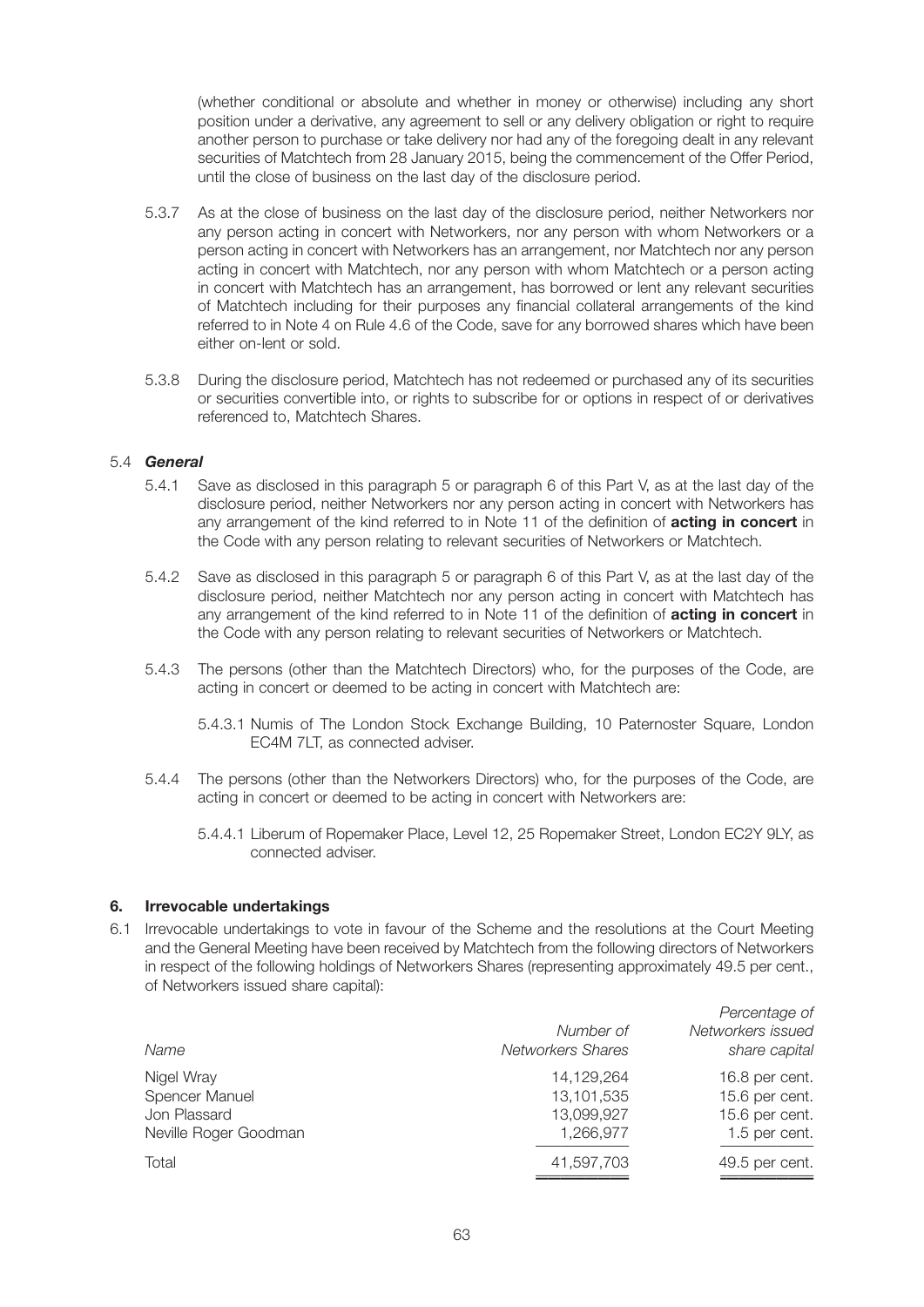These undertakings will cease to be binding in the event that:

- 6.1.1 Matchtech announces, with the consent of the Panel, that it does not intend to make or proceed with the Acquisition and no new, revised or replacement offer is announced by Matchtech in accordance with Rule 2.7 of the Code within ten business days;
- 6.1.2 the Scheme or offer lapses, closes or is withdrawn (as applicable) and no new, revised or replacement offer is announced in its place in accordance with Rule 2.7 of the Code within ten business days; or
- 6.1.3 the Scheme does not become Effective on or before 30 June 2015.

 These irrevocable undertakings do not lapse in the event of a higher competing offer being made for Networkers.

6.2 Irrevocable undertakings to vote in favour of the Scheme and the resolutions at the Court Meeting and the General Meeting have been received by Matchtech from the following Networkers Shareholders in respect of the following holdings of Networkers Shares (representing approximately 23.4 per cent., of Networkers' issued share capital):

| Name                                             | Number of<br><b>Networkers Shares</b> | Percentage of<br>Networkers issued<br>share capital |
|--------------------------------------------------|---------------------------------------|-----------------------------------------------------|
| Jon Moulton<br>Dowgate Capital<br>Hargreave Hale | 8,279,128<br>6,234,200<br>5,175,000   | 9.8 per cent.<br>7.4 per cent.<br>6.2 per cent.     |
| Total                                            | 19,688,328                            | 23.4 per cent.                                      |

## *Jon Moulton*

 The irrevocable commitments given by Jon Moulton will continue to be binding in the event that a higher competing offer is made for Networkers save as set out below. The irrevocable commitments given by Jon Moulton will cease to be binding on the earliest to occur of the following events:

- (a) if the Acquisition is implemented by way of an Offer and the Offer lapses or is withdrawn without becoming or being declared unconditional in all respects;
- (b) if Matchtech announces, with the consent of any relevant authority (if required) and before this document is posted, that it does not intend to proceed with the Acquisition and no new, revised or replacement Scheme or Offer is announced by Matchtech in accordance with the Code at the same time or within 28 days thereafter;
- (c) if the Scheme does not become effective by 30 June 2015 (or such later date as Jon Moulton agrees in writing); or
- (d) if:
	- (i) a competing offer for the entire issued and to be issued ordinary share capital of Networkers has been announced in accordance with the requirements of the Code that values each ordinary share in the capital of Networkers at a price which equals or exceeds 110 per cent. of the value of the consideration per Networkers Share available under the terms of the Acquisition, having regard to the total amount of the cash and non-cash elements of the Acquisition and the competing offer;
	- (ii) Matchtech does not, within ten days of announcement of the competing offer, announce a revised offer which Jon Moulton determines values each Networkers Share at a price equal to or greater than the value of the consideration per Networkers Share under the relevant competing offer, having regard to the total amount of the cash and non-cash elements of the revised offer and the competing offer; and
	- (iii) Jon Moulton notifies Matchtech within ten days of the expiry of such ten day period that his obligations under the irrevocable commitments have ceased to have effect.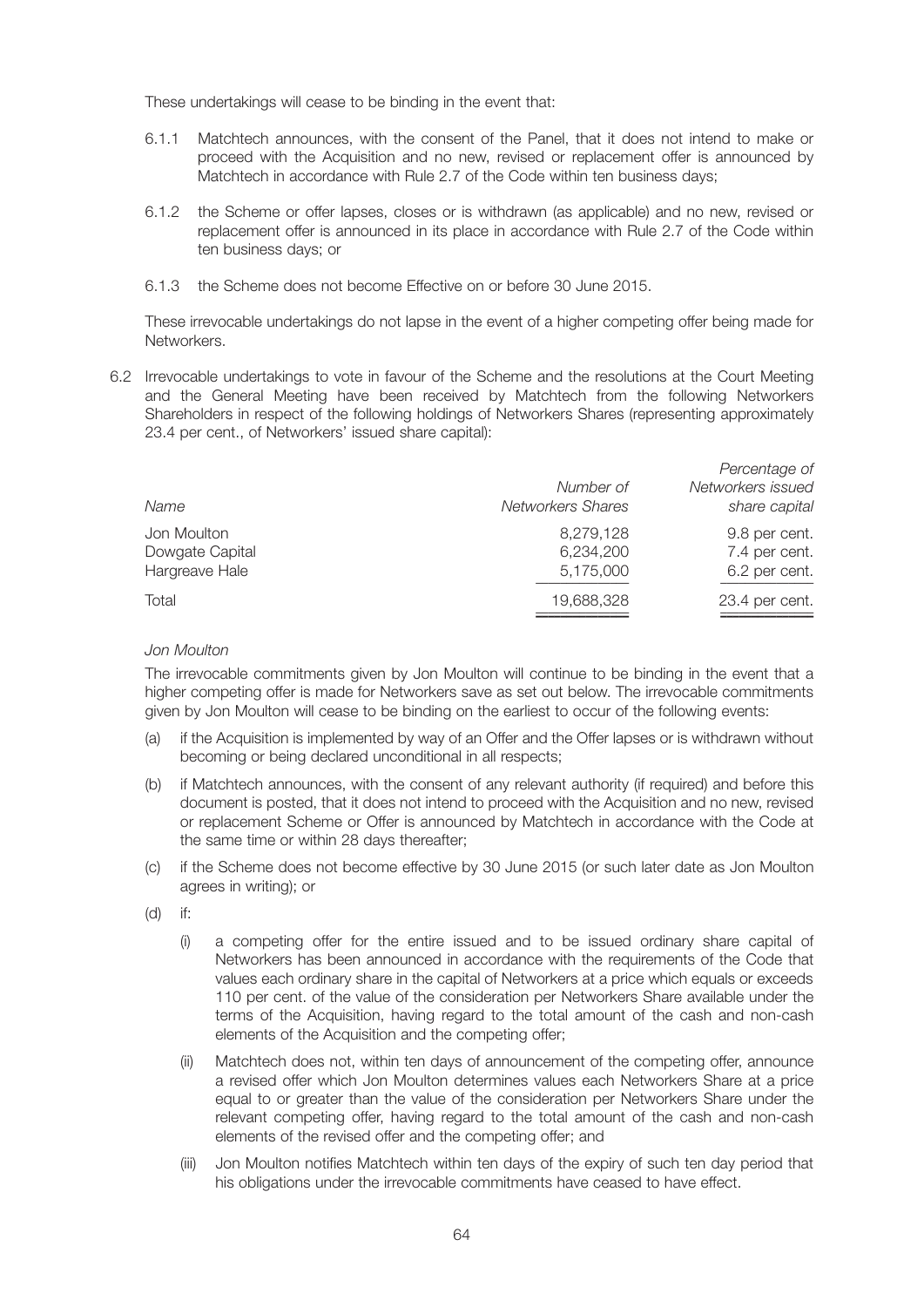## *Dowgate Capital*

 The irrevocable commitments given by Dowgate Capital will continue to be binding in the event that a higher competing offer is made for Networkers. The irrevocable commitments given by Dowgate Capital will cease to be binding on the earliest to occur of the following events:

- (a) if the Acquisition is implemented by way of an Offer and the Offer lapses or is withdrawn without becoming or being declared unconditional in all respects;
- (b) if Matchtech announces, with the consent of any relevant authority (if required) and before this document is posted, that it does not intend to proceed with the Acquisition and no new, revised or replacement Scheme or Offer is announced by Matchtech in accordance with the Code at the same time or within 28 days thereafter; or
- (c) if the Scheme does not become effective by 30 June 2015 (or such later date as Dowgate Capital agrees in writing).

## *Hargreave Hale*

 The irrevocable commitments given by Hargreave Hale will continue to be binding in the event that a higher competing offer is made for Networkers save as set out below. The irrevocable commitments given by Hargreave Hale will cease to be binding on the earliest to occur of the following events:

- (a) if the Acquisition is implemented by way of an Offer and the Offer lapses or is withdrawn without becoming or being declared unconditional in all respects;
- (b) if Matchtech announces, with the consent of any relevant authority (if required) and before this document is posted, that it does not intend to proceed with the Acquisition and no new, revised or replacement Scheme or Offer is announced by Matchtech in accordance with the Code at the same time or within 28 days thereafter;
- (c) if the Scheme does not become effective by 30 June 2015 (or such later date as Hargreave Hale agrees in writing); or
- (d) if:
	- (i) a competing offer for the entire issued and to be issued ordinary share capital of Networkers has been announced in accordance with the requirements of the Code that values each ordinary share in the capital of Networkers at a price which equals or exceeds 110 per cent. of the value of the consideration per Networkers Share available under the terms of the Acquisition, having regard to the total amount of the cash and non-cash elements of the Acquisition and the competing offer;
	- (ii) Matchtech does not, within ten days of announcement of the competing offer, announce a revised offer which Hargreave Hale determines values each Networkers Share at a price equal to or greater than the value of the consideration per Networkers Share under the relevant competing offer, having regard to the total amount of the cash and non-cash elements of the revised offer and the competing offer; and
	- (iii) Hargreave Hale notifies Matchtech within ten days of the expiry of such ten day period that its obligations under the irrevocable commitments have ceased to have effect.
- 6.3 Irrevocable undertakings to vote in favour of the Scheme and the resolutions at the Court Meeting and the General Meeting have therefore been received in respect of an aggregate of 61,286,031 Networkers Shares, representing approximately 72.9 per cent., of Networkers's issued share capital.

## **7. Financing Arrangements**

## *Financing*

7.1 The cash consideration payment under the terms of the Acquisition (together with costs and expenses payable in connection with the Acquisition) will be funded by the proceeds of the HSBC Facility Agreement. In addition, under the terms of the HSBC Facility Agreement, Matchtech may also utilise the proceeds of the HSBC Facility Agreement to repay or discharge the existing indebtedness of the Networkers Group (together with associated fees, costs and/or expenses). The HSBC Facility Agreement is comprised of a term loan facility of £30 million.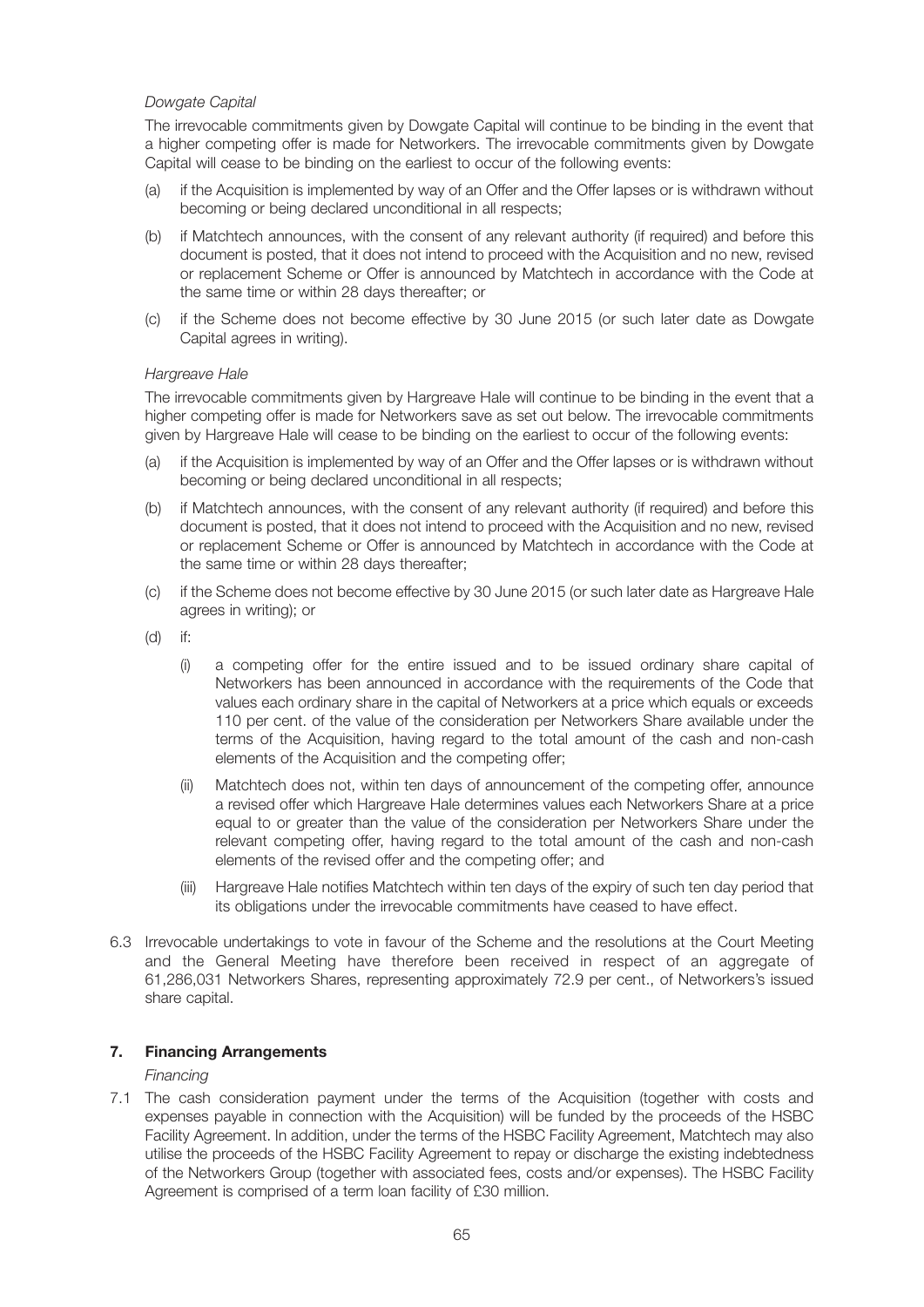7.2 In connection with the HSBC Facility Agreement, certain of the subsidiaries of Matchtech have granted floating charge security over their assets in favour of HSBC to secure the obligations owing under the Facility Agreement.

#### *Amendments and waivers of the Acquisition documents*

- 7.3 Under the HSBC Facility Agreement, Matchtech has agreed, among other things:
	- 7.3.1 except as required by law or regulation (including the Code), the Panel, an order of the Court, or with the consent of HSBC, not to waive, amend, declare or treat as satisfied any Condition where to do so would be materially prejudicial to the interests of HSBC; and
	- 7.3.2 (if Matchtech elects to make the Acquisition by way of an Offer), not declare the Offer unconditional as to acceptances until Matchtech has received valid acceptances (which have not been withdrawn) in respect of not less than 90 per cent. of the shares in Networkers to which the Offer relates.
- 7.4 Numis as financial adviser to Matchtech is satisfied that sufficient resources are available to Matchtech to enable it to satisfy in full the cash consideration payable to Networkers Shareholders under the terms of the Acquisition.

## **8. Material contracts**

### 8.1 *Matchtech*

 Save as set out below, there are no contracts, other than contracts entered into in the ordinary course of business, which have been entered into by Matchtech or any of its subsidiaries during the period beginning two years before the commencement of the Offer Period to the latest practicable date prior to the publication of this document which are or may be material.

## *HSBC Facility Agreement*

The HSBC Facility Agreement makes available to Matchtech a £30,000,000 term loan facility, the proceeds of which may be used to:

- (a) finance the cash consideration payable by or on behalf of Matchtech to the holders of the Networkers Shares (including shares issued as a result of the exercise of options) pursuant to the Acquisition;
- (b) pay fees, costs and expenses, stamp, registration and other taxes incurred in connection with the Acquisition; and
- (c) repay or discharge existing indebtedness of the Networkers Group together with any broken funding costs, redemption premia and other fees, costs and/or expenses in connection with that repayment or discharge.

The obligations owing under the HSBC Facility Agreement are secured by floating charges granted by Matchtech Group (UK) Limited, Barclay Meade Limited, Connectus Technology Limited and Alderwood Education Limited.

The obligations owing under the HSBC Facility Agreement are guaranteed by Matchtech Group (UK) Limited, Barclay Meade Limited, Connectus Technology Limited, Alderwood Education Limited, Application Services Ltd, Matchtech Group (Holdings) Limited and Matchtech (the "**Guarantors**"). Following the Effective Date, the Company must ensure that the aggregate of earnings before interest, tax, depreciation and amortisation of the Guarantors and the aggregate turnover of the Guarantors represents not less than 85 per cent. of EBITDA and consolidated turnover of the Matchtech Group. In order to comply with this requirement following the Acquisition, certain members of the Networkers Group may be required to accede to the HSBC Facility Agreement as Guarantors.

The loans made available under the HSBC Facility Agreement will bear interest at a rate per annum equal to LIBOR plus a margin equal to:

(a) for the period up until the delivery of the first compliance certificate, 3 per cent.; and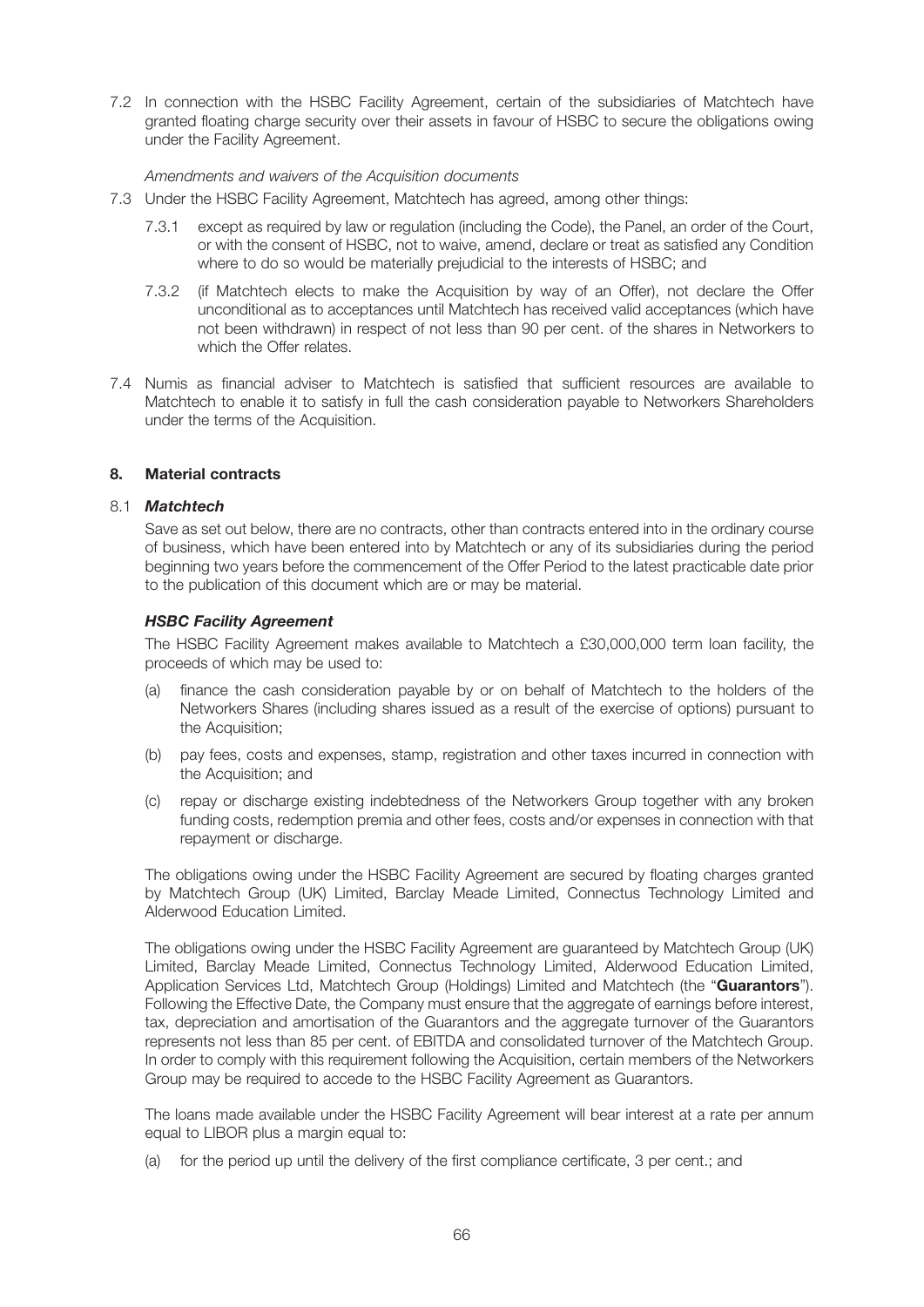(b) following delivery of the first compliance certificate, the percentage per annum set out in the table below:

| Adjusted Leverage <sup>4</sup>                         | <b>Facility Margin</b><br>percentage p.a. |
|--------------------------------------------------------|-------------------------------------------|
| Greater than or equal to 3.0:1.0                       | 3.00                                      |
| Less than 3.0:1.0 but greater than or equal to 2.5:1.0 | 2.50                                      |
| Less than 2.5:1.0 but greater than or equal to 2.0:1.0 | 2.25                                      |
| Less than 2.0:1.0 but greater than or equal to 1.5:1.0 | 2.00                                      |
| Less than 1.5:1.0 but greater than or equal to 1.0:1.0 | 1.75                                      |
| Less than $1.0:1.0$                                    | 1.50                                      |

#### 4 As defined in the HSBC Facility Agreement

The loans made available under the HSBC Facility Agreement are repayable in full on the termination date (being 27 January 2018). However, Matchtech must ensure that on or prior to 27 January 2016, it shall have repaid such amounts so that the outstanding loans on that date do not exceed £15,000,000. The HSBC Facility Agreement also includes mandatory prepayment provisions which require the loans to be prepaid upon a change of control or the sale of all or substantially all of the assets of the Matchtech Group.

The HSBC Facility Agreement contains general covenants customary for a loan of this nature. In relation to financial covenants, Matchtech must ensure that it operates above a certain interest cover ratio and below a certain adjusted leverage ratio (the level of which depends on the period of calculation). There is also a requirement that Matchtech maintains a certain minimum tangible net worth.

The HSBC Facility Agreement also contains various events of default, including failure to comply with the covenants (including financial covenants), cross default in relation to financial indebtedness exceeding £500,000 (in aggregate) and certain insolvency events.

#### *Acquisition of Application Services Limited (Trading as Provanis)*

On 5 September 2013, Matchtech entered into a sale and purchase agreement with Neale Provan, Rajesh Thakrar, Alex Schembri and Robin Miller (together the "**Sellers**") whereby Matchtech agreed to acquire the entire issued share capital of Application Services Limited ("**ASL**") for £4,047,000, subject to a net asset adjustment (the "**Provanis SPA**").

The Provanis SPA contains a number of warranties given by the Sellers jointly and severally. The Sellers also gave indemnities under the Provanis SPA in relation to, among other things, all claims, proceedings, and demands made or brought against any member of the Provanis Group (as defined in the Provanis SPA) by any Seller and his connected persons which existed prior to completion, any liability or obligation arising from ASL's occupation of the Property (as defined in the Provanis SPA) and claims which may be made against ASL relating to the resignation or termination of employment of a former ASL employee.

The expiry date for notification of warranty claims under the Provanis SPA was 31 December 2014, for indemnities was 30 September 2014 and for tax warranties is seven years from completion. The maximum aggregate liability of the Sellers pursuant to the Provanis SPA is capped at the purchase price paid by Matchtech to the Sellers.

In addition, the Sellers entered into non-compete and non-solicitation covenants in relation to the business of the ASL which are effective for a period of 24 months (in respect of Neale Provan) and 18 months (in respect of all other Sellers).

#### *Lock-Up Agreements*

Jon Plassard, Spencer Manuel, Scott Simons and Saul Penhallow have, respectively, entered into lock-up agreements dated 27 January 2015 with Matchtech pursuant to which they have each agreed, subject to certain customary exceptions, not to dispose of any of their respective interests in all or any of the New Matchtech Shares which they are to receive pursuant to the Acquisition for a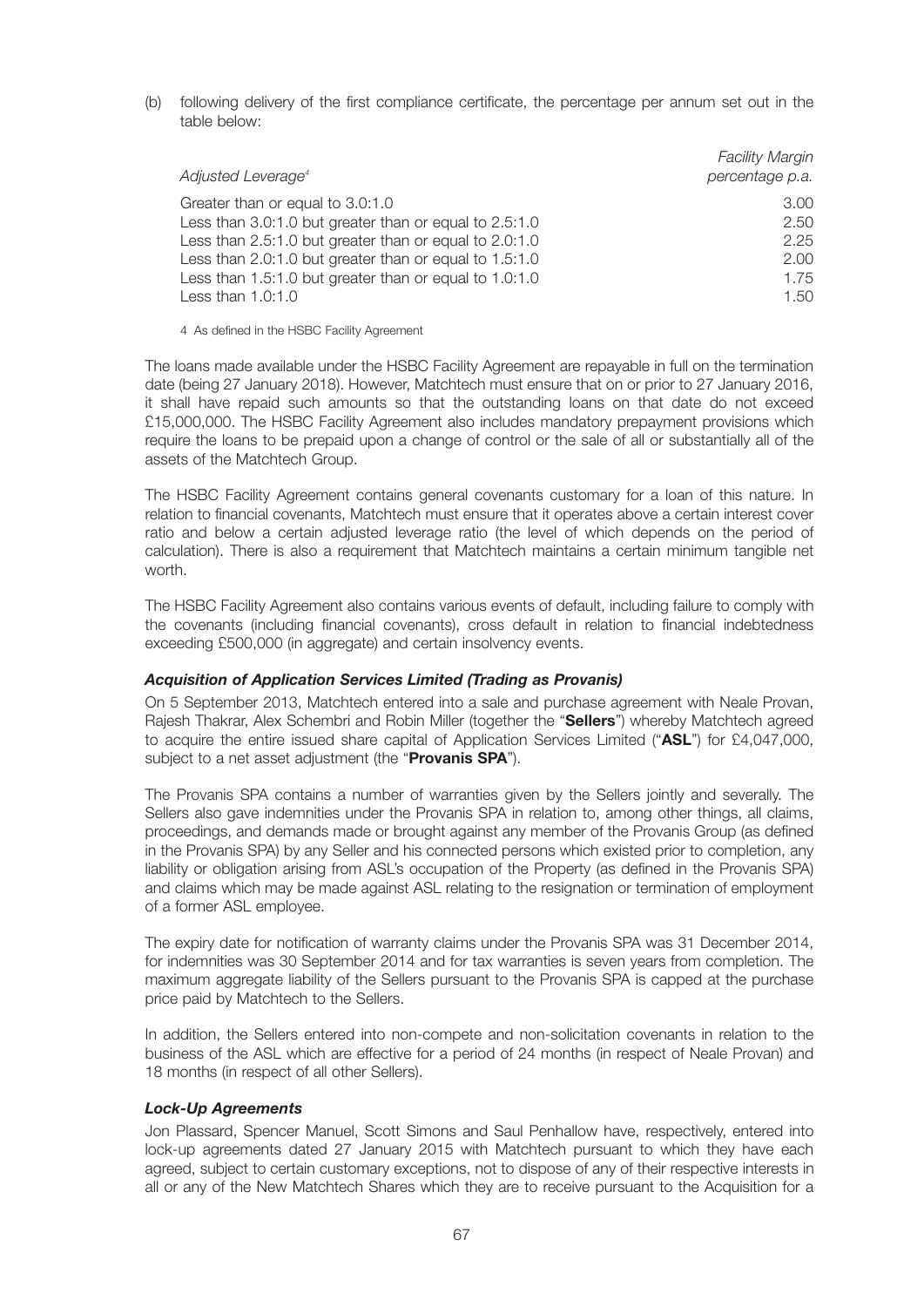period of two (2) years from the Effective Date or, if earlier, until the date such relevant individual has his position as a director or employee of Matchtech or Networkers terminated by the Company or Networkers other than for misconduct, misfeasance, gross negligence or serious breach of any material condition of employment.

### 8.2 *Networkers*

 Save as set out below, there are no contracts, other than contracts entered into in the ordinary course of business, which have been entered into by Networkers or any of its subsidiaries during the period beginning two years before the commencement of the Offer Period to the latest practicable date prior to the publication of this document which are or may be material.

### *Cappo Group SPA*

 On 30 May 2014, Networkers entered into a sale and purchase agreement with Peter Allington and Christine Phillips ("**Sellers**") whereby Networkers agreed to acquire the entire issued share capital of Cappo Group Limited ("**Cappo**") for £1,200,000, subject to adjustment on the basis of completion accounts (the "**Cappo Group SPA**").

 The Cappo Group SPA contains a number of warranties given severally and proportionately between the Sellers. The Sellers also gave indemnities under the Cappo Group SPA in relation to certain matters concerning the payment of invoices by one of Cappo's clients and the termination payment made to a former Cappo employee.

 The expiry date for notification of warranty claims under the Cappo Group SPA is 30 May 2021 in relation to the tax warranties and 30 November 2015 in relation to all other warranties. The maximum aggregate liability of the Sellers pursuant to the Cappo Group SPA is capped at the purchase price (as adjusted).

 In addition, Peter Allington entered into non-compete and non-solicitation covenants in relation to the Cappo business which are effective for a period of two years from the date of the Cappo Group SPA in the case of the non-compete covenant and 12 months in the case of the non-solicitation covenants.

## **9. Offer related arrangements**

#### *Confidentiality agreement*

Please refer to paragraph 9 of Parts I and II of this document for further details in respect of the Confidentiality Agreement.

#### *Lock-Up Agreements*

Please refer to paragraph 9 of Parts I and II of this document for further details in respect of the Lock-Up Agreements.

#### **10. Service contracts and letters of appointment for the Networkers Directors**

#### 10.1 *Executive Directors of Networkers*

- 10.1.1 Spencer Manuel and Jon Plassard are the current executive directors of Networkers (**"Networkers Executive Directors"**). They are both employed by Networkers.
- 10.1.2 A summary of the Networkers Executive Directors' services agreements is set out below:

| Name           | Period of continuous<br>employment from: | Contract date | Notice period | (either party) Annual Salary |
|----------------|------------------------------------------|---------------|---------------|------------------------------|
| Spencer Manuel | 1 June 2000                              | 26 May 2006   | 12 months     | £259,000                     |
| Jon Plassard   | 1 June 2000                              | 26 May 2006   | 12 months     | £239,000                     |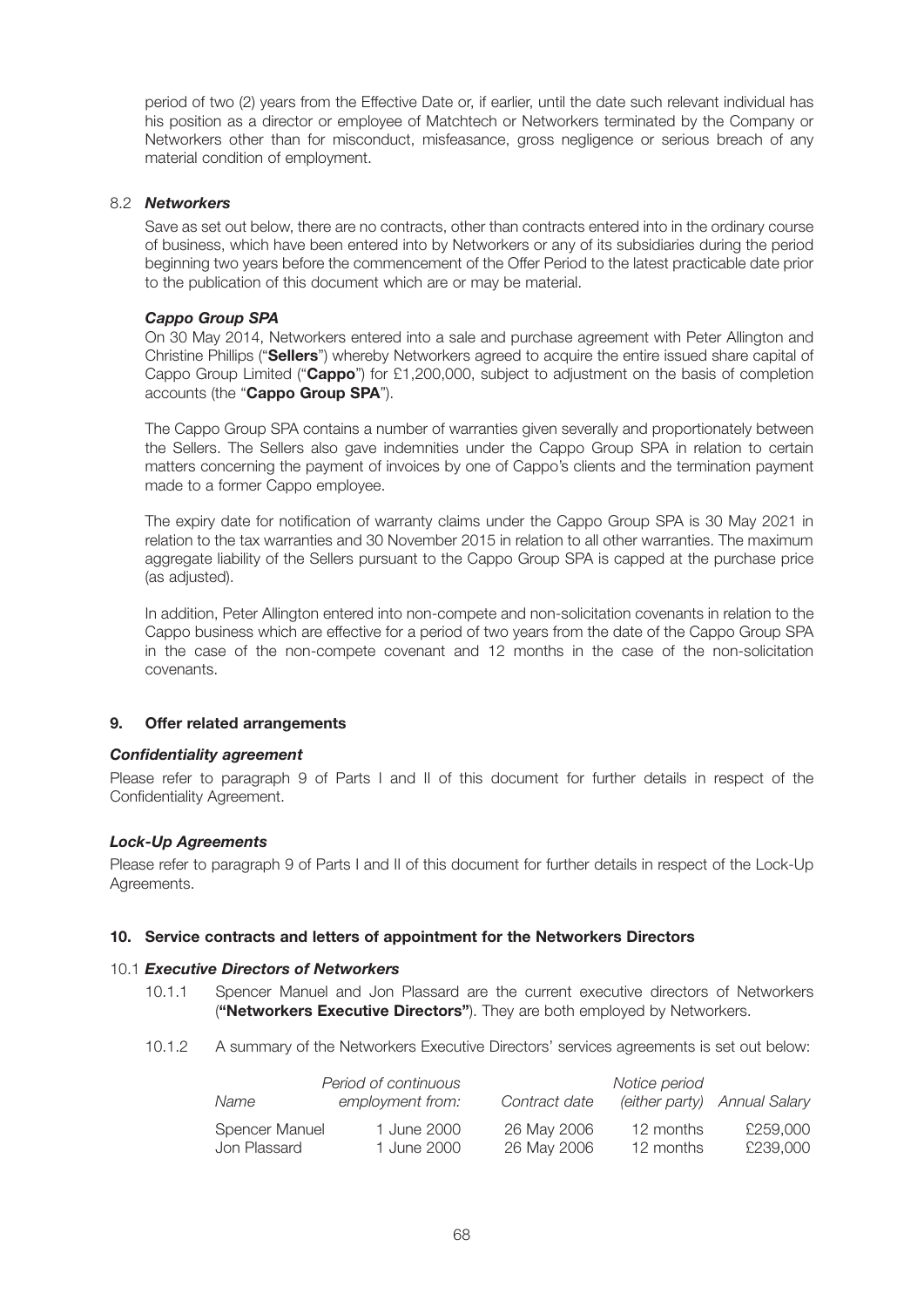- 10.1.3 The Networkers Executive Directors' service agreements can be terminated by either party serving written notice as specified in paragraph 10.1.2 above. The service agreements will terminate automatically upon each of the Networkers Executive Directors reaching his 65th birthday.
- 10.1.4 At any point after notice of termination has been given by either party, Networkers may terminate the Networkers Executive Directors' service agreements by making a payment in lieu of notice together with such further amount as is equal to the fair value of any other benefits to which the Networkers Executive Director is entitled under the service agreement.
- 10.1.5 The Networkers Executive Directors' salary is reviewed annually by Networkers' remuneration committee, however there is no obligation on Networkers to implement an upward review.
- 10.1.6 The service agreements of the Networkers Executive Directors contain post termination restrictive covenants that apply for a period of six months following termination of employment.
- 10.1.7 Each of the Networkers Executive Directors is entitled to the following employment benefits in addition to their basic salary outlined in paragraph 10.1.2:
	- 10.1.7.1 to participate in a life and critical illness insurance scheme which provides for benefits equivalent to the value of £500,000 in accordance with the arrangements made between Networkers and such reputable insurer as Networkers may decide from time to time;
	- 10.1.7.2 to private medical insurance in accordance with the arrangements made between Networkers and such reputable insurer as Networkers may decide from time to time;
	- 10.1.7.3 to full remuneration for a period of up to 6 months in aggregate in any period of 12 consecutive months, and thereafter half remuneration for up to 6 months in aggregate in any period of 12 consecutive months, if absent from work due to sickness or injury (such payment to include any entitlement to statutory sick pay);
	- 10.1.7.4 to reimbursement of such travel, hotel, and other out of pocket expenses as are wholly, necessarily and exclusively incurred by him in the course of his duties;
	- 10.1.7.5 to the use of a mobile phone provided by Networkers for the purposes of carrying out his duties;
	- 10.1.7.6 to an annual car allowance of £9,000 payable in monthly installments;
	- 10.1.7.7 to 25 working days' holiday per annum (in addition to normal bank and public holidays); and
	- 10.1.7.8 to be paid a discretionary bonus.
- 10.1.8 In addition, Jon Plassard receives a pension entitlement of an amount equal to 8 per cent. of his annual salary.

## 10.2 *Non Executive Directors of Networkers*

 10.2.1 Neville Roger Goodman, Nigel Wray and Lord William Astor are the non executive directors of Networkers ("**Networkers Non Executive Directors**").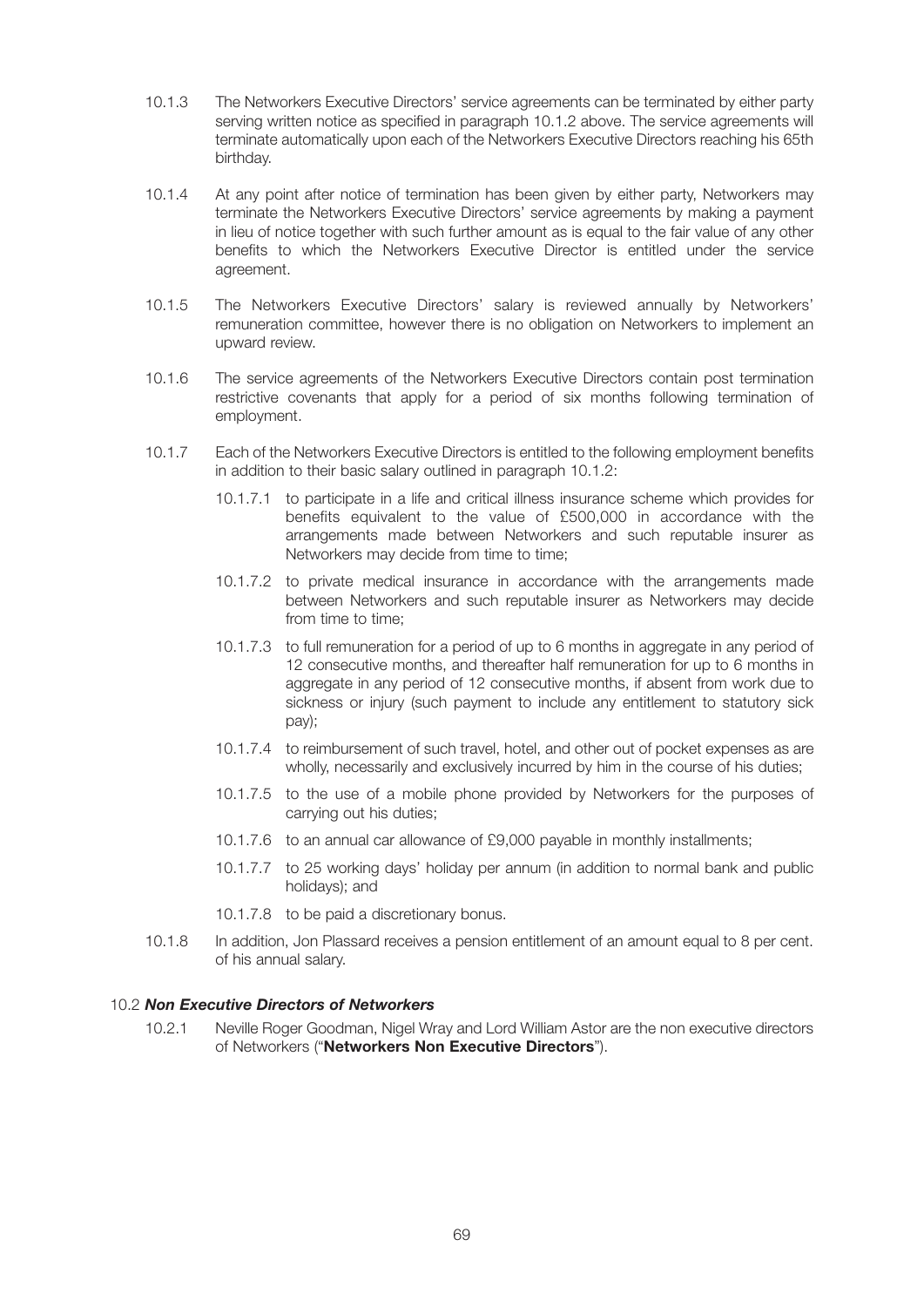10.2.2 The provisions of the Networkers Non Executive Director appointment letters and details of their current fees are set out in the table below.

| Name                     | Title                              | Date of initial<br>appointment | Notice period | Gross fee<br>per annum |
|--------------------------|------------------------------------|--------------------------------|---------------|------------------------|
| Neville Roger<br>Goodman | Non-Executive<br>Chairman          | 23 May 2006                    | 3 months      | £47,5001               |
| Nigel Wray               | Non-Executive Director             | 23 May 2006                    | 3 months      | £30,000                |
| Lord William<br>Astor    | Non-Executive Director             | 23 May 2006                    | 3 months      | £30,000                |
|                          | 1. with effect from 1 January 2015 |                                |               |                        |

- 10.2.3 Each Networkers Non Executive Director is entitled to be reimbursed by Networkers in respect of reasonable travelling and subsistence expenses incurred in the performance of his duties.
- 10.2.4 Each of the Networkers Non Executive Directors' letters of appointment can be terminated by either party serving written notice as set out in paragraph 10.2.2 above.
- 10.2.5 Each of the Networkers Non Executive Directors are bound by certain confidentiality provisions pursuant to their letters of appointment.
- 10.2.6 There are no provisions for the payment of compensation or benefits upon termination of appointment of the Networkers Non Executive Directors other than payment in lieu of notice.
- 10.3 Networkers has made qualifying third party indemnity provisions for the benefit of each of the Networkers Directors.
- 10.4 Save as disclosed in this paragraph 10:
	- 10.4.1 no director of Networkers is entitled to commission or profit sharing arrangements;
	- 10.4.2 other than statutory compensation and payment in lieu of notice, no compensation is payable by Networkers to any director of Networkers upon early termination of their appointment; and
	- 10.4.3 there are no service agreements or letters of appointment between any member of the Networkers Group and any director of Networkers and no such agreement has been entered into or amended within six months preceding the date of this document.

### **11. Ratings and outlooks**

There are no current ratings and outlooks publicly accorded to either Networkers or Matchtech by rating agencies.

#### **12. Rights attaching to New Matchtech Shares**

- 12.1 The holders of New Matchtech Shares shall be entitled to receive notice of, and to vote, at every meeting of the shareholders of Matchtech and shall have one vote thereat for each such Matchtech Share so held.
- 12.2 The holders of Matchtech Shares shall be entitled to receive such dividend as the directors of Matchtech may from time to time, by resolution, declare on the Matchtech Shares.
- 12.3 In the event of liquidation, dissolution or winding up of Matchtech or upon any distribution of the assets of Matchtech among its shareholders being made (other than by way of dividend out of monies properly applicable to the payment of dividends) the holders of New Matchtech Shares shall be entitled to share *pro rata* in any residual assets of Matchtech as unsecured creditors with all other holders of Matchtech Shares.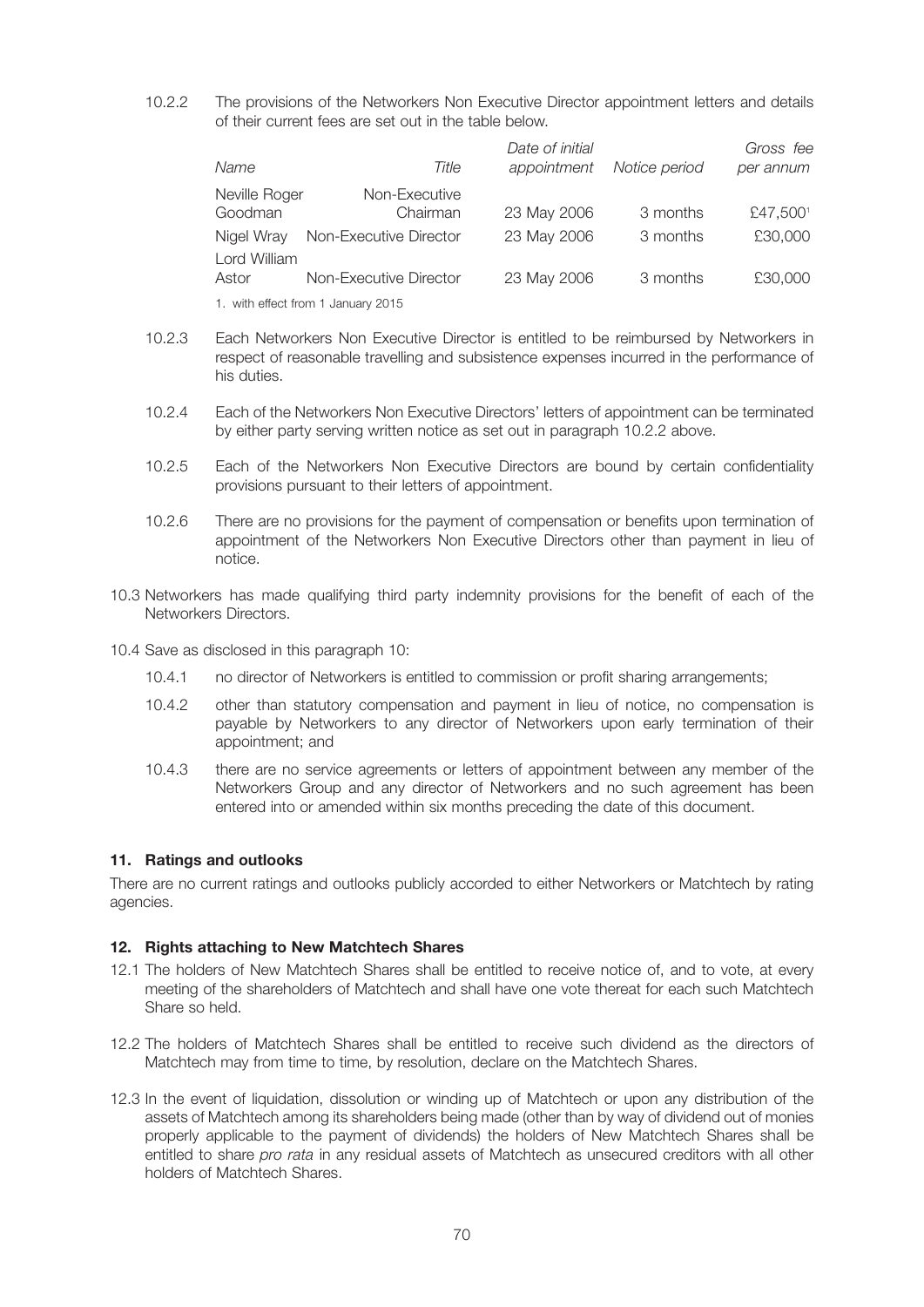### **13. Other Information**

- 13.1 Liberum has given and has not withdrawn its written consent to the issue of this document with the inclusion herein of the references to its name in the form and context in which it appears.
- 13.2 Numis has given and has not withdrawn its written consent to the issue of this document with the inclusion herein of the references to its name in the form and context in which it appears.
- 13.3 Save as disclosed in this document, there is no agreement, arrangement or understanding (including any compensation arrangements) between Matchtech or any person acting in concert with it and any of the directors, recent directors, shareholders or recent shareholders of Networkers or any person interested or recently interested in Networkers Shares having any connection with or dependence on or which is conditional upon the outcome of the Acquisition.
- 13.4 There is no agreement, arrangement or understanding whereby the beneficial ownership of any of the Networkers Shares to be acquired by Matchtech will be transferred to any other person, save that Matchtech reserves the right to transfer any such shares to any member of the Matchtech Group. Save as disclosed in this document, no member of the Matchtech Group holds any interest in the relevant securities of Networkers.
- 13.5 The aggregate fees and expenses which are expected to be incurred by Matchtech in connection with the Acquisition are estimated to amount to approximately £1,875,000, excluding applicable VAT. This aggregate number consists of the following categories:
	- 13.5.1 financing arrangements: £180,000;
	- 13.5.2 financial and corporate broking advice: £800,000;
	- 13.5.3 legal advice: £554,000;
	- 13.5.4 accounting advice: £125,000;
	- 13.5.5 public relations advice: £20,000;
	- 13.5.6 other professional services (including Registrar, paying agent and printing services): £92,000; and
	- 13.5.7 other costs and expenses: £104,000.
- 13.6 The aggregate fees and expenses which are expected to be incurred by Networkers in connection with the Acquisition are estimated to amount to approximately £800,000 excluding applicable VAT. This aggregate number consists of the following categories:
	- 13.6.1 financial and corporate broking advice: £415,000;
	- 13.6.2 legal advice: £325,000;
	- 13.6.3 accounting advice: £30,000;
	- 13.6.4 other professional services (including Registrar, receiving agent and printing services): £15,000; and
	- 13.6.5 other costs and expenses: £25,000.
- 13.7 Save as disclosed in this document, the Networkers Directors are not aware of any significant change in the financial or trading position of Networkers which has occurred since 30 June 2014, being the date to which the interim financial information for the six month period ended 30 June 2014 of Networkers was published.
- 13.8 Save as disclosed in this document, the Matchtech Directors are not aware of any significant change in the financial or trading position of Matchtech which has occurred since 31 July 2014, the date to which the latest audited accounts of Matchtech were published.
- 13.9 The emoluments of the directors of Matchtech will not be varied as a consequence of the Acquisition or by any other associated transaction.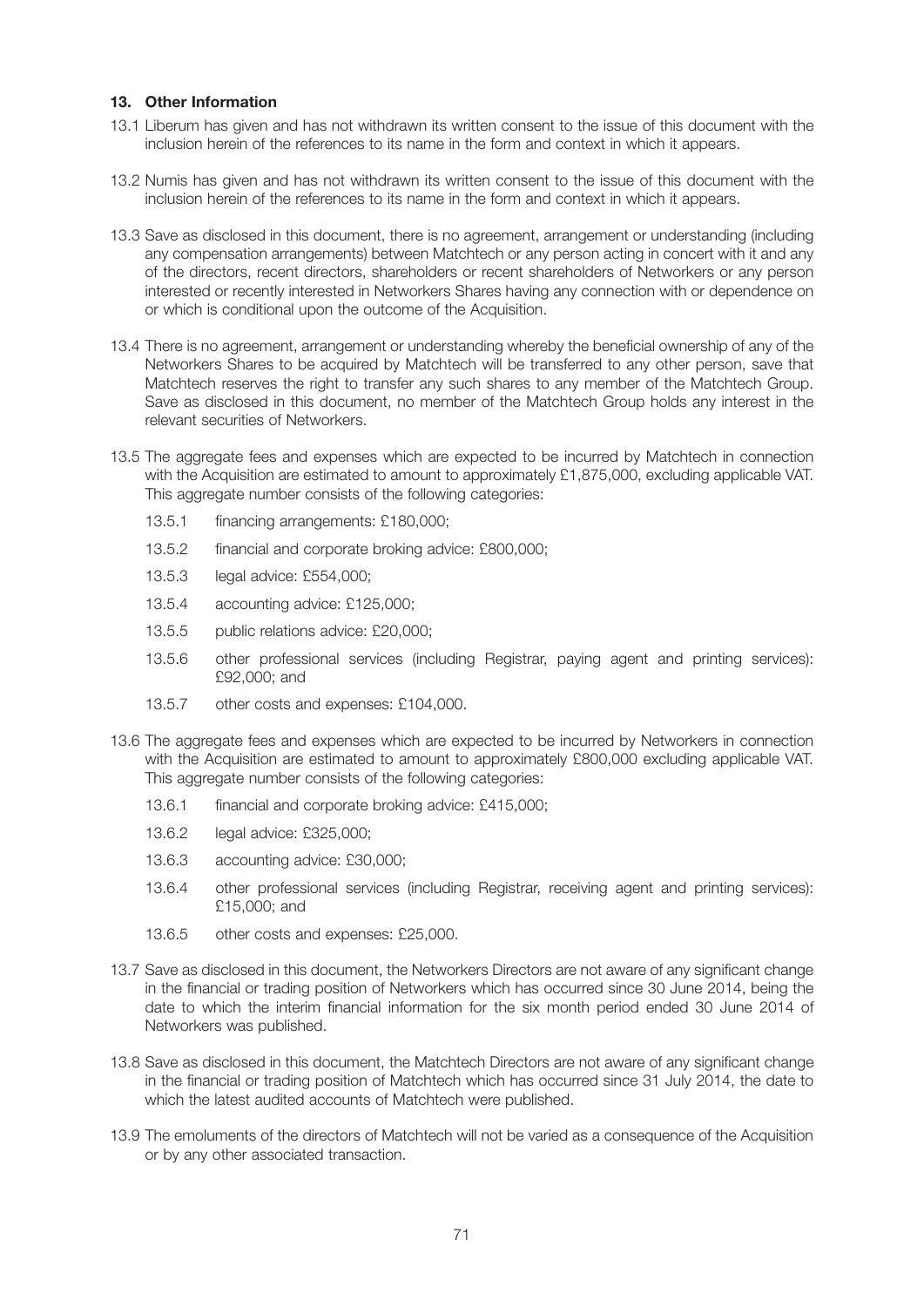- 13.10 A consolidated list of information incorporated by reference in this document is set out in Part IV of this document. You may request a hard copy of any information incorporated by reference in this document by contacting Networker's registrars, Capita Asset Services at Corporate Actions, The Registry, 34 Beckenham Road, Beckenham, Kent, BR3 4TU, or by calling 0871 664 0321 from within the UK or on +44 (0)20 8639 3399 if calling from outside the UK. Calls to the 0871 664 0321 number cost 10 pence per minute (including VAT) from a BT landline. Other network providers' costs may vary. Lines are open 9.00 a.m. to 5.30 p.m. (London time) Monday to Friday. Calls to the helpline from outside the UK will be charged at the applicable international rate. Different charges may apply to calls from mobile telephones and calls may be recorded and randomly monitored for security and training purposes. The helpline cannot provide advice on the merits of the Acquisition nor give any financial, legal or tax advice. It is important that you note that unless you make such a request, a hard copy of any information incorporated by reference in this document will not be sent to you. You may also request that all future documents, announcements and information to be sent to you in relation to the Acquisition should be in hard copy form.
- 13.11 Save with the consent of the Panel, settlement of the consideration to which any Networkers Shareholder is entitled under the Scheme will be implemented in full in accordance with the terms of the Scheme without regard to any lien, right of set off, counterclaim or other analogous right to which Matchtech may otherwise be, or claim to be, entitled as against such Networkers Shareholder.
- 13.12 The Scheme is governed by the laws of England and Wales and is subject to the jurisdiction of the courts of England and Wales. The rules of the City Code will, so far as they are appropriate, apply to the Scheme.

## **14. Calculations and sources of information**

In this document:

- 14.1 as at the close of business on 27 January 2015, being the latest practicable date prior to the date of commencement of the Offer Period, Matchtech had in issue 24,966,817 Matchtech Shares all of which were fully paid and Networkers had in issue 84,056,832 Shares all of which were fully paid. This number excludes 8,446,155 Networkers Shares held in Treasury. The total paid up share capital of Matchtech is £249,668.17 and of Networkers is £925,029.87 (including Networkers Shares held in Treasury). The ISIN for Matchtech Shares is GB00B1FMDQ43 and for Networkers Shares is GB00B1319W10;
- 14.2 the value placed on the issued and to be issued share capital of Networkers is based on 84,056,832 Networkers Shares in issue on 27 January 2015, being the latest practicable date prior to the date of commencement of the Offer Period and a further 1,930,097 Networkers Shares which are expected to be issued and allotted or transferred from Treasury to the participants in the Networkers Share Schemes before the Scheme Record Time (excluding further options in respect of 2,972,913 Networkers Shares which are not anticipated to be exercised under the terms of the Acquisition);
- 14.3 the closing share price of Matchtech Shares of 527.5 pence on 27 January 2015, being the latest practicable date prior to the date of commencement of the Offer Period, is derived from the AIM Appendix of the Daily Official List;
- 14.4 the closing share prior of Networkers Shares of 55.0 pence on 27 January 2015, being the last practicable date prior to the date of commencement of the Offer Period, is derived from the AIM Appendix of the Daily Official List;
- 14.5 unless otherwise stated, the financial information relating to Networkers is extracted or derived from the audited annual report and accounts of Networkers for the financial year ended 31 December 2013 (without any material adjustment) and the unaudited interim report of Networkers for the six months ended 30 June 2014 (without any material adjustment);
- 14.6 unless otherwise stated, the financial information relating to Matchtech is extracted or derived from the audited annual report and accounts of Matchtech for the financial year ended 31 July 2014 (without any material adjustment);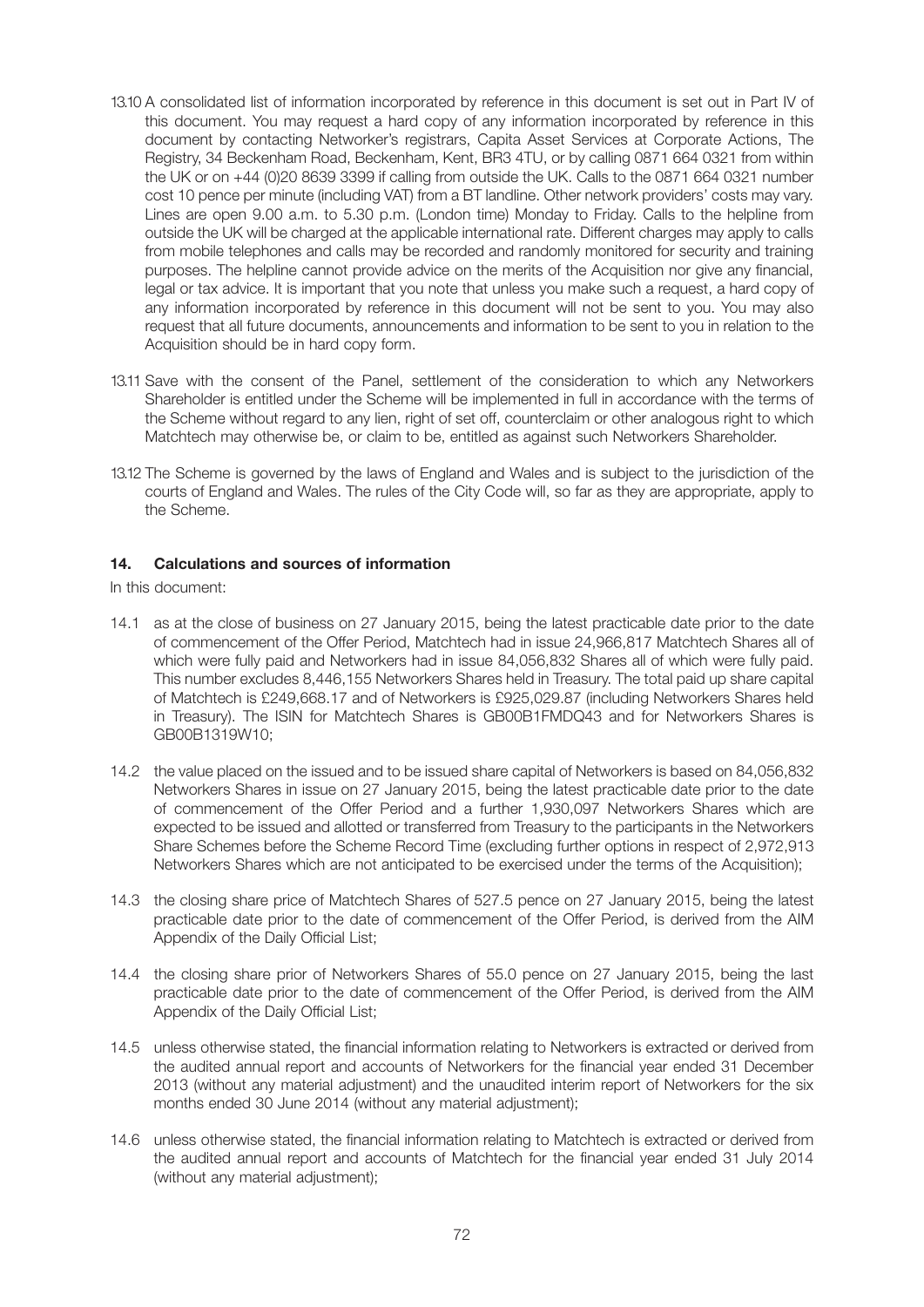- 14.7 certain figures included in this document have been subject to rounding adjustments. Accordingly, figures shown for the same category presented in different tables may vary slightly and figures shown as totals in certain tables may not be an arithmetic aggregation of the figures that precede them; and
- 14.8 any statements in this document that the Acquisition is expected to be earnings enhancing for Matchtech in the first full year of ownership and materially earnings enhancing thereafter relate to future actions and circumstances which, by their nature, involve risks, uncertainties and other factors. These statements do not constitute a profit forecast and should not be interpreted to mean that earnings for that year or any subsequent financial period would necessarily match or be greater than those for any preceding financial period. Earnings in this context represent net after tax earnings before the amortisation of intangible assets and non operating items.

#### **15. Documents on display**

- 15.1 Copies of the following documents are available on www.matchtechgroupplc.com until and including the Effective Date (or the date on which the Scheme lapses or is withdrawn, if earlier):
	- 15.1.1 the articles of association of Matchtech;
	- 15.1.2 the audited consolidated accounts of Matchtech for the two financial years ended 31 July 2013 and 31 July 2014;
	- 15.1.3 the written consents referred to in paragraph 13 above;
	- 15.1.4 copies of the irrevocable undertakings referred to in paragraph 7 above;
	- 15.1.5 copies of the Lock-Up Agreements referred to in paragraph 9 above;
	- 15.1.6 the Provanis SPA referred to in paragraph 8 above;
	- 15.1.7 the Cappo SPA referred to in paragraph 8 above;
	- 15.1.8 the HSBC Facility Agreement referred to in paragraph 8 above;
	- 15.1.9 the Confidentiality Agreement referred to in paragraph 9 above; and
	- 15.1.10 this document and the accompanying Forms of Proxy.
- 15.2 Copies of the following documents are available on http://info.networkersplc.com until and including the Effective Date (or the date on which the Scheme lapses or is withdrawn if earlier):
	- 15.2.1 the existing articles of association of Networkers and the articles of association of Networkers as amended by the special resolution to be proposed at the General Meeting;
	- 15.2.2 the articles of association of Matchtech;
	- 15.2.3 the audited consolidated accounts of Networkers for the two financial years ended 31 December 2012 and 31 December 2013 and the unaudited interim results of Networkers for the six months ended 30 June 2014;
	- 15.2.4 the written consents referred to in paragraph 13 above;
	- 15.2.5 copies of the irrevocable undertakings referred to in paragraph 7 above;
	- 15.2.6 copies of the Lock-Up Agreements referred to in paragraph 9 above;
	- 15.2.7 the Provanis SPA referred to in paragraph 8 above;
	- 15.2.8 the Cappo SPA referred to in paragraph 8 above;
	- 15.2.9 the HSBC Facility Agreement referred to in paragraph 8 above;
	- 15.2.10 the Confidentiality Agreement referred to in paragraph 9 above; and
	- 15.2.11 this document and the accompanying Forms of Proxy.

Dated: 12 February 2015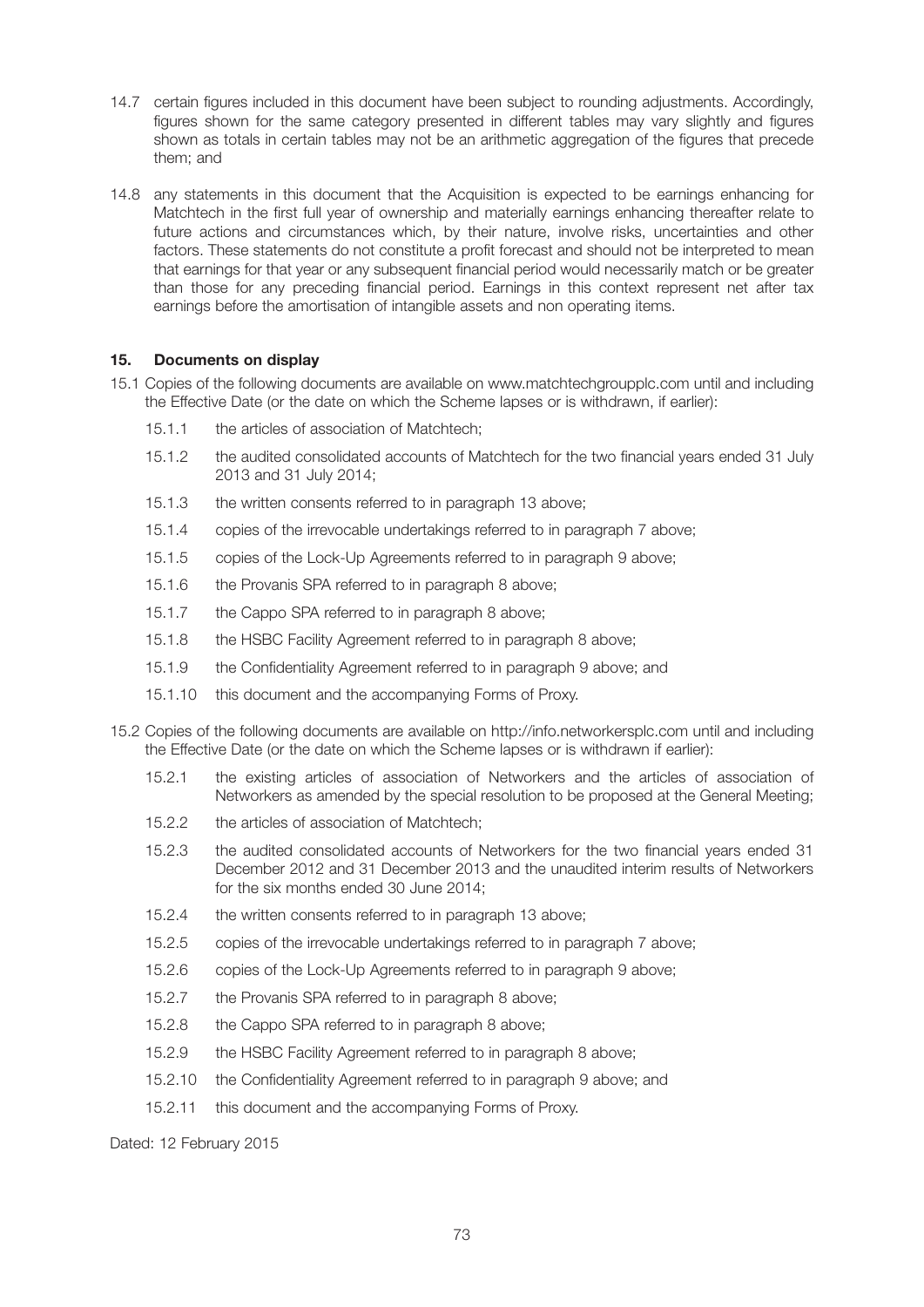### **PART VI**

## **THE SCHEME OF ARRANGEMENT**

#### **IN THE HIGH COURT OF JUSTICE No. 969 of 2015 CHANCERY DIVISION COMPANIES COURT**

#### **IN THE MATTER OF NETWORKERS INTERNATIONAL PLC**

**– and –**

### **IN THE MATTER OF THE COMPANIES ACT 2006**

#### **SCHEME OF ARRANGEMENT**

**(under Part 26 of the Companies Act 2006)**

### **BETWEEN**

### **NETWORKERS INTERNATIONAL PLC**

#### **AND**

#### **THE HOLDERS OF SCHEME SHARES**

### **(as defined below)**

#### **Preliminary**

(A) In this Scheme, unless inconsistent with the subject or context, the following expressions bear the following meanings:

| "Act" or "Companies Act"                 | the Companies Act 2006 (as amended)                                                                                                                                        |
|------------------------------------------|----------------------------------------------------------------------------------------------------------------------------------------------------------------------------|
| "Articles"                               | the articles of association of the Company as adopted or<br>amended from time to time                                                                                      |
| "Business Day"                           | any day (not being a Saturday, Sunday or public holiday)<br>on which the banks are open for general banking<br>business in London                                          |
| "Capital Reduction"                      | the reduction of the Company's share capital under<br>section 648 of the Companies Act provided for by the<br>Scheme                                                       |
| "Cash Consideration"                     | the cash consideration due to each holder of Scheme<br>Shares pursuant to Clause 2.1 of the Scheme                                                                         |
| "certificated" or "in certificated form" | in relation to a Scheme Share, a share title to which is<br>recorded in the relevant register of the Company as<br>being held in certificated form (that is, not in CREST) |
| "Company" or "Networkers"                | Networkers International plc, a company incorporated in<br>England and Wales with registered number 03950639                                                               |
| "Conditions"                             | the terms and conditions to implementation of the Offer<br>(including the Scheme) set out in Part III of this document                                                     |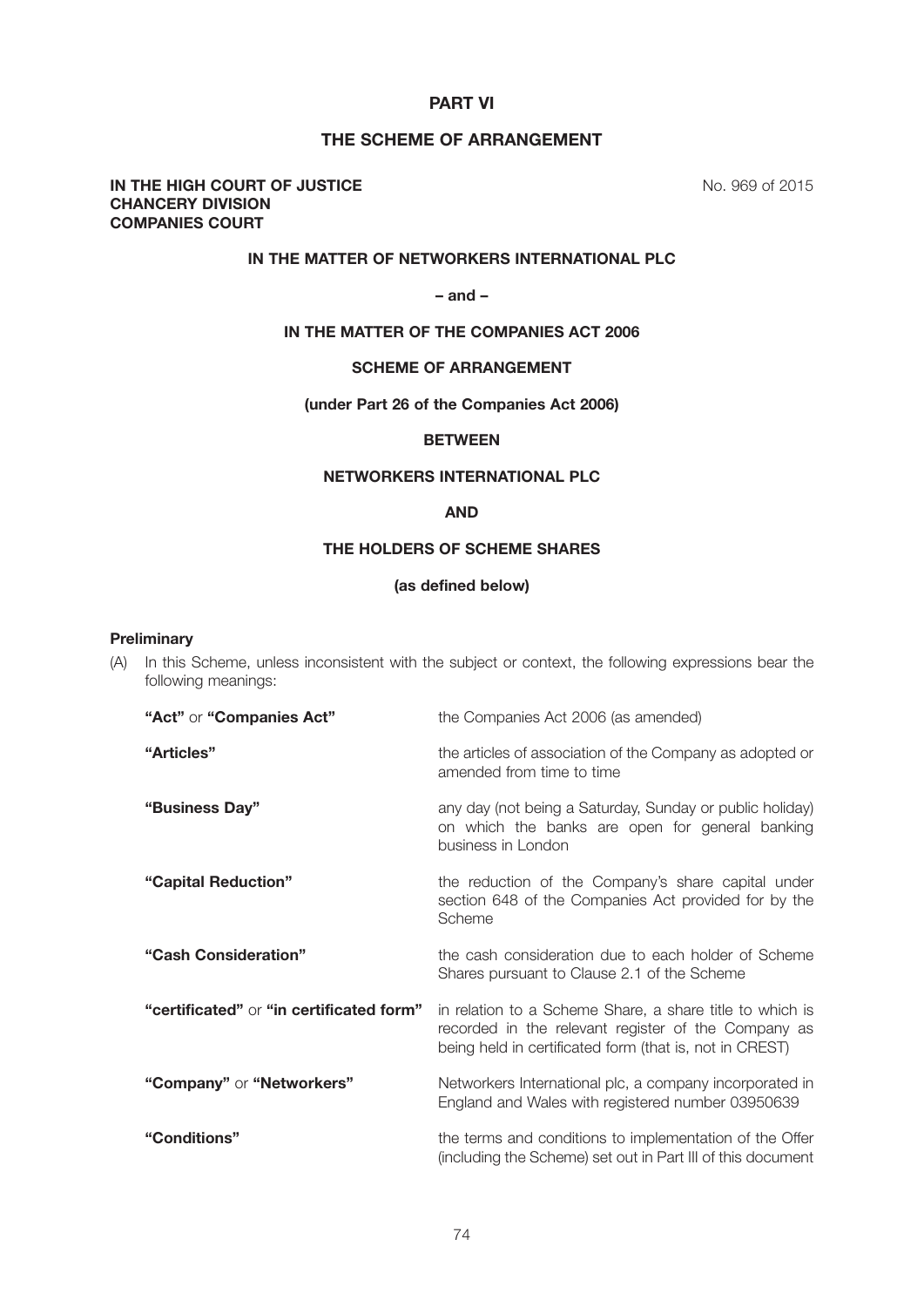| "Contractual Offer"  | a takeover offer as defined in section 974 of the<br>Companies Act                                                                                                                                                                                                                                                                                |
|----------------------|---------------------------------------------------------------------------------------------------------------------------------------------------------------------------------------------------------------------------------------------------------------------------------------------------------------------------------------------------|
| "Court"              | the High Court of Justice in England and Wales                                                                                                                                                                                                                                                                                                    |
| "Court Meeting"      | the meeting of Scheme Shareholders convened<br>pursuant to an order of the Court under section 896 of<br>the Companies Act for the purpose of considering and, if<br>thought fit, approving the Scheme (with or without<br>amendment), and any adjournment thereof                                                                                |
| "Court Orders"       | the Scheme Court Order and the Reduction Court Order                                                                                                                                                                                                                                                                                              |
| "CREST"              | the system for the paperless settlement of trades in<br>securities and the holding of uncertificated securities in<br>accordance with the CREST Regulations in respect of<br>which Euroclear is the Operator (as defined in the CREST<br>Regulations)                                                                                             |
|                      | "Effective Date" or "Scheme Effective Date" the date on which the Scheme becomes Effective<br>pursuant to its terms in accordance with Clause 7 of the<br>Scheme and references to the "effective time" means<br>the time on such date at which the Scheme becomes<br>effective                                                                   |
| "Encumbrances"       | all mortgages, pledges, liens, charges, options,<br>encumbrances, equitable rights, rights of pre-emption,<br>assignments, hypothecations or any other third party<br>rights of any nature whatsoever                                                                                                                                             |
| "Euroclear"          | Euroclear UK & Ireland Limited, a company incorporated<br>in England and Wales with registered number 2878738                                                                                                                                                                                                                                     |
| "General Meeting"    | the meeting of Networkers Shareholders to be convened<br>for the purposes of considering and, if thought fit,<br>approving the special resolution required to approve the<br>Capital Reduction, amendments to the Networkers<br>Articles and certain other matters ancillary to the Scheme<br>and its implementation, and any adjournment thereof |
| "holder"             | a registered holder of shares and includes a person<br>entitled by transmission                                                                                                                                                                                                                                                                   |
| "Matchtech"          | Matchtech Group plc, a company incorporated in<br>England and Wales with registered number 04426322                                                                                                                                                                                                                                               |
| "Matchtech Group"    | Matchtech and its subsidiary undertakings and<br>associated undertakings and, where the context permits,<br>each of them, and "member of the Matchtech Group"<br>shall be construed accordingly                                                                                                                                                   |
| "Matchtech Shares"   | ordinary shares of £0.01 each in the capital of Matchtech                                                                                                                                                                                                                                                                                         |
| "members"            | members of the Company on the register of members at<br>any relevant date                                                                                                                                                                                                                                                                         |
| "Networkers Options" | the options granted under or pursuant to the Networkers<br>Share Schemes;                                                                                                                                                                                                                                                                         |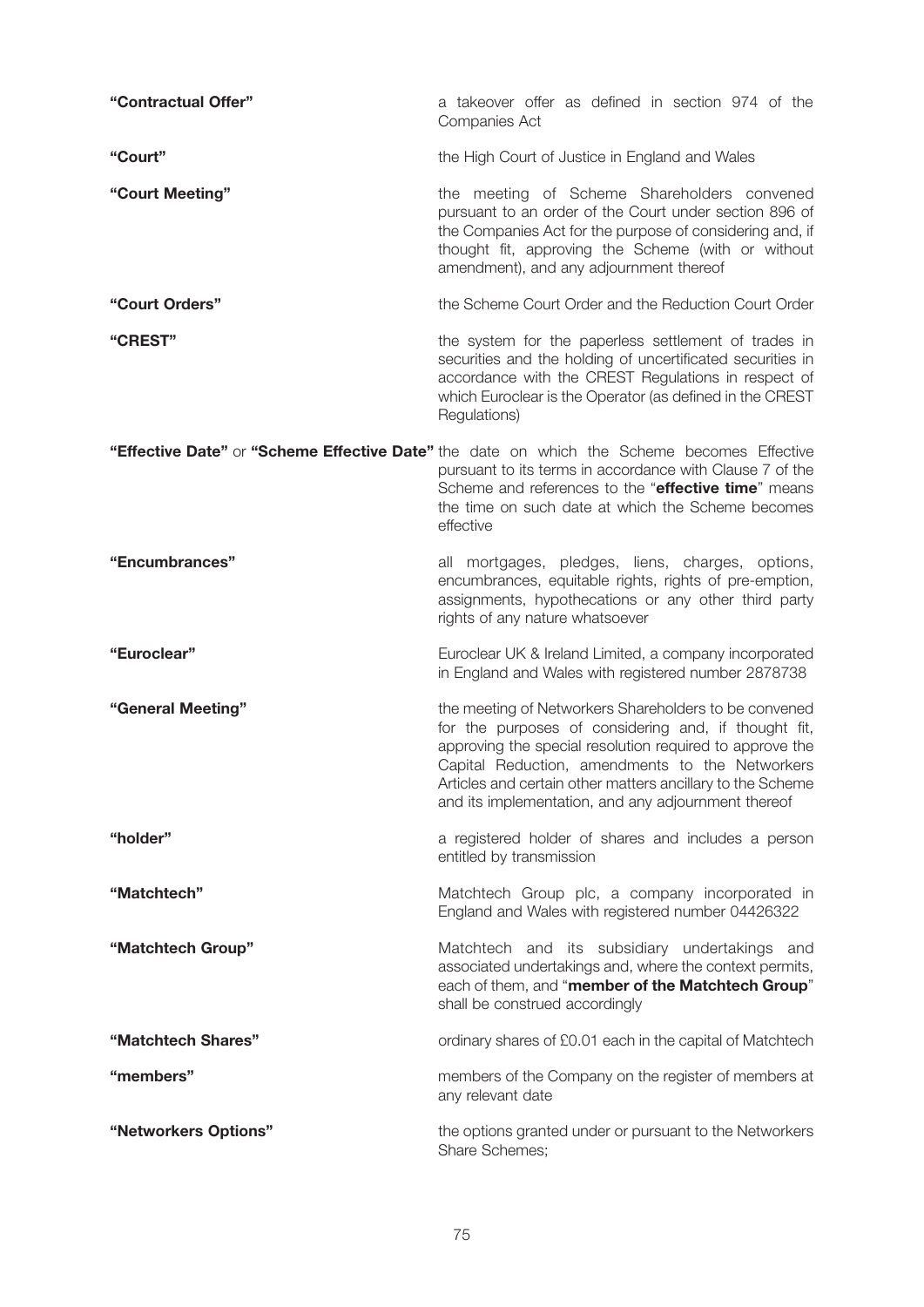| "Networkers Share Schemes"                     | the Networkers International plc Share Option Scheme,<br>the Networkers International plc EMI Scheme, the<br>Networkers International plc 2007 Approved Share<br>Option Scheme and the Networkers International plc<br>2014 Unapproved Share Option Plan                                                                                                                                        |
|------------------------------------------------|-------------------------------------------------------------------------------------------------------------------------------------------------------------------------------------------------------------------------------------------------------------------------------------------------------------------------------------------------------------------------------------------------|
| "Networkers Shareholders" or<br>"Shareholders" | the holders of Ordinary Shares and a "Networkers<br>Shareholder" or "Shareholder" means any one of<br>them                                                                                                                                                                                                                                                                                      |
| "New Matchtech Shares"                         | the new Matchtech Shares to be issued to holders of<br>Scheme Shareholders and credited as fully paid<br>pursuant to Clause 2.1 of the Scheme                                                                                                                                                                                                                                                   |
| "New Networkers Shares"                        | the new Ordinary Shares to be created and allotted to<br>Matchtech or its nominees(s) credited as fully paid in<br>accordance with Clause 1.2 of the Scheme                                                                                                                                                                                                                                     |
| "Offer"                                        | the offer by Matchtech for the entire issued and to be<br>issued ordinary share capital of the Company to be<br>implemented by means of the Scheme (or if Matchtech<br>so elects, by means of a Contractual Offer) on the terms<br>and subject to the Conditions set out in this document<br>and, where the context admits, any subsequent revision,<br>variation, extension or renewal thereof |
| "Optionholder Letters"                         | the letters and enclosures to be sent to the holders of<br>Networkers Options in connection with the Scheme;                                                                                                                                                                                                                                                                                    |
| "Ordinary Shares" or "Networkers Shares"       | ordinary shares of £0.01 each in the capital of the<br>Company                                                                                                                                                                                                                                                                                                                                  |
| "Overseas Shareholders"                        | Scheme Shareholders (or nominees, or custodians or<br>trustees of Scheme Shareholders) who are resident in, or<br>nationals, or citizens of, jurisdictions outside of the<br>United Kingdom or who are citizens or residents of<br>countries other than the United Kingdom                                                                                                                      |
| "Reduction Court Order"                        | the order of the Court confirming the Capital Reduction                                                                                                                                                                                                                                                                                                                                         |
| "Reduction Court Hearing"                      | the hearing by the Court to confirm the Capital Reduction                                                                                                                                                                                                                                                                                                                                       |
| "Registrar" or "Capita Asset Services"         | a trading name of Capita Registrars Limited, a company<br>incorporated in England and Wales with registered<br>number 2605568                                                                                                                                                                                                                                                                   |
| "Registrar of Companies"                       | the Registrar of Companies of England and Wales                                                                                                                                                                                                                                                                                                                                                 |
| "Scheme"                                       | the scheme of arrangement proposed to be made under<br>Part 26 of the Companies Act between the Company<br>and the Scheme Shareholders in its present form or with<br>or subject to any modification, addition or condition<br>approved or imposed by the Court and agreed to by<br>Matchtech and the Company                                                                                   |
| "Scheme Court Order"                           | the order of the Court sanctioning this Scheme pursuant<br>to section 899 of the Act                                                                                                                                                                                                                                                                                                            |
| "Scheme Document"                              | this document sent by the Company to Scheme<br>Shareholders, and for information purposes only, to                                                                                                                                                                                                                                                                                              |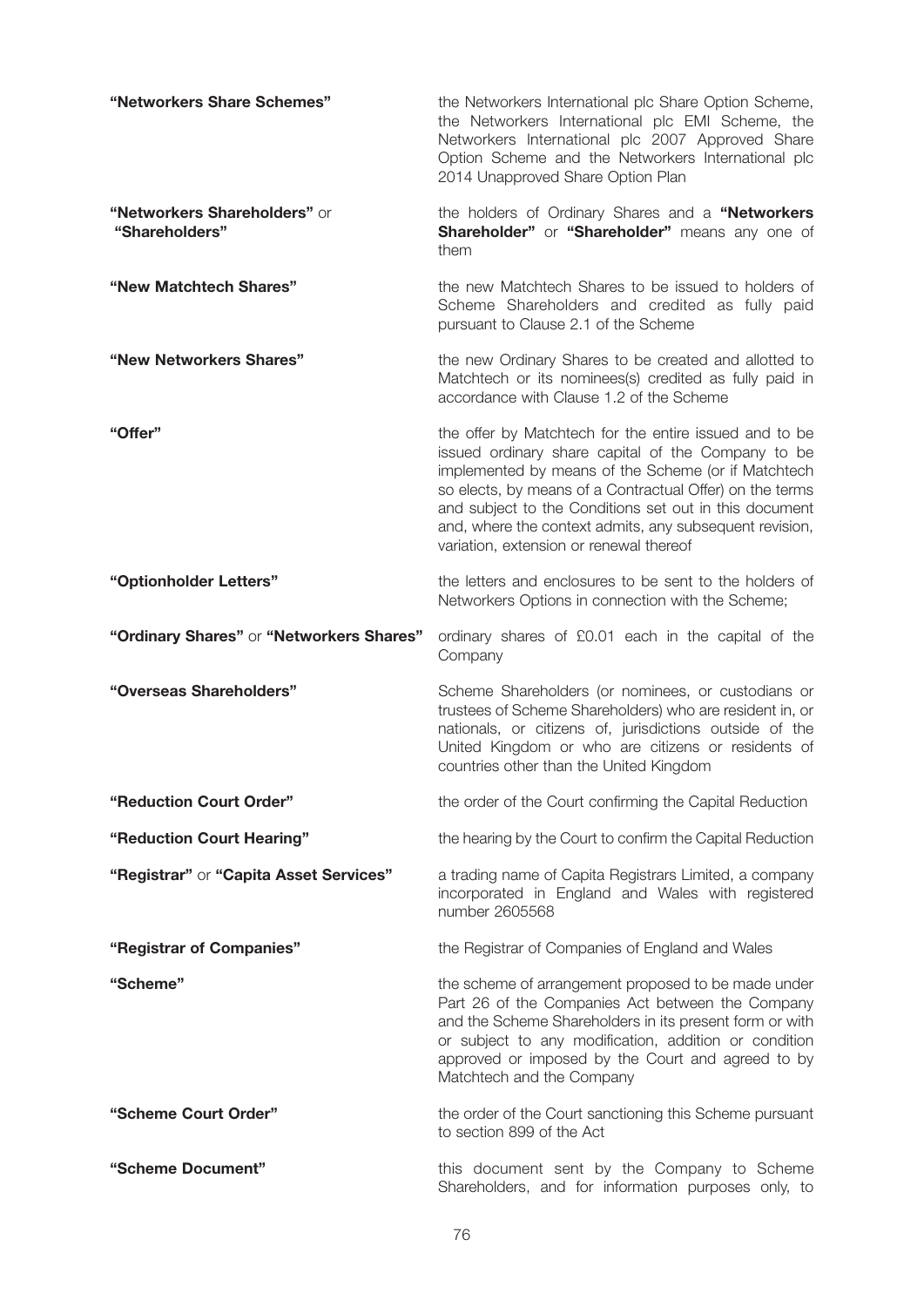|                                            | participants in the Networkers Share Schemes,<br>comprising the particulars required by Part 26 of the<br>Companies Act, of which the Scheme forms part, and<br>the notices convening the Court Meeting and the<br>General Meeting                                                                                                                                                 |
|--------------------------------------------|------------------------------------------------------------------------------------------------------------------------------------------------------------------------------------------------------------------------------------------------------------------------------------------------------------------------------------------------------------------------------------|
| "Scheme Record Time"                       | 6.00 p.m. on the Business Day immediately prior to the<br>date of the Reduction Court Hearing                                                                                                                                                                                                                                                                                      |
| "Scheme Shareholders"                      | holders of Scheme Shares                                                                                                                                                                                                                                                                                                                                                           |
| "Scheme Shares"                            | the Networkers Shares:                                                                                                                                                                                                                                                                                                                                                             |
|                                            | (a) in issue at the date of this document;                                                                                                                                                                                                                                                                                                                                         |
|                                            | (b) (if any) issued after the date of this document but<br>before the Voting Record Time; and                                                                                                                                                                                                                                                                                      |
|                                            | (c) (if any) issued on or after the Voting Record Time but<br>on or before the Scheme Record Time on terms that<br>the holder thereof shall be bound by the Scheme or in<br>respect of which the original or any subsequent<br>holders thereof are, or have agreed in writing to be,<br>bound by the Scheme and, in each case, which<br>remain in issue at the Scheme Record Time, |
|                                            | in each case other than any Networkers Shares legally or<br>beneficially owned by any member of the Matchtech<br>Group                                                                                                                                                                                                                                                             |
| "subsidiary undertaking"                   | has the meaning give to it under the Companies Act                                                                                                                                                                                                                                                                                                                                 |
| "uncertificated or in uncertificated form" | in relation to a Scheme Share recorded on the relevant<br>register as being held in uncertificated form in CREST<br>and title to which may be transferred by means of<br><b>CREST</b>                                                                                                                                                                                              |
| "Voting Record Time"                       | 6.00 p.m. on the day which is two days (excluding<br>non-working days) before the date of the Court Meeting<br>and the General Meeting or, if the Court Meeting and the<br>General Meeting are adjourned, 6.00 p.m. on the day<br>which is two days (excluding non-working days) before<br>the date set for the adjourned Court Meeting and<br>General Meeting                     |

and references to Clauses are to Clauses of this Scheme, and references to time are to London time.

- (B) At close of business on 11 February 2015 (being the latest practicable date prior to the publication of this document) the share capital (including treasury shares) of the Company was £925,029.87 divided into 92,502,987 ordinary shares of 1 pence each all of which have been issued and are credited as fully paid.
- (C) Matchtech was incorporated in 2002. The issued and outstanding share capital of Matchtech at the close of business on 11 February 2015 (being the latest practicable date prior to the publication of this document) is £249,668.17 divided into 24,966,817 ordinary shares of 1 pence each, all of which are credited as fully paid.
- (D) There are subsisting options to acquire up to 4,903,010 Ordinary Shares under the Networkers Share Schemes. It is anticipated that 1,930,097 of such options will be exercised prior to the Scheme Record Time. The resulting Ordinary Shares acquired by participants in the applicable share scheme will be Scheme Shares.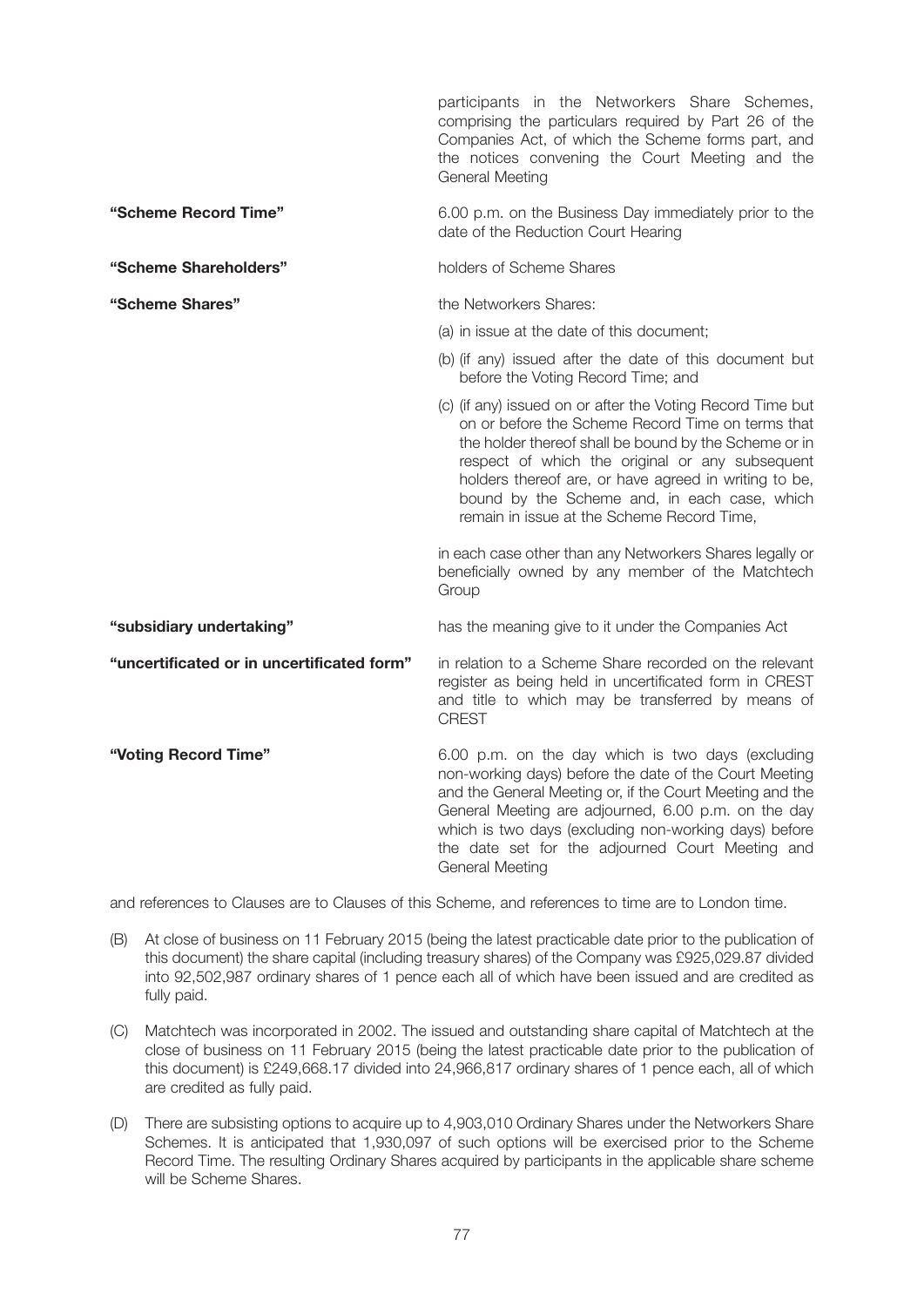- (E) The Company proposes to cancel any Treasury Shares, to the extent they are not applied in relation to the exercise of options under the Networkers Share Schemes prior to the Scheme Record Time, pursuant to section 729 of the Companies Act.
- (F) As at the date of this document, Matchtech does not own any Ordinary Shares. Matchtech has agreed to subscribe for or acquire and become the registered holder of one Ordinary Share prior to the Scheme Record Time. Matchtech has undertaken not to transfer such Ordinary Share until after the Scheme Effective Date or, if earlier, the date on which the Scheme lapses or is withdrawn.
- (G) Matchtech has agreed to appear by Counsel at the hearing of the claim form to sanction the Scheme and to submit to be bound by, and to undertake to the Court to be bound by, the Scheme and to execute and do or procure to be executed and done all such documents, acts and things as may be necessary or desirable to be executed or done by it for the purpose of giving effect to the Scheme.
- (H) The provisions of the Scheme are subject to the confirmation by the Court of the Capital Reduction provided for by Clause 1.1 and accordingly may not be implemented until a copy of the order of the Court confirming the Capital Reduction provided for by Clause 1.1 has been delivered to and, if the Court so orders for the Capital Reduction to take effect, registered by the Registrar of Companies.

# **THE SCHEME**

### **1. Cancellation of the Scheme Shares and Issue of New Networkers Shares**

- 1.1 The share capital of the Company shall be reduced by cancelling and extinguishing all of the Scheme Shares.
- 1.2 Subject to and forthwith upon the Capital Reduction referred to in Clause 1.1 above taking effect and notwithstanding anything to the contrary in the Articles, the reserve arising in the books of account of the Company as a result of the cancellation of the Scheme Shares referred to in Clause 1.1 shall be capitalised and applied in paying up in full at par such number of New Networkers Shares as shall be equal to the aggregate number of Ordinary Shares cancelled pursuant to Clause 1.1; which shall be allotted and issued credited as fully paid and free from Encumbrances to Matchtech (and/or its nominee(s)).

#### **2. Consideration for the cancellation of the Scheme Shares, and issue of New Networkers Shares**

2.1 In consideration for the cancellation of the Scheme Shares pursuant to Clause 1.1 and the allotment and issue of the New Networkers Shares as provided in Clause 1.2, Matchtech shall (subject to as hereinafter provided) pay to each holder of Scheme Shares (as appearing in the register of members of the Company at the Scheme Record Time) cash on the basis set out below and Matchtech shall allot and issue to each holder of Scheme Shares (as appearing in the register of members of the Company at the Scheme Record Time), free from Encumbrances and credited as fully paid, New Matchtech Shares on the following basis:

| for every Scheme Share | 34 pence in cash              |
|------------------------|-------------------------------|
|                        | and                           |
|                        | 0.063256 New Matchtech Shares |

- 2.2 Fractions of New Matchtech Shares will not be allotted or issued to Networkers Shareholders pursuant to the Scheme. Fractional entitlements will be aggregated and sold in the market after the Effective Date and the net proceeds (after dealing costs) of sale will be paid in cash to the Networkers Shareholders entitled thereto as nearly as practicable in accordance with what would otherwise have been their respective fractional entitlements.
- 2.3 The New Matchtech Shares shall rank equally in all respects with all other fully paid Matchtech Shares in issue following the Scheme Effective Date and shall be entitled to all dividends and other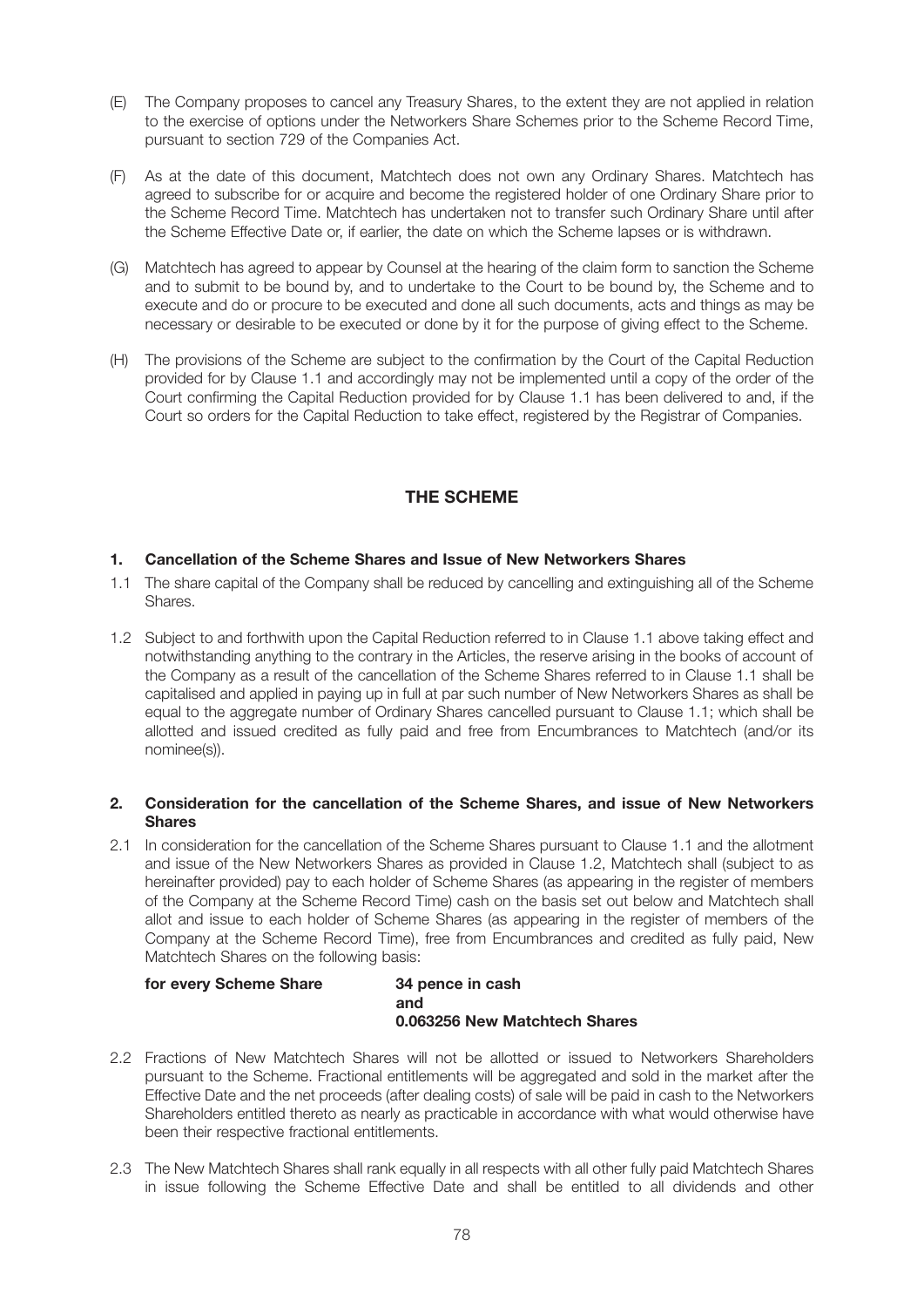distributions declared, made or paid by Matchtech by reference to a record date on or after the Scheme Effective Date.

### **3. Settlement**

- 3.1 In the case of Scheme Shares which at the Scheme Record Time are held in uncertificated form (that is, in CREST):
	- (a) the New Matchtech Shares to which holders of such Scheme Shares are entitled will be issued through CREST. Matchtech will procure that Euroclear is instructed to credit the appropriate stock account in CREST of the relevant holder with such shareholder's entitlement to such New Matchtech Shares as soon as possible after 8.00 a.m. on the date of admission of the New Matchtech Shares;
	- (b) upon the Scheme becoming Effective, each holding of Scheme Shares credited to any stock account in CREST shall be disabled and Euroclear shall be instructed to cancel the entitlements to Scheme Shares of holders of Scheme Shares in uncertificated form;
	- (c) settlement of the Cash Consideration will be effected through CREST by the creation of an assured payment obligation in favour of the appropriate CREST account through which the relevant Scheme Shareholder holds such uncertificated Scheme Shares in respect of the Cash Consideration due to him in accordance with the terms of the Scheme no later than 14 days after the Scheme Effective Date; and
	- (d) Matchtech reserves the right to issue the New Matchtech Shares to all or any Scheme Shareholder who holds Scheme Shares in uncertificated form in CREST at the Scheme Record Time in the manner referred to in sub-clause 3.2(a) below if, for any reason, it wishes to do so.
- 3.2 In the case of Scheme Shares which at the Scheme Record Time are held in certificated form:
	- (a) the New Matchtech Shares to which holders of Scheme Shares are entitled shall be issued in certificated form. Definitive certificates or statements of ownership will be issued as soon as practicable and no later than 14 days after the Scheme Effective Date; and
	- (b) settlement of the Cash Consideration due pursuant to the Scheme will be effected by cheque posted no later than 14 days after the Scheme Effective Date.
- 3.3 In the case of Scheme Shares acquired by directors or employees of the Networkers Group on the exercise of Networkers Options, New Matchtech Shares to which such Scheme Shareholders are entitled will be issued in accordance with paragraphs 3.1 or 3.2 (as appropriate) and settlement of the Cash Consideration shall be made either by cheque or directly into the relevant director or employee bank account within 14 days of the Effective Date in accordance with the Optionholder Letters.
- 3.4 All deliveries of share certificates, statements of ownership or cheques required to be made pursuant to the Scheme shall be effected by sending the same by first class post in prepaid envelopes addressed to the persons entitled thereto at their respective addresses as appearing in the register of members of the Company at the Scheme Record Time (or, in the case of joint holders, at the address of that one of the joint holders whose name stands first in such register in respect of such joint holding at the Scheme Record Time), and none of Matchtech or the Company or their respective directors, officers, advisers or agents shall be responsible for any loss or delay in the transmission or delivery of any share certificates, statements of ownership or cheques sent in accordance with this Clause 3 which shall be sent at the risk of the persons entitled thereto.
- 3.5 All cheques shall be in pounds sterling drawn on a UK clearing bank and shall be made payable to the persons respectively entitled to the moneys represented thereby (in the case of joint holders, cheques will be made payable to all joint holders, however, Matchtech reserves the right to make such cheques payable to that one of the joint holders whose name stands first in the register of members of the Company at the Scheme Record Time in respect of such joint holding) and the dispatch of any such cheque or the creation of any such assured payment obligation as is required to made pursuant to the Scheme shall be a complete discharge by Matchtech for the monies represented thereby. Payments will not be sent via CHAPS, BACS or any other method of electronic transfer with the exception of an assured payment obligation through CREST in the case of Scheme Shares that were held in uncertificated form.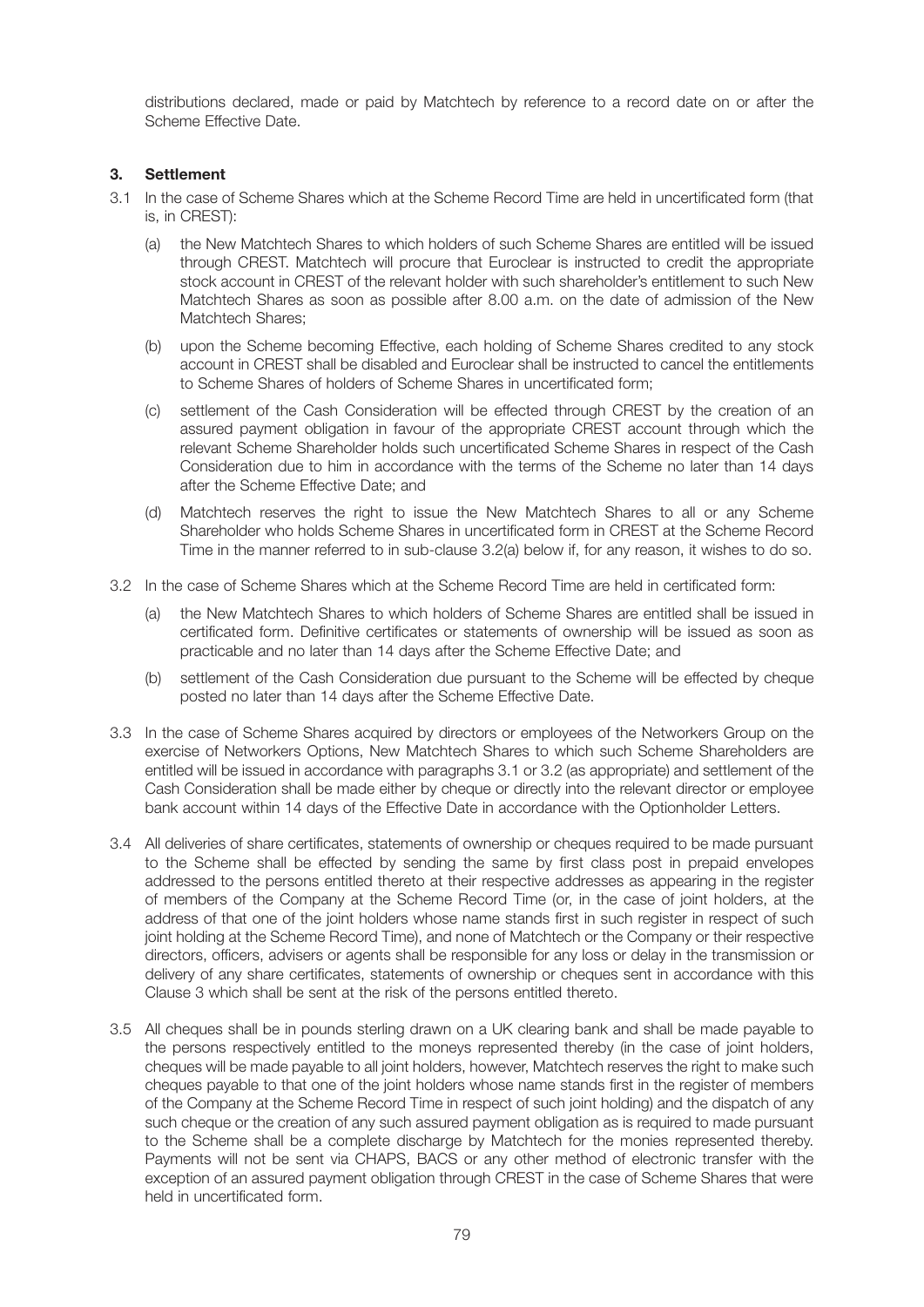### **4. Share certificates and cancellation of entitlements**

- 4.1 With effect from and including the Scheme Effective Date:
	- 4.1.1 all certificates representing Scheme Shares shall cease to have effect as documents of title to the Scheme Shares represented thereby and every holder of Scheme Shares shall be bound at the request of the Company to deliver up the same to the Company or to any person appointed by the Company to receive the same for cancellation or to destroy the same;
	- 4.1.2 Euroclear shall be instructed to cancel the entitlements to Scheme Shares of holders of Scheme Shares in uncertificated form; and
	- 4.1.3 as regards all Scheme Shares, appropriate entries shall be made in the register of members of the Company to reflect their cancellation with effect from the Scheme Effective Date.

#### **5. Overseas Shareholders**

- 5.1 Without prejudice to the generality of the foregoing, if, in respect of any holders of Scheme Shares with a registered address in a jurisdiction outside the United Kingdom, or whom Matchtech and the Company reasonably believe to be a citizen, national or resident of a jurisdiction outside the United Kingdom, Matchtech or the Company is advised that the allotment and/or issue of New Matchtech Shares pursuant to Clause 3 would or may infringe the laws of such jurisdiction or would or may require Matchtech or the Company to comply with any governmental or other consent or any registration, filing or other formality with which Matchtech and the Company, in their opinion, is unable to comply or ensure compliance with which Matchtech and the Company regards as unduly onerous, then Matchtech may, in its sole direction, either:
	- 5.1.1 determine that such New Matchtech Shares shall be sold, in which event the New Matchtech Shares shall be issued to such Scheme Shareholder and Matchtech shall appoint a person to act pursuant to this Clause 5.1.1 and such person shall be authorised on behalf of such Scheme Shareholder to procure that any New Matchtech Shares in respect of which Matchtech have made such determination shall, as soon as practicable following the Scheme Effective Date, be sold; or
	- 5.1.2 determine that such New Matchtech Shares shall not be allotted and/or issued to such Scheme Shareholder but shall instead be allotted and issued to a nominee for such Scheme Shareholder appointed by Matchtech, as trustee for such holder, on terms that the nominee shall, as soon as practicable following the Scheme Effective Date, sell the New Matchtech Shares so issued.
- 5.2 Any sale under Clause 5.1 shall be carried out as soon as reasonably practicable following the Effective Date at the best price which can reasonably be obtained at the time of sale and the net proceeds of such sale (after the deduction of all expenses and commissions incurred in connection with such sale, including any value added or other tax or duty payable on the proceeds of sale) shall within seven days after such sale be paid to such Scheme Shareholder by sending a cheque or creating an assured payment obligation in accordance with the provisions of Clause 3.
- 5.3 To give effect to any sale under Clause 5.1, the person appointed by Matchtech in accordance with Clause 5.1.1 shall be authorised as attorney on behalf of the Scheme Shareholder concerned, and the nominee appointed by Matchtech in accordance with Clause 5.1.2 shall be authorised, to execute and deliver as transferor a form of transfer or other instrument or instruction of transfer and to give such instructions and to do all other things which he may consider necessary or expedient in connection with such sale. In the absence of bad faith or wilful default, none of Matchtech and the Company or their respective directors, officers, advisers or agents or the person or nominee so appointed shall have any liability for any loss or damage arising as a result of the timing or terms of such sale.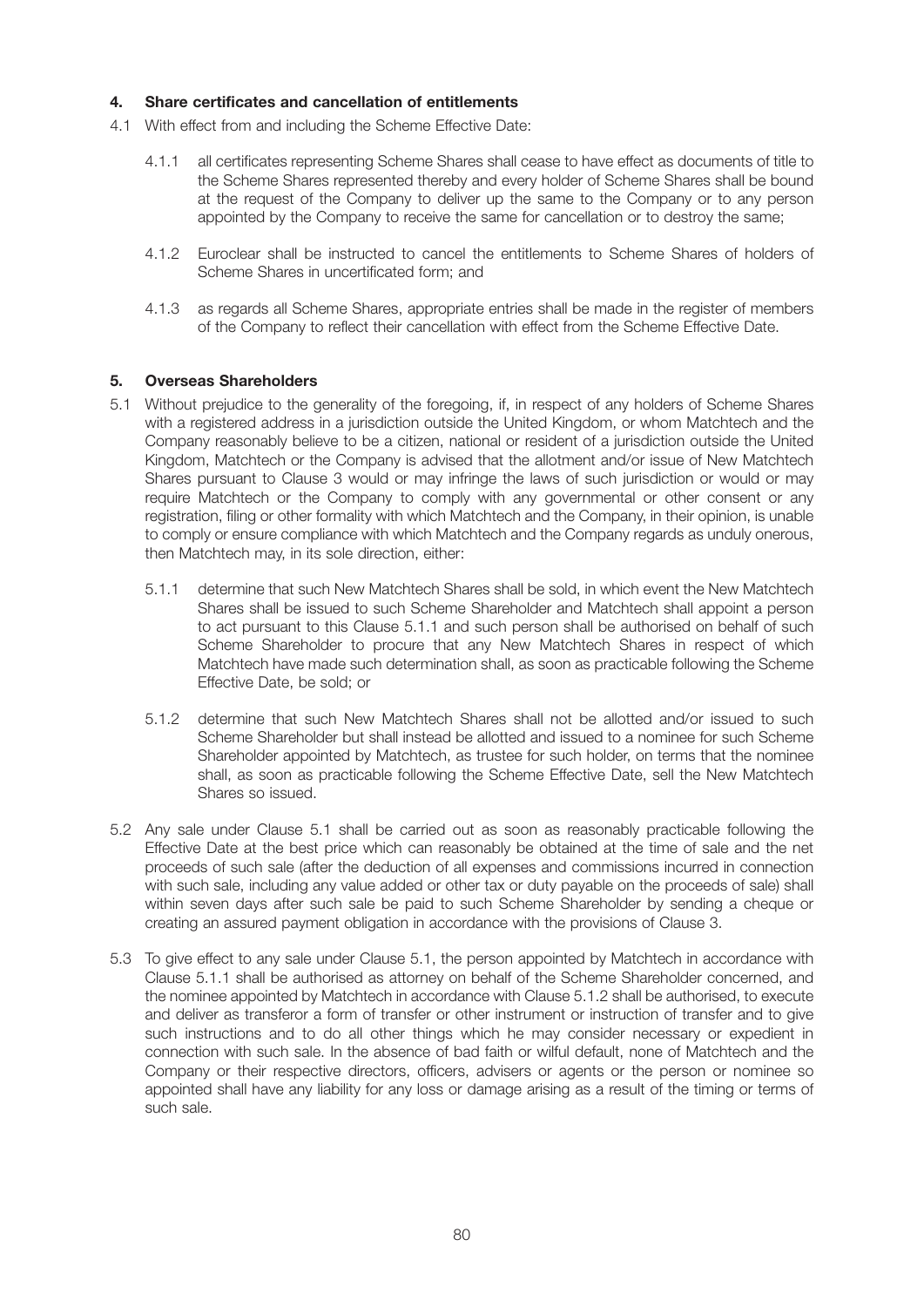### **6. Dividend mandates and communications**

All mandates relating to the payment of dividends on Scheme Shares and all instructions (or deemed instructions) given (or deemed given) to the Company or the Registrar in relation to notices and other communications which are in force on the Scheme Effective Date shall, unless and until revoked or amended, be deemed as from the Scheme Effective Date to be valid and effective mandates or instructions to Matchtech in relation to the corresponding New Matchtech Shares allotted and issued pursuant to the Scheme, save for any consent to receive communication by means of a website which shall terminate on the Scheme Effective Date.

### **7. Effective Date**

- 7.1 This Scheme shall become effective in accordance with its terms as soon as copies of the Court Orders and the related statement of capital approved by the Court shall have been delivered to the Registrar of Companies and, if the Court so orders, the Reduction Court Order and the related statement of capital have been registered by the Registrar of Companies.
- 7.2 Unless this Scheme shall have become effective in accordance with its terms on or before 30 June 2015, or such later date, if any, as Matchtech and the Company may, with the consent of the panel, agree and the Court may allow, the Scheme shall never become effective.

### **8. Modification**

The Company and Matchtech may jointly consent on behalf of all persons concerned to any modification of, or addition to, this Scheme or to any condition which the Court may approve or impose.

#### **9. Governing law**

This Scheme and any dispute or claim arising out of or in connection with it shall be governed by and construed in accordance with the laws of England and Wales. The Courts of England and Wales shall have exclusive jurisdiction in relation to any dispute or claim arising out of or in connection with this Scheme.

Dated: 12 February 2015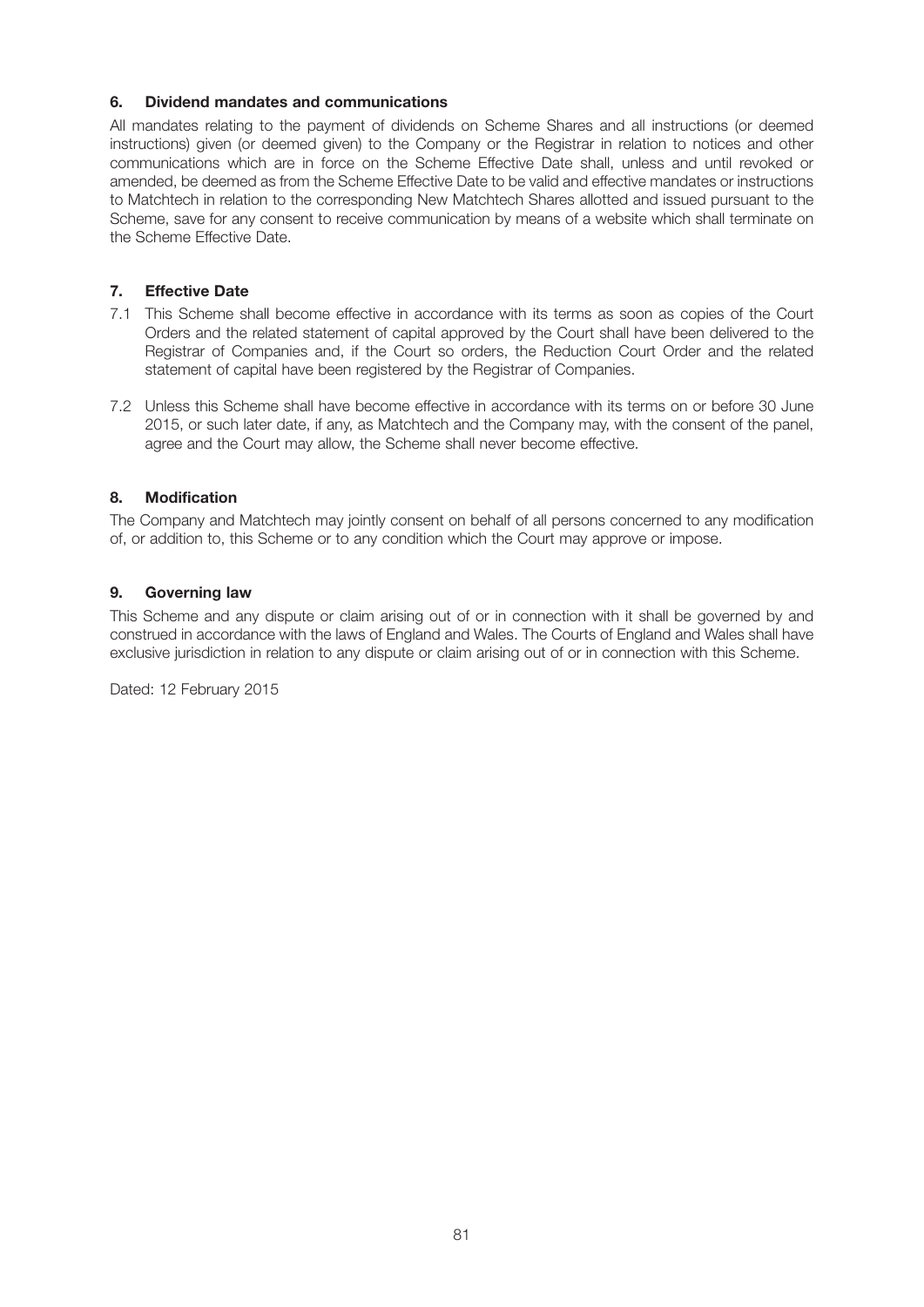#### **PART VII**

### **NOTICE OF COURT MEETING**

**IN THE HIGH COURT OF JUSTICE No. 969 of 2015 CHANCERY DIVISION COMPANIES COURT** 

**REGISTRAR JONES**

#### **IN THE MATTER OF NETWORKERS INTERNATIONAL PLC**

and

#### **IN THE MATTER OF THE COMPANIES ACT 2006**

**NOTICE IS HEREBY GIVEN** that, by an Order dated 12 February 2015 made in the above matters, the Court has given permission for a meeting to be convened of the holders of the Scheme Shares (as defined in the scheme of arrangement hereinafter mentioned) (**"Court Meeting"**) for the purpose of considering and, if thought fit, approving (with or without modification) a scheme of arrangement pursuant to Part 26 of the Companies Act 2006 (**"Scheme"**) proposed to be made between Networkers International plc (**"Company"**) and the holders of Scheme Shares, and that such meeting shall be held at the offices of DLA Piper UK LLP, 3 Noble Street, London, EC2V 7EE at 10.00 a.m. on 9 March 2015 at which place and time all holders of Scheme Shares are requested to attend and vote. Defined terms used in this notice shall have the meaning given to them in the scheme document dated 12 February 2015 of which this notice forms part.

A copy of the said Scheme and a copy of the explanatory statement required to be furnished pursuant to section 897 of the Companies Act 2006 in relation to the Scheme are incorporated in the document of which this notice forms part.

Scheme Shareholders who are entitled to attend and vote at the Court Meeting may vote in person at the said meeting or they may appoint another person, whether a member of the Company or not, as their proxy to attend, speak and vote in their place. A white Form of Proxy for use at the Court Meeting is enclosed with this notice.

Scheme Shareholders are entitled to appoint a proxy in respect of some or all of their shares. Scheme Shareholders are also entitled to appoint more than one proxy, provided that each proxy is appointed to exercise the rights attached to a different share or shares held by such holder. A space has been included in the white Form of Proxy to allow Scheme Shareholders to specify the number of shares in respect of which that proxy is appointed. Scheme Shareholders who return a white Form of Proxy duly executed but leave this space blank shall be deemed to have appointed the proxy in respect of all their Scheme Shares.

Scheme Shareholders who wish to appoint more than one proxy in respect of their shareholding should contact the Company's registrar, Capita Asset Services on 0871 664 0321 from within the UK or on +44 (0)20 8639 3399 if calling from outside the UK for further white Forms of Proxy or photocopy the white Form of Proxy as required. Calls to the 0871 664 0321 number cost 10 pence per minute (including VAT) from a BT landline. Other network providers' costs may vary. Lines are open 9.00 a.m. to 5.30 p.m. (London time) Monday to Friday Calls to the helpline from outside the UK will be charged at the applicable international rate. Different charges may apply to calls from mobile telephones and calls may be recorded and randomly monitored for security and training purposes. The helpline cannot provide advice on the merits of the Acquisition nor give any financial, legal or tax advice. Scheme Shareholders should also read the instructions set out on the white Form of Proxy and note the principles that shall be applied in relation to multiple proxies.

**It is requested that white Forms of Proxy (together with any power of attorney or authority under which they are signed, or a duly certified copy of such power of attorney or other authority, if**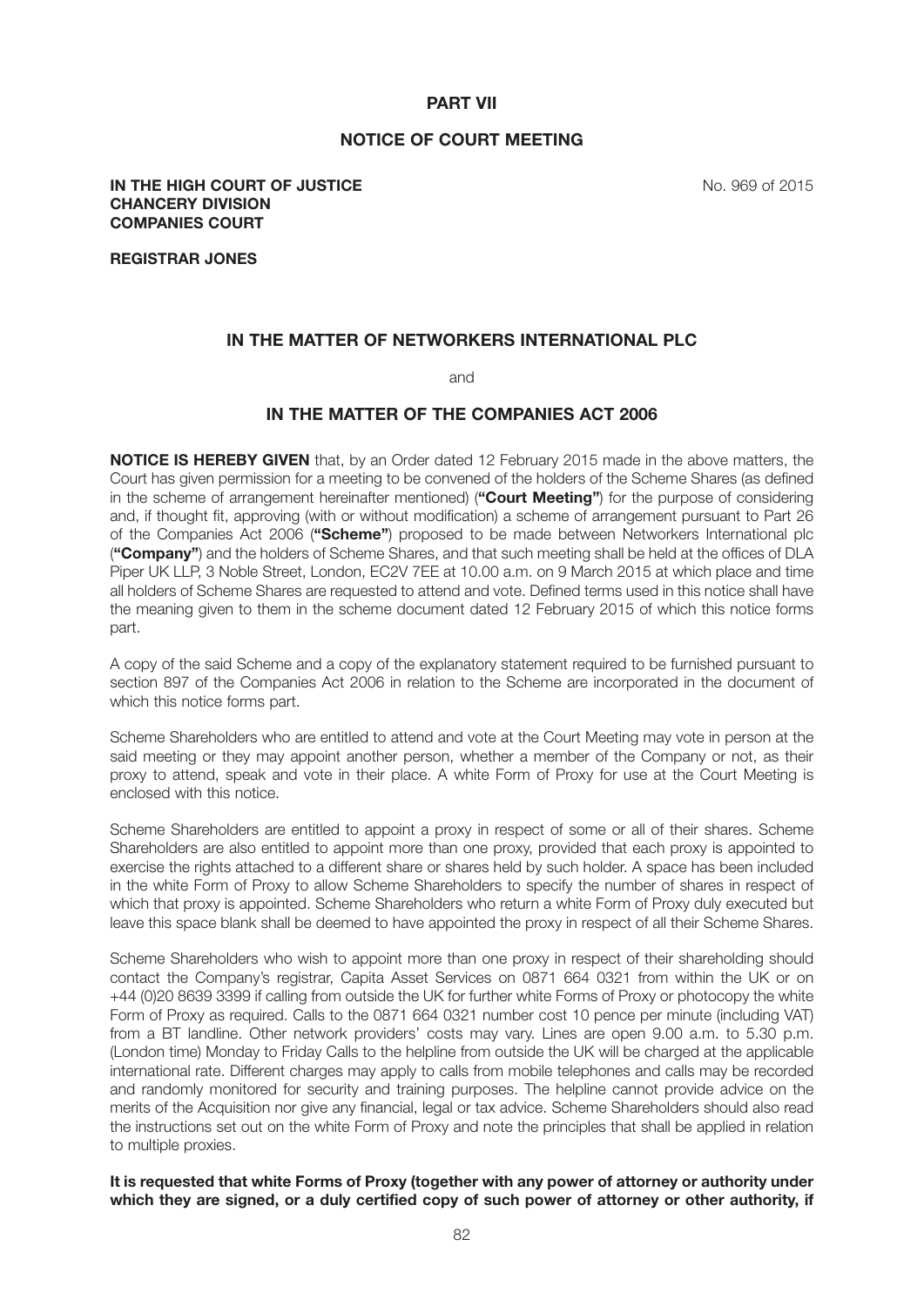**applicable) be lodged with the Company's registrar at the following address: Capita Asset Services at PXS 1, 34 Beckenham Road, Beckenham, Kent BR3 4ZF, so as to be received by no later than 10.00 a.m. on 5 March 2015 (or, in the case of an adjournment of the Court Meeting not later than 48 hours (excluding any part of a day which is not a working day) before the time and date set for the adjourned Court Meeting but if forms are not so lodged they may be handed to Capita Asset Services, on behalf of the chairman of the Court Meeting at the meeting, before the taking of the poll.** 

Scheme Shareholders entitled to attend and vote at the Court Meeting who hold their Scheme Shares through CREST may appoint a proxy using the CREST electronic proxy appointment service as more particularly set out in Note 19 of this notice.

Completion of the white Form of Proxy or the appointment of a proxy or proxies electronically or through CREST shall not prevent a Scheme Shareholder from attending and voting at the Court Meeting or any adjournment thereof.

As an alternative to appointing a proxy, any Scheme Shareholder which is a corporation may vote by a corporate representative in accordance with the Companies Act 2006.

Entitlement to attend and vote at the Court Meeting or any adjournment thereof and the number of votes which may be cast thereat shall be determined by reference to the register of members of the Company at 6.00 p.m. on the day which is two days (excluding non-working days) before the date of the Court Meeting or adjourned Court Meeting (as the case may be). In each case, changes to the register of members of the Company after such time shall be disregarded in determining the right of any person to attend and vote at the Court Meeting, including the number of votes which may be cast thereat.

Voting at the Court Meeting will be conducted on a poll and not a show of hands.

By the said Order, the Court has appointed Jon Plassard or, failing him, Neville Roger Goodman, or, failing him, Spencer Manuel to act as chairman of the said meeting and has directed the chairman to report the result thereof to the Court.

The Scheme will be subject to the subsequent sanction of the Court.

Dated 12 February 2015

DLA Piper UK LLP 3 Noble Street London EC2V 7EE

*Solicitors for the Company*

Notes:

- (1) Members of the Company entitled to attend and vote at the meeting may vote in person at the said meeting or they may appoint another person, whether a member of the Company or not, as their proxy to attend and vote in their stead. A proxy need not be a member of the Company.
- (2) A white form of proxy is enclosed with this notice. Instructions for use are shown on the form. Completing and returning a form of proxy will not prevent the shareholder from attending and voting at the meeting (or any adjournment of the meeting) in person, should he subsequently decide to do so.
- (3) To be valid, a white form of proxy, together with any power of attorney or other authority (if any) under which it is signed, or a notarially certified or office copy of such power or authority, must be received at the offices of Capita Asset Services at PXS 1, 34 Beckenham Road, Beckenham, Kent BR3 4ZF not less than 48 hours (excluding any part of the day which is not a working day) before the time of the meeting (in other words, by 10.00 a.m. on 5 March 2015) or, as the case may be, the adjourned meeting. A reply paid envelope has been provided for this purpose for use in the United Kingdom only.
- (4) You may appoint more than one proxy provided that each proxy is appointed to exercise rights attaching to different shares.
- (5) If you wish to appoint multiple proxies, you may: (a) photocopy a white form of proxy, fill in each copy in respect of different shares and send the multiple forms together to Capita Asset Services at PXS 1, 34 Beckenham Road, Beckenham, Kent BR3 4ZF, or alternatively (b) call Capita Asset Services on the number in note (22) below who will then issue you with multiple proxy forms. In each case, please ensure that all of the multiple proxy forms in respect of one registered holding are sent in the same envelope if possible.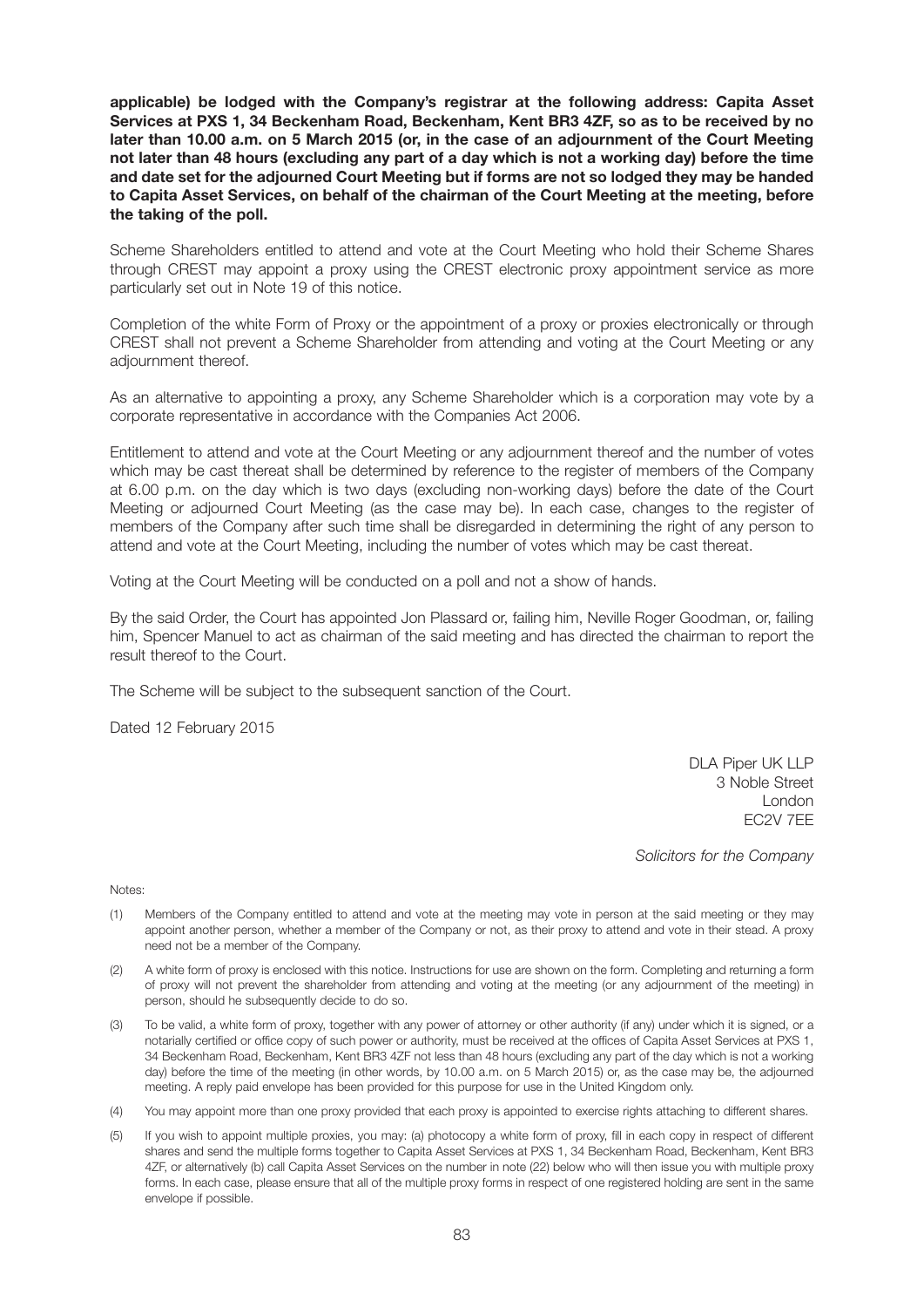- (6) Subject to the following principles where more than one proxy is appointed, where a white form of proxy does not state the number of shares to which it applies (a "blank proxy") then that proxy is deemed to have been appointed in relation to the total number of shares registered in your name (the "member's entire holding"). In the event of a conflict between a blank proxy and white form of proxy which does state the number of shares to which it applies (a "specific proxy"), the specific proxy shall be counted first, regardless of the time it was sent or received (on the basis that as far as possible, the conflicting forms of proxy should be judged to be in respect of different shares) and remaining shares will be apportioned to the blank proxy (pro rata if there is more than one).
- (7) Where there is more than one proxy appointed and the total number of shares in respect of which proxies are appointed is no greater than your entire holding, it is assumed that proxies are appointed in relation to different shares, rather than that conflicting appointments have been made in relation to the same shares.
- (8) If two or more valid but different instruments of proxy are received in respect of the same share for use at the same meeting or on the same poll, the one which is last received (regardless of its date or of the date of its execution) shall be treated as replacing and revoking the others as regards that share and if the Company is unable to determine which was the last received, none of them shall be treated as valid in respect of that share.
- (9) If conflicting proxies are sent or received at the same time which are each in respect of (or deemed to be in respect of) your entire holding, none of them shall be treated as valid.
- (10) Where the aggregate number of shares in respect of which proxies are appointed exceeds your entire holding and it is not possible to determine the order in which they were sent or received (or they were all sent or received at the same time), the number of votes attributed to each proxy will be reduced pro rata (on the basis that as far as possible, conflicting forms of proxy should be judged to be in respect of different shares).
- (11) Where the application of note (10) above gives rise to fractions of shares, such fractions will be rounded down.
- (12) If you appoint a proxy or proxies and then decide to attend the meeting in person and vote using your poll card, then your vote in person will override the proxy vote(s). If your vote in person is in respect of your entire holding then all proxy votes will be disregarded. If, however, you vote at the meeting in respect of less than your entire holding, if you indicate on your polling card that all proxies are to be disregarded, that shall be the case; but if you do not specifically revoke proxies, then your vote in person will be treated in the same way as if it were the last received proxy and earlier proxies will only be disregarded to the extent that to count them would result in the number of votes being cast exceeding your entire holding.
- (13) In relation to note (12) above, in the event that you do not specifically revoke proxies, it will not be possible for the Company to determine your intentions in this regard. However, in light of the aim to include votes wherever and to the fullest extent possible, it will be assumed that earlier proxies should continue to apply to the fullest extent possible.
- (14) Entitlement to attend and vote at the meeting or any adjournment thereof and the number of votes which may be cast thereat shall be determined by reference to the register of members of the Company at 6.00 p.m. on 5 March 2015 or, if the meeting is adjourned, on the day which is two days (excluding non-working days) before the date of such adjourned meeting. In each case, changes to the register of members of the Company after such time shall be disregarded.
- (15) Shareholders who hold shares through CREST and who wish to appoint a proxy or proxies for the meeting or any adjournment(s) by using the CREST electronic proxy appointment service may do so in accordance with the procedures set out in the CREST Manual. CREST personal members or other CREST sponsored members, and those CREST members who have appointed a voting service provider(s), should refer to their CREST sponsor or voting service provider(s), who will be able to take the appropriate action on their behalf.
- (16) In order for a proxy appointment or instruction made using the CREST service to be valid, the appropriate CREST message (a CREST Proxy Instruction) must be properly authenticated in accordance with Euroclear UK & Ireland Limited's specifications and must contain the information required for such instructions, as described in the CREST Manual. The appointment must, in order to be valid, be transmitted so as to be received by the issuers's agent (CREST Participant IDRA10) at least 48 hours (excluding any part of the day which is not a working day) prior to the meeting. For this purpose, the time of receipt will be taken to be the time (as determined by the timestamp applied to the message by the CREST Applications Host) from which the issuer's agent are able to retrieve the message by enquiry to CREST in the manner prescribed by CREST. After this time any change of instructions to proxies appointed through CREST should be communicated to the appointee through other means.
- (17) CREST members and, where applicable, their CREST sponsors or voting service providers, should note that Euroclear UK & Ireland Limited does not make available special procedures in CREST for any particular messages. Normal system timings and limitations will therefore apply in relation to the input of CREST Proxy Instructions. It is the responsibility of the CREST member concerned to take (or, if the CREST member is a CREST personal member or sponsored member or has appointed a voting service provider(s), to procure that his or her CREST sponsor or voting service provider(s) take(s)) such action as shall be necessary to ensure that a message is transmitted by means of the CREST system by any particular time. In this connection, CREST members and, where applicable, their CREST sponsors or voting service providers are referred, in particular, to those sections of the CREST Manual concerning practical limitations of the CREST system and timings.
- (18) The Company may treat as invalid a CREST Proxy Instruction in the circumstances set out in Regulation 35(5)(a) of the Uncertificated Securities Regulations 2001.
- (19) Networkers Shareholders entitled to attend and vote at the Court Meeting may appoint a proxy electronically by logging on to www.capitashareportal.com and following the instructions provided. For an electronic proxy to be valid, your appointment must be received by no later than 10.00 a.m. on 5 March 2015 in the case of the Court Meeting (or in the case of an adjournment, not later than 48 hours (excluding any part of a day which is not a working day) before the time fixed for the holding of the adjourned meeting).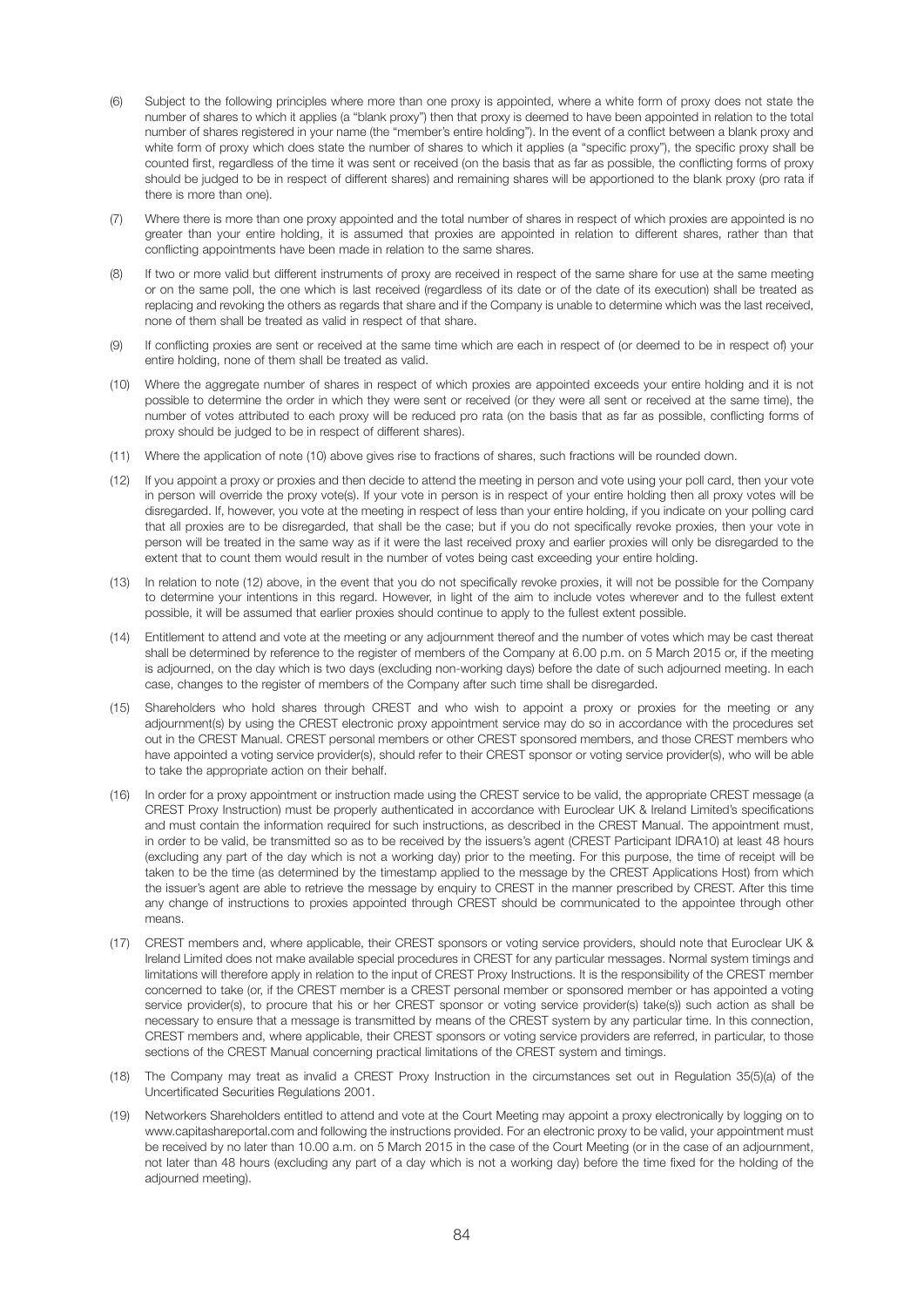- (20) A shareholder which is a company (a corporation) and which wishes to be represented at the meeting by a person with authority to speak, vote on a show of hands and vote on a poll (a corporate representative) must appoint such a person by resolution of its directors. A corporate representative has the same powers on behalf of the corporation he/she represents as that corporation could exercise if it were an individual member of the Company.
- (21) In the case of joint holders, the vote of the senior who tenders a vote, whether in person or by proxy, will be accepted to the exclusion of the votes of other joint holders. For this purpose, seniority will be determined by the order in which the names stand in the Company's register of members in respect of the joint holding.
- (22) If you are in any doubt about completing the white form of proxy please telephone Capita Asset Services between 9.00 a.m. and 5.30 p.m. (London time) Monday to Friday on 0871 664 0321 from within the UK or +44208 639 3399 if calling from outside the UK. Calls to the 0871 664 0321 number cost 10p per minute (including VAT) plus your service provider's network extras. Calls to the helpline from outside the UK will be charged at applicable international rates. Different charges may apply to calls from mobile telephones and calls may be recorded and randomly monitored for security and training purposes. The helpline cannot provide advice on the merits of the proposals nor give any financial, legal or tax advice.
- (23) Any question relevant to the business of the meeting may be asked at the meeting by anyone permitted to speak at the meeting. You may alternatively submit your question in advance by way of a letter addressed to the Chairman.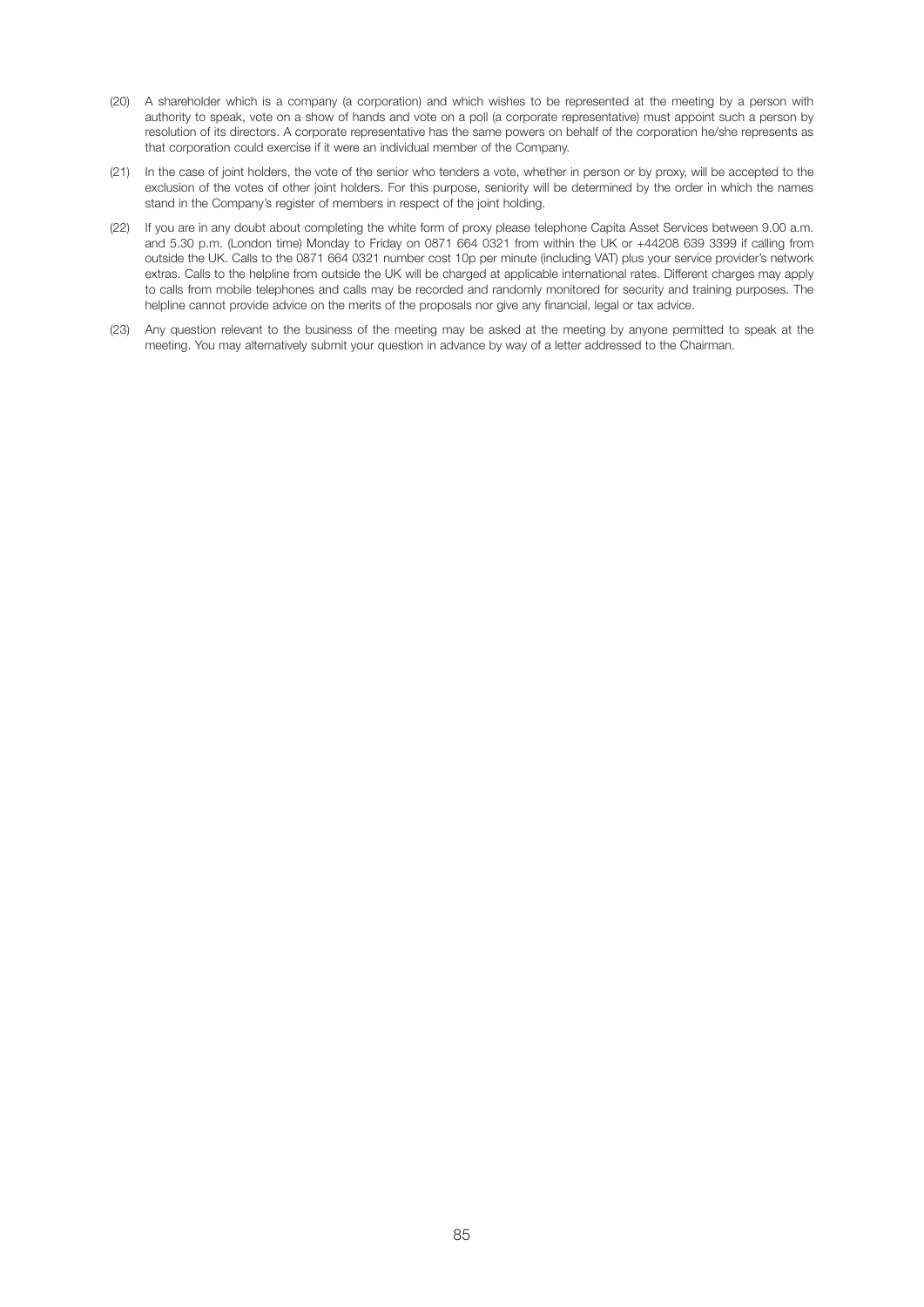### **PART VIII**

### **NOTICE OF GENERAL MEETING**

### **NETWORKERS INTERNATIONAL PLC**

*(Registered in England and Wales No.03950639)*

NOTICE IS HEREBY GIVEN that a GENERAL MEETING of Networkers International plc (the "**Company**") shall be held at the offices of DLA Piper UK LLP, 3 Noble Street, London EC2V 7EE on 9 March 2015 at 10.15 a.m. (or as soon thereafter as the Court Meeting has concluded or been adjourned) for the purpose of considering and, if thought fit, passing the following resolution, which shall be proposed as a special resolution. Defined terms used in this notice shall have the meaning given to them in the scheme document dated 12 February 2015 of which this notice forms part.

### **SPECIAL RESOLUTION**

- **1.** THAT for the purpose of giving effect to the Scheme proposed to be made between the Company and the holders of Scheme Shares (as defined in the Scheme), a print of which has been produced to this meeting and for the purposes of identification signed by the chairman thereof, in its original form or subject to any modification, addition or condition agreed by the Company and Matchtech and approved or imposed by the Court:
	- (a) the Scheme be and is hereby approved and the directors of the Company be and are hereby authorised to take all such action as they may consider necessary or appropriate for carrying the Scheme into effect;
	- (b) the share capital of the Company be reduced by cancelling and extinguishing all of the Scheme Shares in accordance with, and subject to, the terms of the Scheme;
	- (c) subject to and forthwith upon the reduction of capital referred to in paragraph (b) above, taking effect and notwithstanding any other provision in the articles of association of the Company:
		- (i) the reserve arising in the books of account of the Company as a result of the reduction of capital referred to in paragraph (b) above be capitalised and applied in paying up in full at par the New Networkers Shares, such New Networkers Shares to be allotted and issued credited as fully paid to Matchtech and/or its nominee(s) in accordance with the terms of the Scheme; and
		- (ii) the directors of the Company be generally and unconditionally authorised pursuant to and in accordance with section 551 of the Companies Act 2006 to allot the New Networkers Shares referred to in paragraph (c)(i) above, provided that (1) the maximum aggregate nominal amount of the shares which may be allotted under this authority shall be the aggregate nominal amount of the New Networkers Shares created pursuant to paragraph (c)(i) above, (2) this authority shall expire (unless previously revoked, varied or renewed) on the fifth anniversary of the date on which this resolution is passed and (3) this authority shall be in addition and without prejudice to any other authority under the said section 551 previously granted and in force on the date on which this resolution is passed; and
	- (d) with effect from the passing of this resolution, the articles of association of the Company be amended by the adoption and inclusion of the following new Article 5.3 after Article 5.2:

#### **"5.3 SCHEME OF ARRANGEMENT**

 (a) In this Article 5.3, references to, the "**Scheme**" means the scheme of arrangement dated 12 February 2015 between the Company and the holders of its Scheme Shares under Part 26 of the Companies Act 2006 in its original form or with or subject to any modification, addition or condition approved or imposed by the Court and agreed by the Company and Matchtech. Expressions defined in the Scheme shall have the same meanings in this Article 5.3 (save as expressly defined in these Articles).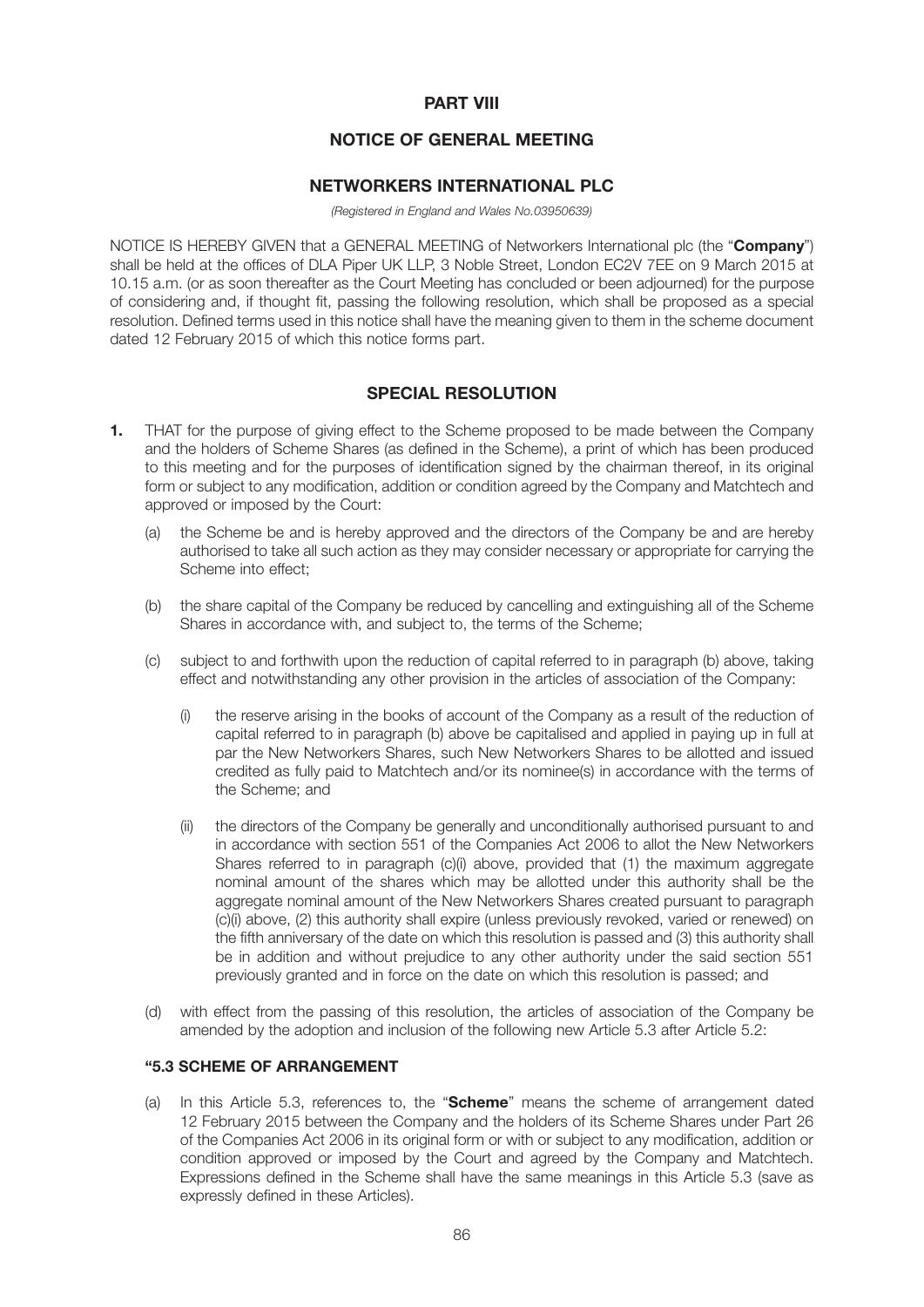- (b) Notwithstanding any other provision of these Articles, if the Company issues or transfers any shares on or after the Voting Record Time other than to Matchtech or any person identified by written notice by Matchtech to the Company as Matchtech nominee(s) but on or before the Scheme Record Time, such shares shall be issued or transferred subject to the terms of the Scheme (and shall be Scheme Shares for the purposes thereof) and the original or any subsequent holder or holders of such ordinary shares shall be bound by the Scheme accordingly.
- (c) Notwithstanding any other provision of these Articles, if, at any time after the Scheme Record Time any shares ("**New Shares**") are issued or transferred to any person (a "**New Member**") other than Matchtech or any person identified by written notice to the Company by Matchtech as its nominee(s), such New Shares shall be transferred immediately after the time at which the Scheme becomes effective or, if later, upon the issue or transfer of the New Shares free of all encumbrances, to Matchtech (or as Matchtech may direct by notice in writing to the Company) who shall be obliged to acquire all New Shares in consideration for, and conditionally upon, the payment to the New Member of the same cash consideration and the issue free of all encumbrances to the New Member of such number of fully paid shares of Matchtech, as the New Member would have been entitled to receive in aggregate if the New Shares transferred hereunder had been Scheme Shares and the New Member had been the holder thereof at the Scheme Record Time, being ordinary shares of one pence each in the capital of Matchtech ("**Matchtech Ordinary Shares**") which rank *pari passu* with all other Matchtech Ordinary Shares for the time being in issue subject to the articles of association of Matchtech and applicable law, and rank for any dividends or other distributions declared, made or paid thereon after the date of their issue (in each case, as soon as is practicable after the Effective Date).
- (d) If the Company is advised that the allotment or issue of Matchtech Ordinary Shares to any person (a "**Restricted Person**") pursuant to this Article would or may infringe the laws of a jurisdiction outside the United Kingdom or would or may require Matchtech to comply with any governmental or other consent or any registration, filing or other formality with which Matchtech is in its opinion unable to comply or compliance with which Matchtech regards as unduly onerous, the Company may, in its sole discretion, determine that such Matchtech Ordinary Shares shall be sold, in which event the Company shall appoint a person as attorney for such Restricted Person to sell such Matchtech Ordinary Shares at the best price which can reasonably be obtained at the time of sale and do all such other things and execute and deliver all such documents as may in the opinion of the attorney be necessary or desirable to sell such Matchtech Ordinary Shares as soon as practicable following the allotment or issue of such Matchtech Ordinary Shares, and the net proceeds of such sale (after the deduction of all expenses and commissions, including any value added tax payable thereon) shall be paid to such Restricted Person. The attorney shall be empowered to execute and deliver as transferor a form of transfer or instructions of transfer on behalf of the Restricted Person in favour of the purchaser(s) of such Matchtech Ordinary Shares.
- (e) The value of the consideration per share in the capital of the Company to be paid and the number of Matchtech Ordinary Shares to be issued to the New Member under Article 5.3(c) may be adjusted by the directors of Matchtech on any reorganisation of, or material alteration to the share capital of the company or Matchtech effected after the Effective Date in such manner as the auditors of Matchtech shall (in their absolute discretion) determine to ensure (as nearly as may be) parity of treatment with that provided for by Article 5.3(c) and the determination by the auditors, in the absence of manifest error, shall be final and binding on all concerned.
- (f) Fractions of Matchtech Ordinary Shares will not be allotted or issued to New Members pursuant to this Article 5.3 and will be aggregated and sold in the market after the Effective Date and the net proceeds (after dealing costs) of sale will be paid in cash to the New Members entitled thereto as nearly as practicable in accordance with what would otherwise have been their respective fractional entitlements.
- (g) To give effect to any transfer required by Article 5.3(c) above, the Company may appoint any person as attorney or agent for the New Member to transfer the New Shares to Matchtech and/or its nominee(s) and do all such other things and execute and deliver all such documents as may in the opinion of the attorney or agent be necessary or desirable to vest the New Shares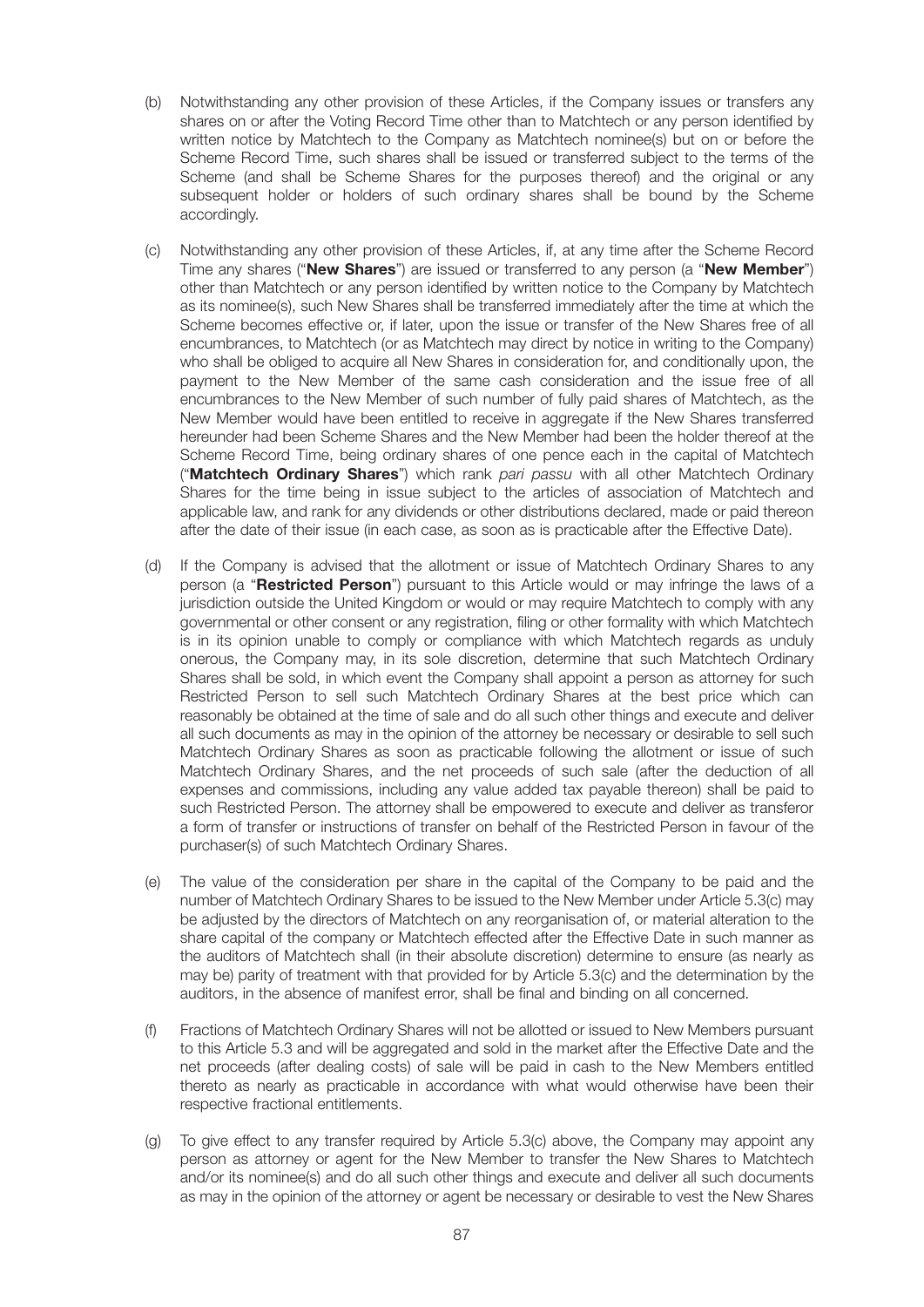in Matchtech or its nominee(s) and pending such vesting to exercise all rights attaching to the New Shares as Matchtech may direct. If an attorney or agent is so appointed, the New Member shall not thereafter be entitled to exercise any rights attaching to the New Shares unless so agreed by Matchtech. The attorney or agent shall be empowered to execute and deliver as transferor a form of transfer or instructions of transfer on behalf of the New Member (or subsequent holder) in favour of Matchtech and the Company may give good receipt for the consideration due in respect of the New Shares and may register Matchtech as holder thereof and issue to it certificates for the same. The Company shall not be obliged to issue a certificate to the New Member for the New Shares.

- (h) Matchtech shall or shall procure that a cheque in favour of the New Member (or any subsequent holder) for the cash consideration due in respect of such New Shares is sent within 5 Business Days of the date on which the New Shares are issued or transferred to the New Member by ordinary post at the risk of the New Member concerned.
- (i) The allotment and issue of any Matchtech Ordinary Shares in respect of any shares transferred pursuant to this Article 5.3 shall be made within 14 days of the date of transfer of such shares. The Matchtech Ordinary Shares to be allotted and issued pursuant to this Article 5.3 shall be issued in certificated or uncertificated form as Matchtech may determine in its absolute discretion. In the case of Matchtech Ordinary Shares issued in certificated form Matchtech shall, not less than 14 days after the date of issue of the Matchtech Ordinary Shares to the New Member in respect of which such shares are issued, send (without charge) to such New Member or his nominee a certificate for the Matchtech Ordinary Shares so issued by ordinary post at the risk of the New Member concerned.
- (j) If the Scheme has not become effective by the Long Stop Date, this Article 5.3 shall be of no effect.
- (k) Notwithstanding any other provision of these Articles, both the Company and the directors shall refuse to register the transfer of any New Shares between the Scheme Record Time and the Effective Date save in accordance with this Article 5.3.

By order of the Networkers Board

#### **Andrew Jackman**

**Company Secretary Company Secretary Company Secretary Registered office** 

Dated 12 February 2015 **Hanover Place Hanover Place Hanover Place** 8 Ravensbourne Road Bromley (2001) and the contract of the contract of the contract of the contract of the contract of the contract of the contract of the contract of the contract of the contract of the contract of the contract of the contrac **Kentucken in der Stein der Stein der Stein der Stein der Stein der Stein der Stein der Stein der Stein der Stein der** BR1 1HP

#### Notes:

- (1) Members of the Company entitled to attend and vote at the meeting may vote in person at the said meeting or they may appoint another person, whether a member of the Company or not, as their proxy to attend and vote in their stead. A proxy need not be a member of the Company.
- (2) A blue form of proxy is enclosed with this notice. Instructions for use are shown on the form. Completing and returning a form of proxy will not prevent the shareholder from attending and voting at the meeting (or any adjournment of the meeting) in person, should he subsequently decide to do so.
- (3) To be valid, a blue form of proxy, together with any power of attorney or other authority (if any) under which it is signed, or a notarially certified or office copy of such power or authority, must be received at the offices of Capita Asset Services at PXS 1, 34 Beckenham Road, Beckenham, Kent BR3 4ZF not less than 48 hours (excluding any part of the day which is not a working day) before the time of the meeting (in other words, by 10.15 a.m. on 5 March 2015) or, as the case may be, the adjourned meeting. A reply paid envelope has been provided for this purpose for use in the United Kingdom only.
- (4) You may appoint more than one proxy provided that each proxy is appointed to exercise rights attaching to different shares.
- (5) If you wish to appoint multiple proxies, you may: (a) photocopy a blue form of proxy, fill in each copy in respect of different shares and send the multiple forms together to Capita Asset Services at PXS 1, 34 Beckenham Road, Beckenham, Kent BR3 4ZF, or alternatively (b) call Capita Asset Services on the number in note (22) below who will then issue you with multiple proxy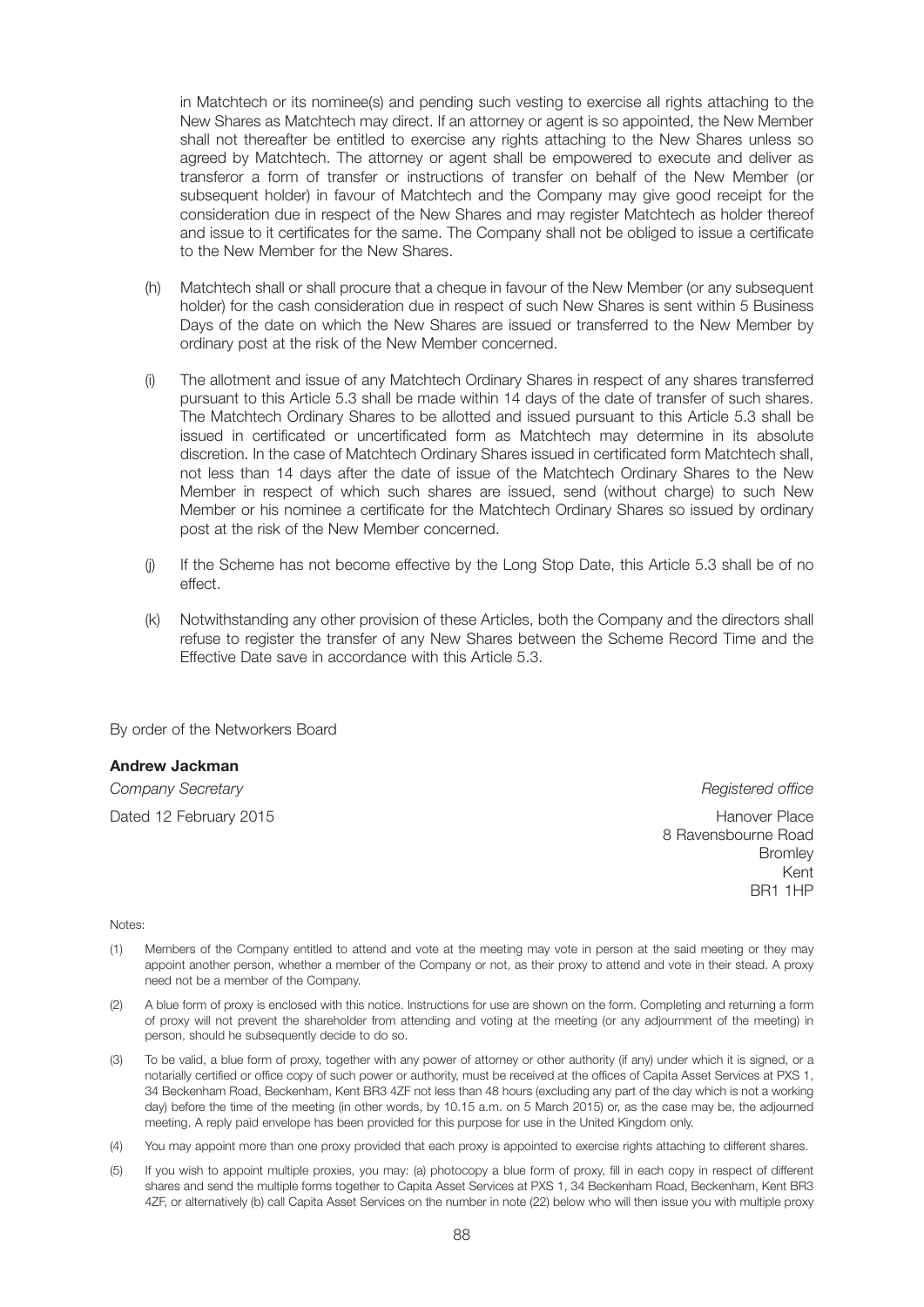forms. In each case, please ensure that all of the multiple proxy forms in respect of one registered holding are sent in the same envelope if possible.

- (6) Subject to the following principles where more than one proxy is appointed, where a blue form of proxy does not state the number of shares to which it applies (a "blank proxy") then that proxy is deemed to have been appointed in relation to the total number of shares registered in your name (the "member's entire holding"). In the event of a conflict between a blank proxy and blue form of proxy which does state the number of shares to which it applies (a "specific proxy"), the specific proxy shall be counted first, regardless of the time it was sent or received (on the basis that as far as possible, the conflicting forms of proxy should be judged to be in respect of different shares) and remaining shares will be apportioned to the blank proxy (pro rata if there is more than one).
- (7) Where there is more than one proxy appointed and the total number of shares in respect of which proxies are appointed is no greater than your entire holding, it is assumed that proxies are appointed in relation to different shares, rather than that conflicting appointments have been made in relation to the same shares.
- (8) If two or more valid but different instruments of proxy are received in respect of the same share for use at the same meeting or on the same poll, the one which is last received (regardless of its date or of the date of its execution) shall be treated as replacing and revoking the others as regards that share and if the Company is unable to determine which was the last received, none of them shall be treated as valid in respect of that share.
- (9) If conflicting proxies are sent or received at the same time which are each in respect of (or deemed to be in respect of) your entire holding, none of them shall be treated as valid.
- (10) Where the aggregate number of shares in respect of which proxies are appointed exceeds your entire holding and it is not possible to determine the order in which they were sent or received (or they were all sent or received at the same time), the number of votes attributed to each proxy will be reduced pro rata (on the basis that as far as possible, conflicting forms of proxy should be judged to be in respect of different shares).
- (11) Where the application of note (10) above gives rise to fractions of shares, such fractions will be rounded down.
- (12) If you appoint a proxy or proxies and then decide to attend the meeting in person and vote using your poll card, then your vote in person will override the proxy vote(s). If your vote in person is in respect of your entire holding then all proxy votes will be disregarded. If, however, you vote at the meeting in respect of less than your entire holding, if you indicate on your polling card that all proxies are to be disregarded, that shall be the case; but if you do not specifically revoke proxies, then your vote in person will be treated in the same way as if it were the last received proxy and earlier proxies will only be disregarded to the extent that to count them would result in the number of votes being cast exceeding your entire holding.
- (13) In relation to note (12) above, in the event that you do not specifically revoke proxies, it will not be possible for the Company to determine your intentions in this regard. However, in light of the aim to include votes wherever and to the fullest extent possible, it will be assumed that earlier proxies should continue to apply to the fullest extent possible.
- (14) Entitlement to attend and vote at the meeting or any adjournment thereof and the number of votes which may be cast thereat shall be determined by reference to the register of members of the Company at 6.00 p.m. on 5 March 2015 or, if the meeting is adjourned, on the day which is two days (excluding non-working days) before the date of such adjourned meeting. In each case, changes to the register of members of the Company after such time shall be disregarded.
- (15) Shareholders who hold shares through CREST and who wish to appoint a proxy or proxies for the meeting or any adjournment(s) by using the CREST electronic proxy appointment service may do so in accordance with the procedures set out in the CREST Manual. CREST personal members or other CREST sponsored members, and those CREST members who have appointed a voting service provider(s), should refer to their CREST sponsor or voting service provider(s), who will be able to take the appropriate action on their behalf.
- (16) In order for a proxy appointment or instruction made using the CREST service to be valid, the appropriate CREST message (a CREST Proxy Instruction) must be properly authenticated in accordance with Euroclear UK & Ireland Limited's specifications and must contain the information required for such instructions, as described in the CREST Manual. The appointment must, in order to be valid, be transmitted so as to be received by the issuers's agent (CREST Participant IDRA10) at least 48 hours (excluding any part of the day which is not a working day) prior to the meeting. For this purpose, the time of receipt will be taken to be the time (as determined by the timestamp applied to the message by the CREST Applications Host) from which the issuer's agent are able to retrieve the message by enquiry to CREST in the manner prescribed by CREST. After this time any change of instructions to proxies appointed through CREST should be communicated to the appointee through other means.
- (17) CREST members and, where applicable, their CREST sponsors or voting service providers, should note that Euroclear UK & Ireland Limited does not make available special procedures in CREST for any particular messages. Normal system timings and limitations will therefore apply in relation to the input of CREST Proxy Instructions. It is the responsibility of the CREST member concerned to take (or, if the CREST member is a CREST personal member or sponsored member or has appointed a voting service provider(s), to procure that his or her CREST sponsor or voting service provider(s) take(s)) such action as shall be necessary to ensure that a message is transmitted by means of the CREST system by any particular time. In this connection, CREST members and, where applicable, their CREST sponsors or voting service providers are referred, in particular, to those sections of the CREST Manual concerning practical limitations of the CREST system and timings.
- (18) The Company may treat as invalid a CREST Proxy Instruction in the circumstances set out in Regulation 35(5)(a) of the Uncertificated Securities Regulations 2001.
- (19) Networkers Shareholders entitled to attend and vote at the General Meeting may appoint a proxy electronically by logging on to www.capitashareportal.com and following the instructions provided. For an electronic proxy to be valid, your appointment must be received by no later than 10.15 a.m. on 5 March 2015 in the case of the General Meeting (or in the case of an